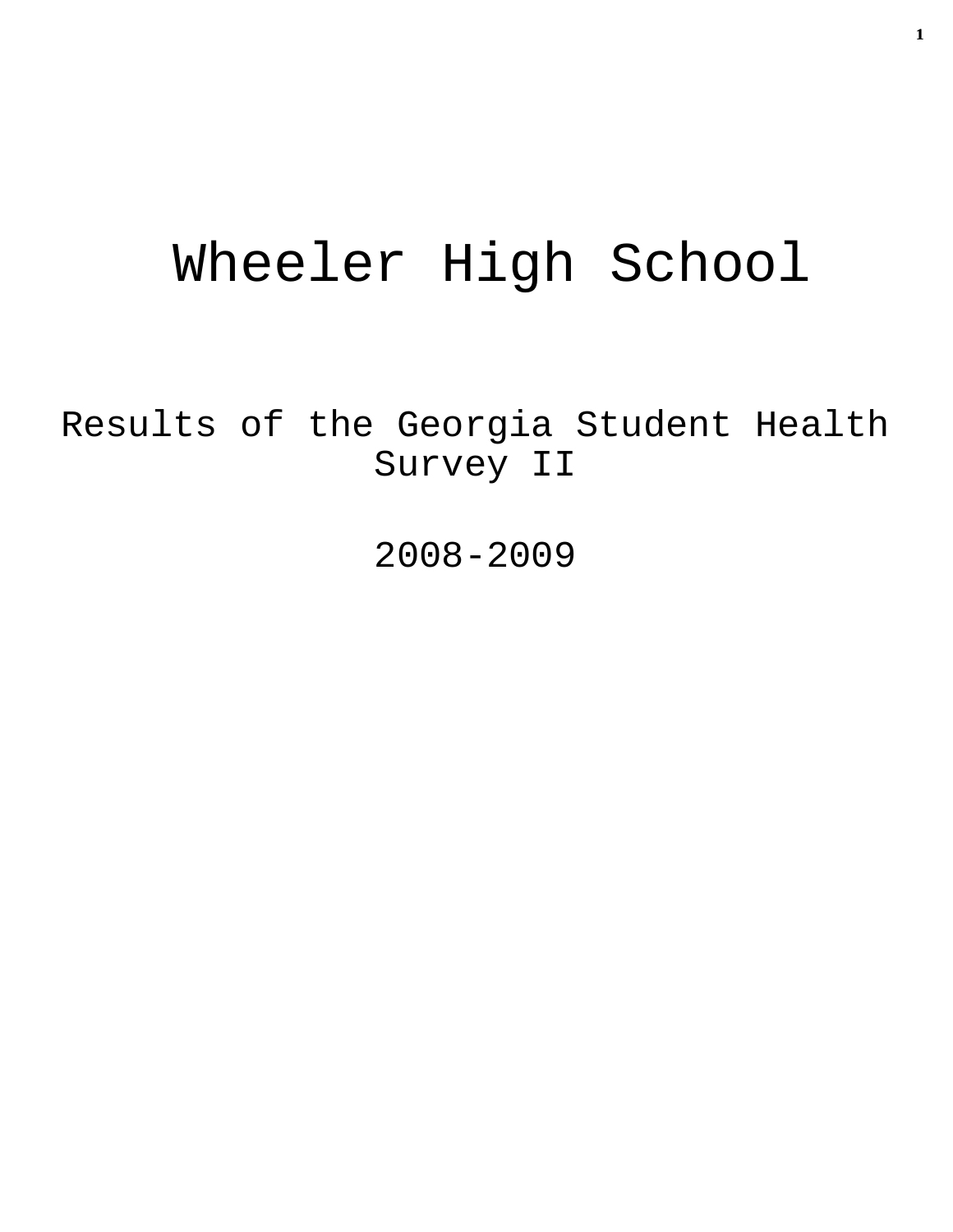# *Demographics* **2**

| Grade                    |    |  |  |
|--------------------------|----|--|--|
| <b>Grade   Frequency</b> |    |  |  |
| 10                       | 75 |  |  |
| 12                       | 43 |  |  |

| <b>Frequency</b> | <b>Table of Gender by Grade</b> |              |             |              |  |
|------------------|---------------------------------|--------------|-------------|--------------|--|
| <b>Col Pct</b>   |                                 | Grade(Grade) |             |              |  |
|                  | Gender(Gender)                  | <b>10</b>    | 12          | <b>Total</b> |  |
|                  | <b>Female</b>                   | 27<br>36.00  | 14<br>32.56 | 41           |  |
|                  | <b>Male</b>                     | 48<br>64.00  | 29<br>67.44 | 77           |  |
|                  | <b>Total</b>                    | 75           | 43          | 118          |  |

| Frequency<br>Col Pct |
|----------------------|

| <b>Table of Ethnicity by Grade</b> |             |              |              |  |  |
|------------------------------------|-------------|--------------|--------------|--|--|
|                                    |             | Grade(Grade) |              |  |  |
| <b>Ethnicity</b> (Ethnicity)       | 10          | 12           | <b>Total</b> |  |  |
| <b>Black</b>                       | 11<br>14.67 | 7<br>16.28   | 18           |  |  |
| <b>Hispanic</b>                    | 3<br>4.00   | 2.33         | 4            |  |  |
| White                              | 39<br>52.00 | 28<br>65.12  | 67           |  |  |
| <b>Asian</b>                       | 16<br>21.33 | 4<br>9.30    | 20           |  |  |
| <b>Other</b>                       | 6<br>8.00   | 3<br>6.98    | 9            |  |  |
| <b>Total</b>                       | 75          | 43           | 118          |  |  |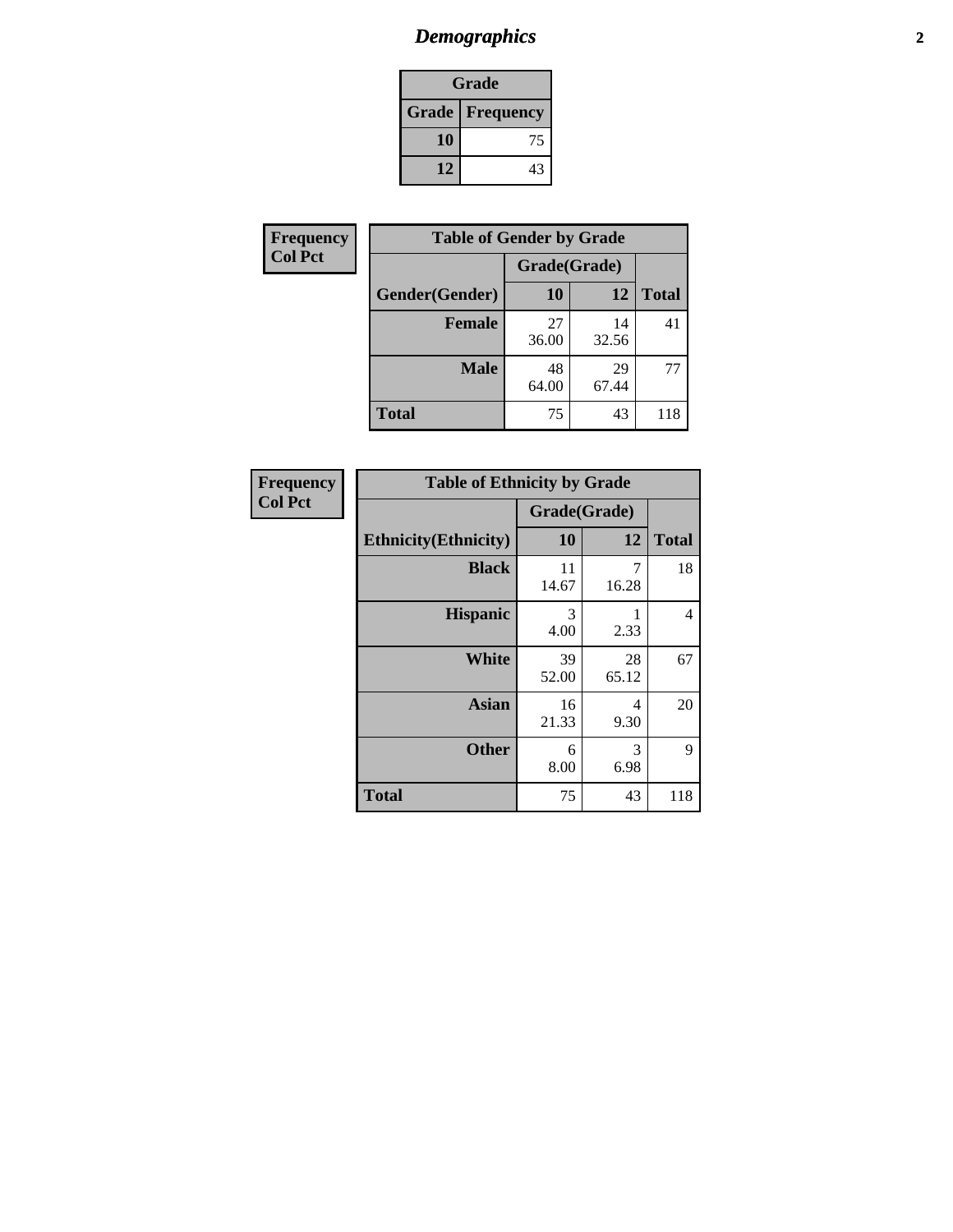### *Title IV, Part A, Schedule A* **3** *Goal 1: Ensure that all schools are drug-free Baseline Data: Year 2008-2009 Prevalence of Drug Use*

| Frequency<br><b>Col Pct</b> | <b>Table of AlcoholAlt by Grade</b> |              |             |              |  |
|-----------------------------|-------------------------------------|--------------|-------------|--------------|--|
|                             | AlcoholAlt(Alcohol                  | Grade(Grade) |             |              |  |
|                             | use, past 30 days)                  | <b>10</b>    | 12          | <b>Total</b> |  |
|                             | Yes                                 | 4<br>5.33    | 10<br>23.26 | 14           |  |
|                             | N <sub>0</sub>                      | 71<br>94.67  | 33<br>76.74 | 104          |  |
|                             | <b>Total</b>                        | 75           | 43          | 118          |  |

| <b>Frequency</b><br><b>Col Pct</b> | <b>Table of TobaccoAny by Grade</b> |              |             |              |  |
|------------------------------------|-------------------------------------|--------------|-------------|--------------|--|
|                                    | TobaccoAny(Tobacco                  | Grade(Grade) |             |              |  |
|                                    | use, past 30 days)                  | 10           | 12          | <b>Total</b> |  |
|                                    | Yes                                 | 0.00         | 8<br>18.60  | 8            |  |
|                                    | N <sub>0</sub>                      | 75<br>100.00 | 35<br>81.40 | 110          |  |
|                                    | <b>Total</b>                        | 75           | 43          | 118          |  |

| Frequency      | <b>Table of MarijuanaAlt by Grade</b> |              |             |              |  |
|----------------|---------------------------------------|--------------|-------------|--------------|--|
| <b>Col Pct</b> | MarijuanaAlt(Marijuana                | Grade(Grade) |             |              |  |
|                | use, past 30 days)                    | 10           | 12          | <b>Total</b> |  |
|                | Yes                                   | 1.33         | 5<br>11.63  | 6            |  |
|                | N <sub>0</sub>                        | 74<br>98.67  | 38<br>88.37 | 112          |  |
|                | <b>Total</b>                          | 75           | 43          | 118          |  |

| Frequency<br><b>Col Pct</b> | <b>Table of OtherDrugAny by Grade</b>                  |             |             |              |
|-----------------------------|--------------------------------------------------------|-------------|-------------|--------------|
|                             | <b>OtherDrugAny(Other</b><br>Grade(Grade)<br>drug use, |             |             |              |
|                             | past 30 days)                                          | 10          | 12          | <b>Total</b> |
|                             | <b>Yes</b>                                             | 1.33        | 3<br>6.98   | 4            |
|                             | N <sub>0</sub>                                         | 74<br>98.67 | 40<br>93.02 | 114          |
|                             | <b>Total</b>                                           | 75          | 43          | 118          |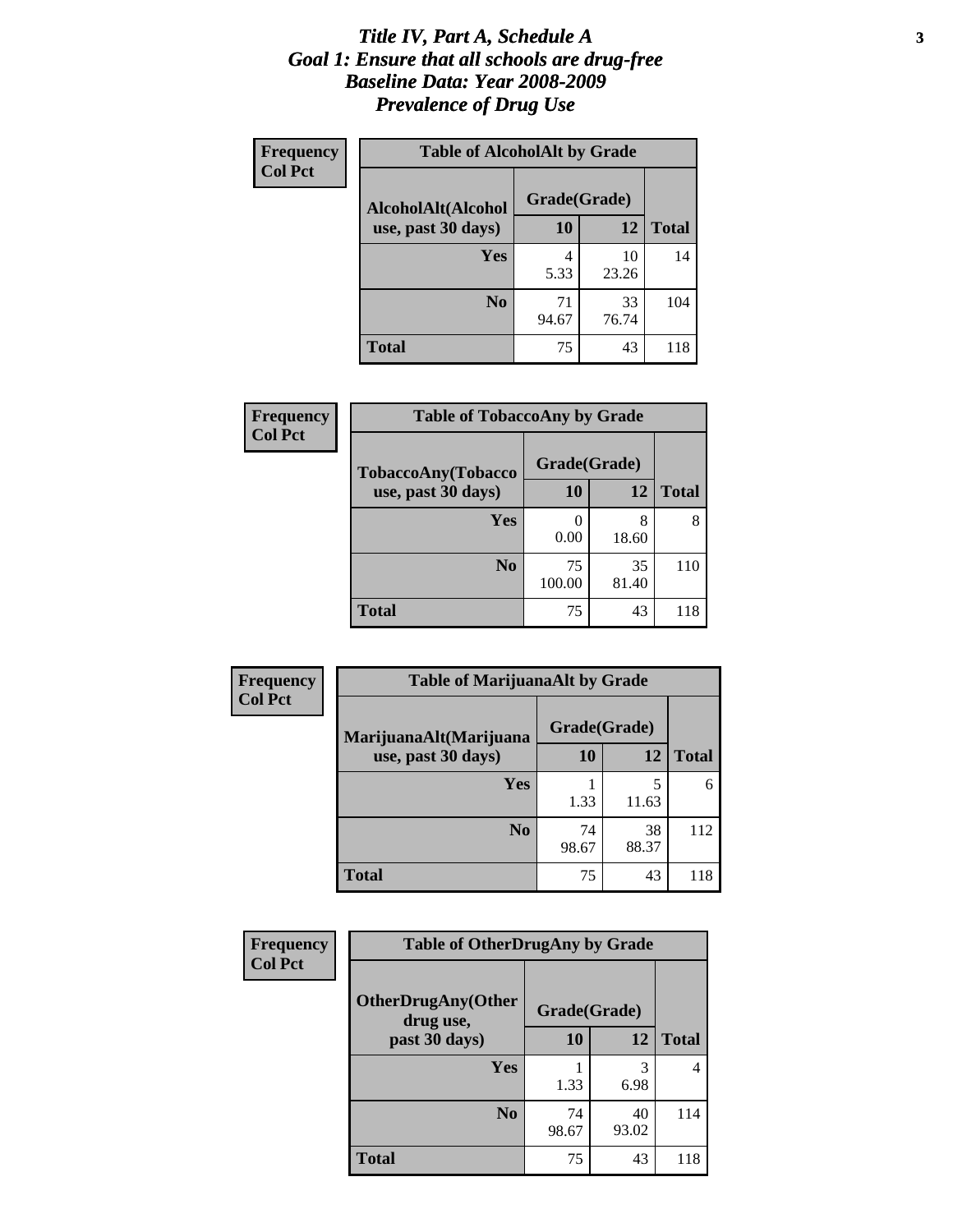### *Average Age of Onset of Use* **4** *Results for "Average Age of Onset of Use" questions exclude students who said they did not use that substance*

| <b>Variable</b>    | Label                                                              | <b>Mean</b> |
|--------------------|--------------------------------------------------------------------|-------------|
| Alcoholinit2       | I started using alcohol when I was                                 | 13.95       |
| Cigarettesinit2    | I started smoking tobacco when I was                               | 15.33       |
| Smokelessinit2     | I started chewing tobacco when I was                               | 12.50       |
| Marijuanainit2     | I started using marijuana when I was                               | 14.78       |
| Cocaineinit2       | I started using cocaine when I was                                 | 8.00        |
| Inhalantsinit2     | I started using inhalants when I was                               | 12.00       |
| Steroidsinit2      | I started using steroids when I was                                | 11.33       |
| Ecstasyinit2       | I started using ecstasy when I was                                 | 12.50       |
| Methinit2          | I started using methamphetamines when I was                        | 8.00        |
| Hallucinogensinit2 | I started using hallucinogens when I was                           | 13.33       |
| Prescriptioninit2  | I started using prescription drugs not prescribed to me when I was | 13.75       |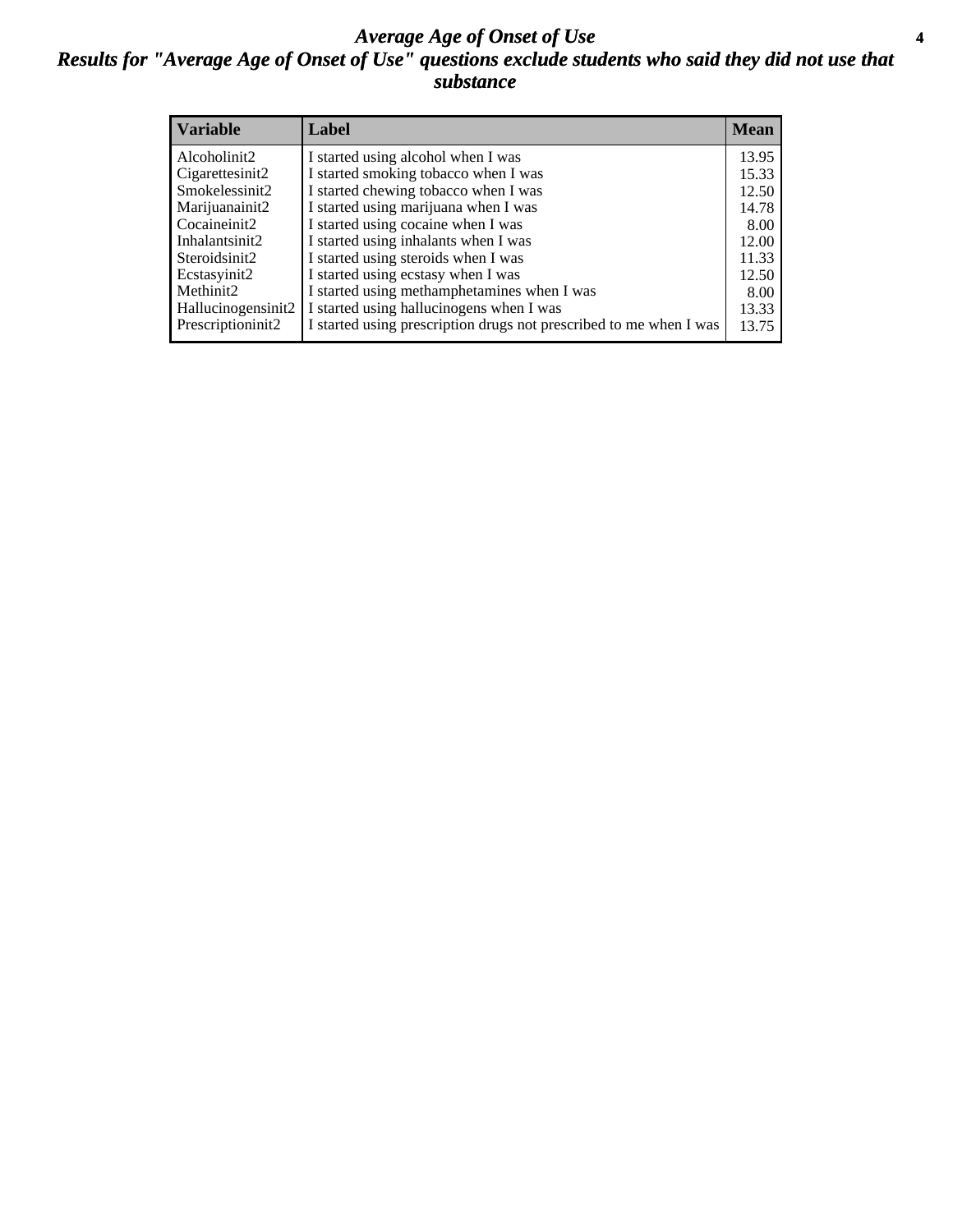# *Perception of Health Risk* **5**

| <b>Frequency</b> | <b>Table of Alcoholharmdich by Grade</b> |              |             |              |  |
|------------------|------------------------------------------|--------------|-------------|--------------|--|
| <b>Col Pct</b>   | Alcoholharmdich(I<br>think alcohol is    | Grade(Grade) |             |              |  |
|                  | harmful)                                 | 10           | 12          | <b>Total</b> |  |
|                  | Yes                                      | 66<br>88.00  | 33<br>76.74 | 99           |  |
|                  | N <sub>0</sub>                           | 9<br>12.00   | 10<br>23.26 | 19           |  |
|                  | <b>Total</b>                             | 75           | 43          | 118          |  |

| <b>Frequency</b> | <b>Table of Tobaccoharmdich by Grade</b> |              |             |              |
|------------------|------------------------------------------|--------------|-------------|--------------|
| <b>Col Pct</b>   | Tobaccoharmdich(I<br>think tobacco is    | Grade(Grade) |             |              |
|                  | harmful)                                 | 10           | 12          | <b>Total</b> |
|                  | Yes                                      | 72<br>96.00  | 39<br>90.70 | 111          |
|                  | N <sub>0</sub>                           | 3<br>4.00    | 4<br>9.30   |              |
|                  | <b>Total</b>                             | 75           | 43          | 118          |

| <b>Frequency</b><br><b>Col Pct</b> | <b>Table of Marijuanaharmdich by Grade</b> |              |             |              |  |
|------------------------------------|--------------------------------------------|--------------|-------------|--------------|--|
|                                    | Marijuanaharmdich(I<br>think marijuana is  | Grade(Grade) |             |              |  |
|                                    | harmful)                                   | <b>10</b>    | 12          | <b>Total</b> |  |
|                                    | <b>Yes</b>                                 | 58<br>77.33  | 29<br>67.44 | 87           |  |
|                                    | N <sub>0</sub>                             | 17<br>22.67  | 14<br>32.56 | 31           |  |
|                                    | <b>Total</b>                               | 75           | 43          | 118          |  |

| Frequency      | <b>Table of Otherdrugharmdich by Grade</b>   |              |             |              |  |  |  |
|----------------|----------------------------------------------|--------------|-------------|--------------|--|--|--|
| <b>Col Pct</b> | Otherdrugharmdich(I<br>think other drugs are | Grade(Grade) |             |              |  |  |  |
|                | harmful)                                     | <b>10</b>    | 12          | <b>Total</b> |  |  |  |
|                | <b>Yes</b>                                   | 74<br>98.67  | 41<br>95.35 | 115          |  |  |  |
|                | N <sub>0</sub>                               | 1.33         | 4.65        | 3            |  |  |  |
|                | <b>Total</b>                                 | 75           | 43          | 118          |  |  |  |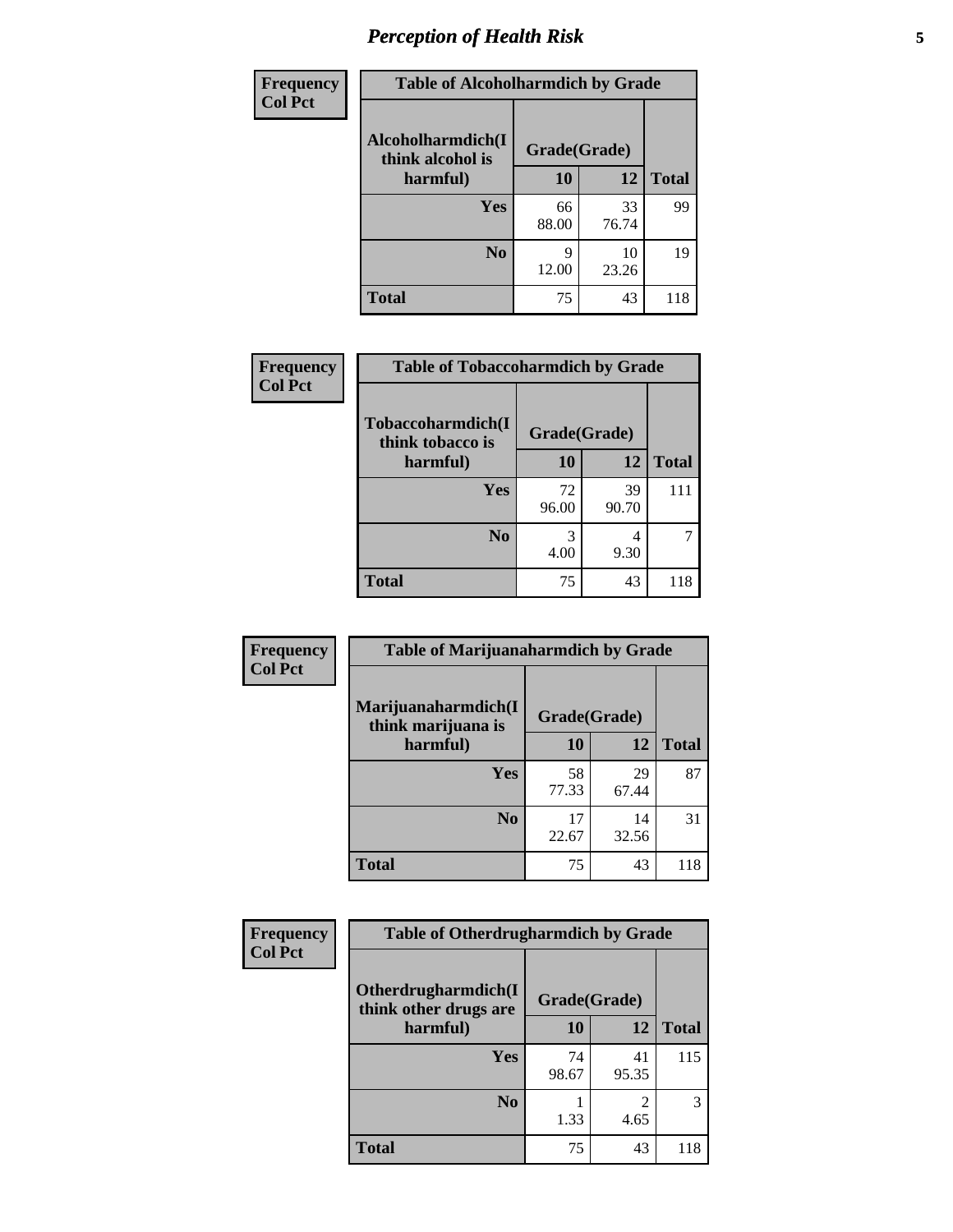# *Social Disapproval* **6**

| Frequency      | <b>Table of Alcoholpeerdich by Grade</b>                    |              |              |     |  |  |  |
|----------------|-------------------------------------------------------------|--------------|--------------|-----|--|--|--|
| <b>Col Pct</b> | Alcoholpeerdich(My<br>friends would<br>disapprove if I used | Grade(Grade) |              |     |  |  |  |
|                | alcohol)                                                    | 10           | <b>Total</b> |     |  |  |  |
|                | <b>Yes</b>                                                  | 57<br>76.00  | 21<br>48.84  | 78  |  |  |  |
|                | N <sub>0</sub>                                              | 18<br>24.00  | 22<br>51.16  | 40  |  |  |  |
|                | <b>Total</b>                                                | 75           | 43           | 118 |  |  |  |

| <b>Frequency</b> |
|------------------|
| <b>Col Pct</b>   |

| <b>Table of Tobaccopeerdich by Grade</b>                    |              |             |              |  |  |  |  |
|-------------------------------------------------------------|--------------|-------------|--------------|--|--|--|--|
| Tobaccopeerdich(My<br>friends would<br>disapprove if I used | Grade(Grade) |             |              |  |  |  |  |
| tobacco)                                                    | 10           | 12          | <b>Total</b> |  |  |  |  |
| Yes                                                         | 64<br>85.33  | 28<br>65.12 | 92           |  |  |  |  |
| N <sub>0</sub>                                              | 11<br>14.67  | 15<br>34.88 | 26           |  |  |  |  |
| <b>Total</b>                                                | 75           | 43          | 118          |  |  |  |  |

| <b>Frequency</b> | <b>Table of Marijuanapeerdich by Grade</b>                    |              |             |              |  |  |  |
|------------------|---------------------------------------------------------------|--------------|-------------|--------------|--|--|--|
| <b>Col Pct</b>   | Marijuanapeerdich(My<br>friends would<br>disapprove if I used | Grade(Grade) |             |              |  |  |  |
|                  | marijuana)                                                    | 10           | 12          | <b>Total</b> |  |  |  |
|                  | <b>Yes</b>                                                    | 62<br>82.67  | 24<br>55.81 | 86           |  |  |  |
|                  | N <sub>0</sub>                                                | 13<br>17.33  | 19<br>44.19 | 32           |  |  |  |
|                  | <b>Total</b>                                                  | 75           | 43          | 118          |  |  |  |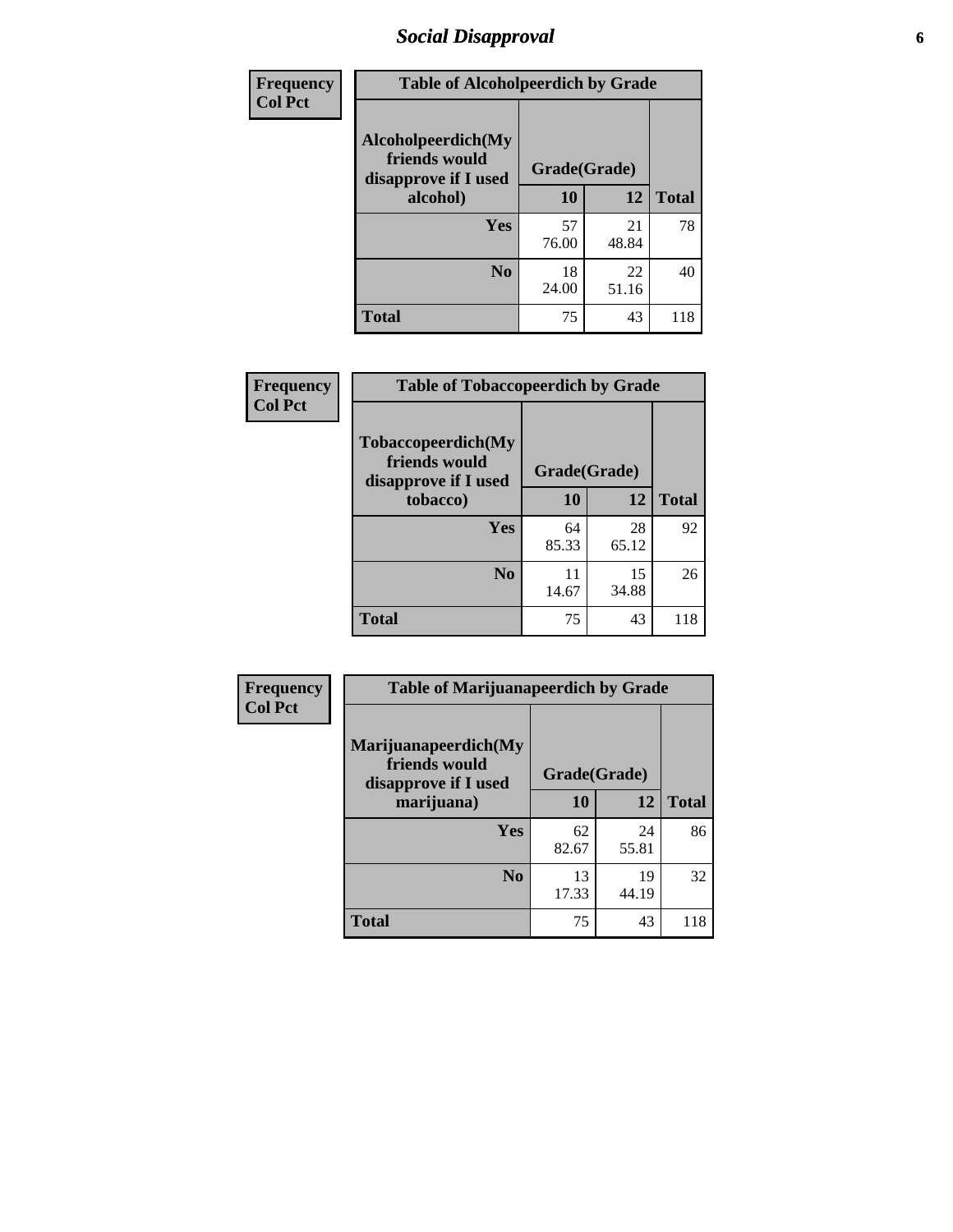# *Social Disapproval* **7**

| Frequency      | <b>Table of Otherdrugpeerdich by Grade</b>                    |              |             |              |  |  |  |
|----------------|---------------------------------------------------------------|--------------|-------------|--------------|--|--|--|
| <b>Col Pct</b> | Otherdrugpeerdich(My<br>friends would<br>disapprove if I used | Grade(Grade) |             |              |  |  |  |
|                | other drugs)                                                  | 10           | 12          | <b>Total</b> |  |  |  |
|                | Yes                                                           | 66<br>88.00  | 34<br>79.07 | 100          |  |  |  |
|                | N <sub>0</sub>                                                | Q<br>12.00   | 9<br>20.93  | 18           |  |  |  |
|                | <b>Total</b>                                                  | 75           | 43          | 118          |  |  |  |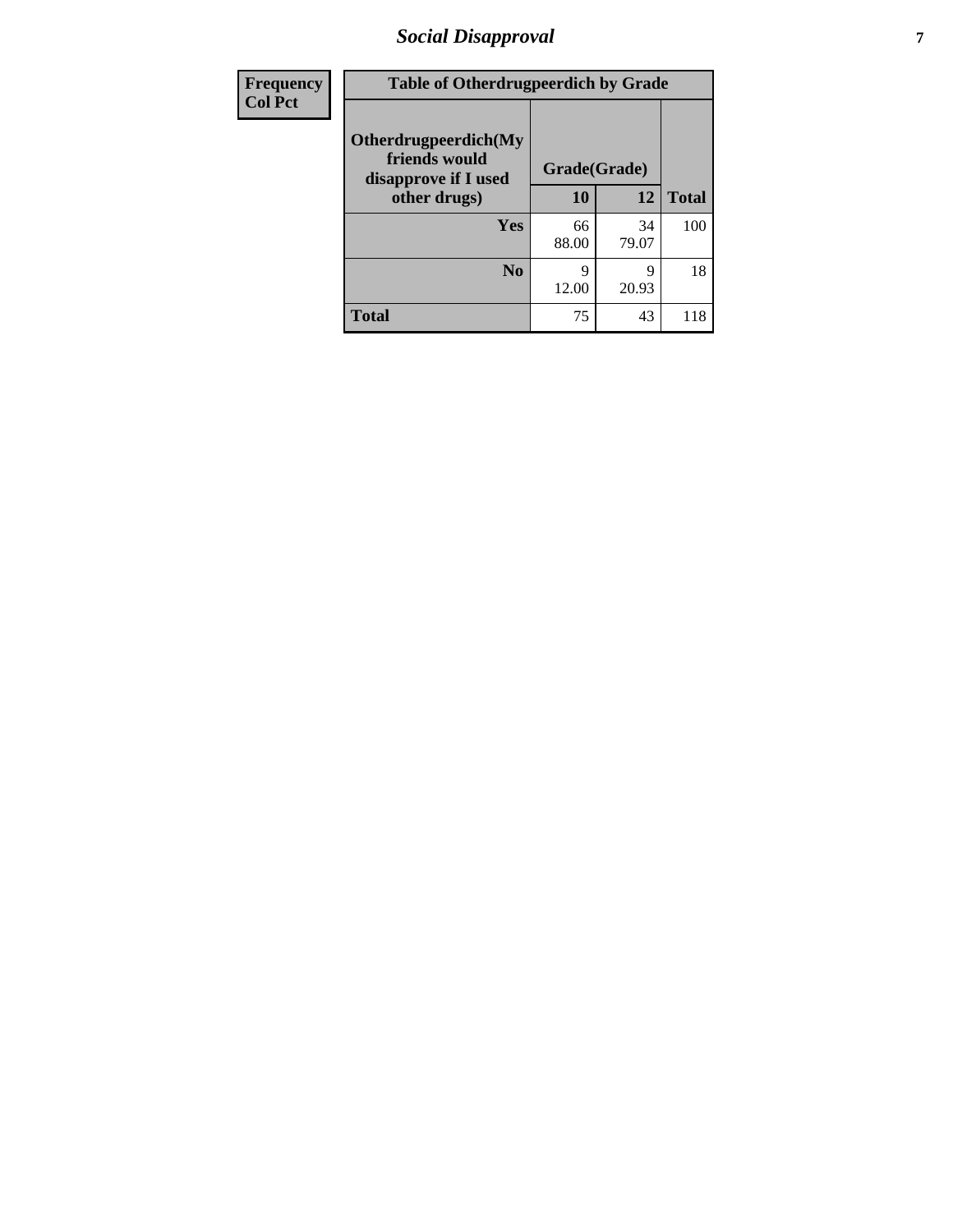### Title IV, Part A, Schedule A **8** *Goal 2: To help ensure that all schools are safe and disciplined Baseline Data: Year 2008-2009 Student Involvement in Gang Activity*

| Frequency      |                                                                                                   | <b>Table of Gangself by Grade</b> |                  |              |
|----------------|---------------------------------------------------------------------------------------------------|-----------------------------------|------------------|--------------|
| <b>Col Pct</b> | Gangself(I<br>have<br>participated<br>in illegal<br>gang<br>activities in<br>the past 30<br>days) | Grade(Grade)<br>10                | 12               | <b>Total</b> |
|                | Yes                                                                                               | 1<br>1.33                         | $\theta$<br>0.00 | 1            |
|                | N <sub>0</sub>                                                                                    | 74<br>98.67                       | 43<br>100.00     | 117          |
|                | <b>Total</b>                                                                                      | 75                                | 43               | 118          |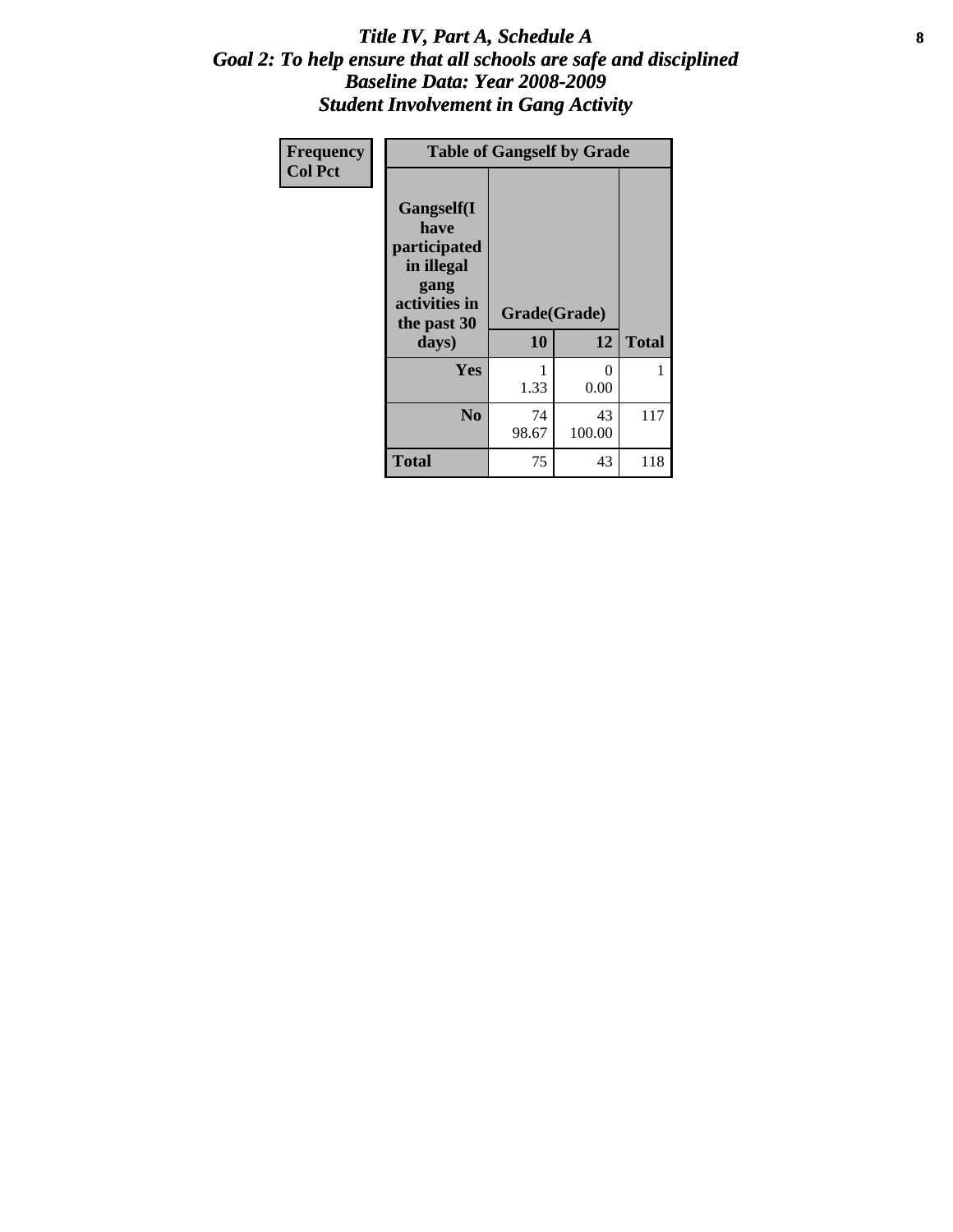# *Student Perception of School Safety* **9**

| <b>Frequency</b><br>Row Pct |
|-----------------------------|
|                             |

| <b>Table of Grade by Safeschool</b> |                          |                                                        |                                 |                                    |              |  |  |
|-------------------------------------|--------------------------|--------------------------------------------------------|---------------------------------|------------------------------------|--------------|--|--|
|                                     |                          | Safeschool (School is a place at which I feel<br>safe) |                                 |                                    |              |  |  |
| Grade(Grade)                        | <b>Strongly</b><br>Agree | Agree                                                  | Somewhat   Somewhat<br>Disagree | <b>Strongly</b><br><b>Disagree</b> | <b>Total</b> |  |  |
| 10                                  | 20<br>26.67              | 39<br>52.00                                            | 13<br>17.33                     | 3<br>4.00                          | 75           |  |  |
| 12                                  | 14<br>32.56              | 21<br>48.84                                            | 6<br>13.95                      | $\mathfrak{D}$<br>4.65             | 43           |  |  |
| <b>Total</b>                        | 34                       | 60                                                     | 19                              | 5                                  | 118          |  |  |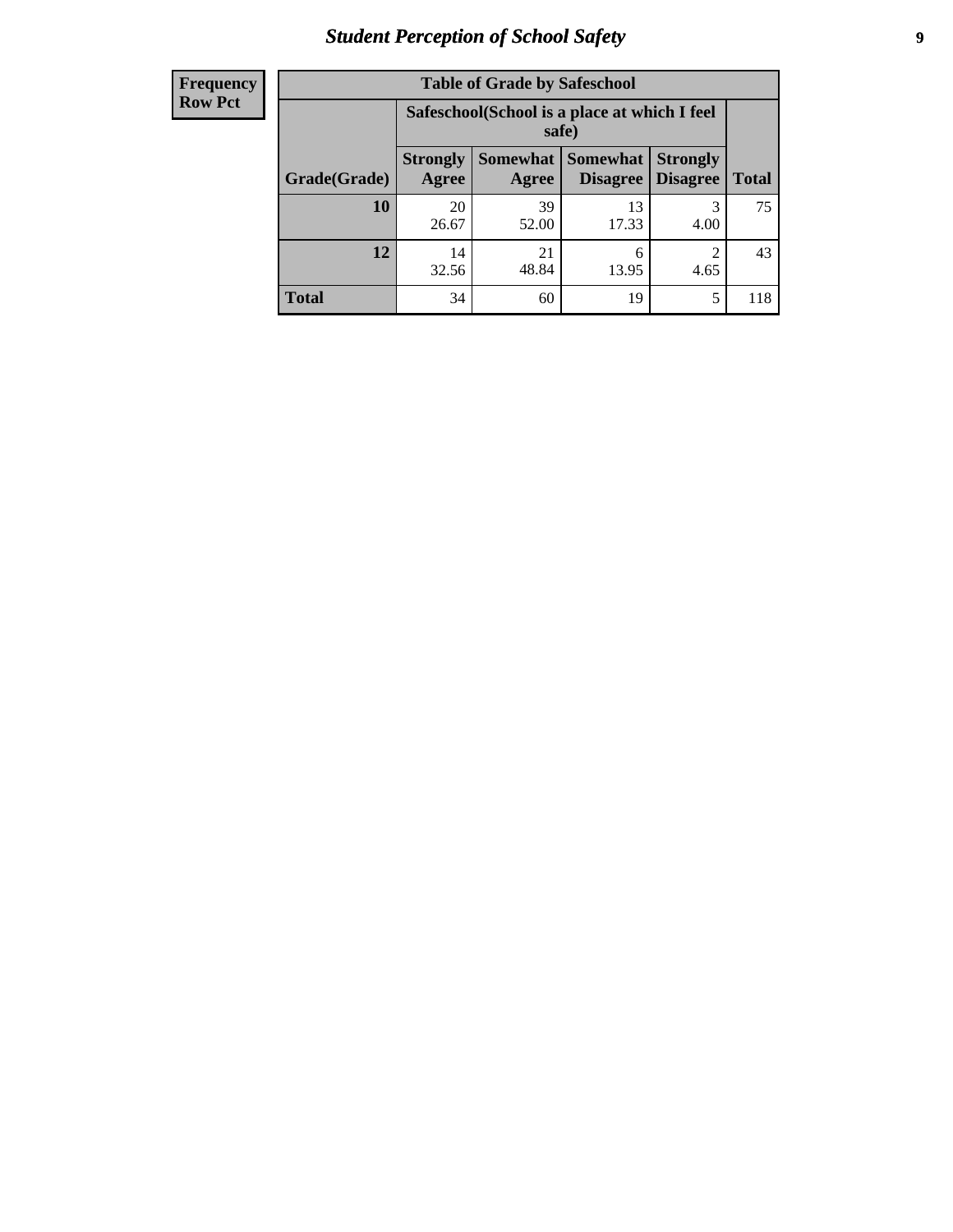### *Students Who Have Been Bullied* **10**

| Frequency      |  |
|----------------|--|
| <b>Row Pct</b> |  |

# **Table of Grade by Bullied**

| - 7 | russie of Oruge sy Bullieu |                                                                       |                                                                                  |           |           |                           |              |
|-----|----------------------------|-----------------------------------------------------------------------|----------------------------------------------------------------------------------|-----------|-----------|---------------------------|--------------|
|     |                            |                                                                       | <b>Bullied</b> (I have been bullied by<br>other students in the past 30<br>days) |           |           |                           |              |
|     |                            | All<br>3 <sub>to</sub><br>6 to<br>1 or<br>30<br>$\mathbf 0$<br>2<br>5 |                                                                                  |           |           |                           |              |
|     | Grade(Grade)               | <b>Days</b>                                                           | days                                                                             | days      | days      | days                      | <b>Total</b> |
|     | 10                         | 70<br>93.33                                                           | 5<br>6.67                                                                        | 0<br>0.00 | 0<br>0.00 | $\mathbf{\Omega}$<br>0.00 | 75           |
|     | 12                         | 37<br>86.05                                                           | 3<br>6.98                                                                        | 2.33      | 2.33      | 2.33                      | 43           |
|     | <b>Total</b>               | 107                                                                   | 8                                                                                |           |           |                           | 118          |

٦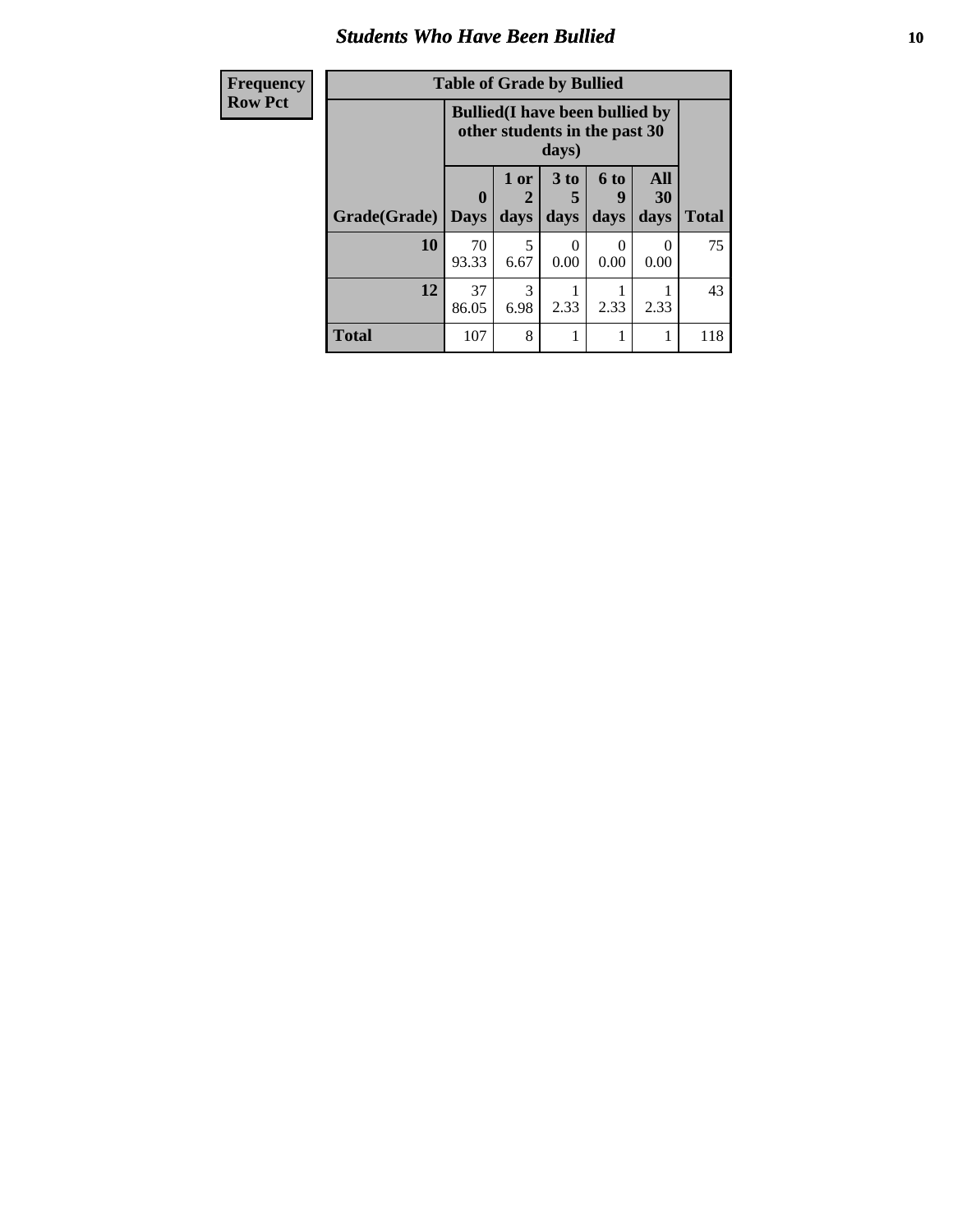### *School Climate* **11**

| Frequency      | <b>Table of SchoolClimate1 by Grade</b> |                    |             |              |  |  |  |
|----------------|-----------------------------------------|--------------------|-------------|--------------|--|--|--|
| <b>Col Pct</b> | SchoolClimate1(I<br>like school)        | Grade(Grade)<br>10 | 12          | <b>Total</b> |  |  |  |
|                | <b>Strongly Agree</b>                   | 14<br>18.67        | 8<br>18.60  | 22           |  |  |  |
|                | <b>Somewhat Agree</b>                   | 46<br>61.33        | 25<br>58.14 | 71           |  |  |  |
|                | <b>Somewhat Disagree</b>                | 10<br>13.33        | 6<br>13.95  | 16           |  |  |  |
|                | <b>Strongly Disagree</b>                | 5<br>6.67          | 4<br>9.30   | 9            |  |  |  |
|                | <b>Total</b>                            | 75                 | 43          | 118          |  |  |  |

| Frequency      | <b>Table of SchoolClimate2 by Grade</b>           |                        |                  |                |
|----------------|---------------------------------------------------|------------------------|------------------|----------------|
| <b>Col Pct</b> | SchoolClimate2(I<br>feel successful at<br>school) | Grade(Grade)<br>10     | 12               | <b>Total</b>   |
|                | <b>Strongly Agree</b>                             | 29<br>38.67            | 11<br>25.58      | 40             |
|                | <b>Somewhat Agree</b>                             | 34<br>45.33            | 31<br>72.09      | 65             |
|                | <b>Somewhat Disagree</b>                          | 10<br>13.33            | 2.33             | 11             |
|                | <b>Strongly Disagree</b>                          | $\mathfrak{D}$<br>2.67 | $\Omega$<br>0.00 | $\overline{2}$ |
|                | <b>Total</b>                                      | 75                     | 43               | 118            |

| Frequency      | <b>Table of SchoolClimate3 by Grade</b>                                      |                       |             |              |  |
|----------------|------------------------------------------------------------------------------|-----------------------|-------------|--------------|--|
| <b>Col Pct</b> | <b>SchoolClimate3(My</b><br>school has high<br>standards for<br>achievement) | Grade(Grade)<br>10    | 12          | <b>Total</b> |  |
|                |                                                                              |                       |             |              |  |
|                | <b>Strongly Agree</b>                                                        | 31<br>41.33           | 20<br>46.51 | 51           |  |
|                | <b>Somewhat Agree</b>                                                        | 38<br>50.67           | 13<br>30.23 | 51           |  |
|                | <b>Somewhat Disagree</b>                                                     | 4<br>5.33             | 8<br>18.60  | 12           |  |
|                | <b>Strongly Disagree</b>                                                     | $\mathcal{L}$<br>2.67 | 2<br>4.65   | 4            |  |
|                | Total                                                                        | 75                    | 43          | 118          |  |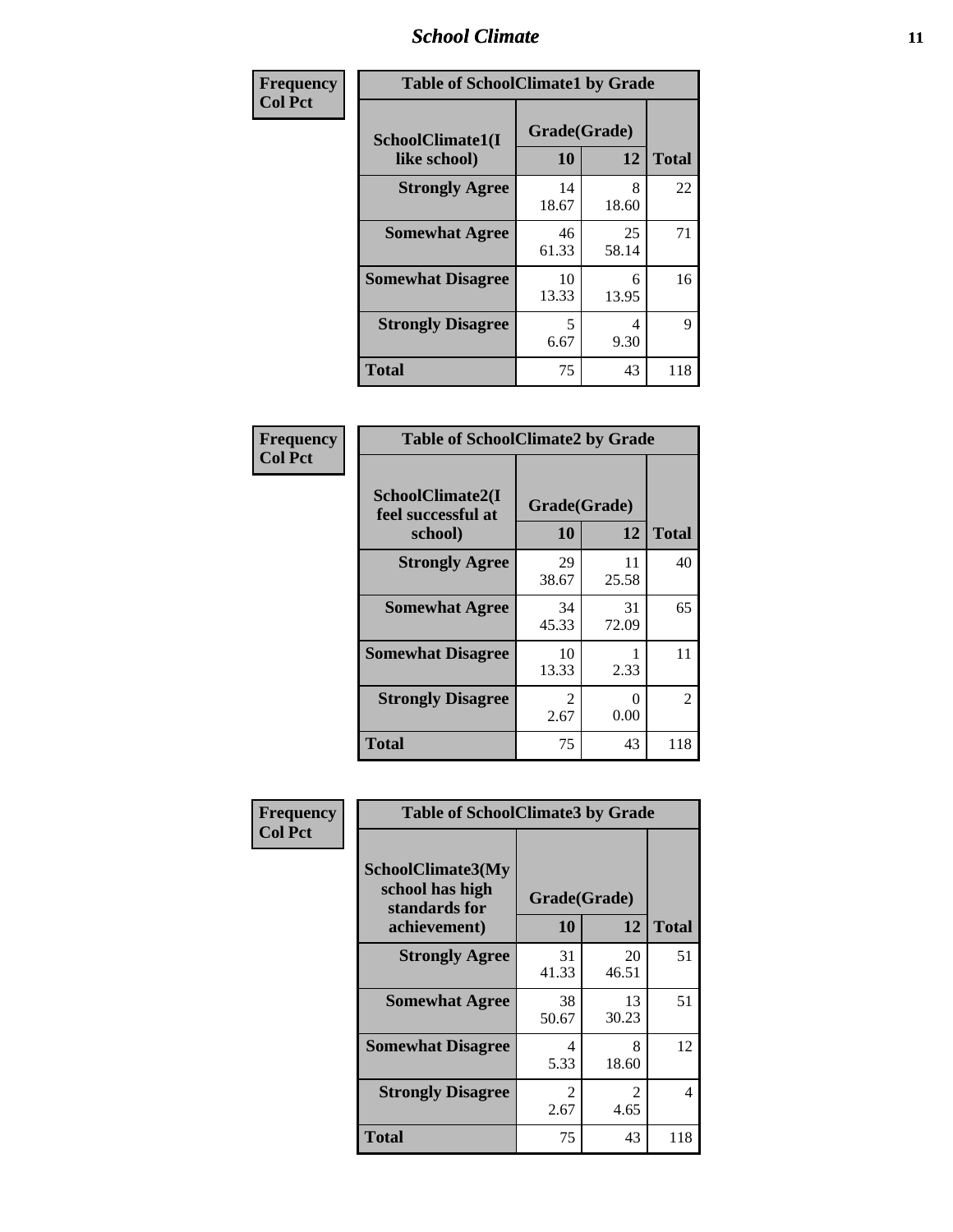### *School Climate* **12**

| Frequency      |                                                               | <b>Table of SchoolClimate4 by Grade</b> |                        |              |  |
|----------------|---------------------------------------------------------------|-----------------------------------------|------------------------|--------------|--|
| <b>Col Pct</b> | SchoolClimate4(My<br>school sets clear<br>rules for behavior) | Grade(Grade)<br>10                      | 12                     | <b>Total</b> |  |
|                | <b>Strongly Agree</b>                                         | 42<br>56.00                             | 21<br>48.84            | 63           |  |
|                | <b>Somewhat Agree</b>                                         | 22<br>29.33                             | 19<br>44.19            | 41           |  |
|                | <b>Somewhat Disagree</b>                                      | 8<br>10.67                              | 2.33                   | 9            |  |
|                | <b>Strongly Disagree</b>                                      | 3<br>4.00                               | $\mathfrak{D}$<br>4.65 | 5            |  |
|                | <b>Total</b>                                                  | 75                                      | 43                     | 118          |  |

| <b>Table of SchoolClimate5 by Grade</b>                              |                    |              |     |  |
|----------------------------------------------------------------------|--------------------|--------------|-----|--|
| SchoolClimate5(I<br>know what to do in<br>an emergency at<br>school) | Grade(Grade)<br>10 | <b>Total</b> |     |  |
| <b>Strongly Agree</b>                                                | 29<br>38.67        | 15<br>34.88  | 44  |  |
| <b>Somewhat Agree</b>                                                | 30<br>40.00        | 20<br>46.51  | 50  |  |
| <b>Somewhat Disagree</b>                                             | 13<br>17.33        | 6<br>13.95   | 19  |  |
| <b>Strongly Disagree</b>                                             | 3<br>4.00          | 2<br>4.65    | 5   |  |
| <b>Total</b>                                                         | 75                 | 43           | 118 |  |

| Frequency      | <b>Table of SchoolClimate6 by Grade</b>                  |                    |             |              |
|----------------|----------------------------------------------------------|--------------------|-------------|--------------|
| <b>Col Pct</b> | <b>SchoolClimate6(Teachers</b><br>treat me with respect) | Grade(Grade)<br>10 | 12          | <b>Total</b> |
|                | <b>Strongly Agree</b>                                    | 33<br>44.00        | 15<br>34.88 | 48           |
|                | <b>Somewhat Agree</b>                                    | 33<br>44.00        | 24<br>55.81 | 57           |
|                | <b>Somewhat Disagree</b>                                 | 9<br>12.00         | 2.33        | 10           |
|                | <b>Strongly Disagree</b>                                 | $\Omega$<br>0.00   | 3<br>6.98   | 3            |
|                | <b>Total</b>                                             | 75                 | 43          | 118          |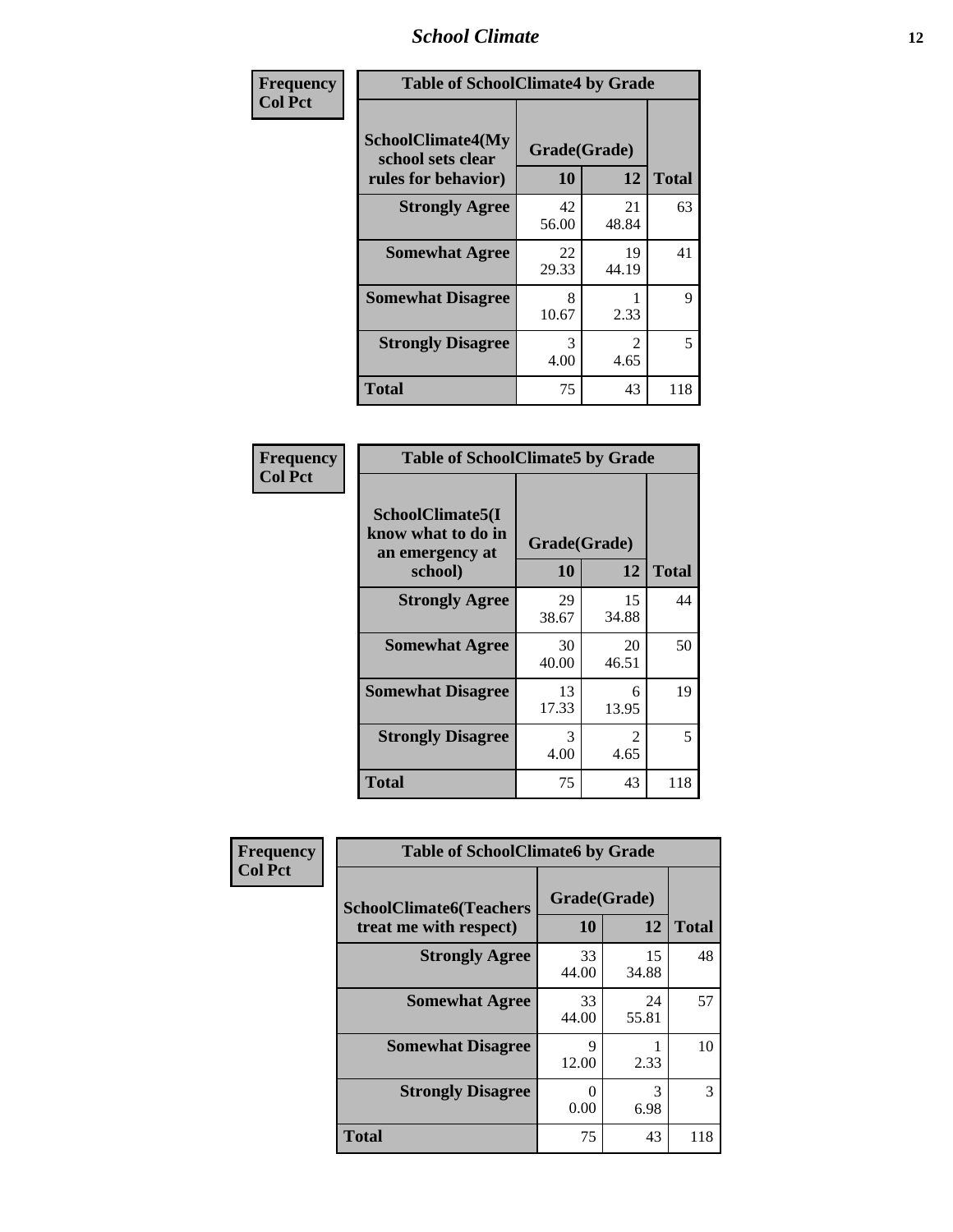### *School Climate* **13**

| Frequency      | <b>Table of SchoolClimate7 by Grade</b>                                       |                           |                                   |                |
|----------------|-------------------------------------------------------------------------------|---------------------------|-----------------------------------|----------------|
| <b>Col Pct</b> | <b>SchoolClimate7(Behaviors</b><br>in my class allow the<br>teacher to teach) | Grade(Grade)<br><b>10</b> | 12                                | <b>Total</b>   |
|                | <b>Strongly Agree</b>                                                         | 30<br>40.00               | 12<br>27.91                       | 42             |
|                | <b>Somewhat Agree</b>                                                         | 33<br>44.00               | 26<br>60.47                       | 59             |
|                | <b>Somewhat Disagree</b>                                                      | 10<br>13.33               | $\overline{\phantom{0}}$<br>11.63 | 15             |
|                | <b>Strongly Disagree</b>                                                      | $\mathfrak{D}$<br>2.67    | 0<br>0.00                         | $\overline{2}$ |
|                | <b>Total</b>                                                                  | 75                        | 43                                | 118            |

| Frequency      | <b>Table of SchoolClimate8 by Grade</b>                                              |                    |             |              |
|----------------|--------------------------------------------------------------------------------------|--------------------|-------------|--------------|
| <b>Col Pct</b> | <b>SchoolClimate8(Students</b><br>are frequently<br>recognized for good<br>behavior) | Grade(Grade)<br>10 | 12          | <b>Total</b> |
|                | <b>Strongly Agree</b>                                                                | 8<br>10.67         | 2.33        | 9            |
|                | <b>Somewhat Agree</b>                                                                | 27<br>36.00        | 11<br>25.58 | 38           |
|                | <b>Somewhat Disagree</b>                                                             | 30<br>40.00        | 20<br>46.51 | 50           |
|                | <b>Strongly Disagree</b>                                                             | 10<br>13.33        | 11<br>25.58 | 21           |
|                | <b>Total</b>                                                                         | 75                 | 43          | 118          |

| Frequency<br><b>Col Pct</b> | <b>Table of SchoolClimate9 by Grade</b>                                           |                    |             |              |
|-----------------------------|-----------------------------------------------------------------------------------|--------------------|-------------|--------------|
|                             | SchoolClimate9(School<br>counselor would be<br>helpful if I needed<br>assistance) | Grade(Grade)<br>10 | 12          | <b>Total</b> |
|                             | <b>Strongly Agree</b>                                                             | 25<br>33.33        | 12<br>27.91 | 37           |
|                             | <b>Somewhat Agree</b>                                                             | 22<br>29.33        | 16<br>37.21 | 38           |
|                             | <b>Somewhat Disagree</b>                                                          | 19<br>25.33        | 9<br>20.93  | 28           |
|                             | <b>Strongly Disagree</b>                                                          | 9<br>12.00         | 6<br>13.95  | 15           |
|                             | Total                                                                             | 75                 | 43          | 118          |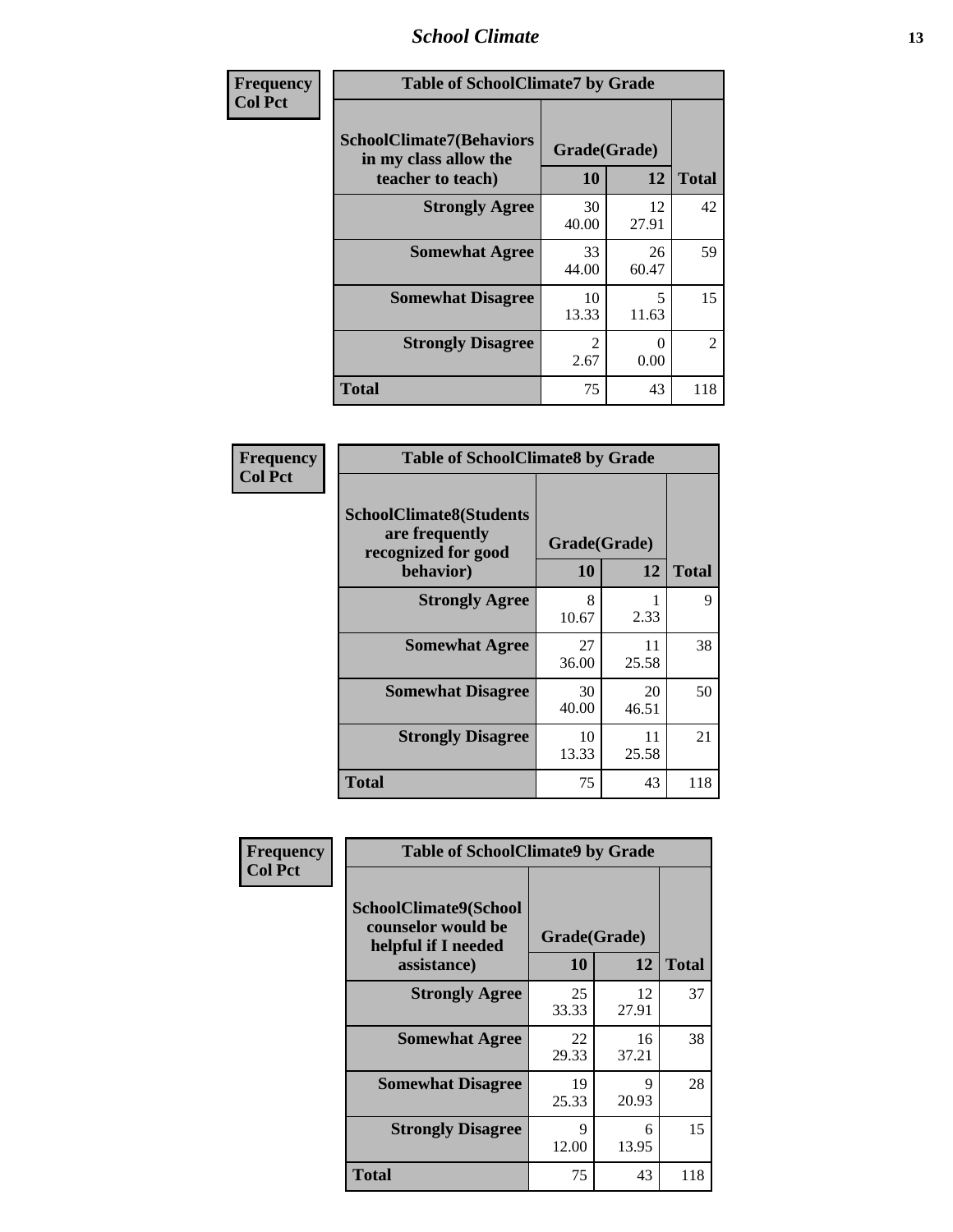### *Reasons for Dropping Out* **14**

| Frequency      | <b>Table of Dropoutreason by Grade</b>                                           |                    |             |              |
|----------------|----------------------------------------------------------------------------------|--------------------|-------------|--------------|
| <b>Col Pct</b> | <b>Dropoutreason</b> (If<br>I dropped out the<br>reason would<br>most likely be) | Grade(Grade)<br>10 | 12          | <b>Total</b> |
|                | <b>Won't Drop out</b>                                                            | 49<br>65.33        | 18<br>41.86 | 67           |
|                | <b>Bored</b>                                                                     | 11<br>14.67        | 9<br>20.93  | 20           |
|                | <b>Family Reasons</b>                                                            | 3<br>4.00          | 3<br>6.98   | 6            |
|                | <b>Other</b>                                                                     | 12<br>16.00        | 13<br>30.23 | 25           |
|                | Total                                                                            | 75                 | 43          | 118          |

| <b>Frequency</b><br><b>Col Pct</b> | <b>Table of Dropout by Grade</b>                            |              |             |              |  |
|------------------------------------|-------------------------------------------------------------|--------------|-------------|--------------|--|
|                                    | Dropout(I<br>have<br>thought<br>about<br>dropping<br>out of | Grade(Grade) |             |              |  |
|                                    | school)                                                     | 10           | 12          | <b>Total</b> |  |
|                                    | Yes                                                         | 11<br>14.67  | 12<br>27.91 | 23           |  |
|                                    | N <sub>0</sub>                                              | 64<br>85.33  | 31<br>72.09 | 95           |  |
|                                    | <b>Total</b>                                                | 75           | 43          | 118          |  |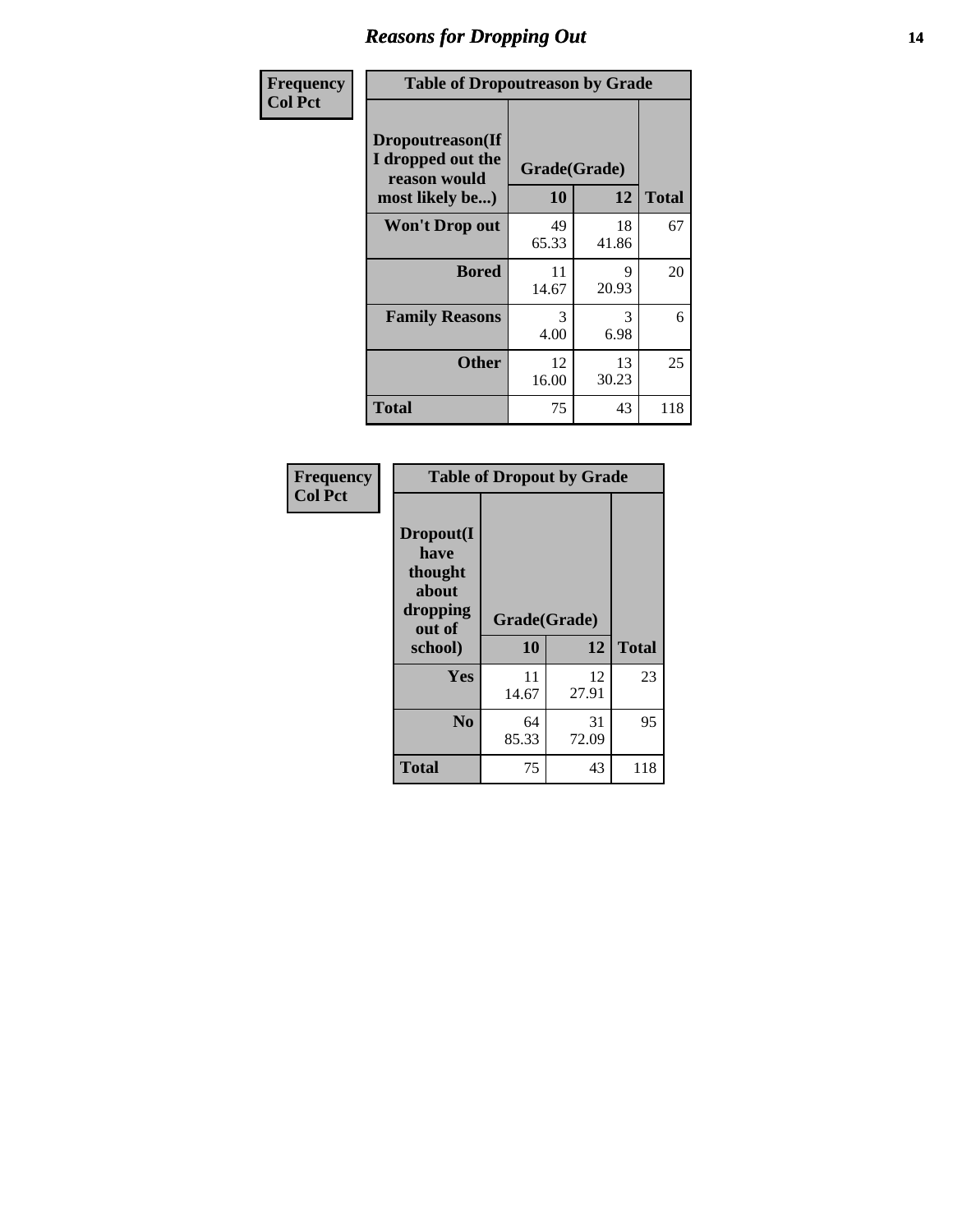*School Safety* **15**

| Frequency      | <b>Table of Gangself by Grade</b>                                                                 |                    |              |              |
|----------------|---------------------------------------------------------------------------------------------------|--------------------|--------------|--------------|
| <b>Col Pct</b> | Gangself(I<br>have<br>participated<br>in illegal<br>gang<br>activities in<br>the past 30<br>days) | Grade(Grade)<br>10 | 12           | <b>Total</b> |
|                | Yes                                                                                               | 1<br>1.33          | 0<br>0.00    | 1            |
|                | N <sub>0</sub>                                                                                    | 74<br>98.67        | 43<br>100.00 | 117          |
|                | <b>Total</b>                                                                                      | 75                 | 43           | 118          |

| Frequency<br><b>Col Pct</b> | <b>Table of Gangpeers by Grade</b>                                                                                             |                    |             |              |
|-----------------------------|--------------------------------------------------------------------------------------------------------------------------------|--------------------|-------------|--------------|
|                             | <b>Gangpeers</b> (I<br>have friends<br>who have<br>participated<br>in illegal<br>gang<br>activities in<br>the past 30<br>days) | Grade(Grade)<br>10 | 12          | <b>Total</b> |
|                             | Yes                                                                                                                            | 7<br>9.33          | 5<br>11.63  | 12           |
|                             | N <sub>0</sub>                                                                                                                 | 68<br>90.67        | 38<br>88.37 | 106          |
|                             | <b>Total</b>                                                                                                                   | 75                 | 43          | 118          |

| Frequency      | <b>Table of Pickedon by Grade</b>                                   |              |             |                |
|----------------|---------------------------------------------------------------------|--------------|-------------|----------------|
| <b>Col Pct</b> | <b>Pickedon</b> (I have<br>been picked on or<br>teased at school in | Grade(Grade) |             |                |
|                | the past 30 days)                                                   | 10           | 12          | <b>Total</b>   |
|                | <b>Strongly Agree</b>                                               | 1.33         | 2.33        | $\mathfrak{D}$ |
|                | <b>Somewhat Agree</b>                                               | Q<br>12.00   | 4<br>9.30   | 13             |
|                | <b>Somewhat Disagree</b>                                            | 25<br>33.33  | 17<br>39.53 | 42             |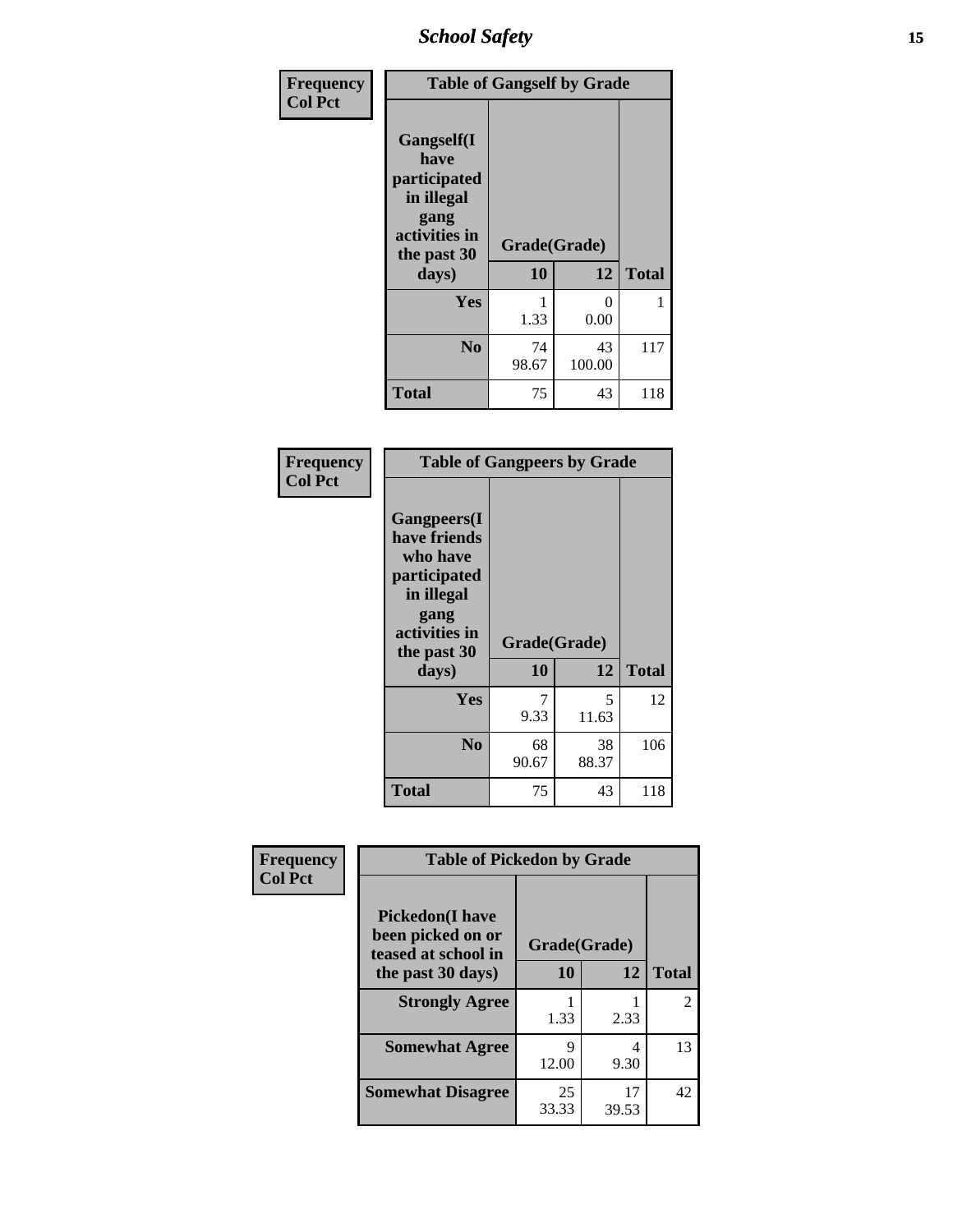*School Safety* **16**

| <b>Frequency</b> | <b>Table of Pickedon by Grade</b>                                                        |                    |             |              |
|------------------|------------------------------------------------------------------------------------------|--------------------|-------------|--------------|
| <b>Col Pct</b>   | <b>Pickedon</b> (I have<br>been picked on or<br>teased at school in<br>the past 30 days) | Grade(Grade)<br>10 | 12          | <b>Total</b> |
|                  | <b>Strongly Disagree</b>                                                                 | 40<br>53.33        | 21<br>48.84 | 61           |
|                  | <b>Total</b>                                                                             | 75                 | 43          | 118          |

| Frequency      | <b>Table of Safeschool by Grade</b>                      |                    |             |              |  |  |  |
|----------------|----------------------------------------------------------|--------------------|-------------|--------------|--|--|--|
| <b>Col Pct</b> | Safeschool(School<br>is a place at which I<br>feel safe) | Grade(Grade)<br>10 | 12          | <b>Total</b> |  |  |  |
|                | <b>Strongly Agree</b>                                    | 20<br>26.67        | 14<br>32.56 | 34           |  |  |  |
|                | <b>Somewhat Agree</b>                                    | 39<br>52.00        | 21<br>48.84 | 60           |  |  |  |
|                | <b>Somewhat Disagree</b>                                 | 13<br>17.33        | 6<br>13.95  | 19           |  |  |  |
|                | <b>Strongly Disagree</b>                                 | 3<br>4.00          | 4.65        | 5            |  |  |  |
|                | <b>Total</b>                                             | 75                 | 43          | 118          |  |  |  |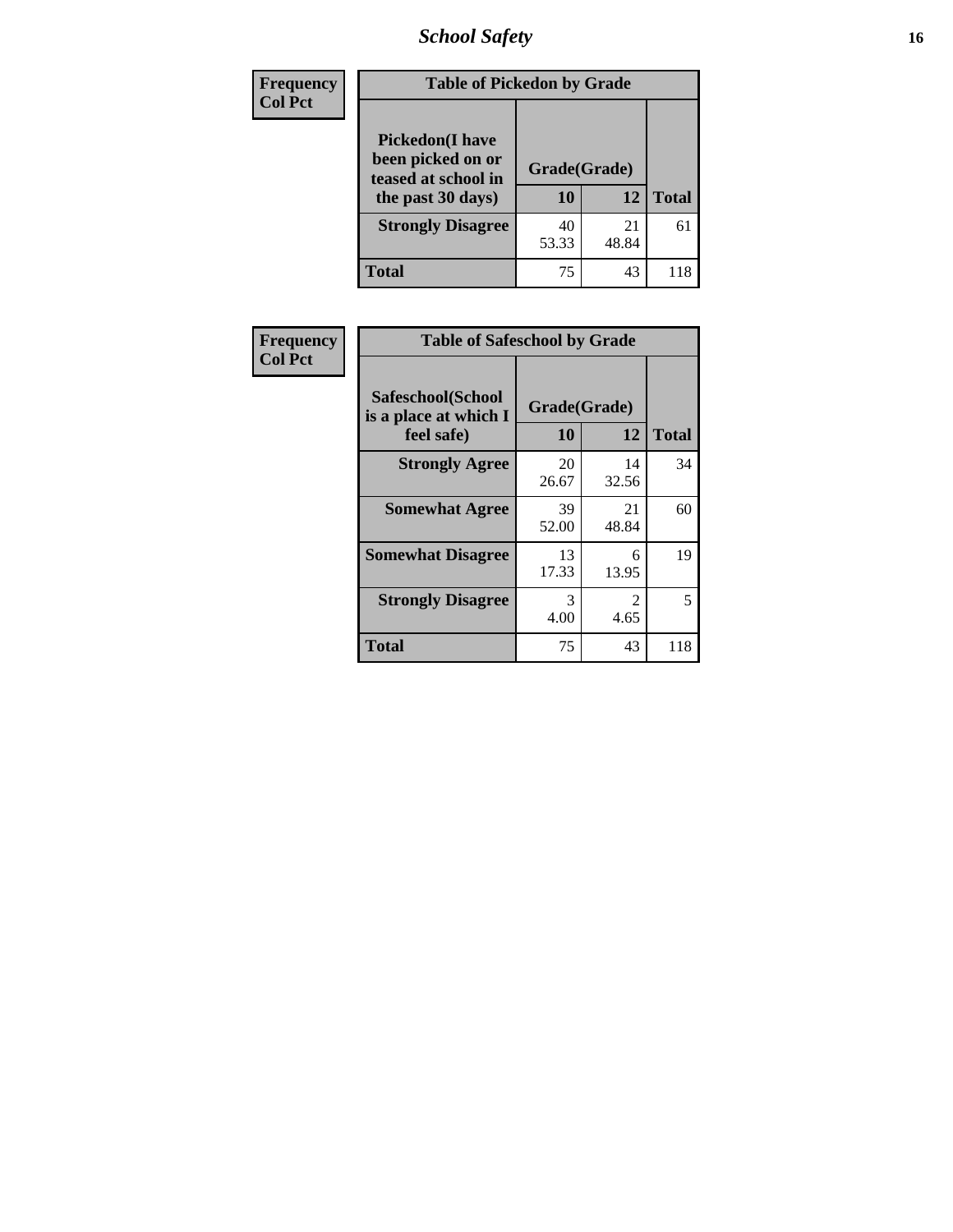*School Safety* **17**

| <b>Frequency</b> | <b>Table of Grade by Bullied</b> |                             |                                                                         |                    |                   |                          |              |  |  |  |
|------------------|----------------------------------|-----------------------------|-------------------------------------------------------------------------|--------------------|-------------------|--------------------------|--------------|--|--|--|
| <b>Row Pct</b>   |                                  |                             | <b>Bullied</b> (I have been bullied by<br>other students in the past 30 | days)              |                   |                          |              |  |  |  |
|                  | Grade(Grade)                     | $\mathbf{0}$<br><b>Days</b> | 1 or<br>2<br>days                                                       | 3 to<br>b.<br>days | 6 to<br>g<br>days | <b>All</b><br>30<br>days | <b>Total</b> |  |  |  |
|                  | 10                               | 70<br>93.33                 | 5<br>6.67                                                               | 0<br>0.00          | 0<br>0.00         | ∩<br>0.00                | 75           |  |  |  |
|                  | 12                               | 37<br>86.05                 | 3<br>6.98                                                               | 2.33               | 2.33              | 2.33                     | 43           |  |  |  |
|                  | <b>Total</b>                     | 107                         | 8                                                                       |                    |                   |                          | 118          |  |  |  |

| <b>Frequency</b> | <b>Table of Grade by Bulliedothers</b> |                                 |                                                                   |                               |                   |              |  |  |  |
|------------------|----------------------------------------|---------------------------------|-------------------------------------------------------------------|-------------------------------|-------------------|--------------|--|--|--|
| <b>Row Pct</b>   |                                        |                                 | <b>Bulliedothers</b> (I bullied<br>others in the past 30<br>days) |                               |                   |              |  |  |  |
|                  | Grade(Grade)                           | $\boldsymbol{0}$<br><b>Days</b> | 1 or<br>2<br>days                                                 | <b>10</b><br>to<br>19<br>days | All<br>30<br>days | <b>Total</b> |  |  |  |
|                  | 10                                     | 73<br>97.33                     | 1.33                                                              | 0<br>0.00                     | 1.33              | 75           |  |  |  |
|                  | 12                                     | 39<br>90.70                     | 2<br>4.65                                                         | 2.33                          | 2.33              | 43           |  |  |  |
|                  | <b>Total</b>                           | 112                             | 3                                                                 |                               | $\overline{c}$    | 118          |  |  |  |

| Frequency      | <b>Table of Grade by Weaponschool</b> |                                                                                 |                        |              |  |  |  |
|----------------|---------------------------------------|---------------------------------------------------------------------------------|------------------------|--------------|--|--|--|
| <b>Row Pct</b> |                                       | <b>Weaponschool</b> (I<br>brought a weapon<br>to school in the<br>past 30 days) |                        |              |  |  |  |
|                | Grade(Grade)                          | 0 Days                                                                          | 1 or 2<br>days         | <b>Total</b> |  |  |  |
|                | 10                                    | 75<br>100.00                                                                    | 0<br>0.00              | 75           |  |  |  |
|                | 12                                    | 41<br>95.35                                                                     | $\mathfrak{D}$<br>4.65 | 43           |  |  |  |
|                | <b>Total</b>                          | 116                                                                             | 2                      | 118          |  |  |  |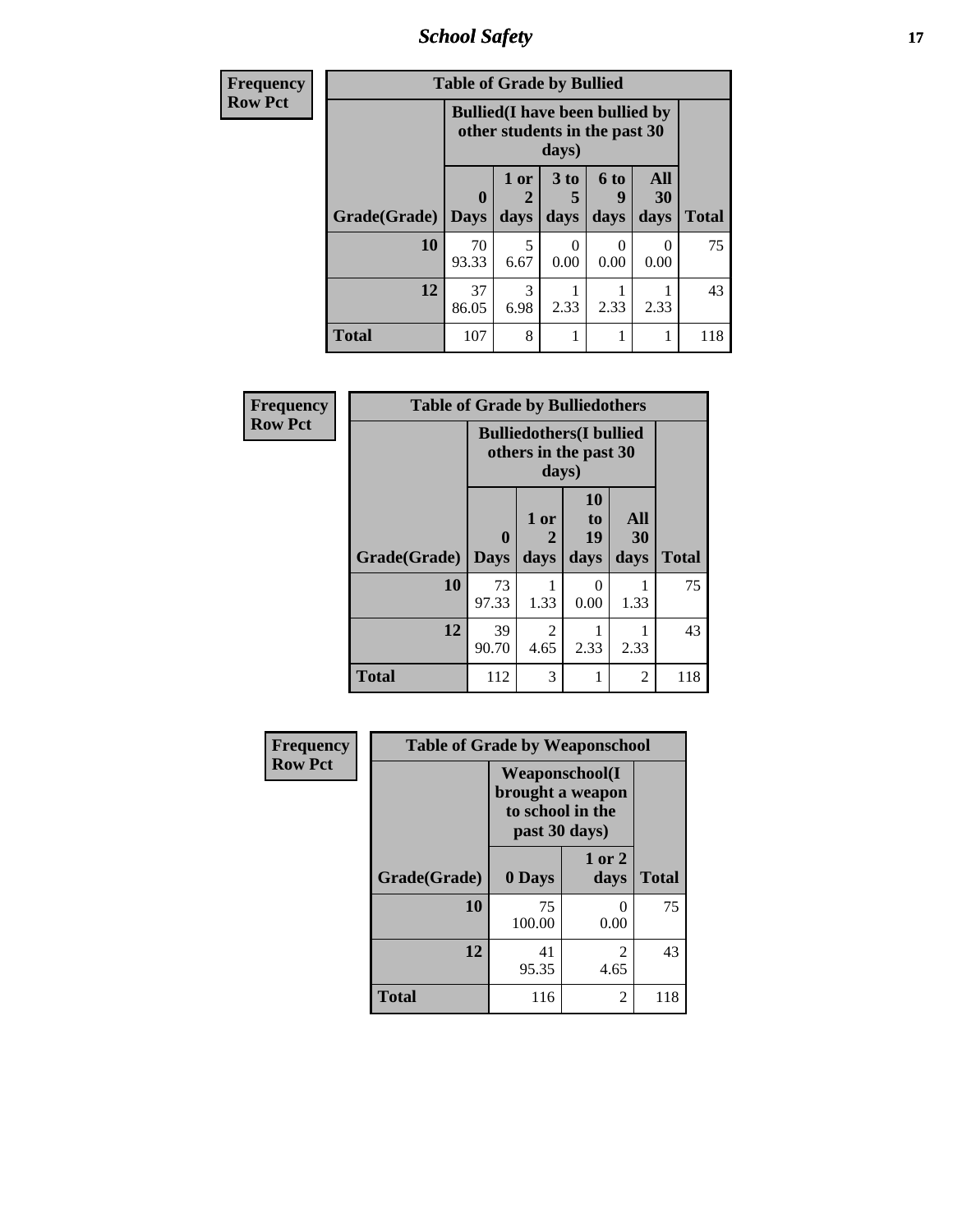*School Safety* **18**

| <b>Frequency</b> | <b>Table of Grade by Absentunsafe</b> |                                                                                           |                |              |  |  |  |
|------------------|---------------------------------------|-------------------------------------------------------------------------------------------|----------------|--------------|--|--|--|
| <b>Row Pct</b>   |                                       | Absentunsafe(I)<br>have missed<br>school because I<br>felt unsafe in the<br>past 30 days) |                |              |  |  |  |
|                  | Grade(Grade)                          | 0 Days                                                                                    | 1 or 2<br>days | <b>Total</b> |  |  |  |
|                  | 10                                    | 74<br>98.67                                                                               | 1.33           | 75           |  |  |  |
|                  | 12                                    | 40<br>93.02                                                                               | 3<br>6.98      | 43           |  |  |  |
|                  | <b>Total</b>                          | 114                                                                                       | 4              | 118          |  |  |  |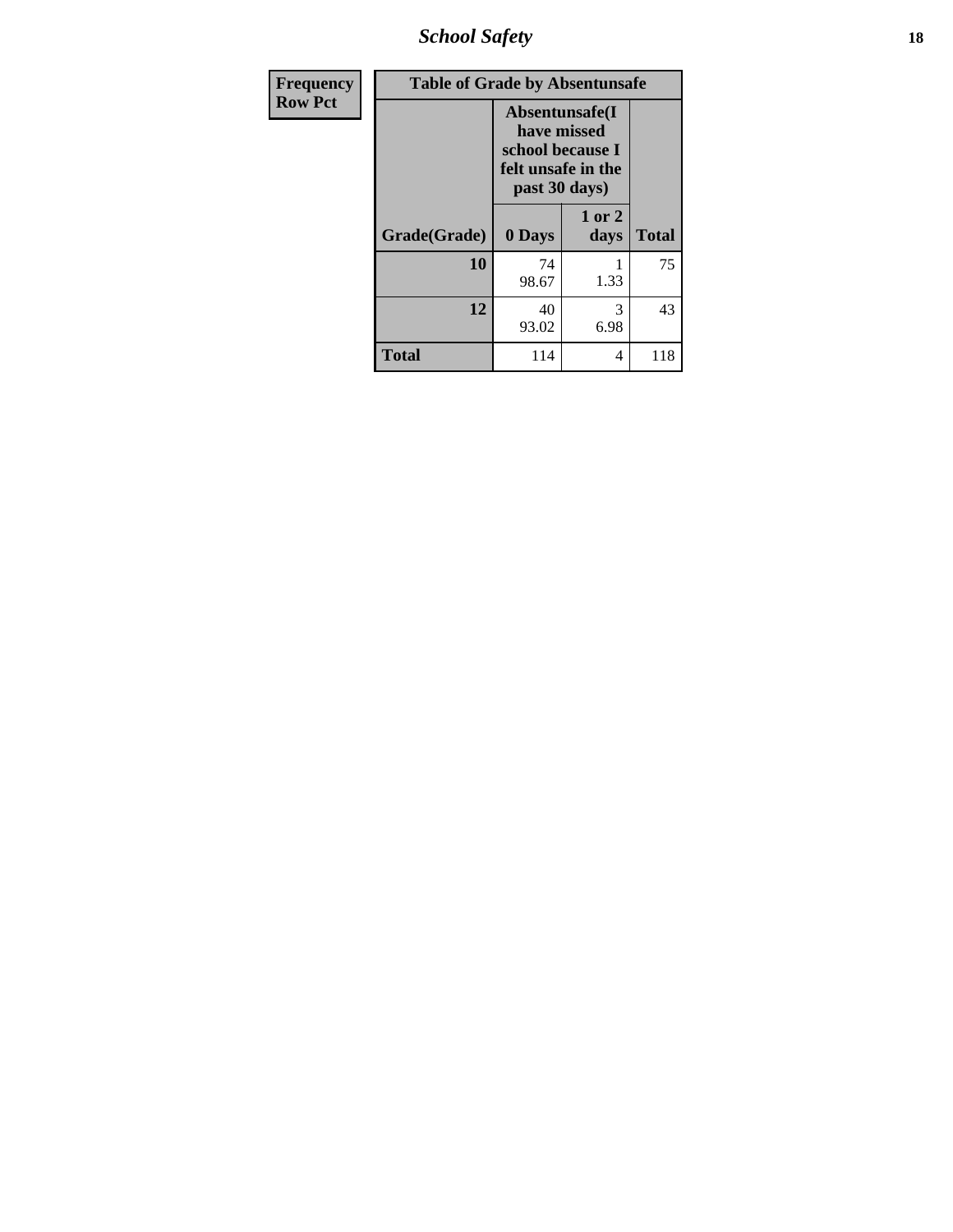# *Drug Use During Last 30 Days* **19**

| <b>Frequency</b> | <b>Table of Grade by Alcohol</b> |                                 |                        |                 |                        |                   |              |  |  |
|------------------|----------------------------------|---------------------------------|------------------------|-----------------|------------------------|-------------------|--------------|--|--|
| <b>Row Pct</b>   |                                  |                                 |                        | past 30 days)   | Alcohol(Alcohol use,   |                   |              |  |  |
|                  | Grade(Grade)                     | <b>Did</b><br>not<br><b>use</b> | $1-2$<br>days          | $3 - 5$<br>days | $10-19$<br>days        | $20 - 29$<br>days | <b>Total</b> |  |  |
|                  | 10                               | 71<br>94.67                     | $\mathfrak{D}$<br>2.67 | 1<br>1.33       | $\Omega$<br>0.00       | 1.33              | 75           |  |  |
|                  | 12                               | 33<br>76.74                     | 4<br>9.30              | 4<br>9.30       | $\overline{c}$<br>4.65 | $\Omega$<br>0.00  | 43           |  |  |
|                  | <b>Total</b>                     | 104                             | 6                      | 5               | $\overline{2}$         | 1                 | 118          |  |  |

| Frequency      | <b>Table of Grade by Cigarettes</b> |                                                          |                        |                  |                  |                   |                        |              |  |  |
|----------------|-------------------------------------|----------------------------------------------------------|------------------------|------------------|------------------|-------------------|------------------------|--------------|--|--|
| <b>Row Pct</b> |                                     | <b>Cigarettes</b> (Smoking tobacco use,<br>past 30 days) |                        |                  |                  |                   |                        |              |  |  |
|                | Grade(Grade)                        | <b>Did</b><br>not<br><b>use</b>                          | $1-2$<br>days          | $3 - 5$<br>days  | $6-9$<br>days    | $20 - 29$<br>days | Every<br>day           | <b>Total</b> |  |  |
|                | 10                                  | 75<br>100.00                                             | $\Omega$<br>0.00       | $\Omega$<br>0.00 | $\Omega$<br>0.00 | $\Omega$<br>0.00  | 0<br>0.00              | 75           |  |  |
|                | 12                                  | 35<br>81.40                                              | $\overline{2}$<br>4.65 | 2<br>4.65        | 2.33             | 2.33              | $\overline{2}$<br>4.65 | 43           |  |  |
|                | <b>Total</b>                        | 110                                                      | $\overline{2}$         | $\overline{2}$   | 1                |                   | $\overline{2}$         | 118          |  |  |

| Frequency      |              | <b>Table of Grade by Smokeless</b>                         |                     |              |  |  |  |  |  |
|----------------|--------------|------------------------------------------------------------|---------------------|--------------|--|--|--|--|--|
| <b>Row Pct</b> |              | <b>Smokeless</b> (Chewing<br>tobacco use,<br>past 30 days) |                     |              |  |  |  |  |  |
|                | Grade(Grade) | Did not<br><b>use</b>                                      | <b>Every</b><br>day | <b>Total</b> |  |  |  |  |  |
|                | 10           | 75<br>100.00                                               | 0<br>0.00           | 75           |  |  |  |  |  |
|                | 12           | 42<br>97.67                                                | 2.33                | 43           |  |  |  |  |  |
|                | <b>Total</b> | 117                                                        | 1                   | 118          |  |  |  |  |  |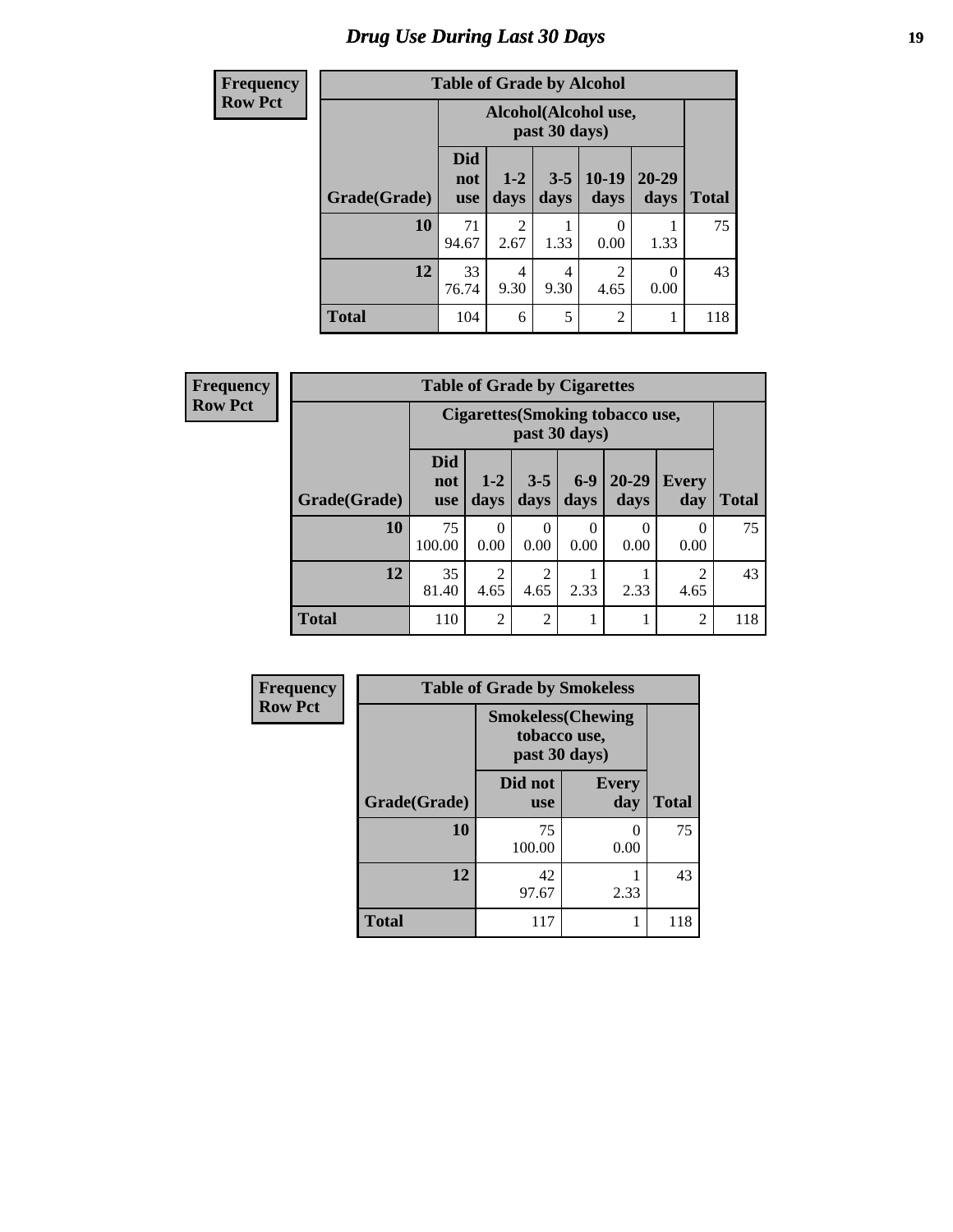# *Drug Use During Last 30 Days* 20

ſ

| <b>Frequency</b> | <b>Table of Grade by Marijuana</b> |                                            |                        |                 |                 |              |  |  |  |
|------------------|------------------------------------|--------------------------------------------|------------------------|-----------------|-----------------|--------------|--|--|--|
| <b>Row Pct</b>   |                                    | Marijuana (Marijuana use,<br>past 30 days) |                        |                 |                 |              |  |  |  |
|                  | Grade(Grade)                       | <b>Did</b><br>not<br><b>use</b>            | $1 - 2$<br>days        | $3 - 5$<br>days | $10-19$<br>days | <b>Total</b> |  |  |  |
|                  | 10                                 | 74<br>98.67                                | 0<br>0.00              | 0.00            | 1.33            | 75           |  |  |  |
|                  | 12                                 | 38<br>88.37                                | $\overline{c}$<br>4.65 | 3<br>6.98       | 0.00            | 43           |  |  |  |
|                  | <b>Total</b>                       | 112                                        | $\overline{c}$         | 3               |                 | 118          |  |  |  |

| <b>Frequency</b> | <b>Table of Grade by Cocaine</b> |                                                  |              |  |  |  |
|------------------|----------------------------------|--------------------------------------------------|--------------|--|--|--|
| <b>Row Pct</b>   |                                  | <b>Cocaine</b> (Cocaine<br>use,<br>past 30 days) |              |  |  |  |
|                  | Grade(Grade)                     | Did not use                                      | <b>Total</b> |  |  |  |
|                  | 10                               | 75<br>100.00                                     | 75           |  |  |  |
|                  | 12                               | 43<br>100.00                                     | 43           |  |  |  |
|                  | <b>Total</b>                     | 118                                              | 118          |  |  |  |

| Frequency      |              | <b>Table of Grade by Inhalants</b>               |              |
|----------------|--------------|--------------------------------------------------|--------------|
| <b>Row Pct</b> |              | <b>Inhalants</b> (Inhalant<br>use, past 30 days) |              |
|                | Grade(Grade) | Did not use                                      | <b>Total</b> |
|                | 10           | 75<br>100.00                                     | 75           |
|                | 12           | 43<br>100.00                                     | 43           |
|                | <b>Total</b> | 118                                              | 118          |

| Frequency      | <b>Table of Grade by Steroids</b> |                                 |                                                |                 |              |
|----------------|-----------------------------------|---------------------------------|------------------------------------------------|-----------------|--------------|
| <b>Row Pct</b> |                                   |                                 | <b>Steroids</b> (Steroid<br>use, past 30 days) |                 |              |
|                | Grade(Grade)                      | <b>Did</b><br>not<br><b>use</b> | $6-9$<br>days                                  | $10-19$<br>days | <b>Total</b> |
|                | 10                                | 74<br>98.67                     | 0.00                                           | 1.33            | 75           |
|                | 12                                | 42<br>97.67                     | 2.33                                           | 0.00            | 43           |
|                | <b>Total</b>                      | 116                             | 1                                              |                 | 118          |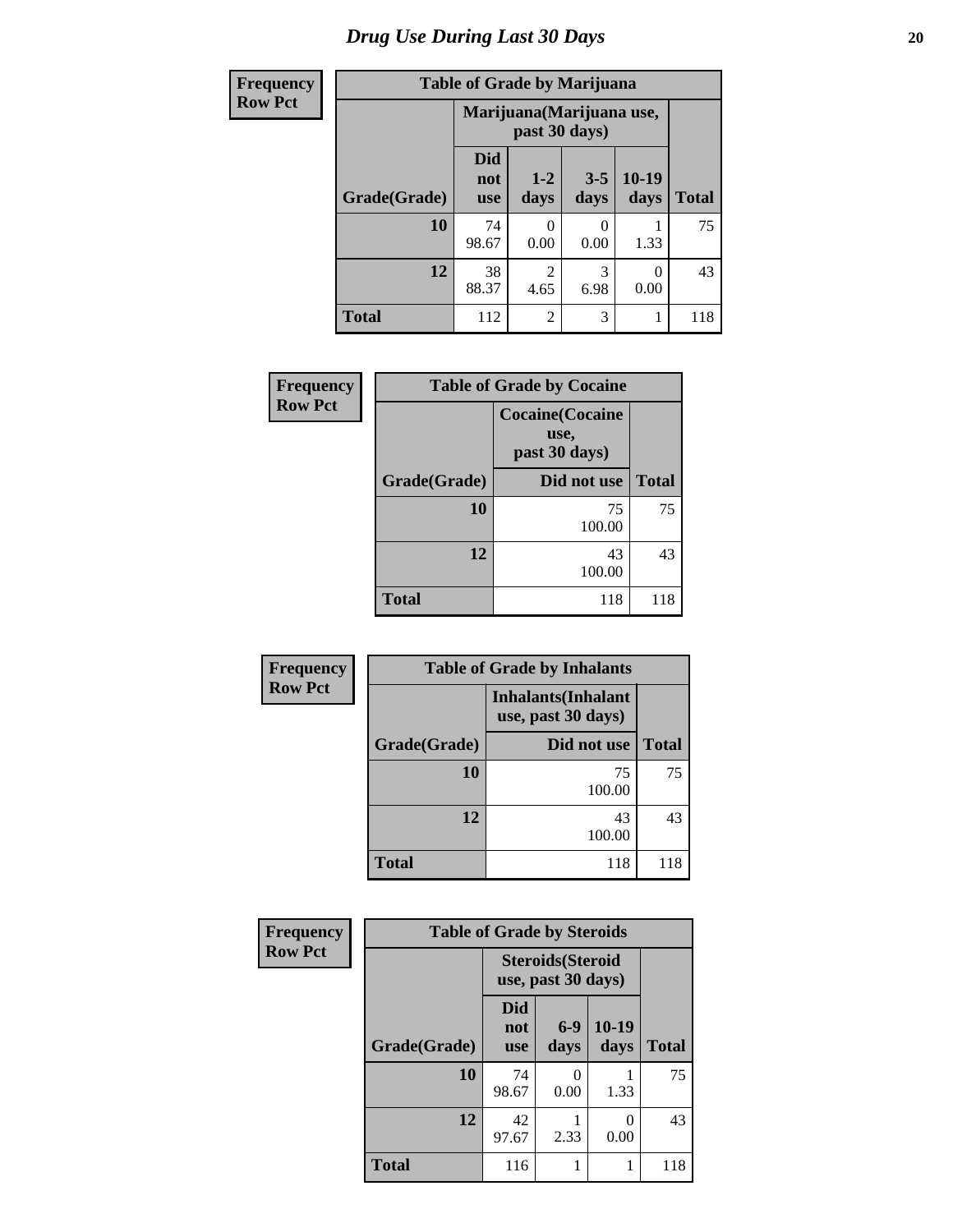# *Drug Use During Last 30 Days* **21**

| <b>Frequency</b> |              | <b>Table of Grade by Ecstasy</b>              |                 |              |  |  |  |
|------------------|--------------|-----------------------------------------------|-----------------|--------------|--|--|--|
| <b>Row Pct</b>   |              | <b>Ecstasy</b> (Ecstasy<br>use, past 30 days) |                 |              |  |  |  |
|                  | Grade(Grade) | Did not<br><b>use</b>                         | $3 - 5$<br>days | <b>Total</b> |  |  |  |
|                  | 10           | 75<br>100.00                                  | 0<br>0.00       | 75           |  |  |  |
|                  | 12           | 42<br>97.67                                   | 2.33            | 43           |  |  |  |
|                  | <b>Total</b> | 117                                           |                 | 118          |  |  |  |

| <b>Frequency</b> |              | <b>Table of Grade by Meth</b>                      |              |
|------------------|--------------|----------------------------------------------------|--------------|
| <b>Row Pct</b>   |              | <b>Meth</b> (Methamphetamine<br>use, past 30 days) |              |
|                  | Grade(Grade) | Did not use                                        | <b>Total</b> |
|                  | 10           | 75<br>100.00                                       | 75           |
|                  | 12           | 43<br>100.00                                       | 43           |
|                  | <b>Total</b> | 118                                                | 118          |

| Frequency      | <b>Table of Grade by Hallucinogens</b> |                                                   |            |                     |              |
|----------------|----------------------------------------|---------------------------------------------------|------------|---------------------|--------------|
| <b>Row Pct</b> |                                        | Hallucinogens (Hallucinogen<br>use, past 30 days) |            |                     |              |
|                | Grade(Grade)                           | Did not<br><b>use</b>                             | $1-2$ days | <b>Every</b><br>day | <b>Total</b> |
|                | 10                                     | 75<br>100.00                                      | 0.00       | 0<br>0.00           | 75           |
|                | 12                                     | 41<br>95.35                                       | 2.33       | 2.33                | 43           |
|                | <b>Total</b>                           | 116                                               |            |                     | 118          |

| Frequency      | <b>Table of Grade by Prescription</b> |                       |                                                                                   |                           |              |
|----------------|---------------------------------------|-----------------------|-----------------------------------------------------------------------------------|---------------------------|--------------|
| <b>Row Pct</b> |                                       |                       | <b>Prescription</b> (Prescription<br>drugs not prescribed to me,<br>past 30 days) |                           |              |
|                | Grade(Grade)                          | Did not<br><b>use</b> | $3-5$ days                                                                        | 6-9 days                  | <b>Total</b> |
|                | 10                                    | 75<br>100.00          | 0.00                                                                              | $\mathbf{\Omega}$<br>0.00 | 75           |
|                | 12                                    | 41<br>95.35           | 2.33                                                                              | 2.33                      | 43           |
|                | <b>Total</b>                          | 116                   |                                                                                   |                           | 118          |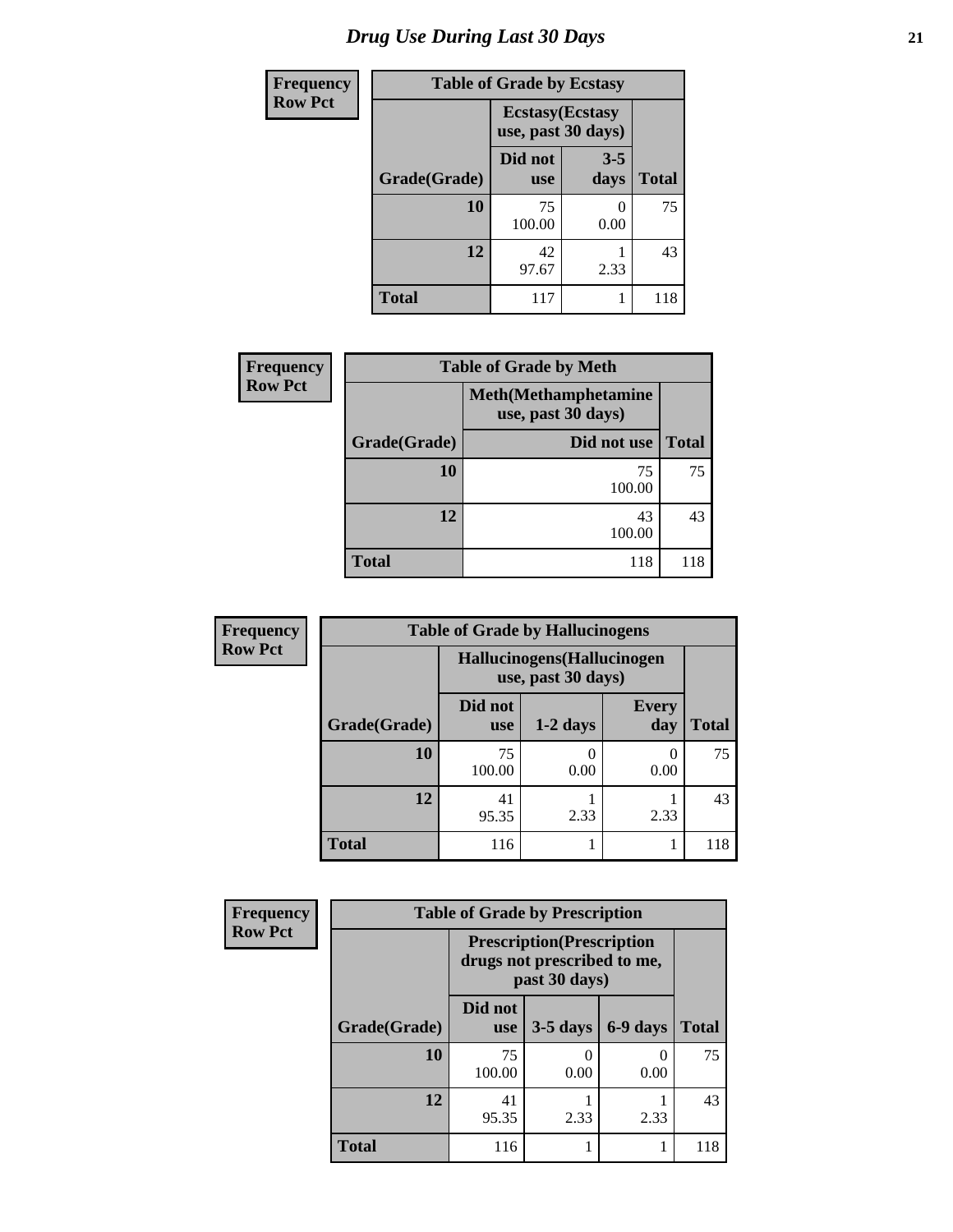| Frequency      | <b>Table of Alcoholease by Grade</b>              |                    |             |              |
|----------------|---------------------------------------------------|--------------------|-------------|--------------|
| <b>Col Pct</b> | <b>Alcoholease</b> (It is<br>easy to get alcohol) | Grade(Grade)<br>10 | 12          | <b>Total</b> |
|                | <b>Strongly Agree</b>                             | 22<br>29.33        | 14<br>32.56 | 36           |
|                | <b>Somewhat Agree</b>                             | 24<br>32.00        | 17<br>39.53 | 41           |
|                | <b>Somewhat Disagree</b>                          | 10<br>13.33        | q<br>20.93  | 19           |
|                | <b>Strongly Disagree</b>                          | 19<br>25.33        | 3<br>6.98   | 22           |
|                | <b>Total</b>                                      | 75                 | 43          | 118          |

| Frequency      | <b>Table of Cigarettesease by Grade</b>                  |                    |             |              |
|----------------|----------------------------------------------------------|--------------------|-------------|--------------|
| <b>Col Pct</b> | Cigarettesease (It is<br>easy to get smoking<br>tobacco) | Grade(Grade)<br>10 | 12          | <b>Total</b> |
|                | <b>Strongly Agree</b>                                    | 11<br>14.67        | 20<br>46.51 | 31           |
|                | <b>Somewhat Agree</b>                                    | 24<br>32.00        | 12<br>27.91 | 36           |
|                | <b>Somewhat Disagree</b>                                 | 12<br>16.00        | 7<br>16.28  | 19           |
|                | <b>Strongly Disagree</b>                                 | 28<br>37.33        | 4<br>9.30   | 32           |
|                | Total                                                    | 75                 | 43          | 118          |

| Frequency      | <b>Table of Smokelessease by Grade</b>             |              |             |              |
|----------------|----------------------------------------------------|--------------|-------------|--------------|
| <b>Col Pct</b> | <b>Smokelessease</b> (It is<br>easy to get chewing | Grade(Grade) |             |              |
|                | tobacco)                                           | 10           | 12          | <b>Total</b> |
|                | <b>Strongly Agree</b>                              | 12<br>16.00  | 15<br>34.88 | 27           |
|                | <b>Somewhat Agree</b>                              | 13<br>17.33  | 15<br>34.88 | 28           |
|                | <b>Somewhat Disagree</b>                           | 17<br>22.67  | 5<br>11.63  | 22           |
|                | <b>Strongly Disagree</b>                           | 33<br>44.00  | 8<br>18.60  | 41           |
|                | <b>Total</b>                                       | 75           | 43          | 118          |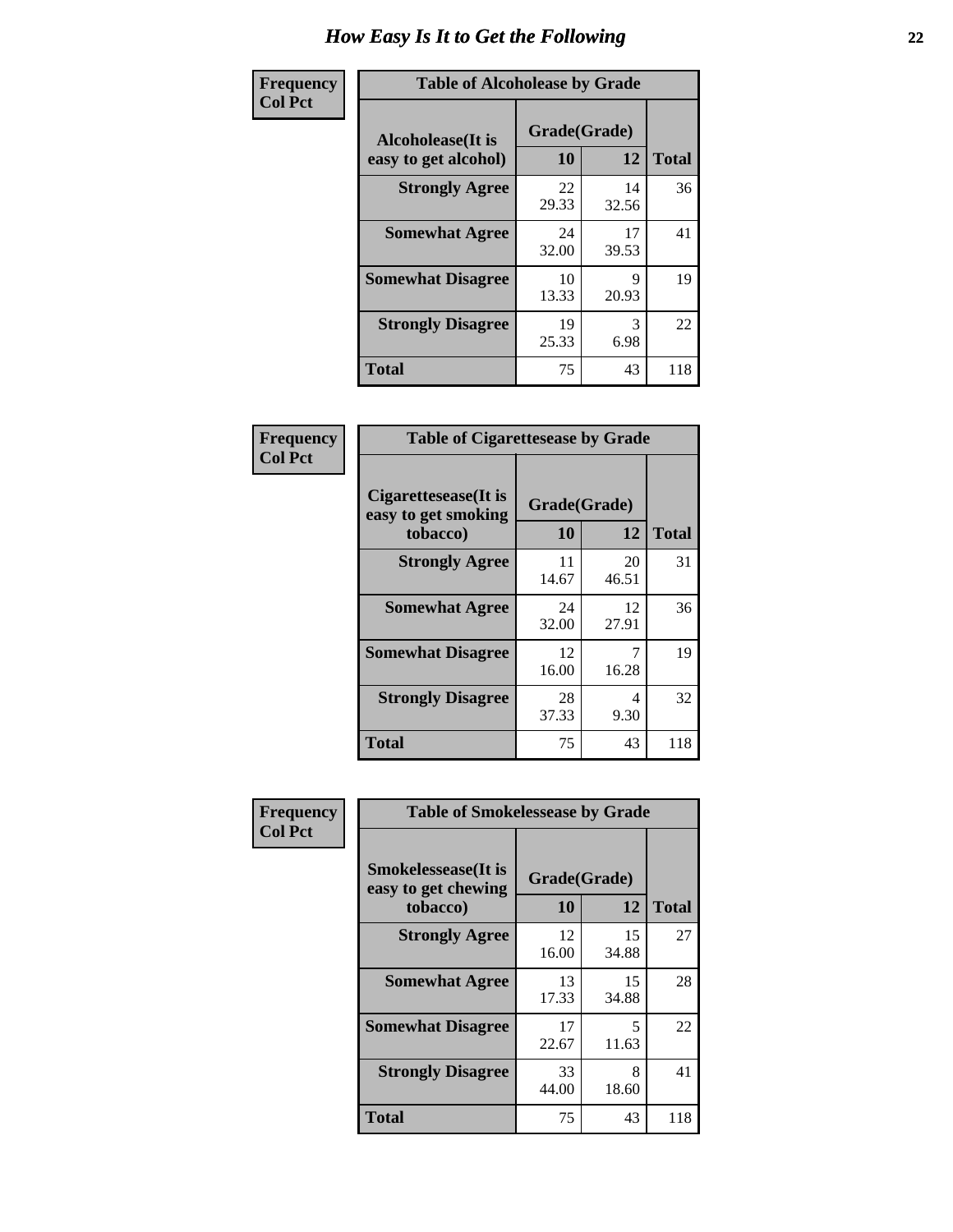| Frequency      | <b>Table of Marijuanaease by Grade</b>            |                           |             |              |
|----------------|---------------------------------------------------|---------------------------|-------------|--------------|
| <b>Col Pct</b> | Marijuanaease (It is<br>easy to get<br>marijuana) | Grade(Grade)<br><b>10</b> | 12          | <b>Total</b> |
|                | <b>Strongly Agree</b>                             | 16<br>21.33               | 12<br>27.91 | 28           |
|                | <b>Somewhat Agree</b>                             | 13<br>17.33               | 13<br>30.23 | 26           |
|                | <b>Somewhat Disagree</b>                          | 15<br>20.00               | 11<br>25.58 | 26           |
|                | <b>Strongly Disagree</b>                          | 31<br>41.33               | 7<br>16.28  | 38           |
|                | <b>Total</b>                                      | 75                        | 43          | 118          |

| <b>Table of Cocaineease by Grade</b>              |                    |             |              |  |
|---------------------------------------------------|--------------------|-------------|--------------|--|
| <b>Cocaineease</b> (It is<br>easy to get cocaine) | Grade(Grade)<br>10 | 12          | <b>Total</b> |  |
| <b>Strongly Agree</b>                             | 2<br>2.67          | 0<br>0.00   | 2            |  |
| <b>Somewhat Agree</b>                             | 10<br>13.33        | 7<br>16.28  | 17           |  |
| <b>Somewhat Disagree</b>                          | 24<br>32.00        | 20<br>46.51 | 44           |  |
| <b>Strongly Disagree</b>                          | 39<br>52.00        | 16<br>37.21 | 55           |  |
| <b>Total</b>                                      | 75                 | 43          | 118          |  |

| Frequency      | <b>Table of Inhalantsease by Grade</b>           |                    |             |              |
|----------------|--------------------------------------------------|--------------------|-------------|--------------|
| <b>Col Pct</b> | Inhalantsease(It is<br>easy to get<br>inhalants) | Grade(Grade)<br>10 | 12          | <b>Total</b> |
|                | <b>Strongly Agree</b>                            | 29<br>38.67        | 15<br>34.88 | 44           |
|                | <b>Somewhat Agree</b>                            | 6<br>8.00          | 13<br>30.23 | 19           |
|                | <b>Somewhat Disagree</b>                         | 11<br>14.67        | 8<br>18.60  | 19           |
|                | <b>Strongly Disagree</b>                         | 29<br>38.67        | 16.28       | 36           |
|                | <b>Total</b>                                     | 75                 | 43          | 118          |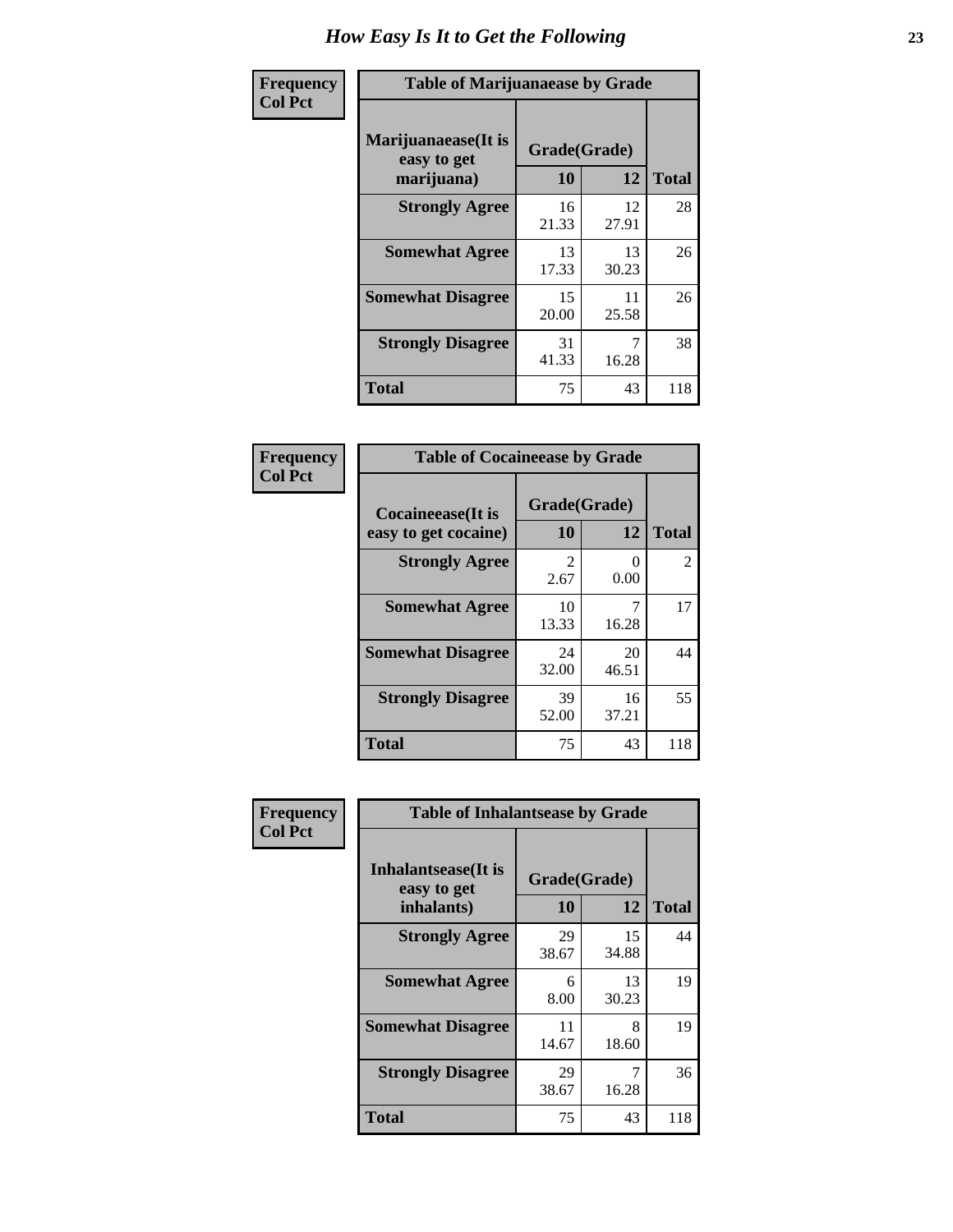| Frequency      | <b>Table of Steroidsease by Grade</b>               |                    |             |              |  |  |
|----------------|-----------------------------------------------------|--------------------|-------------|--------------|--|--|
| <b>Col Pct</b> | <b>Steroidsease</b> (It is<br>easy to get steroids) | Grade(Grade)<br>10 | 12          | <b>Total</b> |  |  |
|                | <b>Strongly Agree</b>                               | 3<br>4.00          | 4.65        | 5            |  |  |
|                | <b>Somewhat Agree</b>                               | 11<br>14.67        | 16.28       | 18           |  |  |
|                | <b>Somewhat Disagree</b>                            | 17<br>22.67        | 23<br>53.49 | 40           |  |  |
|                | <b>Strongly Disagree</b>                            | 44<br>58.67        | 11<br>25.58 | 55           |  |  |
|                | <b>Total</b>                                        | 75                 | 43          | 118          |  |  |

| Frequency      | <b>Table of Ecstasyease by Grade</b>              |                    |             |              |  |  |
|----------------|---------------------------------------------------|--------------------|-------------|--------------|--|--|
| <b>Col Pct</b> | <b>Ecstasyease</b> (It is<br>easy to get ecstasy) | Grade(Grade)<br>10 | 12          | <b>Total</b> |  |  |
|                | <b>Strongly Agree</b>                             | 6<br>8.00          | 4.65        | 8            |  |  |
|                | <b>Somewhat Agree</b>                             | 11<br>14.67        | 16.28       | 18           |  |  |
|                | <b>Somewhat Disagree</b>                          | 17<br>22.67        | 17<br>39.53 | 34           |  |  |
|                | <b>Strongly Disagree</b>                          | 41<br>54.67        | 17<br>39.53 | 58           |  |  |
|                | <b>Total</b>                                      | 75                 | 43          | 118          |  |  |

| Frequency      | <b>Table of Methease by Grade</b>                          |                    |                  |                |
|----------------|------------------------------------------------------------|--------------------|------------------|----------------|
| <b>Col Pct</b> | <b>Methease</b> (It is easy<br>to get<br>methamphetamines) | Grade(Grade)<br>10 | 12               | <b>Total</b>   |
|                | <b>Strongly Agree</b>                                      | 4<br>5.33          | $\theta$<br>0.00 | $\overline{4}$ |
|                | <b>Somewhat Agree</b>                                      | 11<br>14.67        | 5<br>11.63       | 16             |
|                | <b>Somewhat Disagree</b>                                   | 19<br>25.33        | 19<br>44.19      | 38             |
|                | <b>Strongly Disagree</b>                                   | 41<br>54.67        | 19<br>44.19      | 60             |
|                | <b>Total</b>                                               | 75                 | 43               | 118            |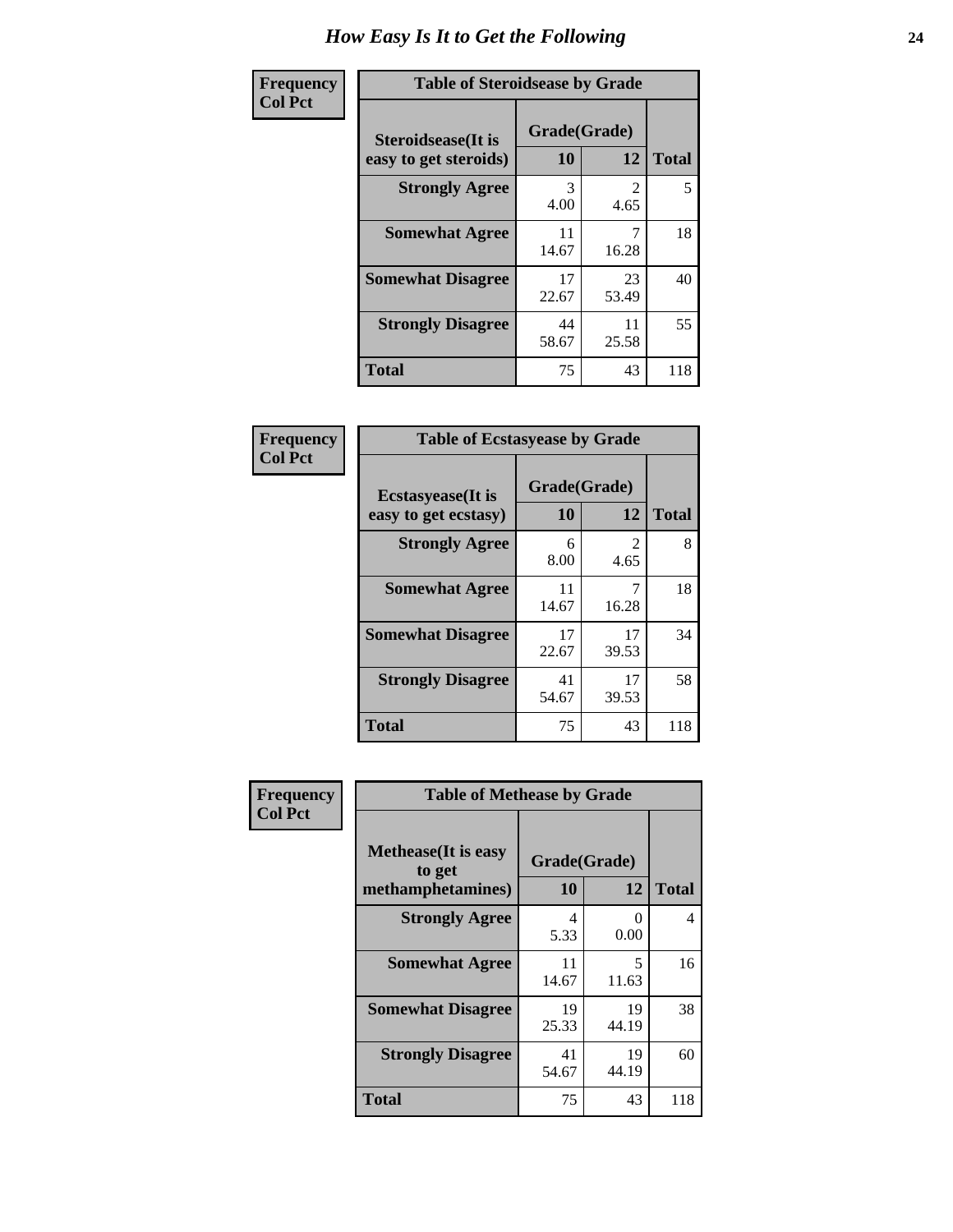| <b>Frequency</b> | <b>Table of Hallucinogensease by Grade</b>               |                    |             |              |  |  |
|------------------|----------------------------------------------------------|--------------------|-------------|--------------|--|--|
| <b>Col Pct</b>   | Hallucinogensease(It<br>is easy to get<br>hallucinogens) | Grade(Grade)<br>10 | 12          | <b>Total</b> |  |  |
|                  | <b>Strongly Agree</b>                                    | 3<br>4.00          | 0<br>0.00   | 3            |  |  |
|                  | <b>Somewhat Agree</b>                                    | 7<br>9.33          | 8<br>18.60  | 15           |  |  |
|                  | <b>Somewhat Disagree</b>                                 | 24<br>32.00        | 19<br>44.19 | 43           |  |  |
|                  | <b>Strongly Disagree</b>                                 | 41<br>54.67        | 16<br>37.21 | 57           |  |  |
|                  | <b>Total</b>                                             | 75                 | 43          | 118          |  |  |

| Frequency<br>  Col Pct |
|------------------------|

| <b>Table of Prescriptionease by Grade</b>                                                |              |             |              |  |  |  |
|------------------------------------------------------------------------------------------|--------------|-------------|--------------|--|--|--|
| <b>Prescriptionease</b> (It<br>is easy to get<br>prescription drugs<br>not prescribed to | Grade(Grade) |             |              |  |  |  |
| me)                                                                                      | 10           | 12          | <b>Total</b> |  |  |  |
| <b>Strongly Agree</b>                                                                    | 27<br>36.00  | 14<br>32.56 | 41           |  |  |  |
| <b>Somewhat Agree</b>                                                                    | 15<br>20.00  | 14<br>32.56 | 29           |  |  |  |
| <b>Somewhat Disagree</b>                                                                 | 9.33         | Q<br>20.93  | 16           |  |  |  |
| <b>Strongly Disagree</b>                                                                 | 26<br>34.67  | 6<br>13.95  | 32           |  |  |  |
| Total                                                                                    | 75           | 43          | 118          |  |  |  |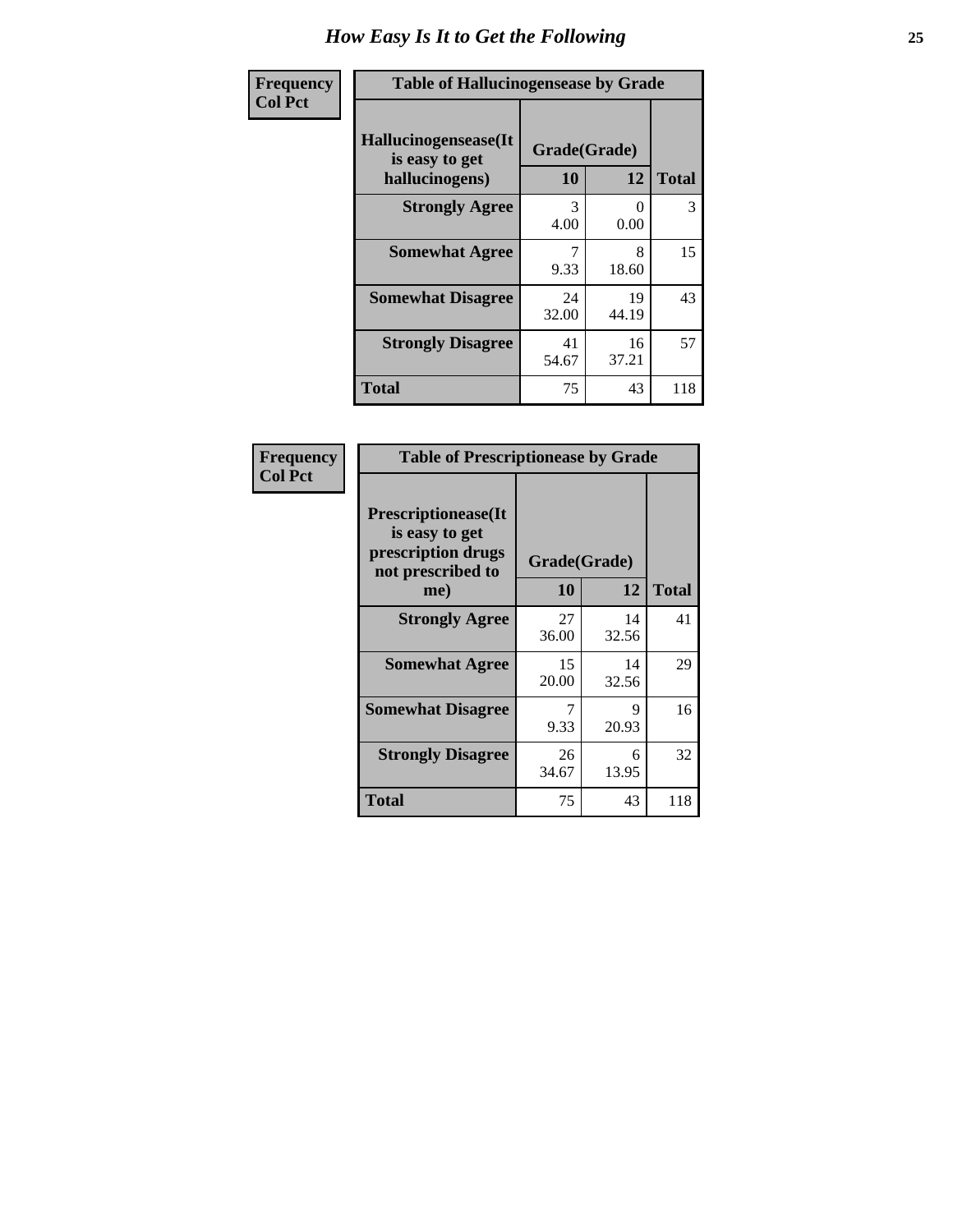### *Age at Onset of Use* **26** *Results for "Age at Onset of Use" questions exclude students who said they did not use that substance*

| Frequency      |              | <b>Table of Grade by Alcoholinit</b><br>Alcoholinit (I started using alcohol<br>when I was) |                         |                  |                               |            |                  |              |
|----------------|--------------|---------------------------------------------------------------------------------------------|-------------------------|------------------|-------------------------------|------------|------------------|--------------|
| <b>Row Pct</b> |              |                                                                                             |                         |                  |                               |            |                  |              |
|                | Grade(Grade) | 8 or<br>vounger                                                                             | <b>12</b>               | 13               | 14                            | 15         | <b>16</b>        | <b>Total</b> |
|                | 10           | 16.67                                                                                       | $\overline{2}$<br>33.33 | $\Omega$<br>0.00 | 2<br>33.33                    | 16.67      | $\Omega$<br>0.00 | 6            |
|                | 12           | 7.69                                                                                        | $\theta$<br>0.00        | 7.69             | 7.69                          | 5<br>38.46 | 5<br>38.46       | 13           |
|                | <b>Total</b> | $\overline{2}$                                                                              | $\overline{2}$          |                  | 3                             | 6          | 5                | 19           |
|                |              |                                                                                             |                         |                  | <b>Frequency Missing = 99</b> |            |                  |              |

| <b>Frequency</b> | <b>Table of Grade by Cigarettesinit</b> |                                                                |           |            |       |                       |              |  |
|------------------|-----------------------------------------|----------------------------------------------------------------|-----------|------------|-------|-----------------------|--------------|--|
| <b>Row Pct</b>   |                                         | <b>Cigarettesinit(I started smoking</b><br>tobacco when I was) |           |            |       |                       |              |  |
|                  | Grade(Grade)                            | 8 or<br>younger                                                | <b>15</b> | 16         | 17    | <b>18 or</b><br>older | <b>Total</b> |  |
|                  | 10                                      | $\Omega$                                                       | 0         | 0          | 0     | 0                     |              |  |
|                  | 12                                      | 11.11                                                          | 11.11     | 5<br>55.56 | 11.11 | 11.11                 | $\mathbf Q$  |  |
|                  | <b>Total</b>                            |                                                                |           | 5          |       |                       | Q            |  |
|                  |                                         | Frequency Missing $= 109$                                      |           |            |       |                       |              |  |

| <b>Frequency</b> | <b>Table of Grade by Smokelessinit</b> |                                                              |       |                |  |
|------------------|----------------------------------------|--------------------------------------------------------------|-------|----------------|--|
| <b>Row Pct</b>   |                                        | Smokelessinit(I<br>started chewing<br>tobacco when I<br>was) |       |                |  |
|                  | Grade(Grade)   younger                 | 8 or                                                         | 17    | <b>Total</b>   |  |
|                  | 10                                     | 0                                                            | 0     | $\Omega$       |  |
|                  | 12                                     | 50.00                                                        | 50.00 | $\overline{2}$ |  |
|                  | <b>Total</b>                           |                                                              |       | $\overline{2}$ |  |
|                  | Frequency Missing $= 116$              |                                                              |       |                |  |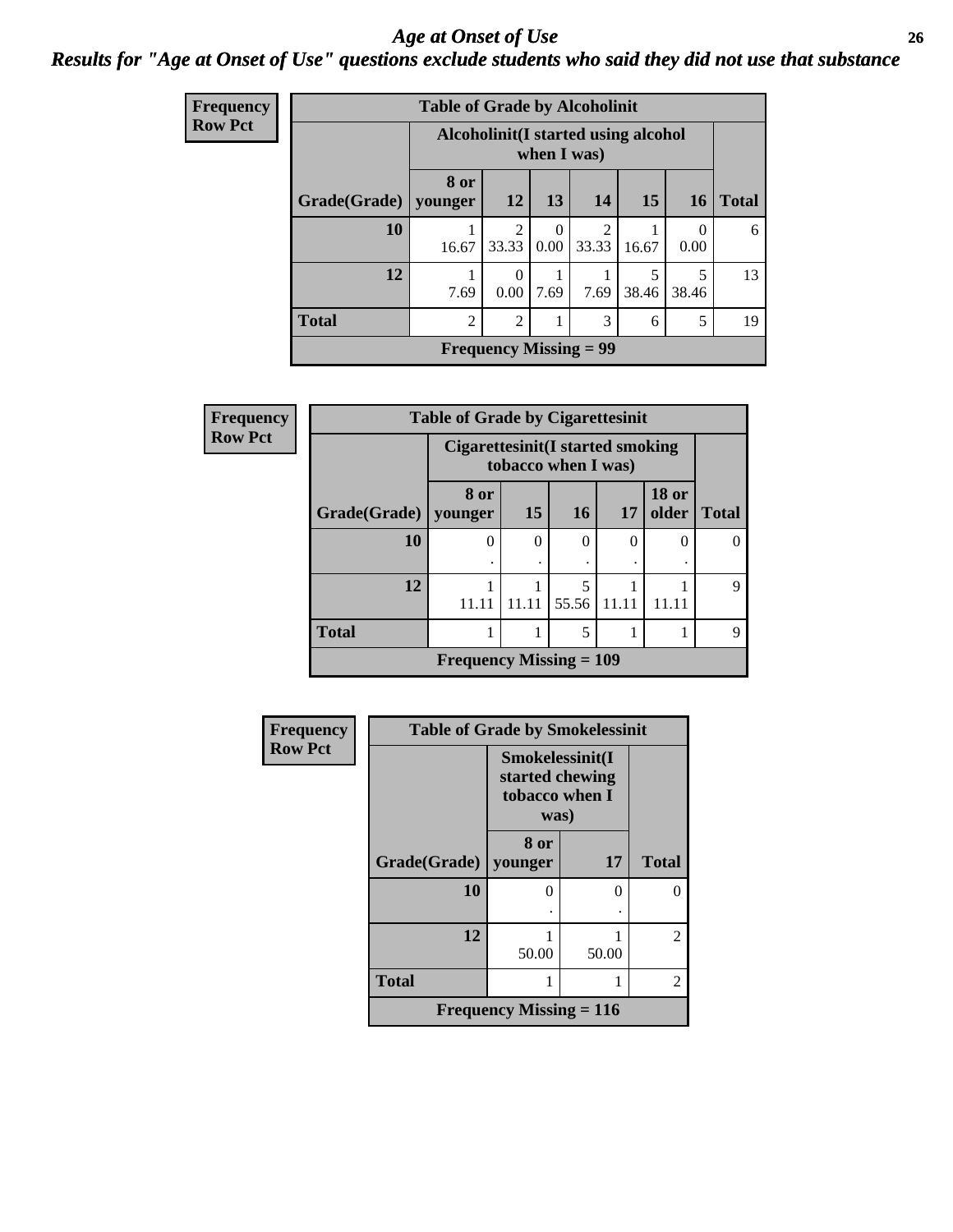#### *Age at Onset of Use* **27**

*Results for "Age at Onset of Use" questions exclude students who said they did not use that substance*

| Frequency      | <b>Table of Grade by Marijuanainit</b> |                                                    |                  |           |            |              |
|----------------|----------------------------------------|----------------------------------------------------|------------------|-----------|------------|--------------|
| <b>Row Pct</b> |                                        | Marijuanainit (I started<br>using marijuana when I |                  |           |            |              |
|                | Grade(Grade)                           | 8 or<br>younger                                    | 14               | 15        | <b>16</b>  | <b>Total</b> |
|                | 10                                     | 0<br>0.00                                          | 100.00           | 0<br>0.00 | 0.00       |              |
|                | 12                                     | 12.50                                              | $\theta$<br>0.00 | 12.50     | 6<br>75.00 | 8            |
|                | <b>Total</b>                           | 1                                                  |                  |           | 6          | $\mathbf Q$  |
|                |                                        | <b>Frequency Missing <math>= 109</math></b>        |                  |           |            |              |

| Frequency      | <b>Table of Grade by Cocaineinit</b>        |                                                          |              |  |  |
|----------------|---------------------------------------------|----------------------------------------------------------|--------------|--|--|
| <b>Row Pct</b> |                                             | Cocaineinit(I<br>started using<br>cocaine<br>when I was) |              |  |  |
|                | Grade(Grade)                                | 8 or younger                                             | <b>Total</b> |  |  |
|                | 10                                          | 0                                                        | 0            |  |  |
|                | 12                                          | 100.00                                                   |              |  |  |
|                | <b>Total</b>                                |                                                          |              |  |  |
|                | <b>Frequency Missing <math>= 117</math></b> |                                                          |              |  |  |

| <b>Frequency</b> | <b>Table of Grade by Inhalantsinit</b> |                                                              |       |                |  |
|------------------|----------------------------------------|--------------------------------------------------------------|-------|----------------|--|
| <b>Row Pct</b>   |                                        | Inhalantsinit(I<br>started using<br>inhalants when I<br>was) |       |                |  |
|                  | Grade(Grade)                           | 8 or<br>younger                                              | 16    | <b>Total</b>   |  |
|                  | 10                                     | 0                                                            | 0     | 0              |  |
|                  | 12                                     | 50.00                                                        | 50.00 | $\overline{2}$ |  |
|                  | <b>Total</b>                           | 1                                                            | 1     | 2              |  |
|                  | Frequency Missing $= 116$              |                                                              |       |                |  |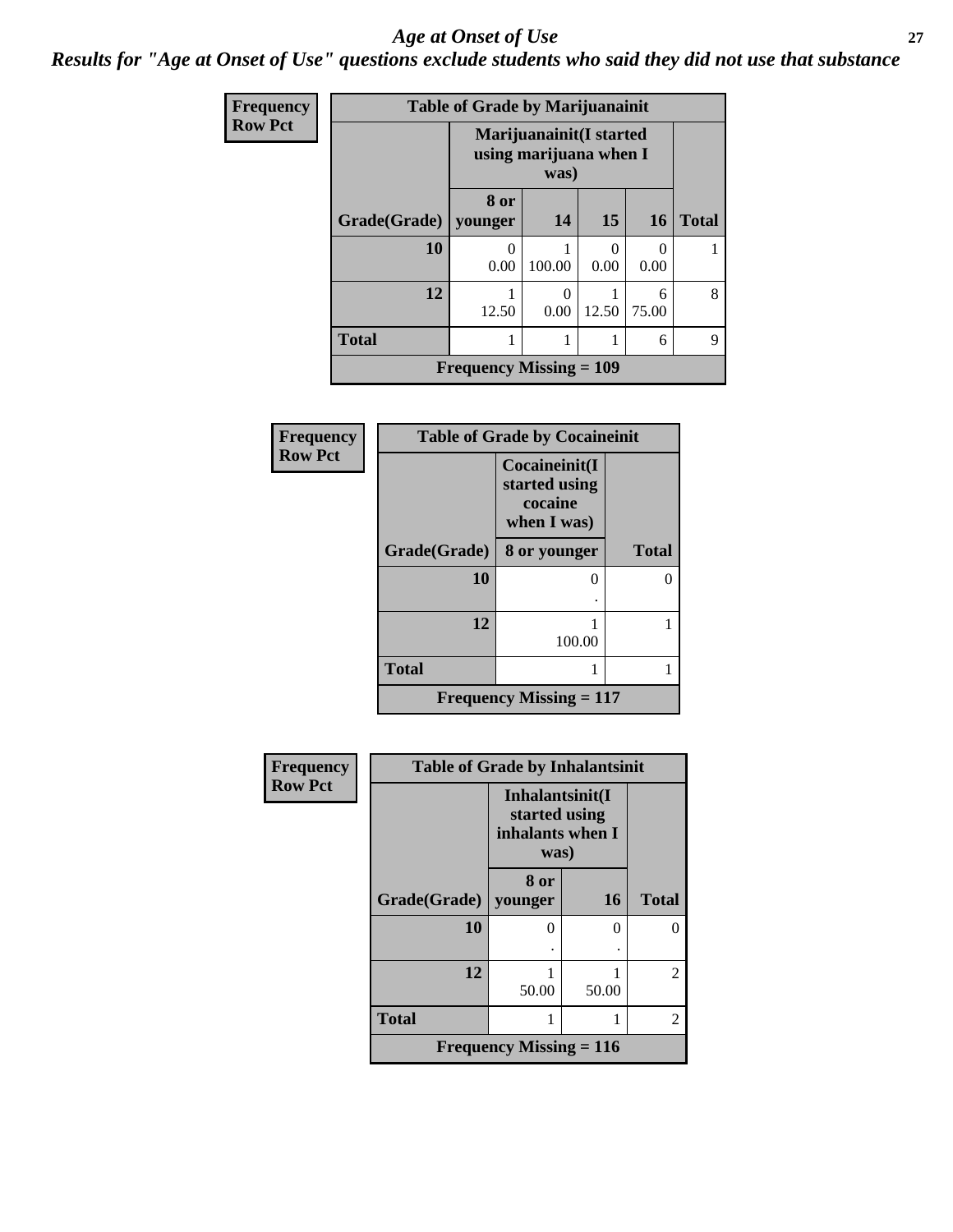#### *Age at Onset of Use* **28**

*Results for "Age at Onset of Use" questions exclude students who said they did not use that substance*

| Frequency      | <b>Table of Grade by Steroidsinit</b> |                                                            |                           |              |
|----------------|---------------------------------------|------------------------------------------------------------|---------------------------|--------------|
| <b>Row Pct</b> |                                       | Steroidsinit(I<br>started using<br>steroids when I<br>was) |                           |              |
|                | Grade(Grade)                          | 8 or<br>younger                                            | <b>18 or</b><br>older     | <b>Total</b> |
|                | 10                                    | 100.00                                                     | $\mathbf{\Omega}$<br>0.00 |              |
|                | 12                                    | 50.00                                                      | 50.00                     | 2            |
|                | <b>Total</b>                          | $\mathfrak{D}$                                             | 1                         | 3            |
|                |                                       | <b>Frequency Missing = 115</b>                             |                           |              |

| Frequency      | <b>Table of Grade by Ecstasyinit</b> |                                                          |       |                |
|----------------|--------------------------------------|----------------------------------------------------------|-------|----------------|
| <b>Row Pct</b> |                                      | Ecstasyinit(I<br>started using<br>ecstasy when I<br>was) |       |                |
|                | Grade(Grade)                         | 8 or<br>younger                                          | 17    | <b>Total</b>   |
|                | 10                                   | ∩                                                        | 0     | $\Omega$       |
|                |                                      |                                                          |       |                |
|                | 12                                   | 50.00                                                    | 50.00 | $\overline{2}$ |
|                | <b>Total</b>                         |                                                          |       | 2              |
|                |                                      | <b>Frequency Missing = 116</b>                           |       |                |

| Frequency      |              | <b>Table of Grade by Methinit</b>                                     |              |
|----------------|--------------|-----------------------------------------------------------------------|--------------|
| <b>Row Pct</b> |              | <b>Methinit(I started</b><br>using<br>methamphetamines<br>when I was) |              |
|                | Grade(Grade) | 8 or younger                                                          | <b>Total</b> |
|                | 10           | O                                                                     |              |
|                | 12           | 100.00                                                                |              |
|                | <b>Total</b> |                                                                       |              |
|                |              | <b>Frequency Missing = 117</b>                                        |              |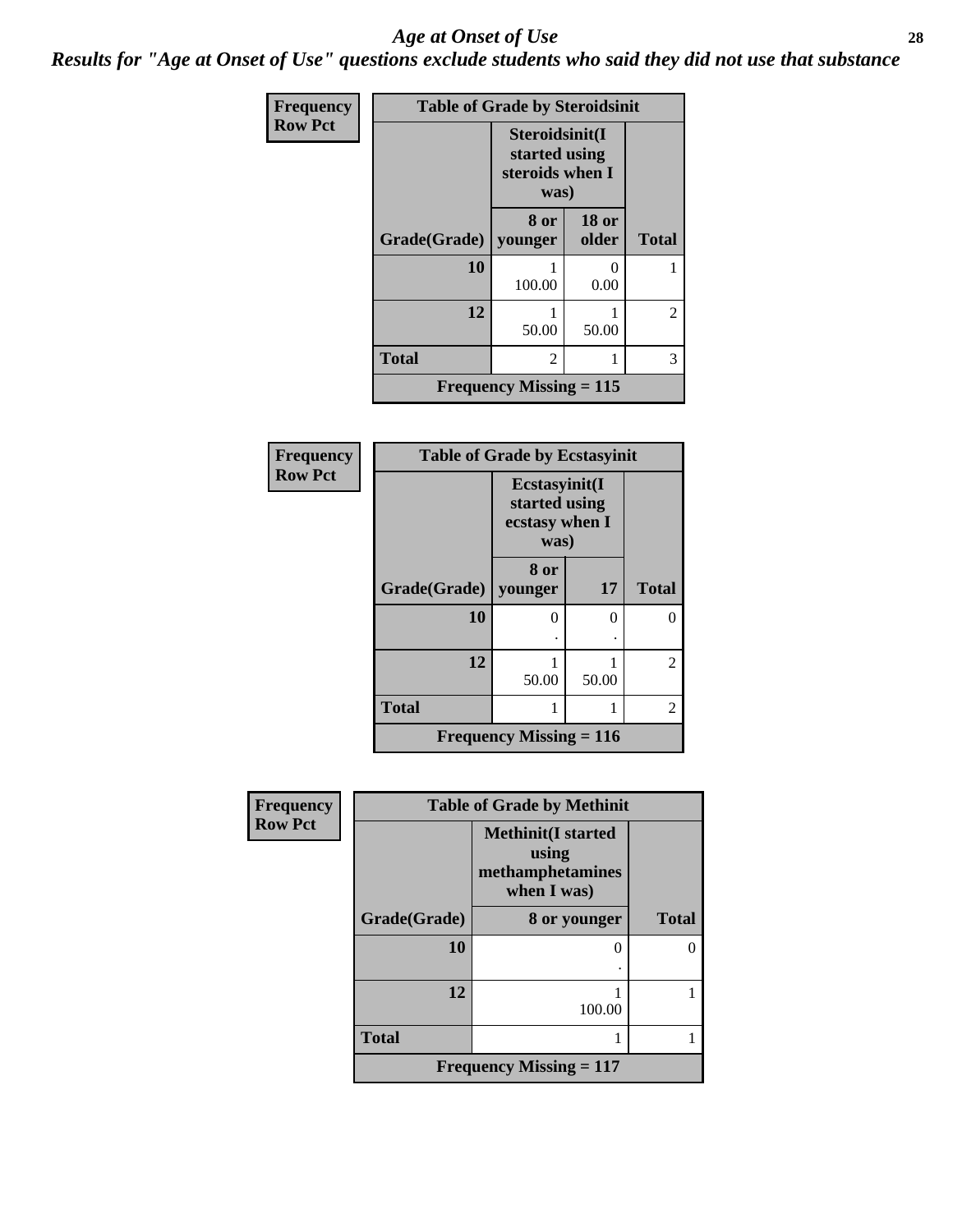#### *Age at Onset of Use* **29**

*Results for "Age at Onset of Use" questions exclude students who said they did not use that substance*

| Frequency      | <b>Table of Grade by Hallucinogensinit</b> |                                                                      |                |              |
|----------------|--------------------------------------------|----------------------------------------------------------------------|----------------|--------------|
| <b>Row Pct</b> |                                            | Hallucinogensinit(I<br>started using<br>hallucinogens when<br>I was) |                |              |
|                | <b>Grade</b> (Grade)                       | 8 or<br>younger                                                      | <b>16</b>      | <b>Total</b> |
|                | 10                                         | 0                                                                    | 0              | ∩            |
|                | 12                                         | 33.33                                                                | 2<br>66.67     | 3            |
|                | <b>Total</b>                               |                                                                      | $\mathfrak{D}$ | 3            |
|                |                                            | <b>Frequency Missing = 115</b>                                       |                |              |

| Frequency      | <b>Table of Grade by Prescriptioninit</b> |                                                 |                                               |       |                   |
|----------------|-------------------------------------------|-------------------------------------------------|-----------------------------------------------|-------|-------------------|
| <b>Row Pct</b> |                                           | prescription drugs not<br>prescribed to me when | Prescriptioninit(I<br>started using<br>I was) |       |                   |
|                |                                           | 8 or                                            |                                               |       |                   |
|                | Grade(Grade)   younger                    |                                                 | 15                                            | 17    | <b>Total</b>      |
|                | 10                                        | 0                                               | 0                                             | 0     | $\mathbf{\Omega}$ |
|                |                                           | ٠                                               |                                               |       |                   |
|                | 12                                        | 25.00                                           | 2<br>50.00                                    | 25.00 |                   |
|                | <b>Total</b>                              | 1                                               | $\mathfrak{D}$                                | 1     | 4                 |
|                |                                           | <b>Frequency Missing = 114</b>                  |                                               |       |                   |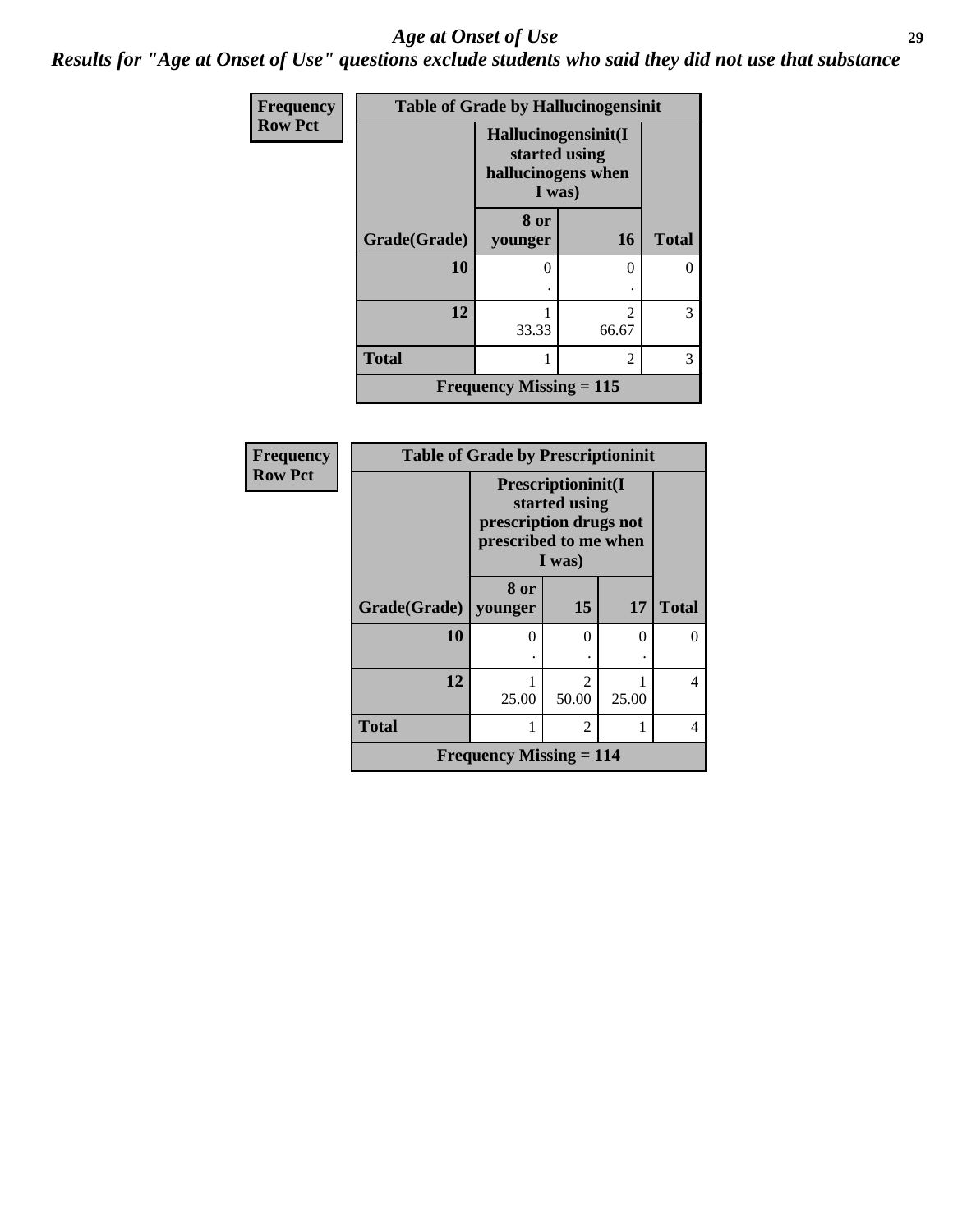| Frequency      | <b>Table of Alcoholharm by Grade</b>          |                    |                        |              |
|----------------|-----------------------------------------------|--------------------|------------------------|--------------|
| <b>Col Pct</b> | Alcoholharm(I<br>think alcohol is<br>harmful) | Grade(Grade)<br>10 | 12                     | <b>Total</b> |
|                | <b>Strongly Agree</b>                         | 39<br>52.00        | 17<br>39.53            | 56           |
|                | <b>Somewhat Agree</b>                         | 27<br>36.00        | 16<br>37.21            | 43           |
|                | <b>Somewhat Disagree</b>                      | 6<br>8.00          | 8<br>18.60             | 14           |
|                | <b>Strongly Disagree</b>                      | 3<br>4.00          | $\mathfrak{D}$<br>4.65 | 5            |
|                | <b>Total</b>                                  | 75                 | 43                     | 118          |

| <b>Table of Cigarettesharm by Grade</b>                  |                                     |             |              |  |
|----------------------------------------------------------|-------------------------------------|-------------|--------------|--|
| Cigarettesharm(I<br>think smoking<br>tobacco is harmful) | Grade(Grade)<br>10                  | 12          | <b>Total</b> |  |
| <b>Strongly Agree</b>                                    | 63<br>84.00                         | 33<br>76.74 | 96           |  |
| <b>Somewhat Agree</b>                                    | 9.33                                | 6<br>13.95  | 13           |  |
| <b>Somewhat Disagree</b>                                 | 3<br>4.00                           | 3<br>6.98   | 6            |  |
| <b>Strongly Disagree</b>                                 | $\mathcal{D}_{\mathcal{L}}$<br>2.67 | 2.33        | 3            |  |
| <b>Total</b>                                             | 75                                  | 43          | 118          |  |

| Frequency      | <b>Table of Smokelessharm by Grade</b>                  |                           |             |              |
|----------------|---------------------------------------------------------|---------------------------|-------------|--------------|
| <b>Col Pct</b> | Smokelessharm(I<br>think chewing<br>tobacco is harmful) | Grade(Grade)<br><b>10</b> | 12          | <b>Total</b> |
|                | <b>Strongly Agree</b>                                   | 60<br>80.00               | 34<br>79.07 | 94           |
|                | <b>Somewhat Agree</b>                                   | 12<br>16.00               | 5<br>11.63  | 17           |
|                | <b>Somewhat Disagree</b>                                | $\mathfrak{D}$<br>2.67    | 3<br>6.98   | 5            |
|                | <b>Strongly Disagree</b>                                | 1.33                      | 2.33        | 2            |
|                | <b>Total</b>                                            | 75                        | 43          | 118          |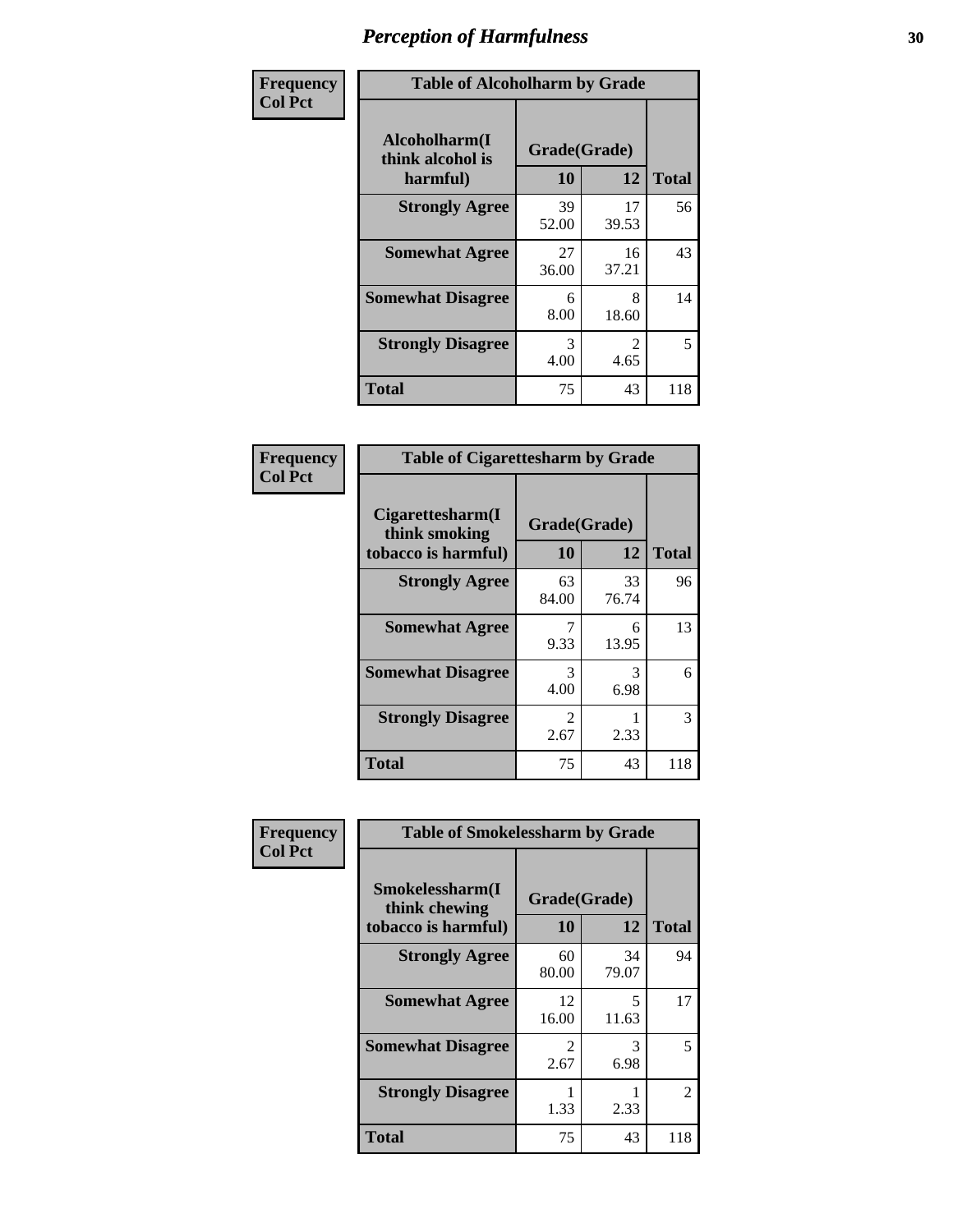| Frequency      |                                                   | <b>Table of Marijuanaharm by Grade</b> |             |              |  |
|----------------|---------------------------------------------------|----------------------------------------|-------------|--------------|--|
| <b>Col Pct</b> | Marijuanaharm(I<br>think marijuana is<br>harmful) | Grade(Grade)<br>10                     | 12          | <b>Total</b> |  |
|                | <b>Strongly Agree</b>                             | 50<br>66.67                            | 22<br>51.16 | 72           |  |
|                | <b>Somewhat Agree</b>                             | 8<br>10.67                             | 16.28       | 15           |  |
|                | <b>Somewhat Disagree</b>                          | 9<br>12.00                             | 9<br>20.93  | 18           |  |
|                | <b>Strongly Disagree</b>                          | 8<br>10.67                             | 5<br>11.63  | 13           |  |
|                | <b>Total</b>                                      | 75                                     | 43          | 118          |  |

| <b>Table of Cocaineharm by Grade</b>          |                    |                        |              |  |  |
|-----------------------------------------------|--------------------|------------------------|--------------|--|--|
| Cocaineharm(I<br>think cocaine is<br>harmful) | Grade(Grade)<br>10 | 12                     | <b>Total</b> |  |  |
| <b>Strongly Agree</b>                         | 68<br>90.67        | 39<br>90.70            | 107          |  |  |
| <b>Somewhat Agree</b>                         | 5<br>6.67          | $\mathfrak{D}$<br>4.65 | 7            |  |  |
| <b>Somewhat Disagree</b>                      | 1<br>1.33          | 2.33                   | 2            |  |  |
| <b>Strongly Disagree</b>                      | 1<br>1.33          | 2.33                   | 2            |  |  |
| <b>Total</b>                                  | 75                 | 43                     | 118          |  |  |

| Frequency      | <b>Table of Inhalantsharm by Grade</b>  |              |             |              |
|----------------|-----------------------------------------|--------------|-------------|--------------|
| <b>Col Pct</b> | Inhalantsharm(I)<br>think inhalants are | Grade(Grade) |             |              |
|                | harmful)                                | 10           | 12          | <b>Total</b> |
|                | <b>Strongly Agree</b>                   | 67<br>89.33  | 37<br>86.05 | 104          |
|                | <b>Somewhat Agree</b>                   | 9.33         | 4<br>9.30   | 11           |
|                | <b>Somewhat Disagree</b>                | 1.33         | 2<br>4.65   | 3            |
|                | <b>Total</b>                            | 75           | 43          | 118          |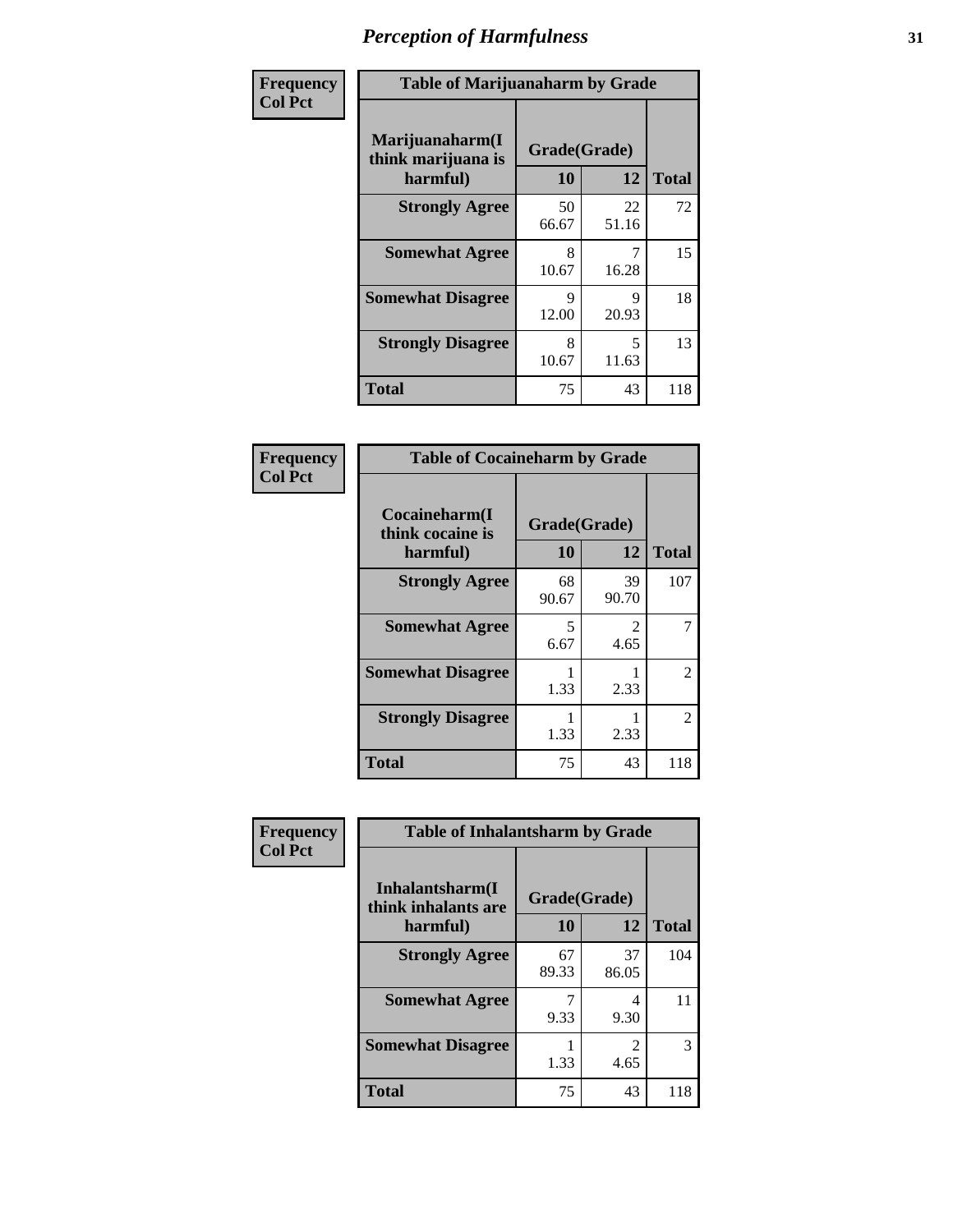| Frequency      | <b>Table of Steroidsharm by Grade</b>            |                    |                        |              |
|----------------|--------------------------------------------------|--------------------|------------------------|--------------|
| <b>Col Pct</b> | Steroidsharm(I<br>think steroids are<br>harmful) | Grade(Grade)<br>10 | 12                     | <b>Total</b> |
|                | <b>Strongly Agree</b>                            | 60<br>80.00        | 30<br>69.77            | 90           |
|                | <b>Somewhat Agree</b>                            | 11<br>14.67        | 10<br>23.26            | 21           |
|                | <b>Somewhat Disagree</b>                         | 4<br>5.33          | $\mathfrak{D}$<br>4.65 | 6            |
|                | <b>Strongly Disagree</b>                         | 0<br>0.00          | 2.33                   |              |
|                | <b>Total</b>                                     | 75                 | 43                     | 118          |

| <b>Table of Ecstasyharm by Grade</b>          |                    |              |     |  |  |  |  |
|-----------------------------------------------|--------------------|--------------|-----|--|--|--|--|
| Ecstasyharm(I<br>think ecstasy is<br>harmful) | Grade(Grade)<br>10 | <b>Total</b> |     |  |  |  |  |
| <b>Strongly Agree</b>                         | 63<br>84.00        | 32<br>74.42  | 95  |  |  |  |  |
| <b>Somewhat Agree</b>                         | 9<br>12.00         | 7<br>16.28   | 16  |  |  |  |  |
| <b>Somewhat Disagree</b>                      | 3<br>4.00          | 3<br>6.98    | 6   |  |  |  |  |
| <b>Strongly Disagree</b>                      | 0<br>0.00          | 2.33         |     |  |  |  |  |
| <b>Total</b>                                  | 75                 | 43           | 118 |  |  |  |  |

| Frequency      | <b>Table of Methharm by Grade</b>                           |                    |                       |              |
|----------------|-------------------------------------------------------------|--------------------|-----------------------|--------------|
| <b>Col Pct</b> | <b>Methharm(I think</b><br>methamphetamines<br>are harmful) | Grade(Grade)<br>10 | 12                    | <b>Total</b> |
|                | <b>Strongly Agree</b>                                       | 70<br>93.33        | 39<br>90.70           | 109          |
|                | <b>Somewhat Agree</b>                                       | 4<br>5.33          | $\mathcal{L}$<br>4.65 | 6            |
|                | <b>Somewhat Disagree</b>                                    | 1.33               | 2.33                  | 2            |
|                | <b>Strongly Disagree</b>                                    | $_{0}$<br>0.00     | 2.33                  |              |
|                | <b>Total</b>                                                | 75                 | 43                    | 118          |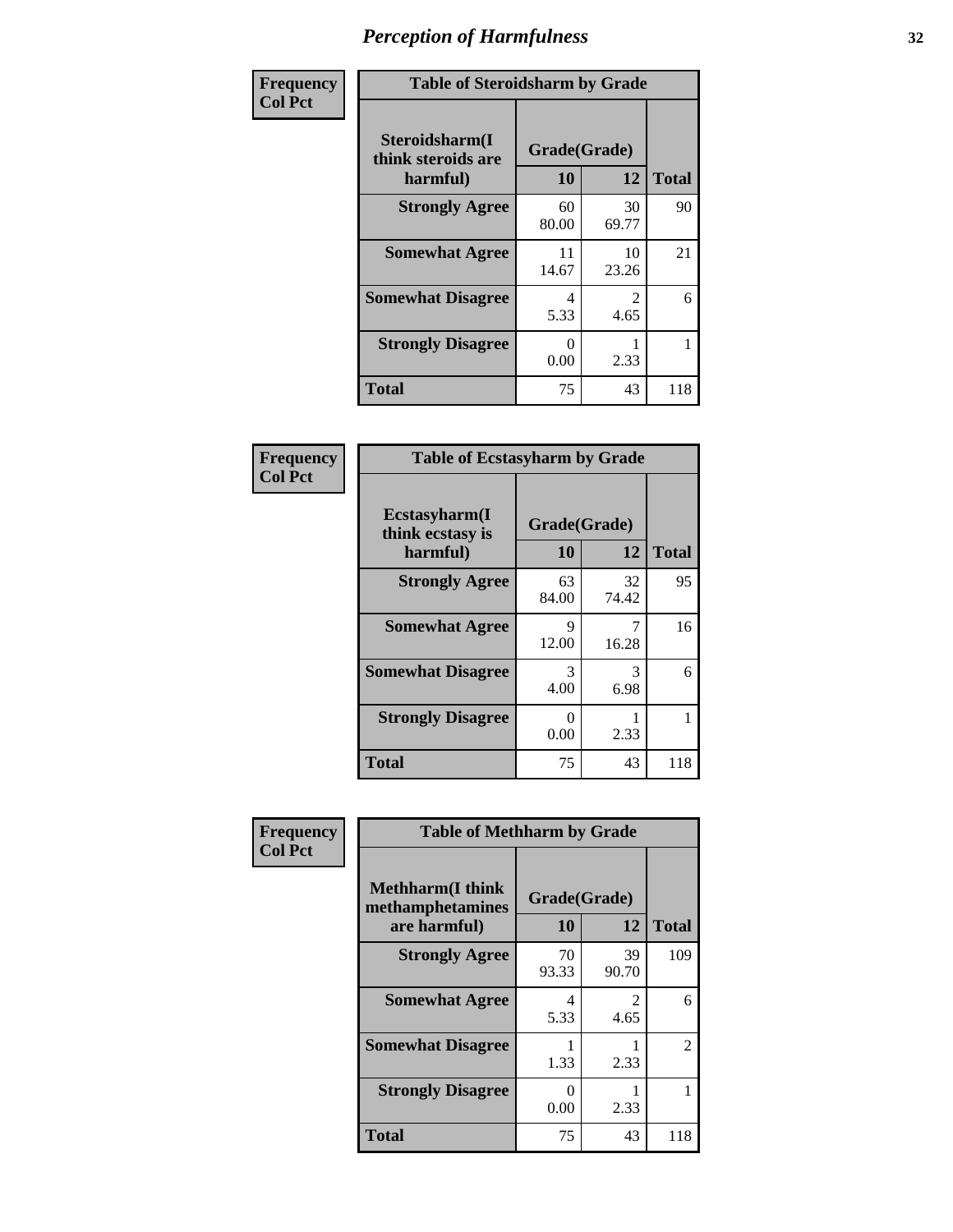| Frequency      | <b>Table of Hallucinogensharm by Grade</b>                 |                       |                       |                |
|----------------|------------------------------------------------------------|-----------------------|-----------------------|----------------|
| <b>Col Pct</b> | Hallucinogensharm(I<br>think hallucinogens<br>are harmful) | Grade(Grade)<br>10    | 12                    | <b>Total</b>   |
|                | <b>Strongly Agree</b>                                      | 66<br>88.00           | 33<br>76.74           | 99             |
|                | <b>Somewhat Agree</b>                                      | 9.33                  | 5<br>11.63            | 12             |
|                | <b>Somewhat Disagree</b>                                   | $\mathcal{L}$<br>2.67 | 3<br>6.98             | 5              |
|                | <b>Strongly Disagree</b>                                   | 0<br>0.00             | $\mathcal{L}$<br>4.65 | $\overline{2}$ |
|                | <b>Total</b>                                               | 75                    | 43                    | 118            |

| <b>Table of Prescriptionharm by Grade</b>                                                         |                    |             |              |  |  |  |
|---------------------------------------------------------------------------------------------------|--------------------|-------------|--------------|--|--|--|
| <b>Prescriptionharm</b> (I<br>think prescription<br>drugs not<br>prescribed to me<br>are harmful) | Grade(Grade)<br>10 | 12          | <b>Total</b> |  |  |  |
| <b>Strongly Agree</b>                                                                             | 61<br>81.33        | 29<br>67.44 | 90           |  |  |  |
| <b>Somewhat Agree</b>                                                                             | 11<br>14.67        | 10<br>23.26 | 21           |  |  |  |
| <b>Somewhat Disagree</b>                                                                          | 3<br>4.00          | 3<br>6.98   | 6            |  |  |  |
| <b>Strongly Disagree</b>                                                                          | 0<br>0.00          | 2.33        |              |  |  |  |
| <b>Total</b>                                                                                      | 75                 | 43          | 118          |  |  |  |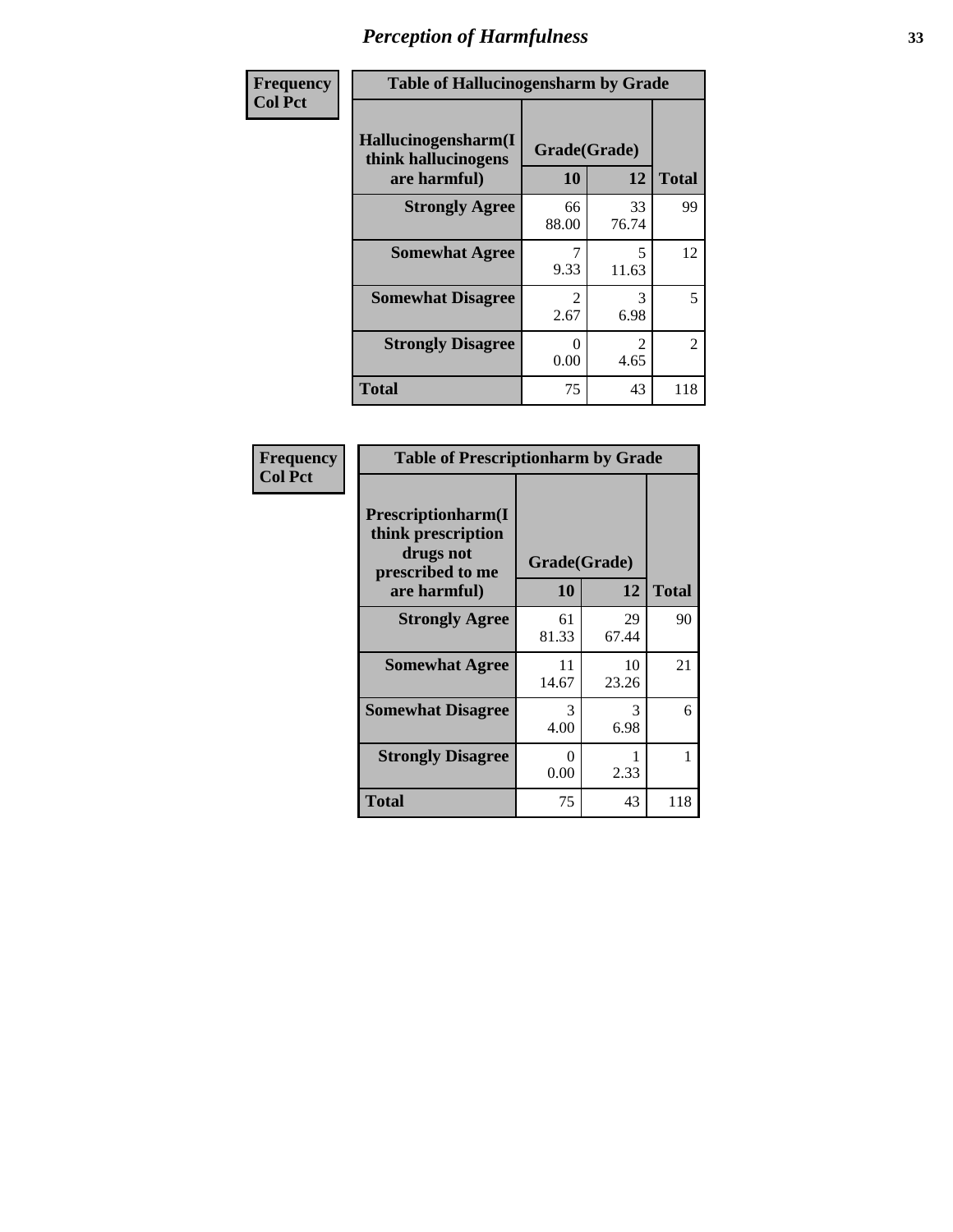# *Disapproval by Adults* **34**

| Frequency      | <b>Table of Alcoholadult by Grade</b>                                 |                    |                        |              |  |
|----------------|-----------------------------------------------------------------------|--------------------|------------------------|--------------|--|
| <b>Col Pct</b> | <b>Alcoholadult</b> (Adults<br>would disapprove if<br>I used alcohol) | Grade(Grade)<br>10 | 12                     | <b>Total</b> |  |
|                | <b>Strongly Agree</b>                                                 | 47<br>62.67        | 26<br>60.47            | 73           |  |
|                | <b>Somewhat Agree</b>                                                 | 17<br>22.67        | 8<br>18.60             | 25           |  |
|                | <b>Somewhat Disagree</b>                                              | 5<br>6.67          | 16.28                  | 12           |  |
|                | <b>Strongly Disagree</b>                                              | 6<br>8.00          | $\mathfrak{D}$<br>4.65 | 8            |  |
|                | <b>Total</b>                                                          | 75                 | 43                     | 118          |  |

| <b>Table of Tobaccoadult by Grade</b>                                 |                       |             |              |  |  |  |
|-----------------------------------------------------------------------|-----------------------|-------------|--------------|--|--|--|
| <b>Tobaccoadult</b> (Adults<br>would disapprove if<br>I used tobacco) | Grade(Grade)<br>10    | 12          | <b>Total</b> |  |  |  |
| <b>Strongly Agree</b>                                                 | 63<br>84.00           | 30<br>69.77 | 93           |  |  |  |
| <b>Somewhat Agree</b>                                                 | 5<br>6.67             | 12<br>27.91 | 17           |  |  |  |
| <b>Somewhat Disagree</b>                                              | $\mathcal{L}$<br>2.67 | 0<br>0.00   | 2            |  |  |  |
| <b>Strongly Disagree</b>                                              | 5<br>6.67             | 2.33        | 6            |  |  |  |
| <b>Total</b>                                                          | 75                    | 43          | 118          |  |  |  |

| Frequency      | <b>Table of Marijuanaadult by Grade</b>                           |                    |                        |              |  |
|----------------|-------------------------------------------------------------------|--------------------|------------------------|--------------|--|
| <b>Col Pct</b> | Marijuanaadult(Adults<br>would disapprove if I<br>used marijuana) | Grade(Grade)<br>10 | 12                     | <b>Total</b> |  |
|                | <b>Strongly Agree</b>                                             | 61<br>81.33        | 31<br>72.09            | 92           |  |
|                | <b>Somewhat Agree</b>                                             | 9<br>12.00         | $\mathbf Q$<br>20.93   | 18           |  |
|                | <b>Somewhat Disagree</b>                                          | 1.33               | $\overline{2}$<br>4.65 | 3            |  |
|                | <b>Strongly Disagree</b>                                          | 4<br>5.33          | 2.33                   | 5            |  |
|                | <b>Total</b>                                                      | 75                 | 43                     | 118          |  |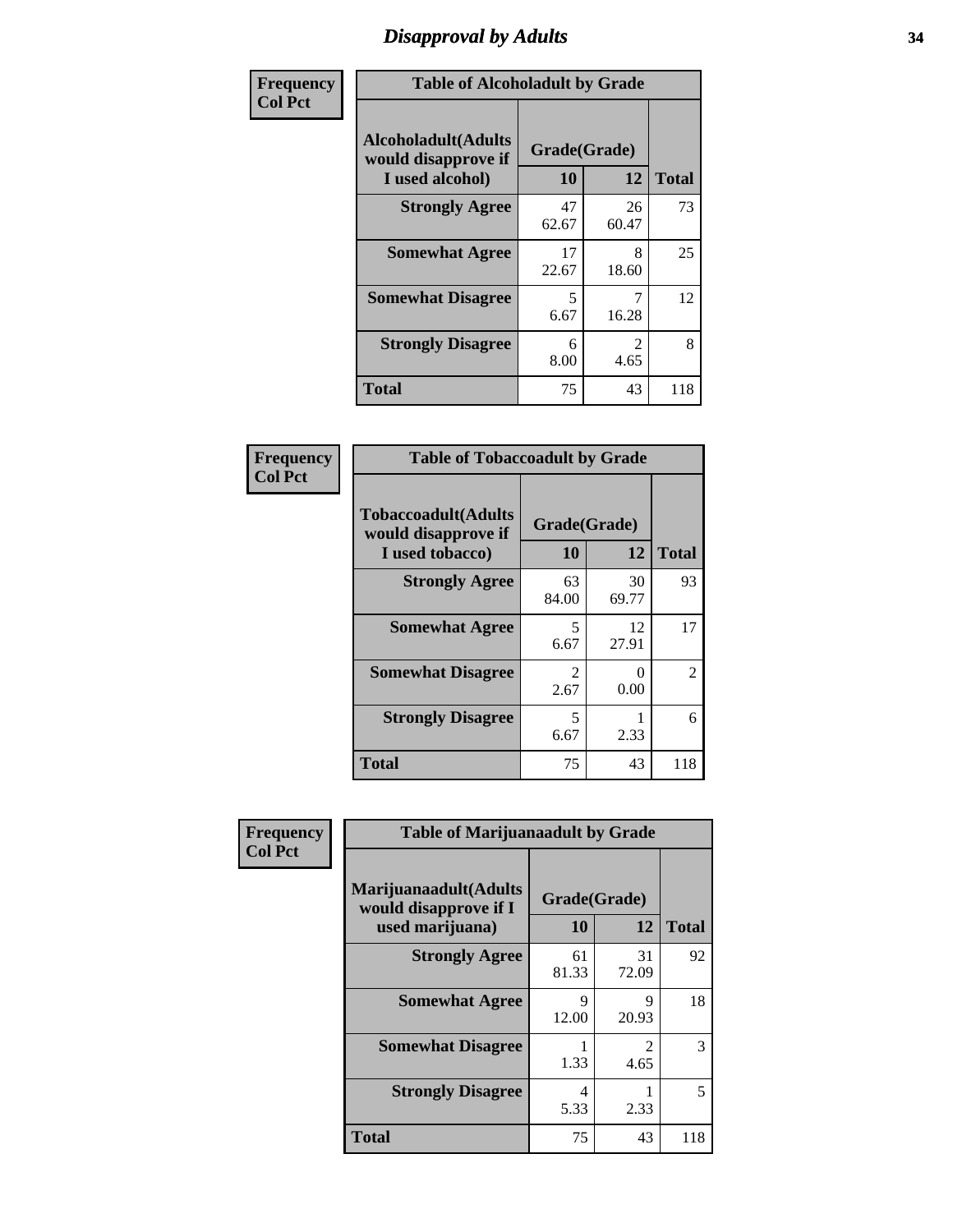# *Disapproval by Adults* **35**

| Frequency      | <b>Table of Otherdrugadult by Grade</b>                                     |                           |             |              |  |
|----------------|-----------------------------------------------------------------------------|---------------------------|-------------|--------------|--|
| <b>Col Pct</b> | <b>Otherdrugadult</b> (Adults<br>would disapprove if I<br>used other drugs) | Grade(Grade)<br><b>10</b> | 12          | <b>Total</b> |  |
|                | <b>Strongly Agree</b>                                                       | 68<br>90.67               | 38<br>88.37 | 106          |  |
|                | <b>Somewhat Agree</b>                                                       | 3<br>4.00                 | 4<br>9.30   | 7            |  |
|                | <b>Strongly Disagree</b>                                                    | 5.33                      | 2.33        | 5            |  |
|                | <b>Total</b>                                                                | 75                        | 43          | 118          |  |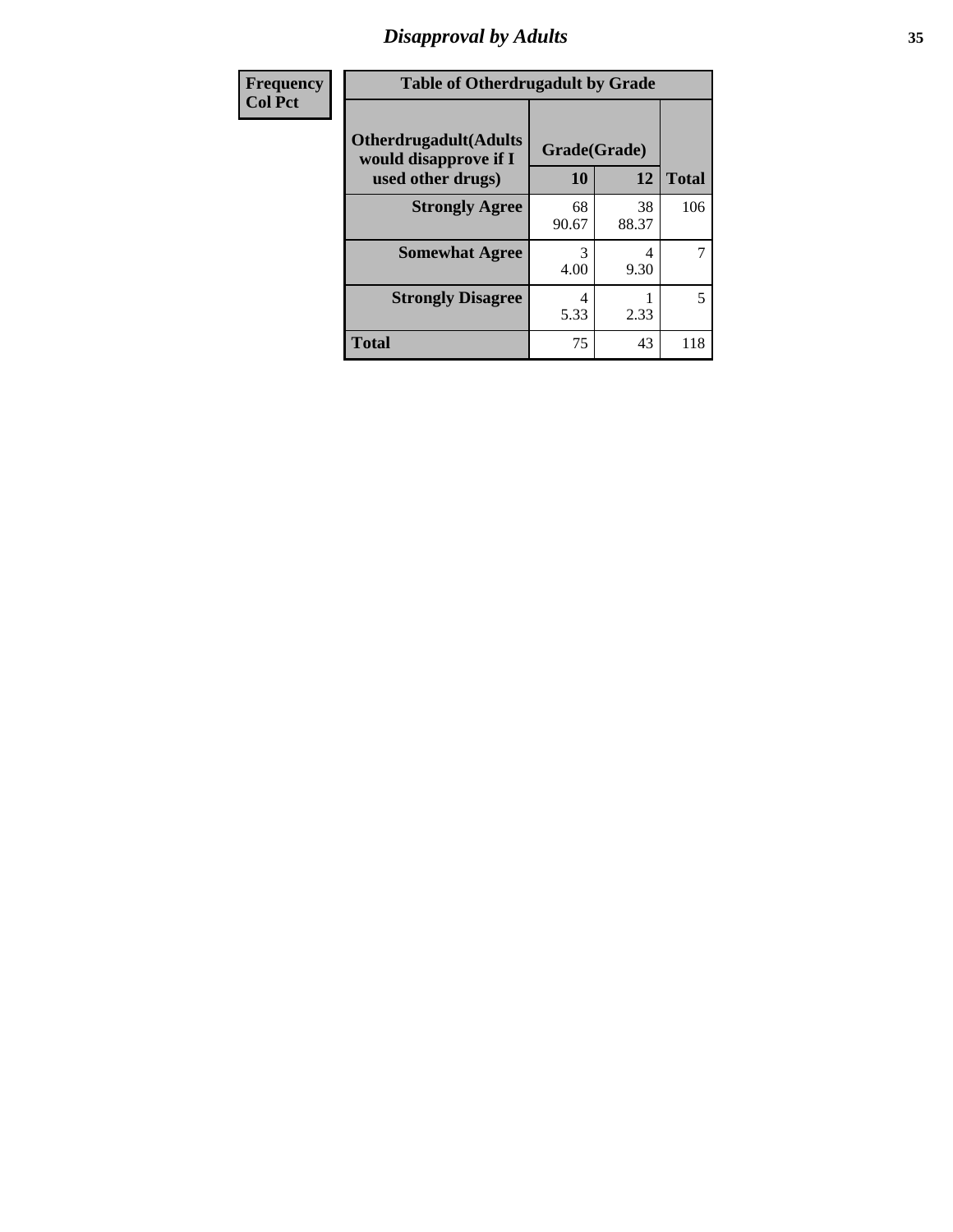# *Disapproval by Peers* **36**

| Frequency      | <b>Table of Alcoholpeer by Grade</b>                    |              |             |              |  |
|----------------|---------------------------------------------------------|--------------|-------------|--------------|--|
| <b>Col Pct</b> | Alcoholpeer(My<br>friends would<br>disapprove if I used | Grade(Grade) |             |              |  |
|                | alcohol)                                                | 10           | 12          | <b>Total</b> |  |
|                | <b>Strongly Agree</b>                                   | 38<br>50.67  | 12<br>27.91 | 50           |  |
|                | <b>Somewhat Agree</b>                                   | 19<br>25.33  | Q<br>20.93  | 28           |  |
|                | <b>Somewhat Disagree</b>                                | 10<br>13.33  | 10<br>23.26 | 20           |  |
|                | <b>Strongly Disagree</b>                                | 8<br>10.67   | 12<br>27.91 | 20           |  |
|                | Total                                                   | 75           | 43          | 118          |  |

| Frequency      | <b>Table of Tobaccopeer by Grade</b>                                |                    |             |              |  |
|----------------|---------------------------------------------------------------------|--------------------|-------------|--------------|--|
| <b>Col Pct</b> | Tobaccopeer(My<br>friends would<br>disapprove if I used<br>tobacco) | Grade(Grade)<br>10 | 12          | <b>Total</b> |  |
|                | <b>Strongly Agree</b>                                               | 53<br>70.67        | 15<br>34.88 | 68           |  |
|                | <b>Somewhat Agree</b>                                               | 11<br>14.67        | 13<br>30.23 | 24           |  |
|                | <b>Somewhat Disagree</b>                                            | 5<br>6.67          | 9<br>20.93  | 14           |  |
|                | <b>Strongly Disagree</b>                                            | 6<br>8.00          | 6<br>13.95  | 12           |  |
|                | <b>Total</b>                                                        | 75                 | 43          | 118          |  |

| Frequency      | <b>Table of Marijuanapeer by Grade</b>                    |              |             |              |
|----------------|-----------------------------------------------------------|--------------|-------------|--------------|
| <b>Col Pct</b> | Marijuanapeer(My<br>friends would<br>disapprove if I used | Grade(Grade) |             |              |
|                | marijuana)                                                | 10           | 12          | <b>Total</b> |
|                | <b>Strongly Agree</b>                                     | 54<br>72.00  | 16<br>37.21 | 70           |
|                | <b>Somewhat Agree</b>                                     | 8<br>10.67   | 8<br>18.60  | 16           |
|                | <b>Somewhat Disagree</b>                                  | 5<br>6.67    | Q<br>20.93  | 14           |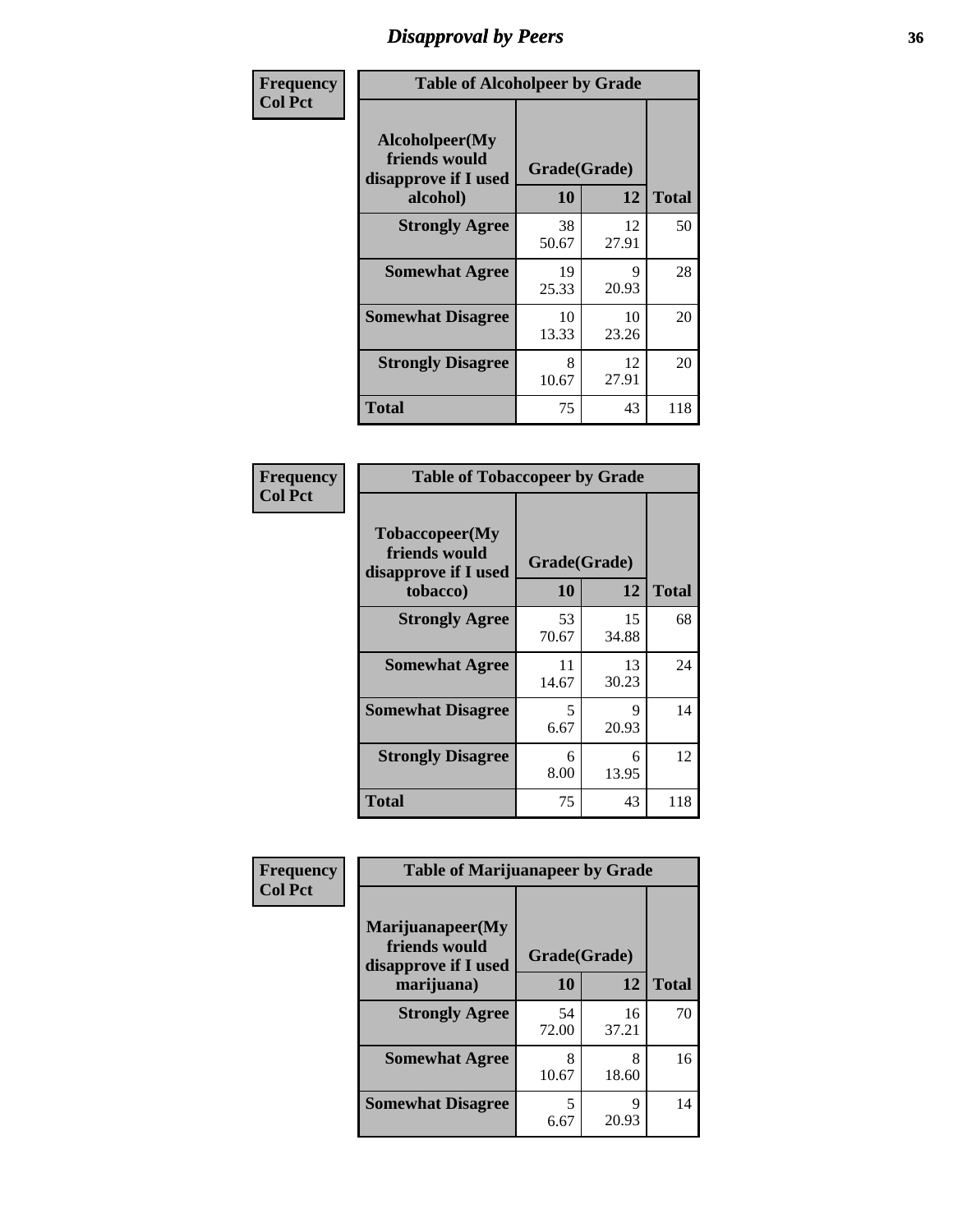# *Disapproval by Peers* **37**

| <b>Frequency</b> | <b>Table of Marijuanapeer by Grade</b>                                  |                    |             |              |  |
|------------------|-------------------------------------------------------------------------|--------------------|-------------|--------------|--|
| <b>Col Pct</b>   | Marijuanapeer(My<br>friends would<br>disapprove if I used<br>marijuana) | Grade(Grade)<br>10 | 12          | <b>Total</b> |  |
|                  | <b>Strongly Disagree</b>                                                | 10.67              | 10<br>23.26 | 18           |  |
|                  | <b>Total</b>                                                            | 75                 | 43          | 118          |  |

| <b>Frequency</b> | <b>Table of Otherdrugpeer by Grade</b>                                    |                    |             |              |
|------------------|---------------------------------------------------------------------------|--------------------|-------------|--------------|
| <b>Col Pct</b>   | Otherdrugpeer(My<br>friends would<br>disapprove if I used<br>other drugs) | Grade(Grade)<br>10 | 12          | <b>Total</b> |
|                  |                                                                           |                    |             |              |
|                  | <b>Strongly Agree</b>                                                     | 58<br>77.33        | 23<br>53.49 | 81           |
|                  | <b>Somewhat Agree</b>                                                     | 8<br>10.67         | 11<br>25.58 | 19           |
|                  | <b>Somewhat Disagree</b>                                                  | 3<br>4.00          | 6<br>13.95  | 9            |
|                  | <b>Strongly Disagree</b>                                                  | 6<br>8.00          | 3<br>6.98   | 9            |
|                  | <b>Total</b>                                                              | 75                 | 43          | 118          |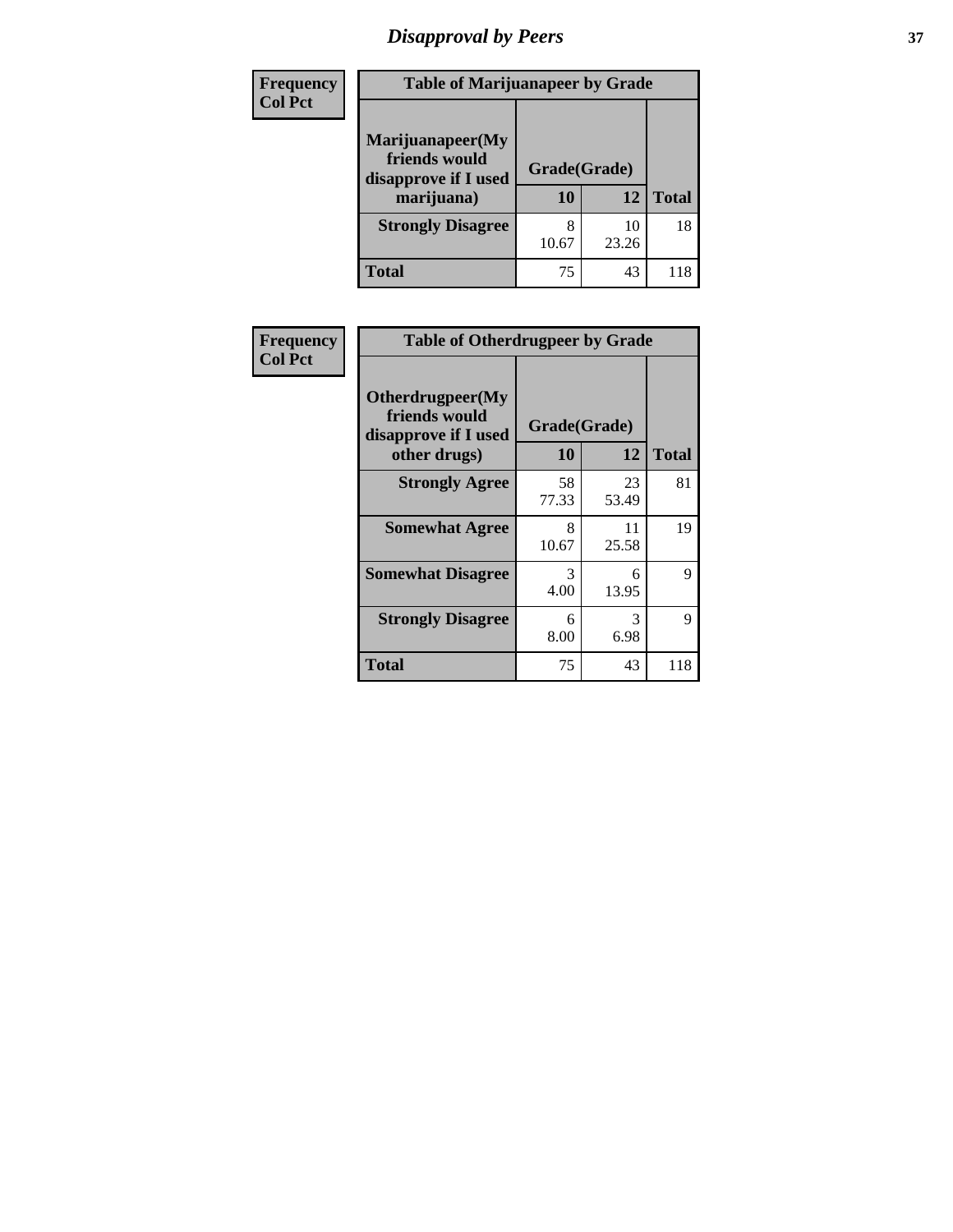| Frequency<br><b>Col Pct</b> | <b>Table of Alcohollocation1 by Grade</b>      |             |             |              |  |
|-----------------------------|------------------------------------------------|-------------|-------------|--------------|--|
|                             | Grade(Grade)<br><b>Alcohollocation1(Places</b> |             |             |              |  |
|                             | <b>Friends Use Alcohol)</b>                    | 10          | 12          | <b>Total</b> |  |
|                             |                                                | 23<br>30.67 | 24<br>55.81 | 47           |  |
|                             | Do Not Use                                     | 52<br>69.33 | 19<br>44.19 | 71           |  |
|                             | <b>Total</b>                                   | 75          | 43          | 118          |  |

| Frequency      | <b>Table of Alcohollocation2 by Grade</b>                     |                    |             |              |
|----------------|---------------------------------------------------------------|--------------------|-------------|--------------|
| <b>Col Pct</b> | <b>Alcohollocation2(Places</b><br><b>Friends Use Alcohol)</b> | Grade(Grade)<br>10 | <b>12</b>   | <b>Total</b> |
|                |                                                               | 63<br>84.00        | 17<br>39.53 | 80           |
|                | Home                                                          | 12<br>16.00        | 26<br>60.47 | 38           |
|                | <b>Total</b>                                                  | 75                 | 43          | 118          |

| Frequency<br><b>Col Pct</b> | <b>Table of Alcohollocation 3 by Grade</b>                    |                    |                        |              |  |
|-----------------------------|---------------------------------------------------------------|--------------------|------------------------|--------------|--|
|                             | <b>Alcohollocation3(Places</b><br><b>Friends Use Alcohol)</b> | Grade(Grade)<br>10 | 12                     | <b>Total</b> |  |
|                             |                                                               | 70<br>93.33        | 39<br>90.70            | 109          |  |
|                             | <b>School</b>                                                 | 5<br>6.67          | $\overline{4}$<br>9.30 | 9            |  |
|                             | <b>Total</b>                                                  | 75                 | 43                     | 118          |  |

| <b>Frequency</b> | <b>Table of Alcohollocation4 by Grade</b> |              |             |              |  |
|------------------|-------------------------------------------|--------------|-------------|--------------|--|
| <b>Col Pct</b>   | <b>Alcohollocation4(Places</b>            | Grade(Grade) |             |              |  |
|                  | <b>Friends Use Alcohol)</b>               | <b>10</b>    | 12          | <b>Total</b> |  |
|                  |                                           | 72<br>96.00  | 35<br>81.40 | 107          |  |
|                  | Car                                       | 3<br>4.00    | 8<br>18.60  | 11           |  |
|                  | <b>Total</b>                              | 75           | 43          | 118          |  |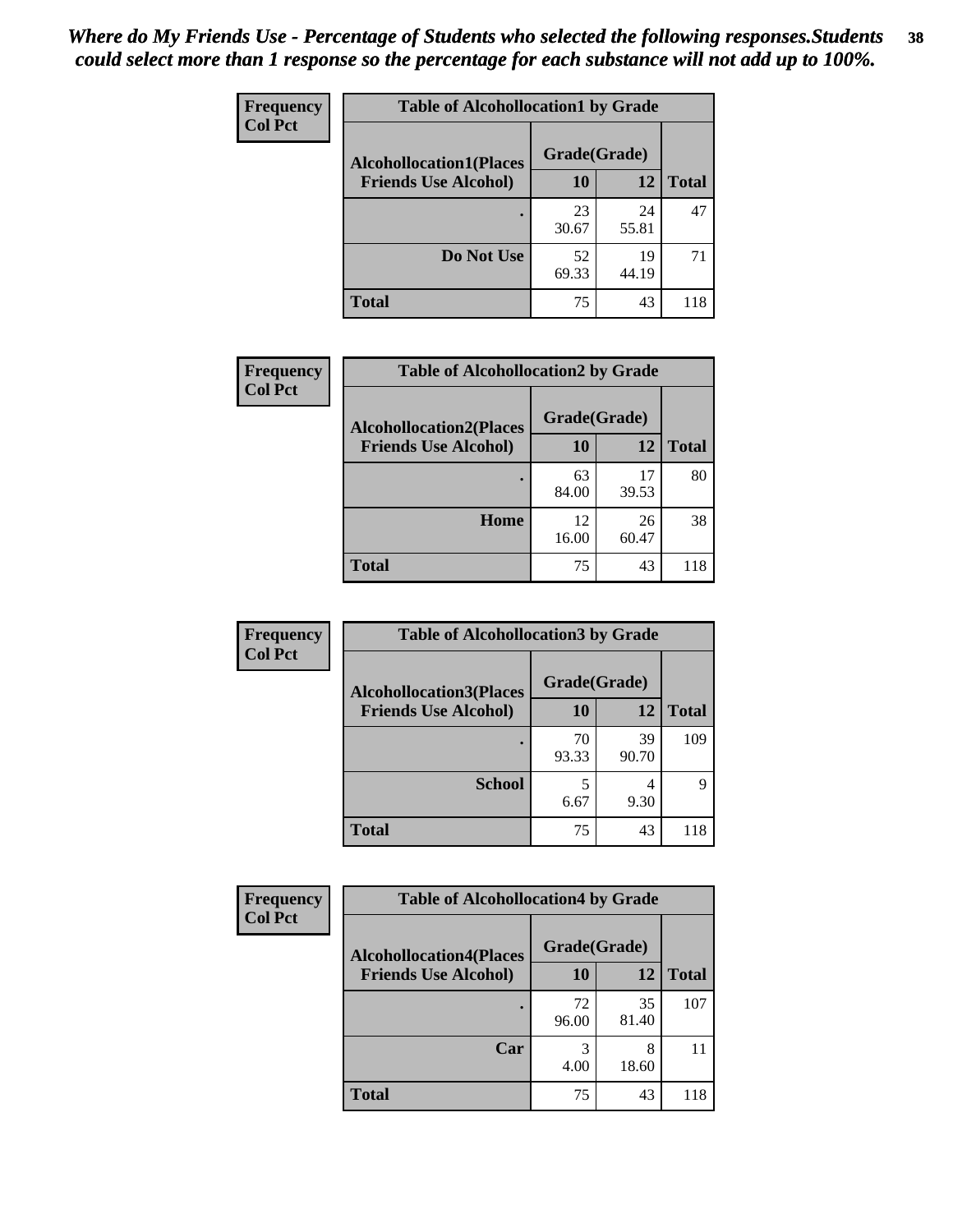| Frequency<br><b>Col Pct</b> | <b>Table of Alcohollocation5 by Grade</b>      |             |             |              |  |
|-----------------------------|------------------------------------------------|-------------|-------------|--------------|--|
|                             | Grade(Grade)<br><b>Alcohollocation5(Places</b> |             |             |              |  |
|                             | <b>Friends Use Alcohol)</b>                    | 10          | 12          | <b>Total</b> |  |
|                             |                                                | 55<br>73.33 | 14<br>32.56 | 69           |  |
|                             | <b>Friend's House</b>                          | 20<br>26.67 | 29<br>67.44 | 49           |  |
|                             | <b>Total</b>                                   | 75          | 43          | 118          |  |

| <b>Frequency</b> | <b>Table of Alcohollocation6 by Grade</b> |              |             |              |
|------------------|-------------------------------------------|--------------|-------------|--------------|
| <b>Col Pct</b>   | <b>Alcohollocation6(Places</b>            | Grade(Grade) |             |              |
|                  | <b>Friends Use Alcohol)</b>               | 10           | 12          | <b>Total</b> |
|                  |                                           | 63<br>84.00  | 25<br>58.14 | 88           |
|                  | <b>Other</b>                              | 12<br>16.00  | 18<br>41.86 | 30           |
|                  | <b>Total</b>                              | 75           | 43          | 118          |

| Frequency      | <b>Table of Tobaccolocation1 by Grade</b> |              |             |              |
|----------------|-------------------------------------------|--------------|-------------|--------------|
| <b>Col Pct</b> | <b>Tobaccolocation1(Places</b>            | Grade(Grade) |             |              |
|                | <b>Friends Use Tobacco)</b>               | 10           | 12          | <b>Total</b> |
|                |                                           | 14<br>18.67  | 20<br>46.51 | 34           |
|                | Do Not Use                                | 61<br>81.33  | 23<br>53.49 | 84           |
|                | <b>Total</b>                              | 75           | 43          | 118          |

| <b>Frequency</b> | <b>Table of Tobaccolocation2 by Grade</b> |              |             |              |  |
|------------------|-------------------------------------------|--------------|-------------|--------------|--|
| <b>Col Pct</b>   | <b>Tobaccolocation2(Places</b>            | Grade(Grade) |             |              |  |
|                  | <b>Friends Use Tobacco)</b>               | 10           | 12          | <b>Total</b> |  |
|                  |                                           | 67<br>89.33  | 25<br>58.14 | 92           |  |
|                  | Home                                      | 8<br>10.67   | 18<br>41.86 | 26           |  |
|                  | <b>Total</b>                              | 75           | 43          | 118          |  |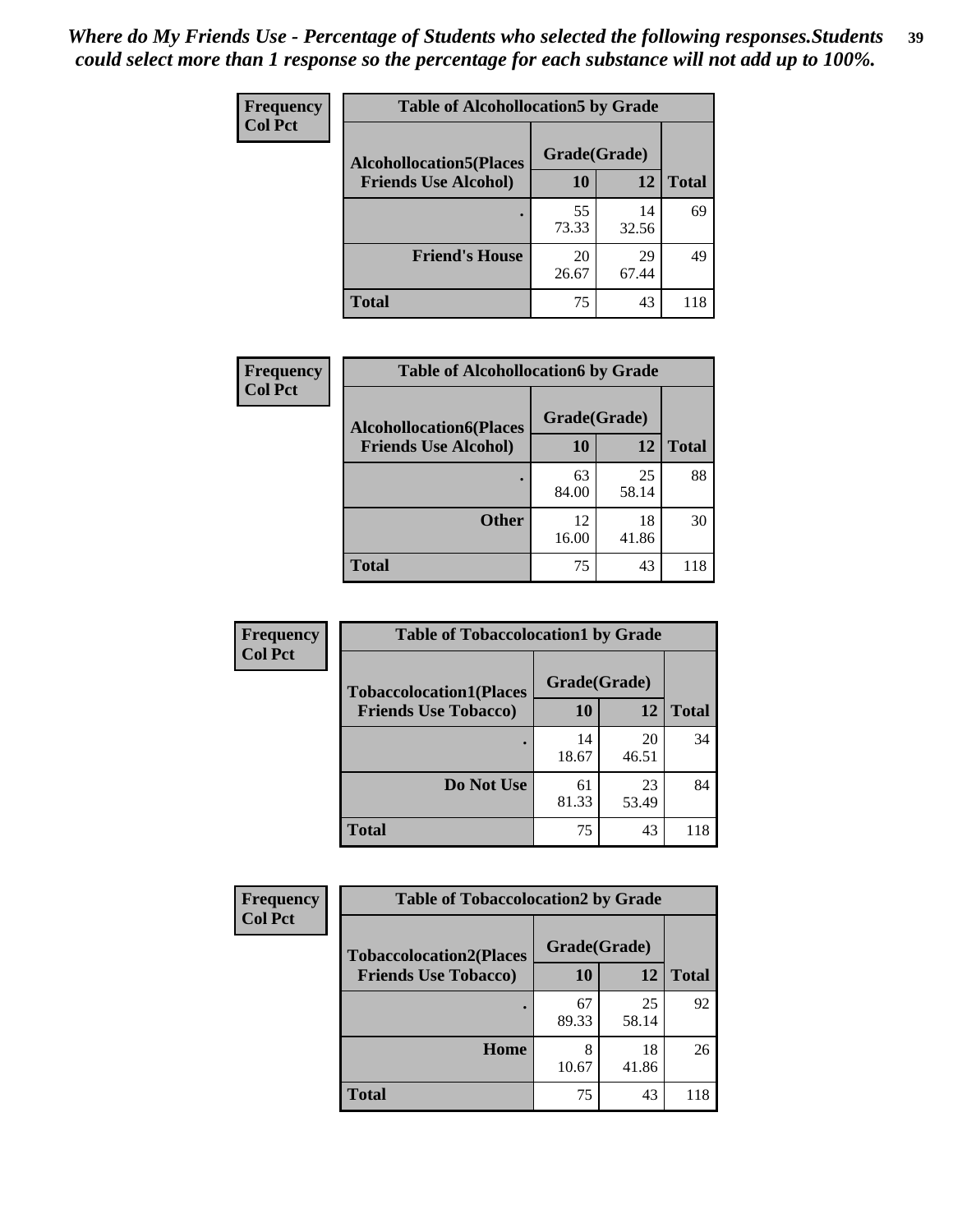| Frequency      | <b>Table of Tobaccolocation 3 by Grade</b> |              |             |              |
|----------------|--------------------------------------------|--------------|-------------|--------------|
| <b>Col Pct</b> | <b>Tobaccolocation3(Places</b>             | Grade(Grade) |             |              |
|                | <b>Friends Use Tobacco)</b>                | 10           | 12          | <b>Total</b> |
|                |                                            | 70<br>93.33  | 40<br>93.02 | 110          |
|                | <b>School</b>                              | 5<br>6.67    | 3<br>6.98   | 8            |
|                | <b>Total</b>                               | 75           | 43          | 118          |

| Frequency      | <b>Table of Tobaccolocation4 by Grade</b>                     |                           |             |              |
|----------------|---------------------------------------------------------------|---------------------------|-------------|--------------|
| <b>Col Pct</b> | <b>Tobaccolocation4(Places</b><br><b>Friends Use Tobacco)</b> | Grade(Grade)<br><b>10</b> | 12          | <b>Total</b> |
|                |                                                               | 72<br>96.00               | 25<br>58.14 | 97           |
|                | Car                                                           | 3<br>4.00                 | 18<br>41.86 | 21           |
|                | <b>Total</b>                                                  | 75                        | 43          | 118          |

| Frequency      | <b>Table of Tobaccolocation5 by Grade</b> |              |             |              |  |
|----------------|-------------------------------------------|--------------|-------------|--------------|--|
| <b>Col Pct</b> | <b>Tobaccolocation5(Places</b>            | Grade(Grade) |             |              |  |
|                | <b>Friends Use Tobacco)</b>               | 10           | 12          | <b>Total</b> |  |
|                |                                           | 67<br>89.33  | 24<br>55.81 | 91           |  |
|                | <b>Friend's House</b>                     | 8<br>10.67   | 19<br>44.19 | 27           |  |
|                | <b>Total</b>                              | 75           | 43          | 118          |  |

| <b>Frequency</b> | <b>Table of Tobaccolocation6 by Grade</b> |              |             |              |  |
|------------------|-------------------------------------------|--------------|-------------|--------------|--|
| <b>Col Pct</b>   | <b>Tobaccolocation6(Places</b>            | Grade(Grade) |             |              |  |
|                  | <b>Friends Use Tobacco)</b>               | 10           | 12          | <b>Total</b> |  |
|                  |                                           | 63<br>84.00  | 29<br>67.44 | 92           |  |
|                  | <b>Other</b>                              | 12<br>16.00  | 14<br>32.56 | 26           |  |
|                  | <b>Total</b>                              | 75           | 43          | 118          |  |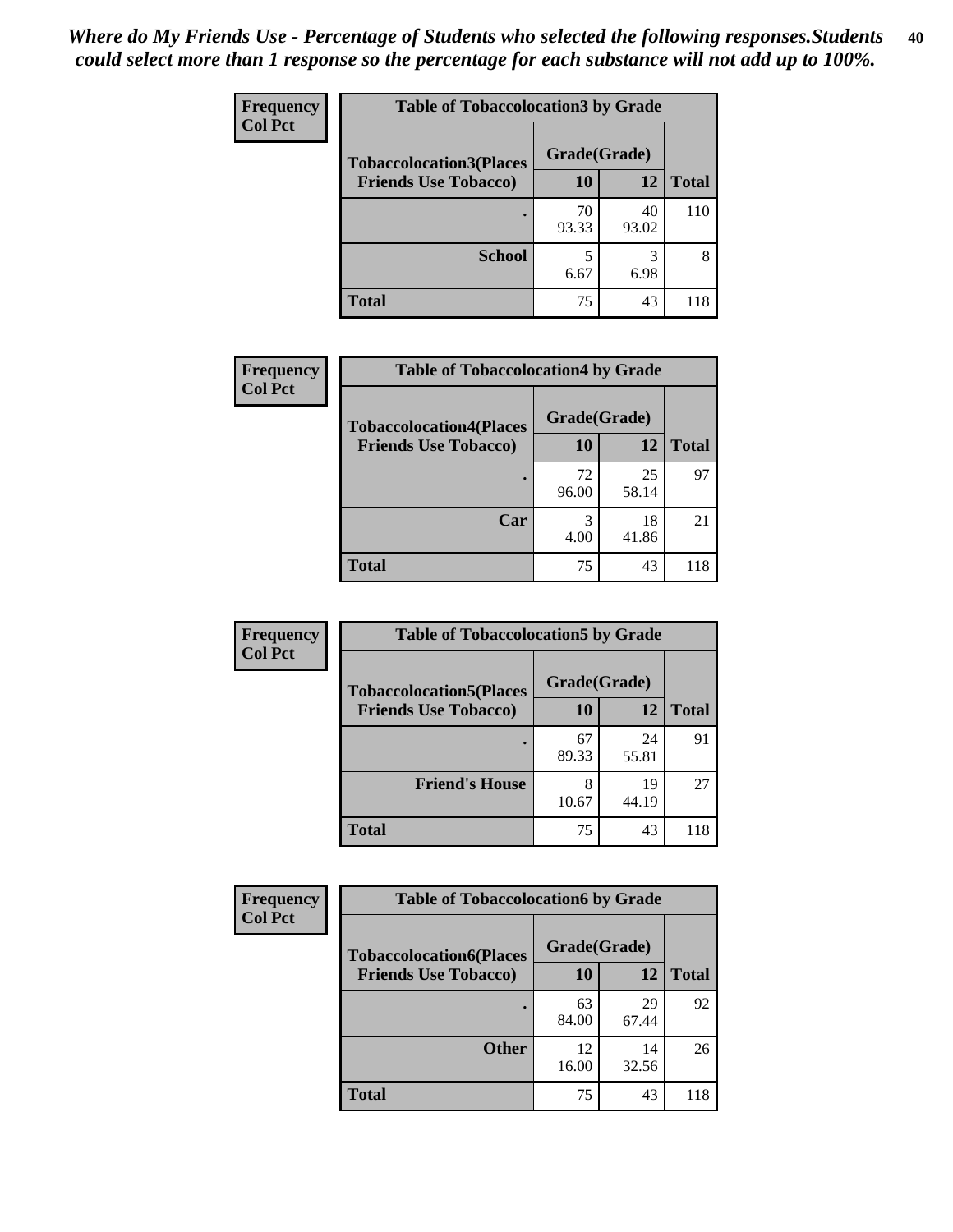| <b>Frequency</b> | <b>Table of Marijuanalocation1 by Grade</b> |              |             |              |  |
|------------------|---------------------------------------------|--------------|-------------|--------------|--|
| <b>Col Pct</b>   | <b>Marijuanalocation1(Places</b>            | Grade(Grade) |             |              |  |
|                  | <b>Friends Use Marijuana</b> )              | <b>10</b>    | 12          | <b>Total</b> |  |
|                  |                                             | 16<br>21.33  | 22<br>51.16 | 38           |  |
|                  | Do Not Use                                  | 59<br>78.67  | 21<br>48.84 | 80           |  |
|                  | <b>Total</b>                                | 75           | 43          | 118          |  |

| <b>Frequency</b> | <b>Table of Marijuanalocation2 by Grade</b>                        |                    |             |              |
|------------------|--------------------------------------------------------------------|--------------------|-------------|--------------|
| <b>Col Pct</b>   | <b>Marijuanalocation2(Places</b><br><b>Friends Use Marijuana</b> ) | Grade(Grade)<br>10 | 12          | <b>Total</b> |
|                  |                                                                    | 67<br>89.33        | 25<br>58.14 | 92           |
|                  | Home                                                               | 8<br>10.67         | 18<br>41.86 | 26           |
|                  | <b>Total</b>                                                       | 75                 | 43          | 118          |

| <b>Frequency</b><br><b>Col Pct</b> | <b>Table of Marijuanalocation3 by Grade</b> |              |             |              |
|------------------------------------|---------------------------------------------|--------------|-------------|--------------|
|                                    | <b>Marijuanalocation3</b> (Places           | Grade(Grade) |             |              |
|                                    | <b>Friends Use Marijuana</b> )              | <b>10</b>    | 12          | <b>Total</b> |
|                                    |                                             | 71<br>94.67  | 39<br>90.70 | 110          |
|                                    | <b>School</b>                               | 4<br>5.33    | 4<br>9.30   | 8            |
|                                    | <b>Total</b>                                | 75           | 43          | 118          |

| <b>Frequency</b> | <b>Table of Marijuanalocation4 by Grade</b> |              |             |              |  |
|------------------|---------------------------------------------|--------------|-------------|--------------|--|
| <b>Col Pct</b>   | <b>Marijuanalocation4(Places</b>            | Grade(Grade) |             |              |  |
|                  | <b>Friends Use Marijuana</b> )              | <b>10</b>    | 12          | <b>Total</b> |  |
|                  |                                             | 71<br>94.67  | 34<br>79.07 | 105          |  |
|                  | Car                                         | 5.33         | 9<br>20.93  | 13           |  |
|                  | <b>Total</b>                                | 75           | 43          | 118          |  |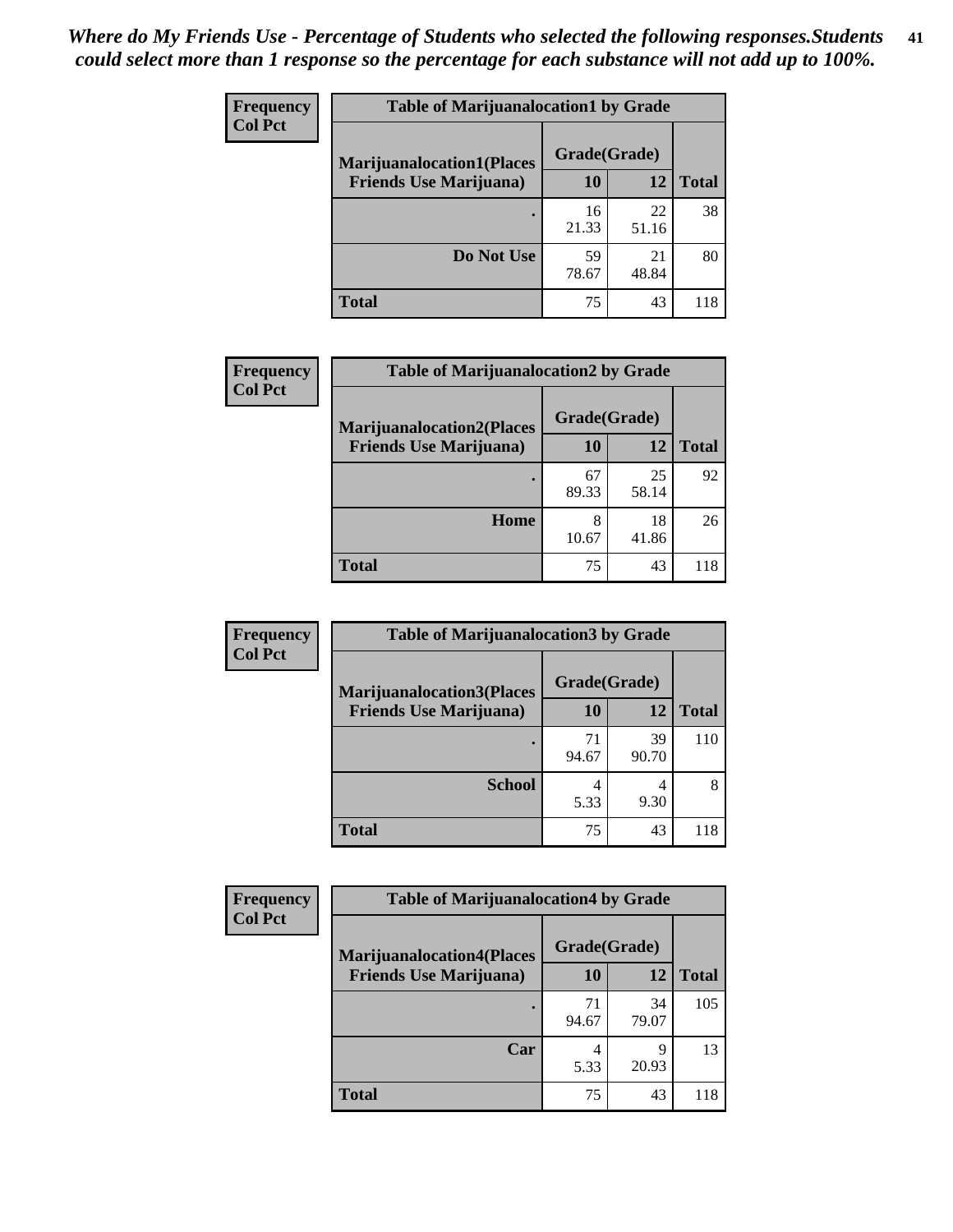| <b>Frequency</b> | <b>Table of Marijuanalocation5 by Grade</b> |              |             |       |
|------------------|---------------------------------------------|--------------|-------------|-------|
| <b>Col Pct</b>   | <b>Marijuanalocation5(Places</b>            | Grade(Grade) |             |       |
|                  | <b>Friends Use Marijuana</b> )              | 10           | 12          | Total |
|                  |                                             | 62<br>82.67  | 18<br>41.86 | 80    |
|                  | <b>Friend's House</b>                       | 13<br>17.33  | 25<br>58.14 | 38    |
|                  | <b>Total</b>                                | 75           | 43          | 118   |

| <b>Frequency</b> | <b>Table of Marijuanalocation6 by Grade</b>                        |                    |             |       |
|------------------|--------------------------------------------------------------------|--------------------|-------------|-------|
| <b>Col Pct</b>   | <b>Marijuanalocation6(Places</b><br><b>Friends Use Marijuana</b> ) | Grade(Grade)<br>10 | 12          | Total |
|                  |                                                                    | 67<br>89.33        | 27<br>62.79 | 94    |
|                  | <b>Other</b>                                                       | 8<br>10.67         | 16<br>37.21 | 24    |
|                  | <b>Total</b>                                                       | 75                 | 43          | 118   |

| Frequency      | <b>Table of Otherdruglocation1 by Grade</b>                          |              |             |              |
|----------------|----------------------------------------------------------------------|--------------|-------------|--------------|
| <b>Col Pct</b> | <b>Otherdruglocation1(Places</b><br><b>Friends Use Other Illegal</b> | Grade(Grade) |             |              |
|                | Drugs)                                                               | 10           | 12          | <b>Total</b> |
|                |                                                                      | 11<br>14.67  | 17<br>39.53 | 28           |
|                | Do Not Use                                                           | 64<br>85.33  | 26<br>60.47 | 90           |
|                | <b>Total</b>                                                         | 75           | 43          | 118          |

| Frequency      | <b>Table of Otherdruglocation2 by Grade</b>                          |              |             |              |
|----------------|----------------------------------------------------------------------|--------------|-------------|--------------|
| <b>Col Pct</b> | <b>Otherdruglocation2(Places</b><br><b>Friends Use Other Illegal</b> | Grade(Grade) |             |              |
|                | Drugs)                                                               | 10           | 12          | <b>Total</b> |
|                |                                                                      | 71<br>94.67  | 29<br>67.44 | 100          |
|                | Home                                                                 | 4<br>5.33    | 14<br>32.56 | 18           |
|                | <b>Total</b>                                                         | 75           | 43          | 118          |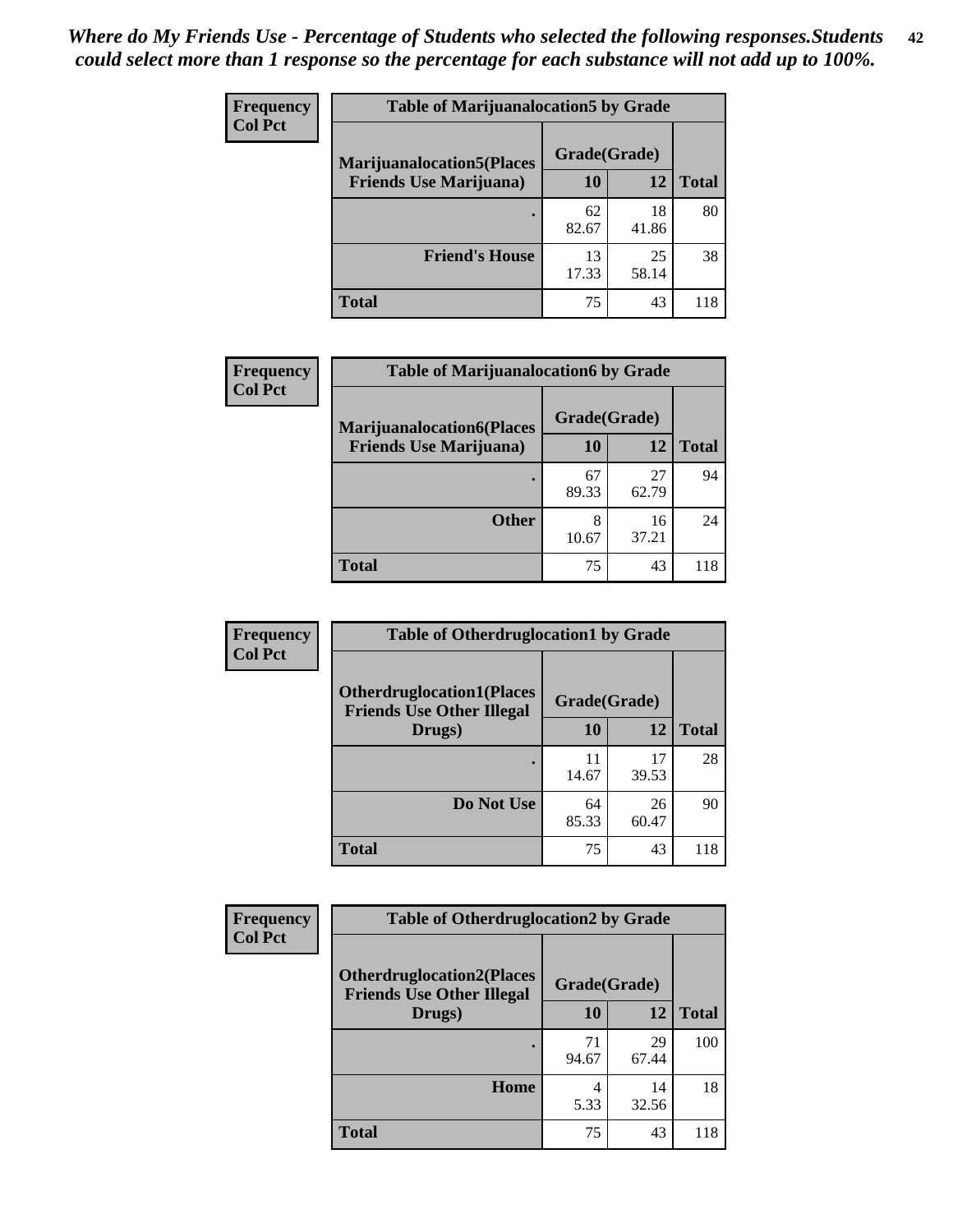| <b>Frequency</b> | <b>Table of Otherdruglocation3 by Grade</b>                           |              |                                     |              |
|------------------|-----------------------------------------------------------------------|--------------|-------------------------------------|--------------|
| <b>Col Pct</b>   | <b>Otherdruglocation3(Places)</b><br><b>Friends Use Other Illegal</b> | Grade(Grade) |                                     |              |
|                  | Drugs)                                                                | 10           | 12                                  | <b>Total</b> |
|                  |                                                                       | 72<br>96.00  | 41<br>95.35                         | 113          |
|                  | <b>School</b>                                                         | 3<br>4.00    | $\mathcal{D}_{\mathcal{A}}$<br>4.65 | 5            |
|                  | <b>Total</b>                                                          | 75           | 43                                  | 118          |

| <b>Frequency</b> | <b>Table of Otherdruglocation4 by Grade</b>                          |              |             |              |
|------------------|----------------------------------------------------------------------|--------------|-------------|--------------|
| <b>Col Pct</b>   | <b>Otherdruglocation4(Places</b><br><b>Friends Use Other Illegal</b> | Grade(Grade) |             |              |
|                  | Drugs)                                                               | 10           | 12          | <b>Total</b> |
|                  |                                                                      | 73<br>97.33  | 39<br>90.70 | 112          |
|                  | Car                                                                  | 2.67         | 4<br>9.30   | 6            |
|                  | <b>Total</b>                                                         | 75           | 43          | 118          |

| Frequency      | <b>Table of Otherdruglocation5 by Grade</b>                          |              |             |              |
|----------------|----------------------------------------------------------------------|--------------|-------------|--------------|
| <b>Col Pct</b> | <b>Otherdruglocation5(Places</b><br><b>Friends Use Other Illegal</b> | Grade(Grade) |             |              |
|                | Drugs)                                                               | 10           | 12          | <b>Total</b> |
|                |                                                                      | 67<br>89.33  | 28<br>65.12 | 95           |
|                | <b>Friend's House</b>                                                | 8<br>10.67   | 15<br>34.88 | 23           |
|                | <b>Total</b>                                                         | 75           | 43          | 118          |

| <b>Frequency</b> | <b>Table of Otherdruglocation6 by Grade</b>                          |              |             |              |
|------------------|----------------------------------------------------------------------|--------------|-------------|--------------|
| <b>Col Pct</b>   | <b>Otherdruglocation6(Places</b><br><b>Friends Use Other Illegal</b> | Grade(Grade) |             |              |
|                  | Drugs)                                                               | <b>10</b>    | 12          | <b>Total</b> |
|                  |                                                                      | 68<br>90.67  | 32<br>74.42 | 100          |
|                  | <b>Other</b>                                                         | 9.33         | 11<br>25.58 | 18           |
|                  | <b>Total</b>                                                         | 75           | 43          | 118          |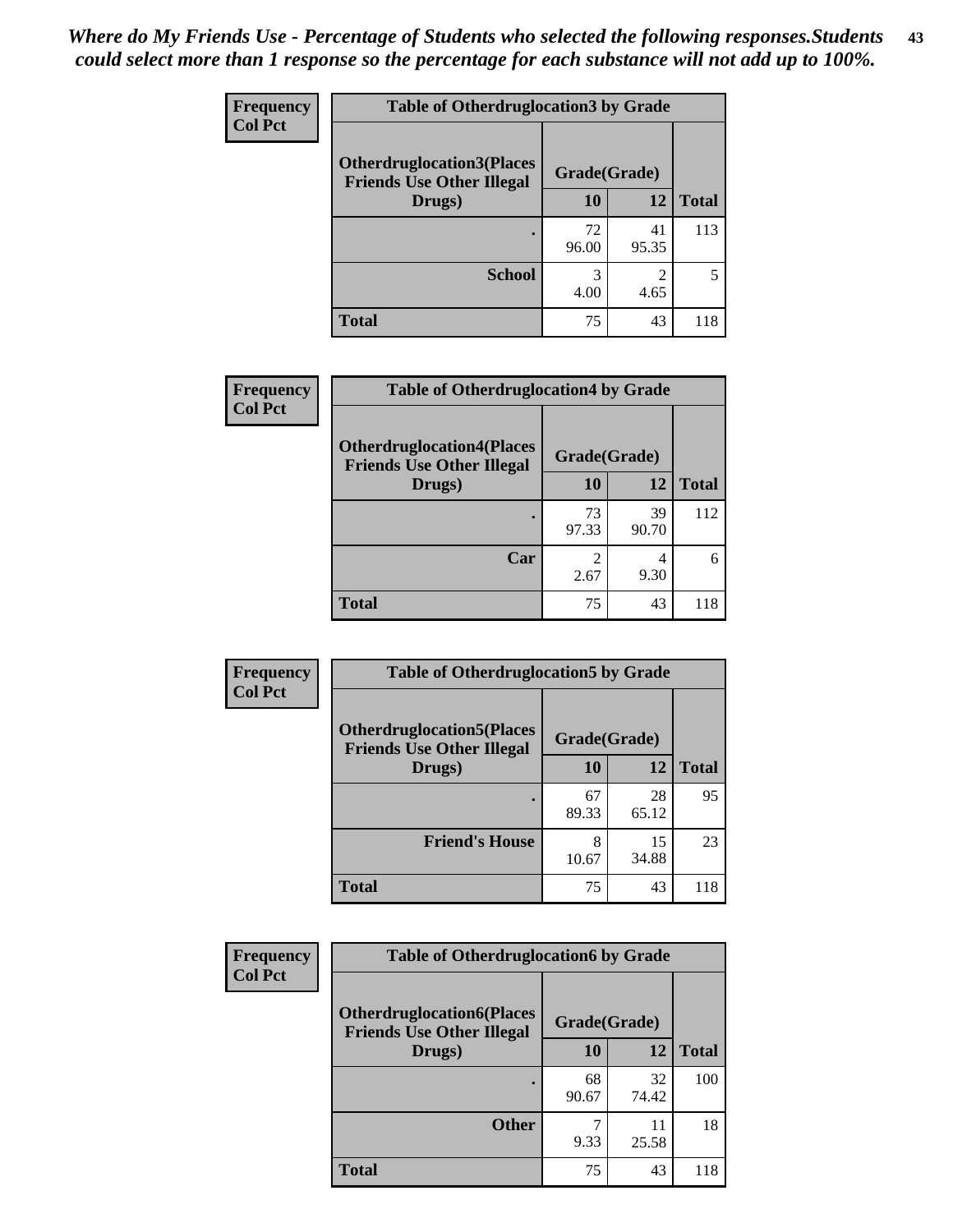| Frequency      | <b>Table of Alcoholtime1 by Grade</b>           |              |             |              |
|----------------|-------------------------------------------------|--------------|-------------|--------------|
| <b>Col Pct</b> | <b>Alcoholtime1(Times</b><br><b>Friends Use</b> | Grade(Grade) |             |              |
|                | Alcohol)                                        | 10           | <b>12</b>   | <b>Total</b> |
|                |                                                 | 23<br>30.67  | 30<br>69.77 | 53           |
|                | Do Not Use                                      | 52<br>69.33  | 13<br>30.23 | 65           |
|                | <b>Total</b>                                    | 75           | 43          | 118          |

| Frequency      | <b>Table of Alcoholtime2 by Grade</b>           |              |             |              |
|----------------|-------------------------------------------------|--------------|-------------|--------------|
| <b>Col Pct</b> | <b>Alcoholtime2(Times</b><br><b>Friends Use</b> | Grade(Grade) |             |              |
|                | Alcohol)                                        | 10           | 12          | <b>Total</b> |
|                |                                                 | 74<br>98.67  | 40<br>93.02 | 114          |
|                | <b>On Way to School</b>                         | 1.33         | 3<br>6.98   |              |
|                | <b>Total</b>                                    | 75           | 43          | 118          |

| Frequency      | <b>Table of Alcoholtime3 by Grade</b>           |              |             |              |
|----------------|-------------------------------------------------|--------------|-------------|--------------|
| <b>Col Pct</b> | <b>Alcoholtime3(Times</b><br><b>Friends Use</b> | Grade(Grade) |             |              |
|                | Alcohol)                                        | 10           | <b>12</b>   | <b>Total</b> |
|                |                                                 | 72<br>96.00  | 40<br>93.02 | 112          |
|                | <b>During School</b>                            | 3<br>4.00    | 3<br>6.98   | 6            |
|                | <b>Total</b>                                    | 75           | 43          | 118          |

| Frequency<br><b>Col Pct</b> | <b>Table of Alcoholtime4 by Grade</b>                    |              |             |                |  |
|-----------------------------|----------------------------------------------------------|--------------|-------------|----------------|--|
|                             | <b>Alcoholtime4(Times</b><br><b>Friends Use Alcohol)</b> | Grade(Grade) |             |                |  |
|                             |                                                          | 10           | 12          | <b>Total</b>   |  |
|                             |                                                          | 74<br>98.67  | 42<br>97.67 | 116            |  |
|                             | <b>On Way Home From School</b>                           | 1.33         | 2.33        | $\mathfrak{D}$ |  |
|                             | <b>Total</b>                                             | 75           | 43          | 118            |  |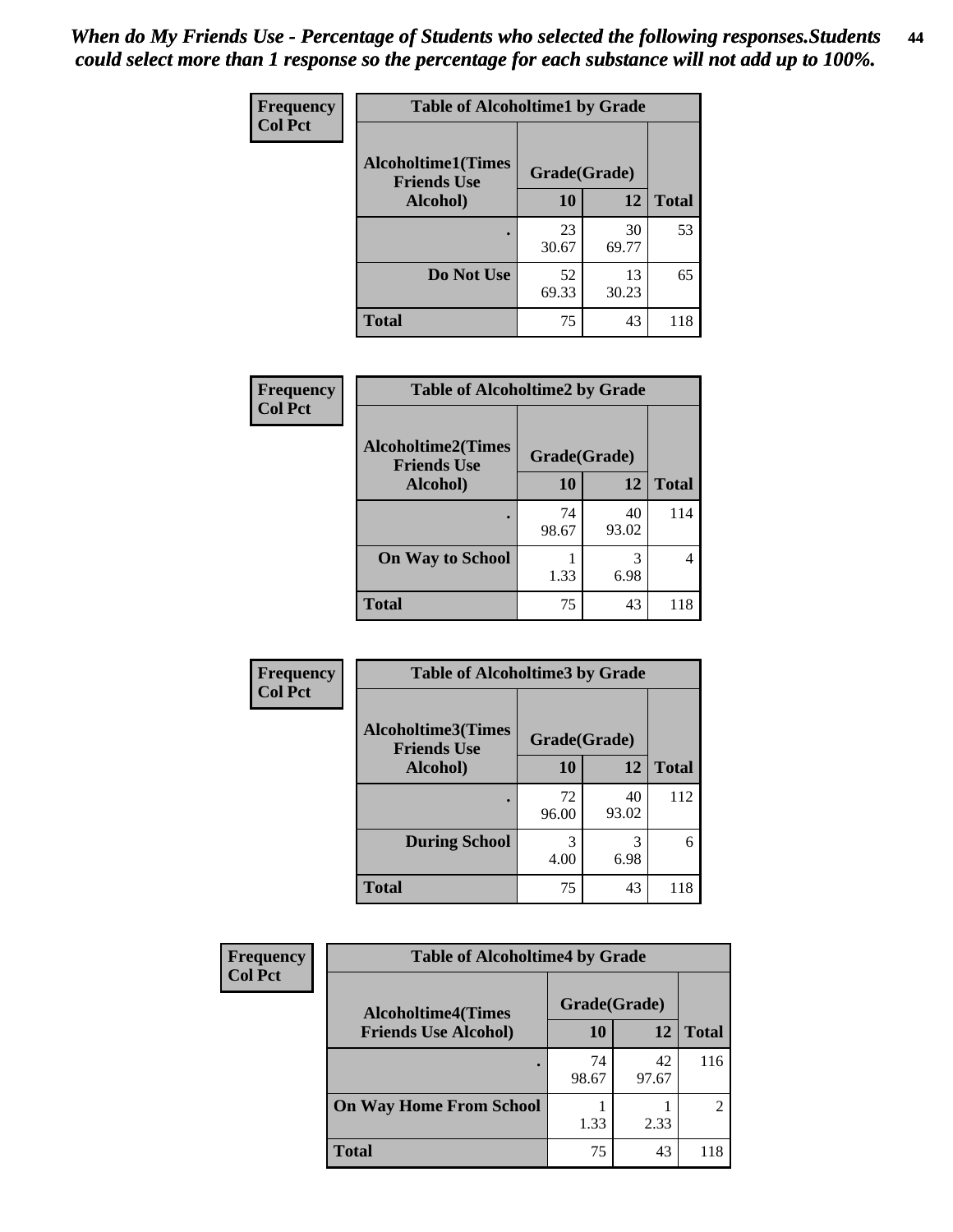*When do My Friends Use - Percentage of Students who selected the following responses.Students could select more than 1 response so the percentage for each substance will not add up to 100%.* **45**

| Frequency      | <b>Table of Alcoholtime5 by Grade</b>           |              |             |              |
|----------------|-------------------------------------------------|--------------|-------------|--------------|
| <b>Col Pct</b> | <b>Alcoholtime5(Times</b><br><b>Friends Use</b> | Grade(Grade) |             |              |
|                | Alcohol)                                        | 10           | <b>12</b>   | <b>Total</b> |
|                |                                                 | 71<br>94.67  | 35<br>81.40 | 106          |
|                | <b>Weeknights</b>                               | 4<br>5.33    | 8<br>18.60  | 12           |
|                | <b>Total</b>                                    | 75           | 43          | 118          |

| <b>Frequency</b> | <b>Table of Alcoholtime6 by Grade</b>           |              |             |              |
|------------------|-------------------------------------------------|--------------|-------------|--------------|
| <b>Col Pct</b>   | <b>Alcoholtime6(Times</b><br><b>Friends Use</b> | Grade(Grade) |             |              |
|                  | Alcohol)                                        | 10           | 12          | <b>Total</b> |
|                  |                                                 | 53<br>70.67  | 8<br>18.60  | 61           |
|                  | Weekends                                        | 22<br>29.33  | 35<br>81.40 | 57           |
|                  | <b>Total</b>                                    | 75           | 43          | 118          |

| Frequency<br><b>Col Pct</b> | <b>Table of Tobaccotime1 by Grade</b>           |              |             |              |  |
|-----------------------------|-------------------------------------------------|--------------|-------------|--------------|--|
|                             | <b>Tobaccotime1(Times</b><br><b>Friends Use</b> | Grade(Grade) |             |              |  |
|                             | <b>Tobacco</b> )                                | <b>10</b>    | 12          | <b>Total</b> |  |
|                             | ٠                                               | 12<br>16.00  | 24<br>55.81 | 36           |  |
|                             | Do Not Use                                      | 63<br>84.00  | 19<br>44.19 | 82           |  |
|                             | <b>Total</b>                                    | 75           | 43          | 118          |  |

| Frequency      | <b>Table of Tobaccotime2 by Grade</b>           |                        |             |              |  |
|----------------|-------------------------------------------------|------------------------|-------------|--------------|--|
| <b>Col Pct</b> | <b>Tobaccotime2(Times</b><br><b>Friends Use</b> | Grade(Grade)           |             |              |  |
|                | <b>Tobacco</b> )                                | 10                     | <b>12</b>   | <b>Total</b> |  |
|                |                                                 | 73<br>97.33            | 32<br>74.42 | 105          |  |
|                | <b>On Way to School</b>                         | $\mathfrak{D}$<br>2.67 | 11<br>25.58 | 13           |  |
|                | Total                                           | 75                     | 43          | 118          |  |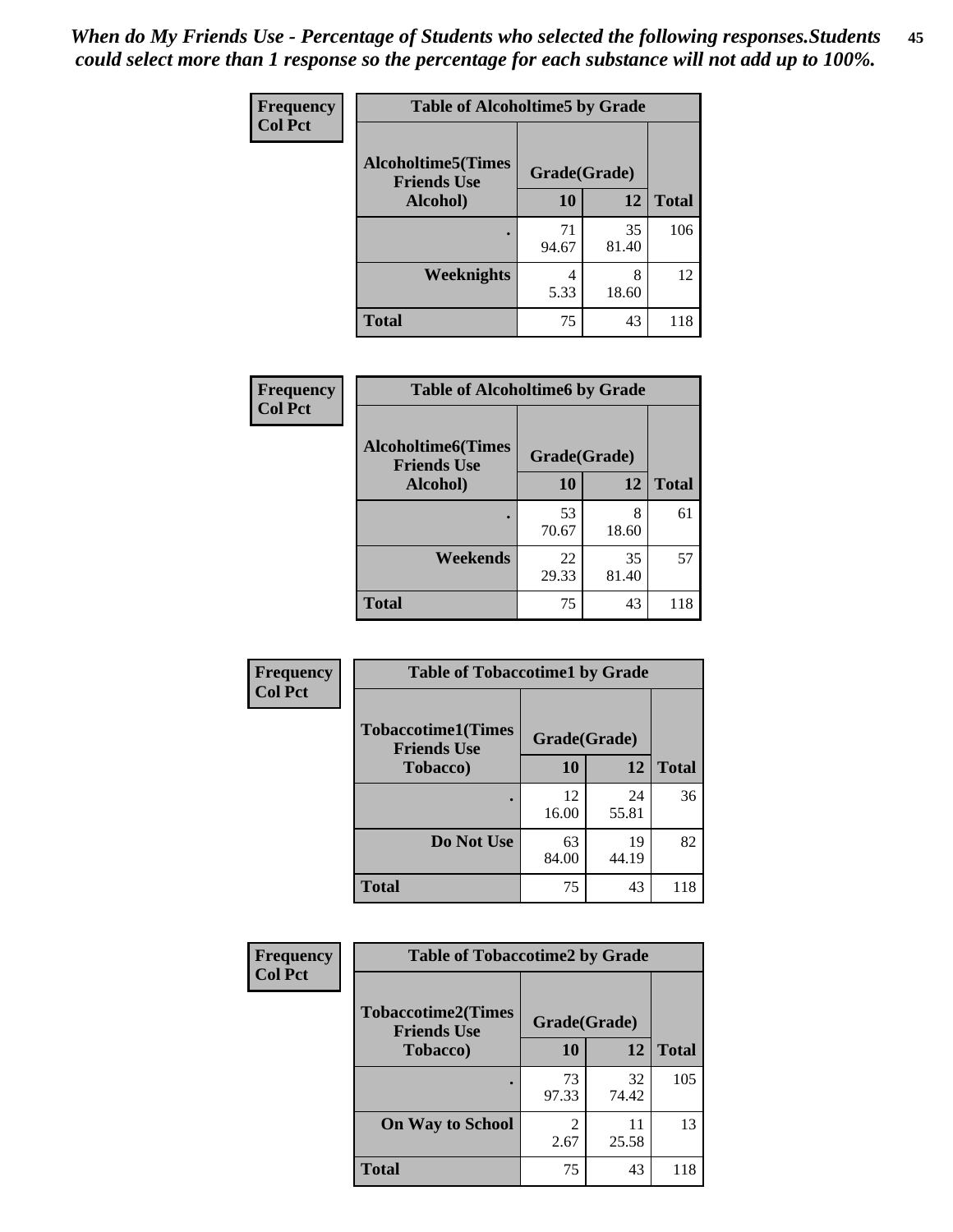| <b>Frequency</b> | <b>Table of Tobaccotime3 by Grade</b>           |              |                        |              |  |
|------------------|-------------------------------------------------|--------------|------------------------|--------------|--|
| <b>Col Pct</b>   | <b>Tobaccotime3(Times</b><br><b>Friends Use</b> | Grade(Grade) |                        |              |  |
|                  | <b>Tobacco</b> )                                | 10           | 12                     | <b>Total</b> |  |
|                  |                                                 | 72<br>96.00  | 41<br>95.35            | 113          |  |
|                  | <b>During School</b>                            | 3<br>4.00    | $\mathfrak{D}$<br>4.65 | 5            |  |
|                  | <b>Total</b>                                    | 75           | 43                     | 118          |  |

| Frequency<br><b>Col Pct</b> | <b>Table of Tobaccotime4 by Grade</b> |              |             |               |  |
|-----------------------------|---------------------------------------|--------------|-------------|---------------|--|
|                             | <b>Tobaccotime4(Times</b>             | Grade(Grade) |             |               |  |
|                             | <b>Friends Use Tobacco)</b>           | 10           | 12          | <b>Total</b>  |  |
|                             |                                       | 74<br>98.67  | 42<br>97.67 | 116           |  |
|                             | <b>On Way Home From School</b>        | 1.33         | 2.33        | $\mathcal{D}$ |  |
|                             | Total                                 | 75           | 43          | 118           |  |

| <b>Frequency</b> | <b>Table of Tobaccotime5 by Grade</b>            |              |             |              |
|------------------|--------------------------------------------------|--------------|-------------|--------------|
| <b>Col Pct</b>   | <b>Tobaccotime5</b> (Times<br><b>Friends Use</b> | Grade(Grade) |             |              |
|                  | Tobacco)                                         | 10           | 12          | <b>Total</b> |
|                  | ٠                                                | 70<br>93.33  | 28<br>65.12 | 98           |
|                  | Weeknights                                       | 5<br>6.67    | 15<br>34.88 | 20           |
|                  | <b>Total</b>                                     | 75           | 43          | 118          |

| Frequency<br><b>Col Pct</b> | <b>Table of Tobaccotime6 by Grade</b>                           |             |             |              |
|-----------------------------|-----------------------------------------------------------------|-------------|-------------|--------------|
|                             | <b>Tobaccotime6(Times</b><br>Grade(Grade)<br><b>Friends Use</b> |             |             |              |
|                             | <b>Tobacco</b> )                                                | 10          | 12          | <b>Total</b> |
|                             |                                                                 | 65<br>86.67 | 16<br>37.21 | 81           |
|                             | Weekends                                                        | 10<br>13.33 | 27<br>62.79 | 37           |
|                             | <b>Total</b>                                                    | 75          | 43          | 118          |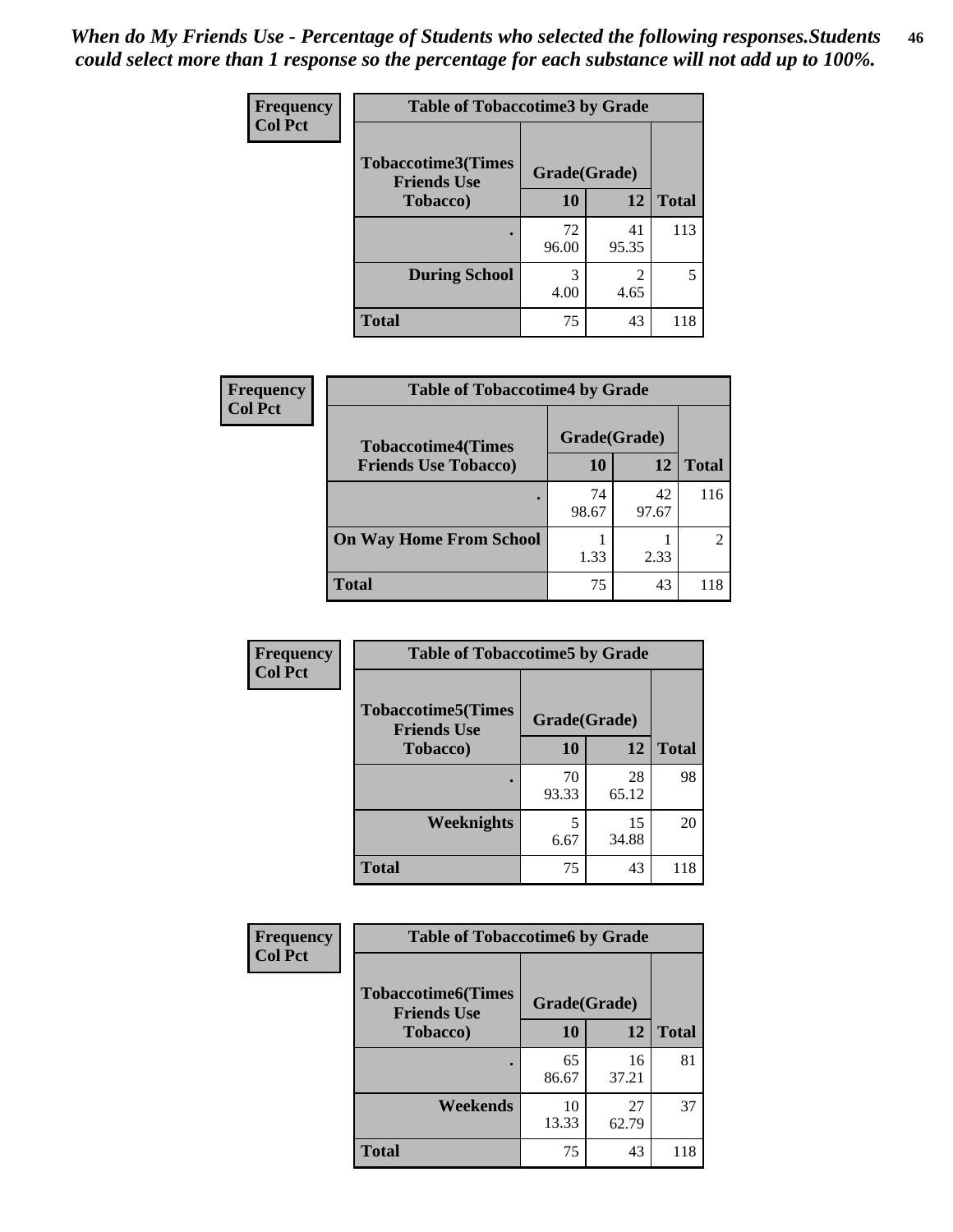| Frequency      | <b>Table of Marijuanatime1 by Grade</b>           |              |             |              |  |
|----------------|---------------------------------------------------|--------------|-------------|--------------|--|
| <b>Col Pct</b> | <b>Marijuanatime1(Times</b><br><b>Friends Use</b> | Grade(Grade) |             |              |  |
|                | Marijuana)                                        | 10           | 12          | <b>Total</b> |  |
|                |                                                   | 14<br>18.67  | 24<br>55.81 | 38           |  |
|                | Do Not Use                                        | 61<br>81.33  | 19<br>44.19 | 80           |  |
|                | <b>Total</b>                                      | 75           | 43          | 118          |  |

| Frequency      | <b>Table of Marijuanatime2 by Grade</b>           |              |             |              |
|----------------|---------------------------------------------------|--------------|-------------|--------------|
| <b>Col Pct</b> | <b>Marijuanatime2(Times</b><br><b>Friends Use</b> | Grade(Grade) |             |              |
|                | Marijuana)                                        | 10           | 12          | <b>Total</b> |
|                |                                                   | 71<br>94.67  | 37<br>86.05 | 108          |
|                | <b>On Way to School</b>                           | 4<br>5.33    | 6<br>13.95  | 10           |
|                | <b>Total</b>                                      | 75           | 43          | 118          |

| Frequency      | <b>Table of Marijuanatime3 by Grade</b>    |              |             |              |
|----------------|--------------------------------------------|--------------|-------------|--------------|
| <b>Col Pct</b> | Marijuanatime3(Times<br><b>Friends Use</b> | Grade(Grade) |             |              |
|                | Marijuana)                                 | 10           | 12          | <b>Total</b> |
|                |                                            | 71<br>94.67  | 40<br>93.02 | 111          |
|                | <b>During School</b>                       | 4<br>5.33    | 3<br>6.98   |              |
|                | <b>Total</b>                               | 75           | 43          | 118          |

| <b>Frequency</b> | <b>Table of Marijuanatime4 by Grade</b> |              |             |              |
|------------------|-----------------------------------------|--------------|-------------|--------------|
| <b>Col Pct</b>   | <b>Marijuanatime4(Times</b>             | Grade(Grade) |             |              |
|                  | <b>Friends Use Marijuana</b> )          | 10           | 12          | <b>Total</b> |
|                  |                                         | 72<br>96.00  | 37<br>86.05 | 109          |
|                  | <b>On Way Home From School</b>          | 3<br>4.00    | 6<br>13.95  | Q            |
|                  | <b>Total</b>                            | 75           | 43          | 118          |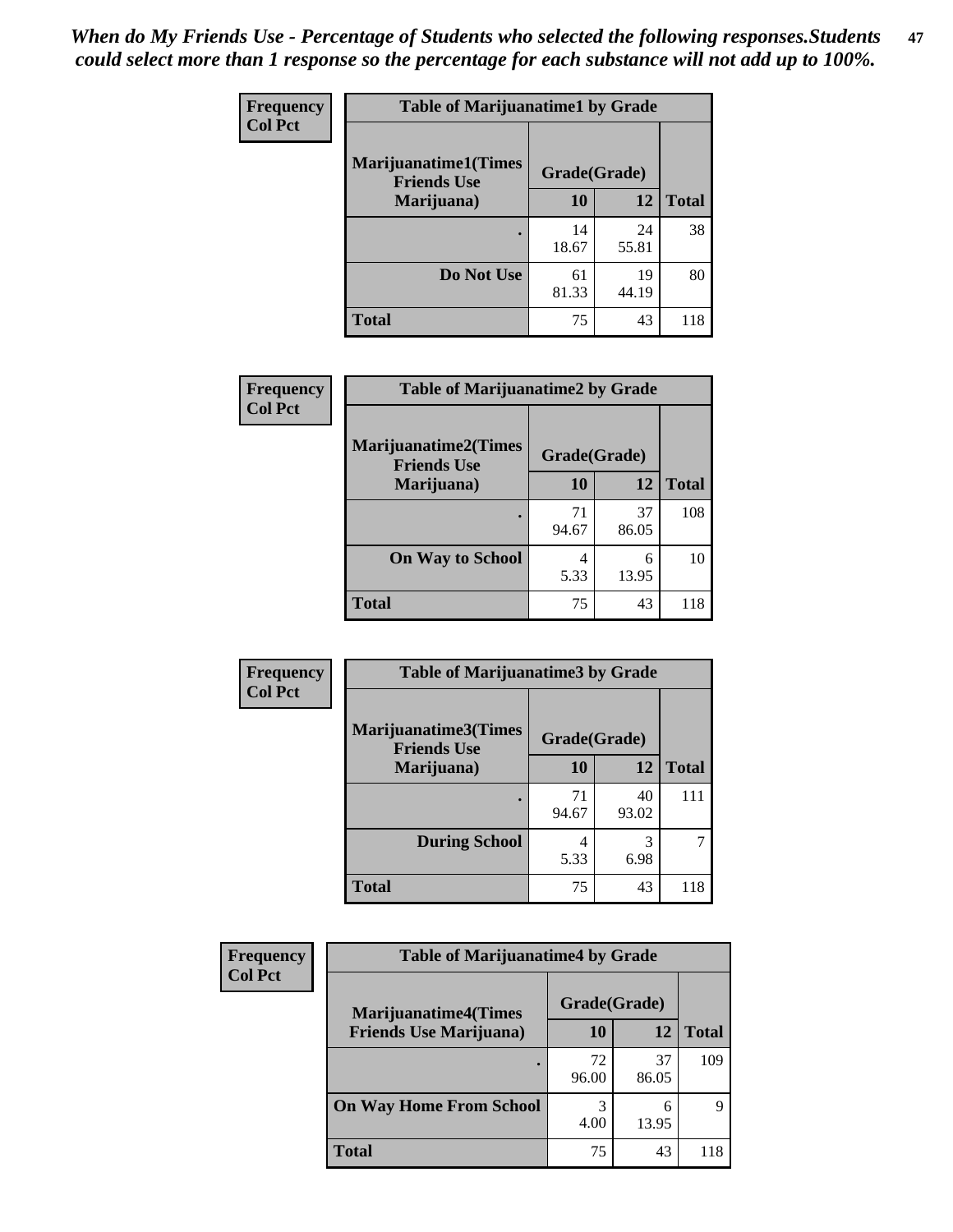| Frequency      | <b>Table of Marijuanatime5 by Grade</b>            |              |             |              |
|----------------|----------------------------------------------------|--------------|-------------|--------------|
| <b>Col Pct</b> | <b>Marijuanatime5</b> (Times<br><b>Friends Use</b> | Grade(Grade) |             |              |
|                | Marijuana)                                         | 10           | 12          | <b>Total</b> |
|                |                                                    | 68<br>90.67  | 31<br>72.09 | 99           |
|                | Weeknights                                         | 9.33         | 12<br>27.91 | 19           |
|                | <b>Total</b>                                       | 75           | 43          | 118          |

| Frequency      | <b>Table of Marijuanatime6 by Grade</b>            |              |             |              |
|----------------|----------------------------------------------------|--------------|-------------|--------------|
| <b>Col Pct</b> | <b>Marijuanatime6</b> (Times<br><b>Friends Use</b> | Grade(Grade) |             |              |
|                | Marijuana)                                         | 10           | 12          | <b>Total</b> |
|                |                                                    | 62<br>82.67  | 15<br>34.88 | 77           |
|                | Weekends                                           | 13<br>17.33  | 28<br>65.12 | 41           |
|                | <b>Total</b>                                       | 75           | 43          | 118          |

| Frequency      | <b>Table of Otherdrugtime1 by Grade</b>                 |              |             |              |
|----------------|---------------------------------------------------------|--------------|-------------|--------------|
| <b>Col Pct</b> | <b>Otherdrugtime1(Times</b><br><b>Friends Use Other</b> | Grade(Grade) |             |              |
|                | <b>Illegal Drugs</b> )                                  | 10           | 12          | <b>Total</b> |
|                |                                                         | 8<br>10.67   | 17<br>39.53 | 25           |
|                | Do Not Use                                              | 67<br>89.33  | 26<br>60.47 | 93           |
|                | Total                                                   | 75           | 43          | 118          |

| Frequency      | <b>Table of Otherdrugtime2 by Grade</b>                 |                        |             |              |
|----------------|---------------------------------------------------------|------------------------|-------------|--------------|
| <b>Col Pct</b> | <b>Otherdrugtime2(Times</b><br><b>Friends Use Other</b> | Grade(Grade)           |             |              |
|                | <b>Illegal Drugs</b> )                                  | 10                     | 12          | <b>Total</b> |
|                |                                                         | 73<br>97.33            | 40<br>93.02 | 113          |
|                | <b>On Way to School</b>                                 | $\mathfrak{D}$<br>2.67 | 3<br>6.98   | 5            |
|                | Total                                                   | 75                     | 43          | 118          |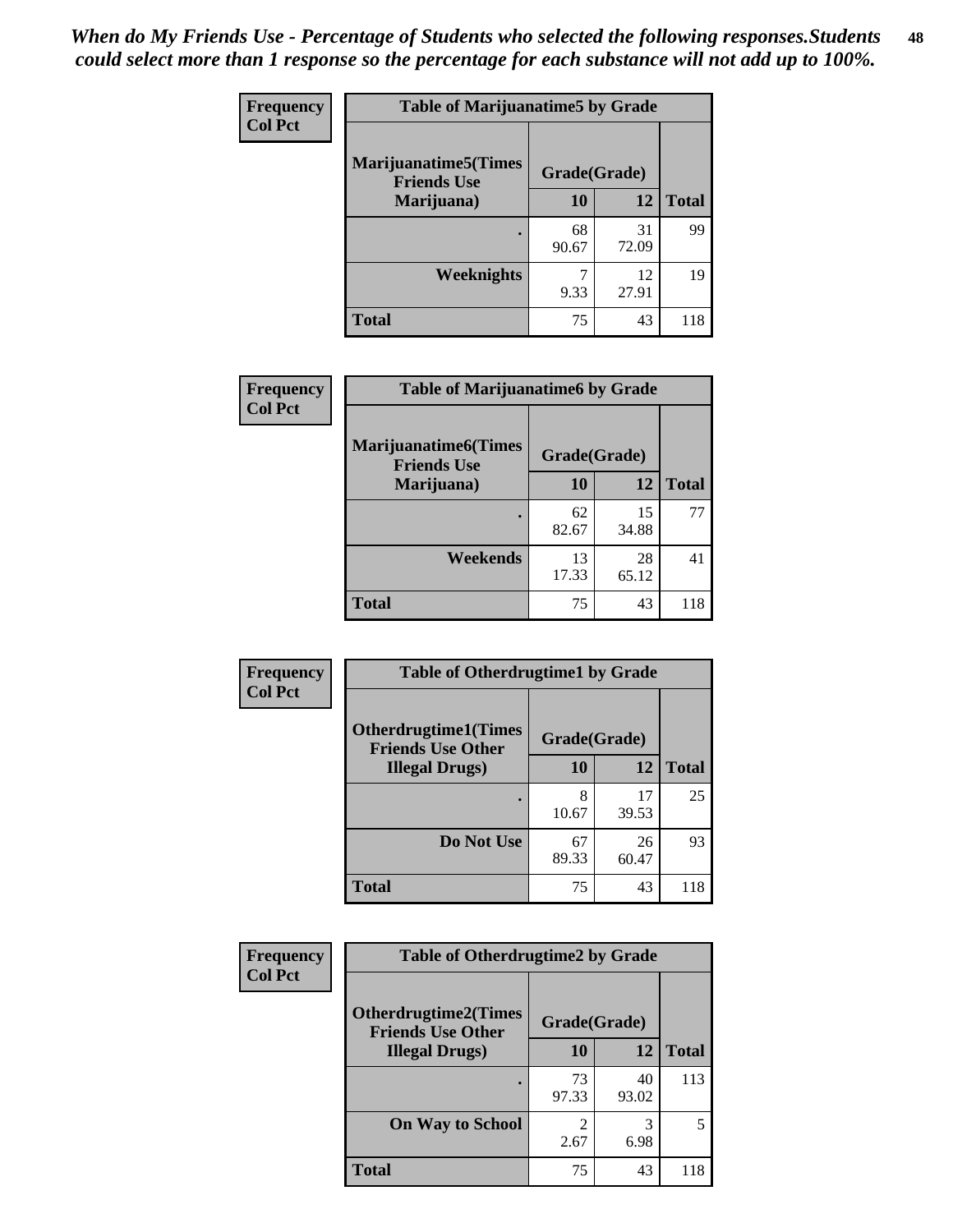| <b>Frequency</b> | <b>Table of Otherdrugtime3 by Grade</b>          |              |             |              |  |
|------------------|--------------------------------------------------|--------------|-------------|--------------|--|
| <b>Col Pct</b>   | Otherdrugtime3(Times<br><b>Friends Use Other</b> | Grade(Grade) |             |              |  |
|                  | <b>Illegal Drugs</b> )                           | 10           | 12          | <b>Total</b> |  |
|                  |                                                  | 72<br>96.00  | 42<br>97.67 | 114          |  |
|                  | <b>During School</b>                             | 3<br>4.00    | 2.33        | 4            |  |
|                  | Total                                            | 75           | 43          | 118          |  |

| Frequency      | <b>Table of Otherdrugtime4 by Grade</b>                         |                        |             |              |
|----------------|-----------------------------------------------------------------|------------------------|-------------|--------------|
| <b>Col Pct</b> | <b>Otherdrugtime4(Times</b><br><b>Friends Use Other Illegal</b> | Grade(Grade)           |             |              |
|                | Drugs)                                                          | 10                     | 12          | <b>Total</b> |
|                | $\bullet$                                                       | 73<br>97.33            | 41<br>95.35 | 114          |
|                | <b>On Way Home From School</b>                                  | $\mathfrak{D}$<br>2.67 | 4.65        |              |
|                | Total                                                           | 75                     | 43          | 118          |

| <b>Frequency</b> | <b>Table of Otherdrugtime5 by Grade</b>                  |              |             |              |  |
|------------------|----------------------------------------------------------|--------------|-------------|--------------|--|
| <b>Col Pct</b>   | <b>Otherdrugtime5</b> (Times<br><b>Friends Use Other</b> | Grade(Grade) |             |              |  |
|                  | <b>Illegal Drugs</b> )                                   | 10           | 12          | <b>Total</b> |  |
|                  |                                                          | 70<br>93.33  | 34<br>79.07 | 104          |  |
|                  | Weeknights                                               | 5<br>6.67    | q<br>20.93  | 14           |  |
|                  | <b>Total</b>                                             | 75           | 43          | 118          |  |

| <b>Frequency</b> | <b>Table of Otherdrugtime6 by Grade</b>                  |              |             |              |  |
|------------------|----------------------------------------------------------|--------------|-------------|--------------|--|
| <b>Col Pct</b>   | <b>Otherdrugtime6</b> (Times<br><b>Friends Use Other</b> | Grade(Grade) |             |              |  |
|                  | <b>Illegal Drugs</b> )                                   | 10           | 12          | <b>Total</b> |  |
|                  |                                                          | 67<br>89.33  | 23<br>53.49 | 90           |  |
|                  | Weekends                                                 | 8<br>10.67   | 20<br>46.51 | 28           |  |
|                  | <b>Total</b>                                             | 75           | 43          | 118          |  |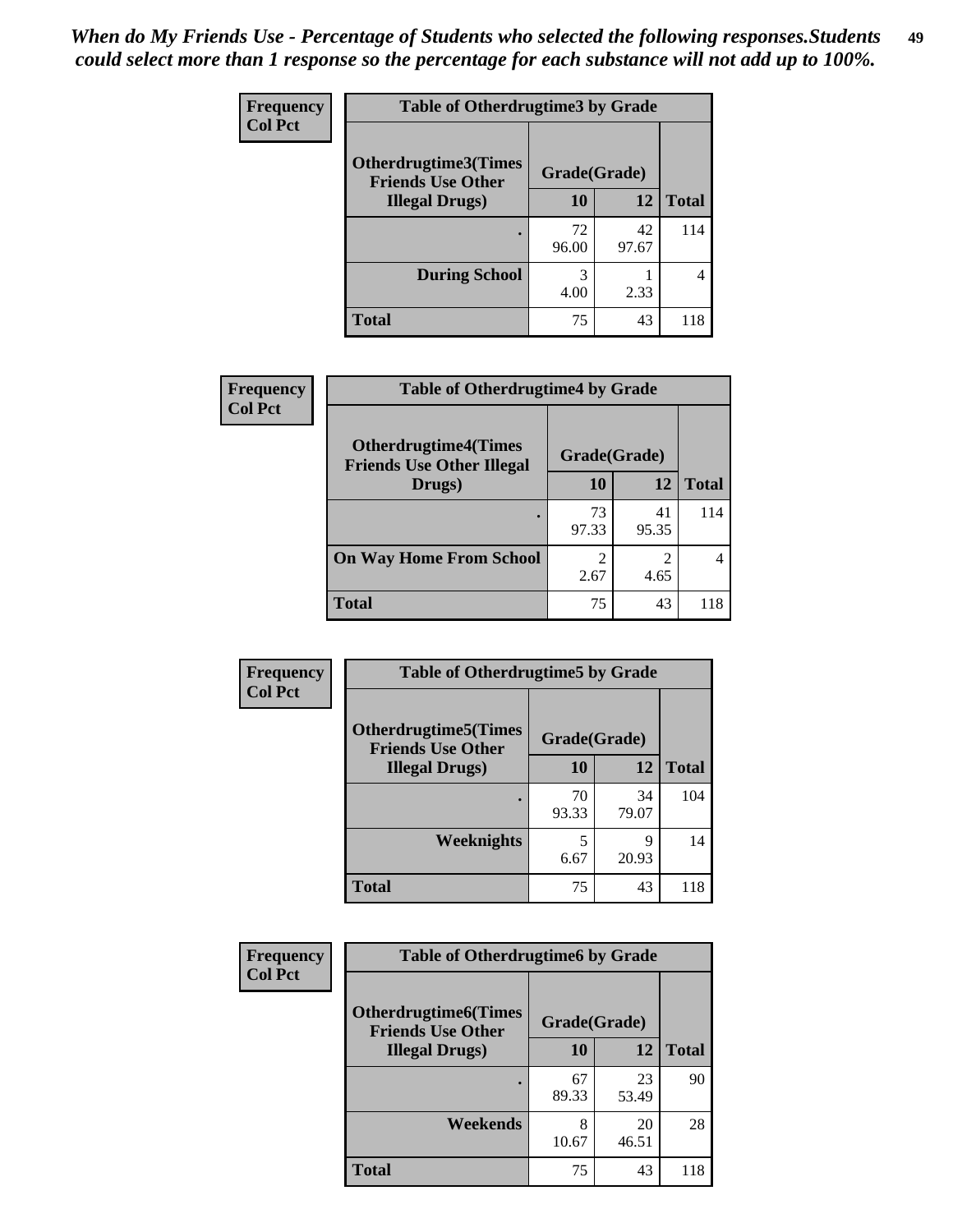| Frequency      | <b>Table of Educationalcohol by Grade</b>                                                                  |              |             |              |
|----------------|------------------------------------------------------------------------------------------------------------|--------------|-------------|--------------|
| <b>Col Pct</b> | Educationalcohol(I<br>have been taught<br>about alcohol,<br>tobacco,<br>and other drugs<br>within the last | Grade(Grade) |             |              |
|                | year at school)                                                                                            | 10           | 12          | <b>Total</b> |
|                | <b>Yes</b>                                                                                                 | 30<br>40.00  | 35<br>81.40 | 65           |
|                | N <sub>0</sub>                                                                                             | 45<br>60.00  | 8<br>18.60  | 53           |
|                | <b>Total</b>                                                                                               | 75           | 43          | 118          |

| Frequency      | <b>Table of Eversmoked by Grade</b> |              |             |              |  |
|----------------|-------------------------------------|--------------|-------------|--------------|--|
| <b>Col Pct</b> | Eversmoked(I<br>have smoked         | Grade(Grade) |             |              |  |
|                | a cigarette)                        | 10           | 12          | <b>Total</b> |  |
|                | Yes                                 | 4<br>5.33    | 16.28       | 11           |  |
|                | N <sub>0</sub>                      | 71<br>94.67  | 36<br>83.72 | 107          |  |
|                | <b>Total</b>                        | 75           | 43          | 118          |  |

| Frequency      | <b>Table of Drovedrinking by Grade</b>                                                                              |                      |             |              |
|----------------|---------------------------------------------------------------------------------------------------------------------|----------------------|-------------|--------------|
| <b>Col Pct</b> | Drovedrinking(In<br>the past 30 days I<br>have driven a car<br>or other vehicle<br>while I was<br>drinking alcohol) | Grade(Grade)<br>10   | 12          | <b>Total</b> |
|                | Yes                                                                                                                 | $\mathbf{0}$<br>0.00 | 3<br>6.98   | 3            |
|                | N <sub>0</sub>                                                                                                      | 75<br>100.00         | 40<br>93.02 | 115          |
|                | <b>Total</b>                                                                                                        | 75                   | 43          | 118          |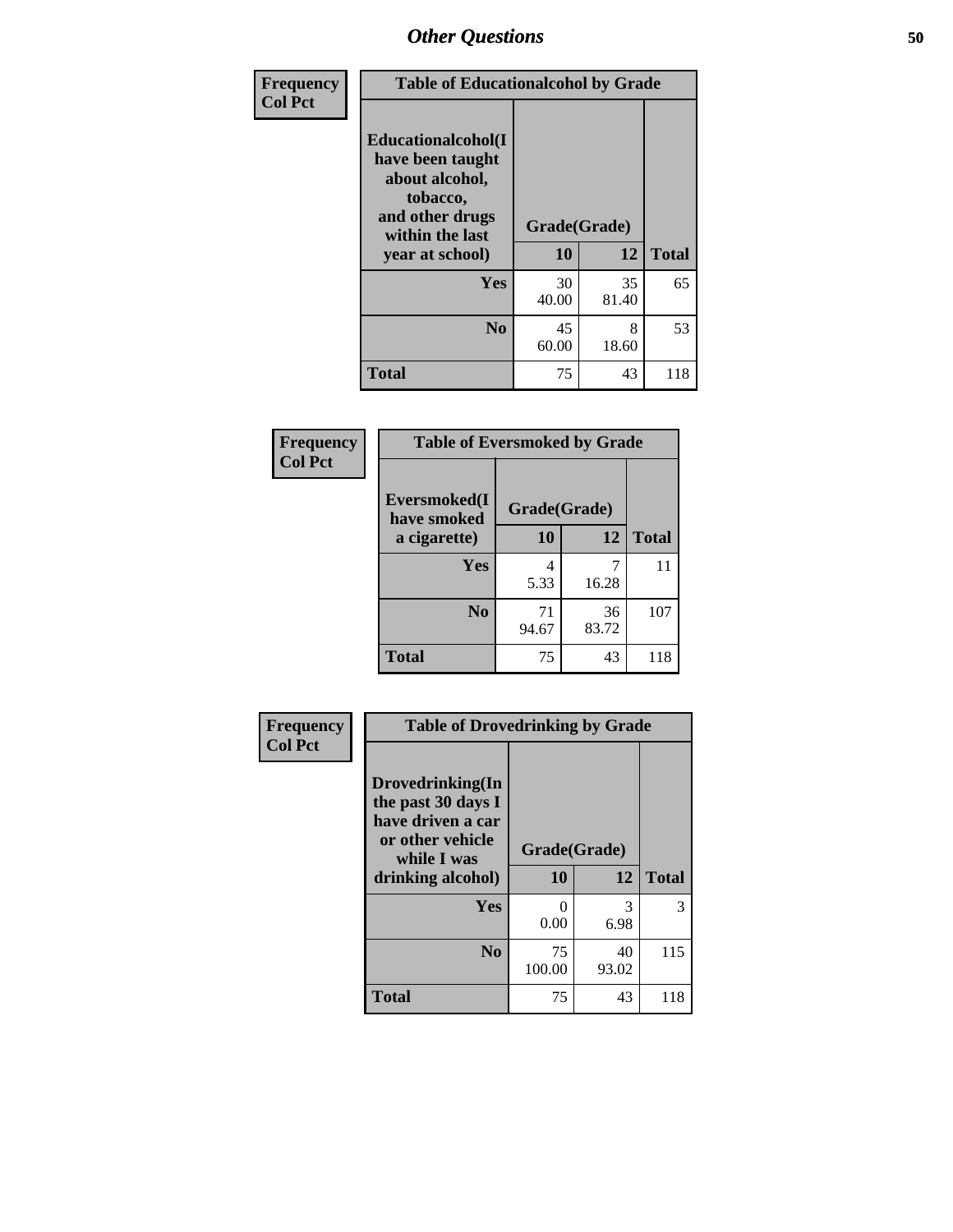| Frequency      |                                                                                                                            | <b>Table of Rodedrinking by Grade</b> |                        |     |  |
|----------------|----------------------------------------------------------------------------------------------------------------------------|---------------------------------------|------------------------|-----|--|
| <b>Col Pct</b> | Rodedrinking(In<br>the past 30 days<br>I have ridden in<br>a car with a<br>driver who had<br>Grade(Grade)<br>been drinking |                                       |                        |     |  |
|                | alcohol)                                                                                                                   | 12<br>10                              | <b>Total</b>           |     |  |
|                | <b>Yes</b>                                                                                                                 | 4<br>5.33                             | $\overline{2}$<br>4.65 | 6   |  |
|                | N <sub>0</sub>                                                                                                             | 71<br>94.67                           | 41<br>95.35            | 112 |  |
|                | <b>Total</b>                                                                                                               | 75                                    | 43                     | 118 |  |

#### **Frequency Col Pct**

| <b>Table of Drugsschool by Grade</b>                                                                                      |              |             |              |  |  |  |
|---------------------------------------------------------------------------------------------------------------------------|--------------|-------------|--------------|--|--|--|
| <b>Drugsschool</b> (During<br>the past 12 months,<br>I have been offered,<br>sold,<br>or given illegal<br>drugs on school | Grade(Grade) |             |              |  |  |  |
| property)                                                                                                                 | 10           | 12          | <b>Total</b> |  |  |  |
| Yes                                                                                                                       | 6<br>8.00    | 10<br>23.26 | 16           |  |  |  |
| N <sub>0</sub>                                                                                                            | 69<br>92.00  | 33<br>76.74 | 102          |  |  |  |
| <b>Total</b>                                                                                                              | 75           | 43          | 118          |  |  |  |

| Frequency      | <b>Table of Helpbullied by Grade</b>                 |                          |             |              |  |  |
|----------------|------------------------------------------------------|--------------------------|-------------|--------------|--|--|
| <b>Col Pct</b> | $Helpb$ ullied $(I$<br>would help<br>someone who was | Grade(Grade)<br>10<br>12 |             |              |  |  |
|                | being bullied)                                       |                          |             | <b>Total</b> |  |  |
|                | <b>Strongly Agree</b>                                | 35<br>46.67              | 19<br>44.19 | 54           |  |  |
|                | <b>Somewhat Agree</b>                                | 35<br>46.67              | 15<br>34.88 | 50           |  |  |
|                | <b>Somewhat Disagree</b>                             | 4<br>5.33                | 6<br>13.95  | 10           |  |  |
|                | <b>Strongly Disagree</b>                             | 1.33                     | 3<br>6.98   | 4            |  |  |
|                | <b>Total</b>                                         | 75                       | 43          | 118          |  |  |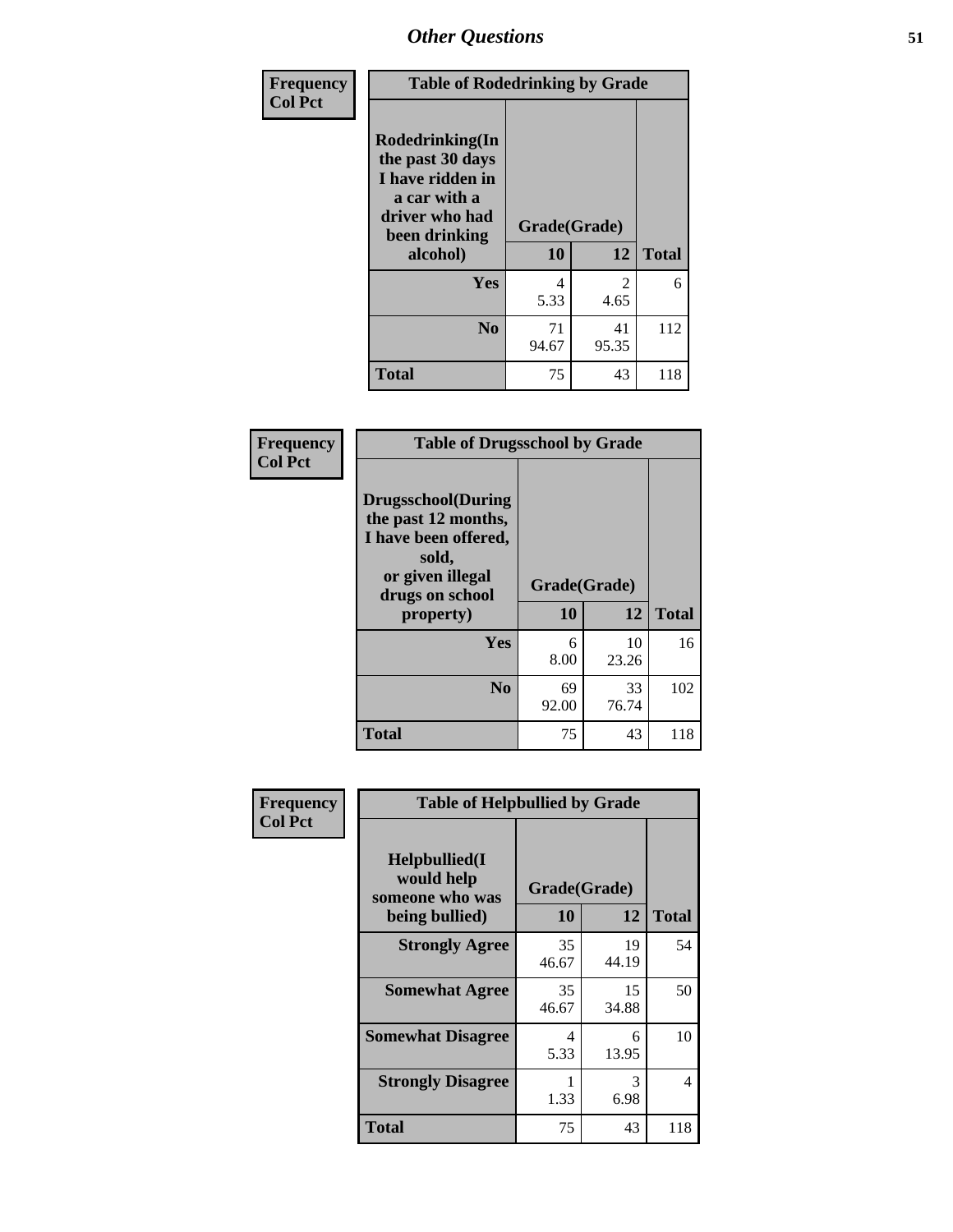*Other Questions* **52**

| <b>Frequency</b> | <b>Table of Grade by Bingedrinking</b> |                                                                                                                          |                   |                   |              |  |  |  |
|------------------|----------------------------------------|--------------------------------------------------------------------------------------------------------------------------|-------------------|-------------------|--------------|--|--|--|
| <b>Row Pct</b>   |                                        | <b>Bingedrinking</b> (I<br>have drunk five or<br>more drinks of<br>alcohol at one<br>sitting during the<br>last 30 days) |                   |                   |              |  |  |  |
|                  | Grade(Grade)                           | $\mathbf 0$<br><b>Days</b>                                                                                               | 1 or<br>2<br>days | 3 to<br>5<br>days | <b>Total</b> |  |  |  |
|                  | 10                                     | 75<br>100.00                                                                                                             | $\Omega$<br>0.00  | 0<br>0.00         | 75           |  |  |  |
|                  | 12                                     | 36<br>83.72                                                                                                              | 3<br>6.98         | 4<br>9.30         | 43           |  |  |  |
|                  | <b>Total</b>                           | 111                                                                                                                      | 3                 | 4                 | 118          |  |  |  |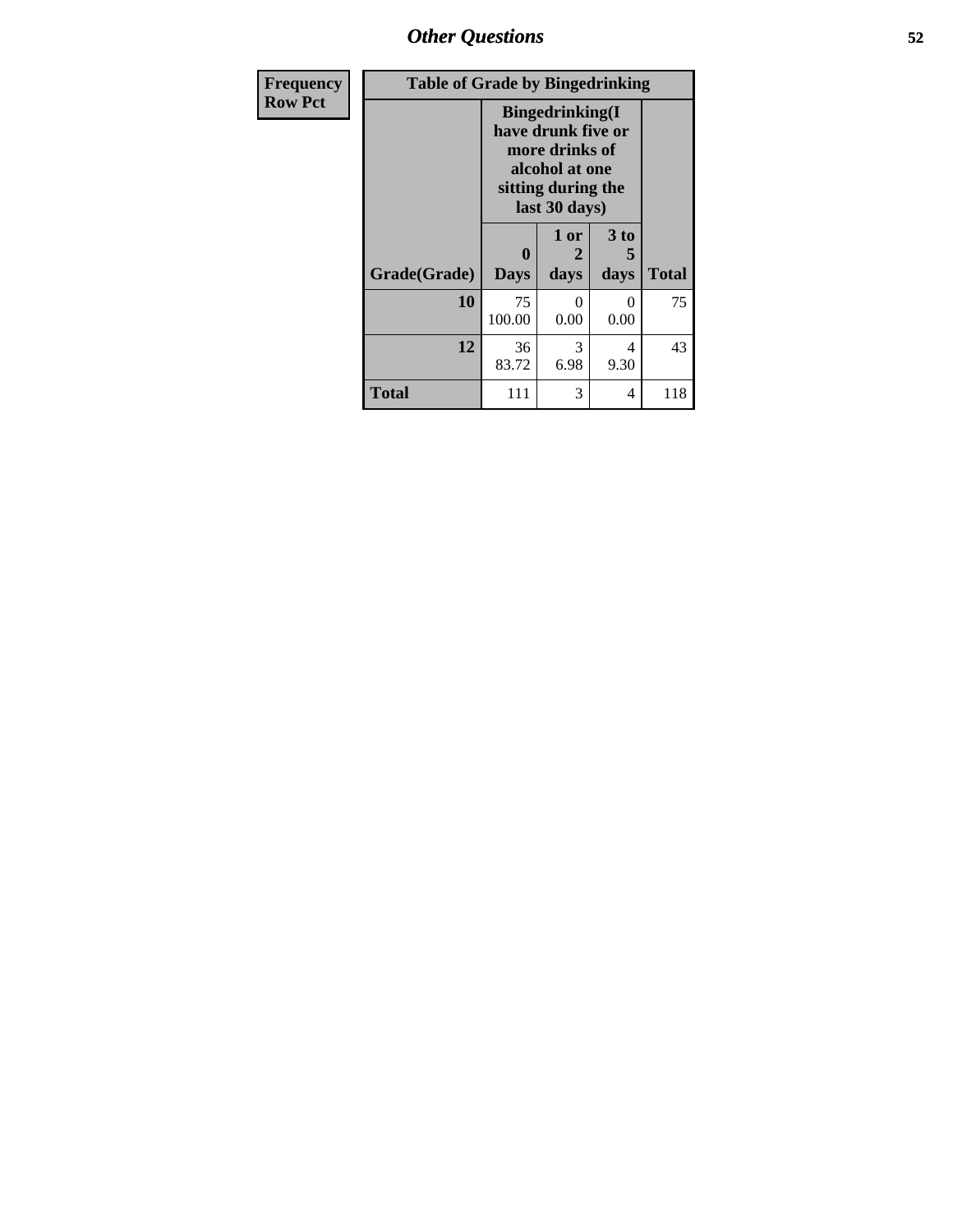## *Nutrition* **53**

| Frequency |
|-----------|
| Row Pct   |

| <b>Table of Grade by Dairy</b> |                          |                                                                 |                             |                                    |              |  |
|--------------------------------|--------------------------|-----------------------------------------------------------------|-----------------------------|------------------------------------|--------------|--|
|                                |                          | Dairy (I eat at least 3 servings of dairy<br>products each day) |                             |                                    |              |  |
| Grade(Grade)                   | <b>Strongly</b><br>Agree | Somewhat<br>Agree                                               | <b>Somewhat</b><br>Disagree | <b>Strongly</b><br><b>Disagree</b> | <b>Total</b> |  |
| 10                             | 33<br>44.00              | 31<br>41.33                                                     | 6<br>8.00                   | 5<br>6.67                          | 75           |  |
| 12                             | 13<br>30.23              | 21<br>48.84                                                     | 4<br>9.30                   | 5<br>11.63                         | 43           |  |
| <b>Total</b>                   | 46                       | 52                                                              | 10                          | 10                                 | 118          |  |

| <b>Frequency</b> |  |
|------------------|--|
| <b>Row Pct</b>   |  |

| <b>Table of Grade by Fruitveg</b> |                          |                                                                          |                                        |                                    |              |  |
|-----------------------------------|--------------------------|--------------------------------------------------------------------------|----------------------------------------|------------------------------------|--------------|--|
|                                   |                          | Fruitveg(I eat at least 5 servings of fruits<br>and vegetables each day) |                                        |                                    |              |  |
| Grade(Grade)                      | <b>Strongly</b><br>Agree | Agree                                                                    | <b>Somewhat   Somewhat</b><br>Disagree | <b>Strongly</b><br><b>Disagree</b> | <b>Total</b> |  |
| 10                                | 27<br>36.00              | 25<br>33.33                                                              | 16<br>21.33                            | 9.33                               | 75           |  |
| 12                                | 16.28                    | 14<br>32.56                                                              | 15<br>34.88                            | 16.28                              | 43           |  |
| <b>Total</b>                      | 34                       | 39                                                                       | 31                                     | 14                                 | 118          |  |

| <b>Frequency</b> | <b>Table of Grade by Cafeteriahealthy</b> |                                                                       |                     |                             |                                    |              |  |  |  |
|------------------|-------------------------------------------|-----------------------------------------------------------------------|---------------------|-----------------------------|------------------------------------|--------------|--|--|--|
| <b>Row Pct</b>   |                                           | Cafeteriahealthy (School meals in my<br>school cafeteria are healthy) |                     |                             |                                    |              |  |  |  |
|                  | Grade(Grade)                              | <b>Strongly</b><br>Agree                                              | Somewhat  <br>Agree | <b>Somewhat</b><br>Disagree | <b>Strongly</b><br><b>Disagree</b> | <b>Total</b> |  |  |  |
|                  | 10                                        | 5.33                                                                  | 17<br>22.67         | 29<br>38.67                 | 25<br>33.33                        | 75           |  |  |  |
|                  | 12                                        | 0.00                                                                  | 6<br>13.95          | 19<br>44.19                 | 18<br>41.86                        | 43           |  |  |  |
|                  | Total                                     | 4                                                                     | 23                  | 48                          | 43                                 | 118          |  |  |  |

| <b>Frequency</b> |
|------------------|
| <b>Row Pct</b>   |

| <b>Table of Grade by Cafeterianutrition</b> |                                                                                           |             |                                        |                                    |              |  |
|---------------------------------------------|-------------------------------------------------------------------------------------------|-------------|----------------------------------------|------------------------------------|--------------|--|
|                                             | <b>Cafeterianutrition</b> (Facts about nutrition<br>are available in my school cafeteria) |             |                                        |                                    |              |  |
| Grade(Grade)                                | <b>Strongly</b><br>Agree                                                                  | Agree       | Somewhat   Somewhat<br><b>Disagree</b> | <b>Strongly</b><br><b>Disagree</b> | <b>Total</b> |  |
| 10                                          | 14<br>18.67                                                                               | 22<br>29.33 | 20<br>26.67                            | 19<br>25.33                        | 75           |  |
| 12                                          | 4<br>9.30                                                                                 | 18<br>41.86 | 14<br>32.56                            | 16.28                              | 43           |  |
| <b>Total</b>                                | 18                                                                                        | 40          | 34                                     | 26                                 | 118          |  |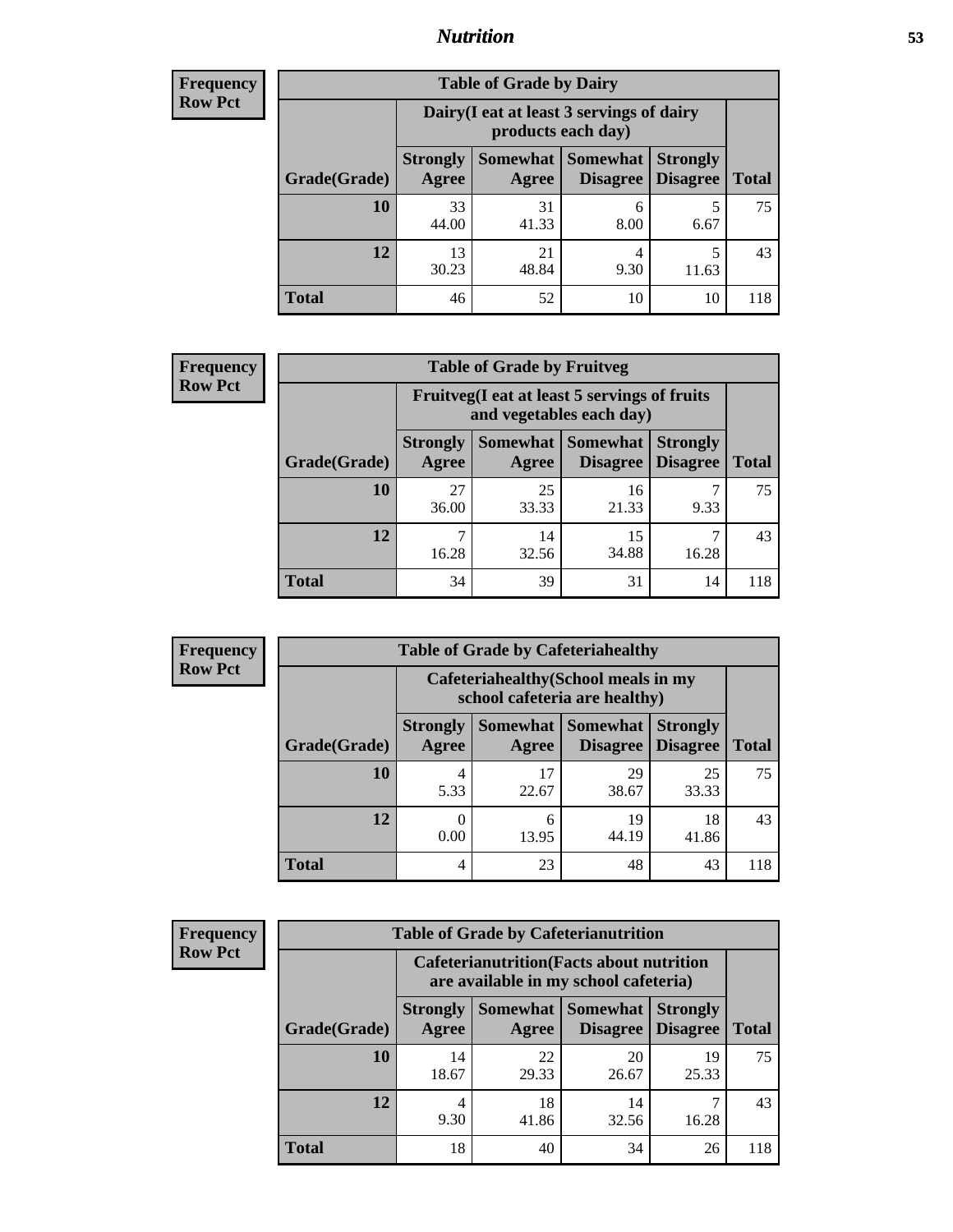## *Nutrition* **54**

| Frequency |
|-----------|
| Row Pct   |

| <b>Table of Grade by Schoollunch</b> |                                                                                                                              |                                                                 |           |             |     |  |  |
|--------------------------------------|------------------------------------------------------------------------------------------------------------------------------|-----------------------------------------------------------------|-----------|-------------|-----|--|--|
|                                      |                                                                                                                              | Schoollunch(I eat school lunch three or<br>more times per week) |           |             |     |  |  |
| Grade(Grade)                         | Somewhat   Somewhat  <br><b>Strongly</b><br><b>Strongly</b><br><b>Disagree</b><br>Agree<br>Disagree<br><b>Total</b><br>Agree |                                                                 |           |             |     |  |  |
| 10                                   | 30<br>40.00                                                                                                                  | 8<br>10.67                                                      | 4<br>5.33 | 33<br>44.00 | 75  |  |  |
| 12                                   | 6<br>13.95                                                                                                                   | 6<br>13.95                                                      | 2.33      | 30<br>69.77 | 43  |  |  |
| <b>Total</b>                         | 36                                                                                                                           | 14                                                              | 5         | 63          | 118 |  |  |

| <b>Frequency</b> |
|------------------|
| <b>Row Pct</b>   |

| $\mathbf{y}$ | <b>Table of Grade by Foodchoices</b> |                                                                     |             |                                              |                 |              |  |
|--------------|--------------------------------------|---------------------------------------------------------------------|-------------|----------------------------------------------|-----------------|--------------|--|
|              |                                      | Foodchoices (I make healthy food choices in<br>my school cafeteria) |             |                                              |                 |              |  |
|              | Grade(Grade)                         | <b>Strongly</b><br><b>Agree</b>                                     | Agree       | Somewhat   Somewhat  <br>Disagree   Disagree | <b>Strongly</b> | <b>Total</b> |  |
|              | 10                                   | 13<br>17.33                                                         | 24<br>32.00 | 20<br>26.67                                  | 18<br>24.00     | 75           |  |
|              | 12                                   | 16.28                                                               | 10<br>23.26 | 8<br>18.60                                   | 18<br>41.86     | 43           |  |
|              | <b>Total</b>                         | 20                                                                  | 34          | 28                                           | 36              | 118          |  |

| Frequency      | <b>Table of Grade by Wholewheat</b> |                                                                                                             |             |                                        |                                    |              |  |  |
|----------------|-------------------------------------|-------------------------------------------------------------------------------------------------------------|-------------|----------------------------------------|------------------------------------|--------------|--|--|
| <b>Row Pct</b> |                                     | Wholewheat (There are whole wheat and<br>multigrain breads and cereals available in<br>my school cafeteria) |             |                                        |                                    |              |  |  |
|                | Grade(Grade)                        | <b>Strongly</b><br>Agree                                                                                    | Agree       | Somewhat   Somewhat<br><b>Disagree</b> | <b>Strongly</b><br><b>Disagree</b> | <b>Total</b> |  |  |
|                | 10                                  | 18<br>24.00                                                                                                 | 27<br>36.00 | 18<br>24.00                            | 12<br>16.00                        | 75           |  |  |
|                | 12                                  | 8<br>18.60                                                                                                  | 15<br>34.88 | 14<br>32.56                            | 6<br>13.95                         | 43           |  |  |
|                | <b>Total</b>                        | 26                                                                                                          | 42          | 32                                     | 18                                 | 118          |  |  |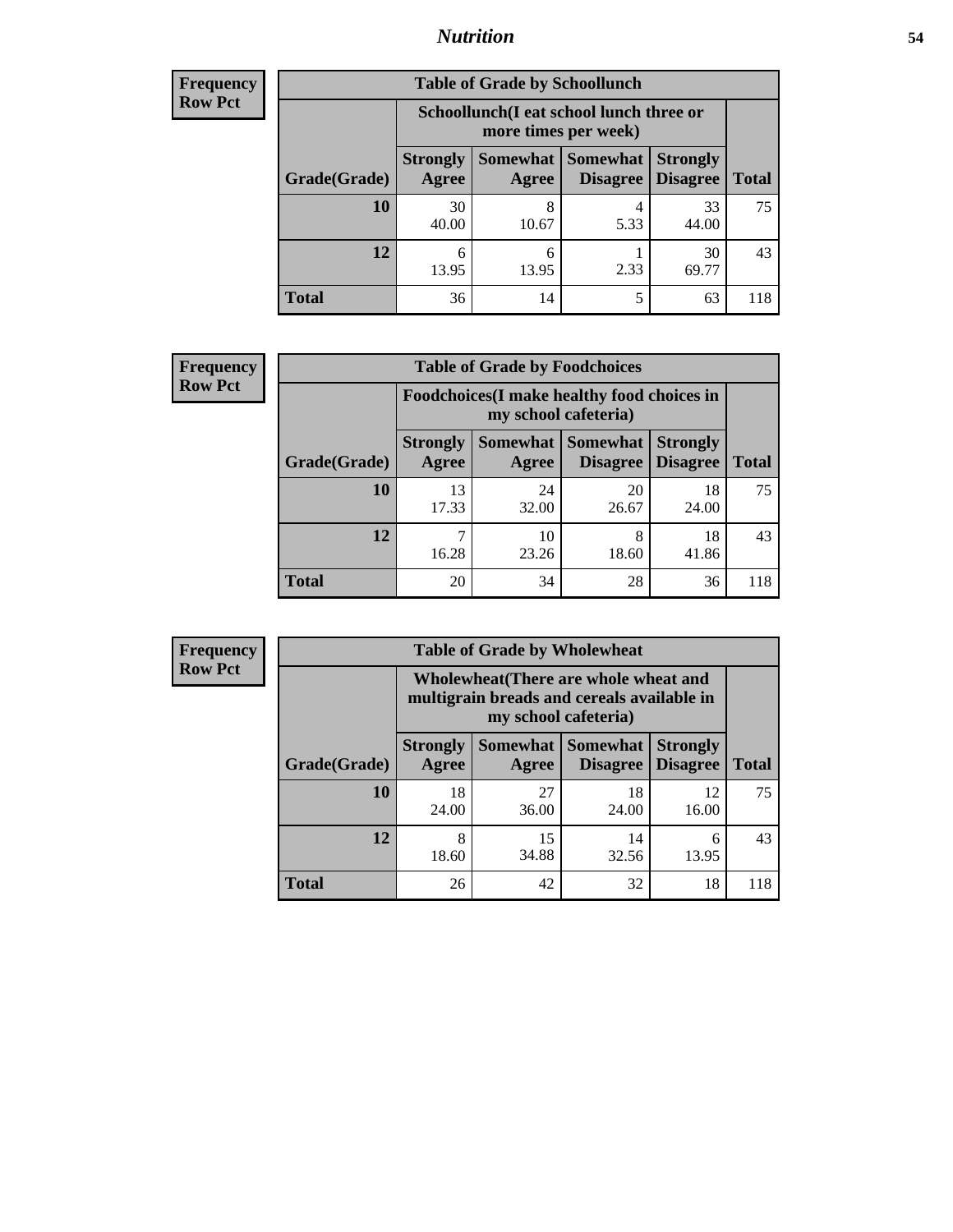## *Nutrition* **55**

**Frequency Row Pct**

| <b>Table of Grade by Healthyvending</b> |                                                                                                                                               |                          |                                    |                                    |              |  |  |  |
|-----------------------------------------|-----------------------------------------------------------------------------------------------------------------------------------------------|--------------------------|------------------------------------|------------------------------------|--------------|--|--|--|
|                                         | Healthyvending (If only healthy snacks and<br>beverages were available in the vending<br>machines during the school day,<br>I would buy them) |                          |                                    |                                    |              |  |  |  |
| Grade(Grade)                            | <b>Strongly</b><br>Agree                                                                                                                      | <b>Somewhat</b><br>Agree | <b>Somewhat</b><br><b>Disagree</b> | <b>Strongly</b><br><b>Disagree</b> | <b>Total</b> |  |  |  |
| 10                                      | 13<br>17.33                                                                                                                                   | 30<br>40.00              | 6<br>8.00                          | 26<br>34.67                        | 75           |  |  |  |
| 12                                      | 9<br>20.93                                                                                                                                    | 14<br>32.56              | 6<br>13.95                         | 14<br>32.56                        | 43           |  |  |  |
| Total                                   | 22                                                                                                                                            | 44                       | 12                                 | 40                                 | 118          |  |  |  |

**Frequency Row Pct**

| <b>Table of Grade by Schoolbreakfast</b> |                                                                                                                                        |             |                               |                                    |              |  |  |  |
|------------------------------------------|----------------------------------------------------------------------------------------------------------------------------------------|-------------|-------------------------------|------------------------------------|--------------|--|--|--|
|                                          | Schoolbreakfast(If breakfast were<br>available at school,<br>but outside the cafeteria,<br>I would eat breakfast at school more often) |             |                               |                                    |              |  |  |  |
| Grade(Grade)                             | <b>Strongly</b><br>Agree                                                                                                               | Agree       | Somewhat Somewhat<br>Disagree | <b>Strongly</b><br><b>Disagree</b> | <b>Total</b> |  |  |  |
| 10                                       | 17<br>22.67                                                                                                                            | 22<br>29.33 | 15<br>20.00                   | 21<br>28.00                        | 75           |  |  |  |
| 12                                       | 10<br>23.26                                                                                                                            | 15<br>34.88 | 6<br>13.95                    | 12<br>27.91                        | 43           |  |  |  |
| <b>Total</b>                             | 27                                                                                                                                     | 37          | 21                            | 33                                 | 118          |  |  |  |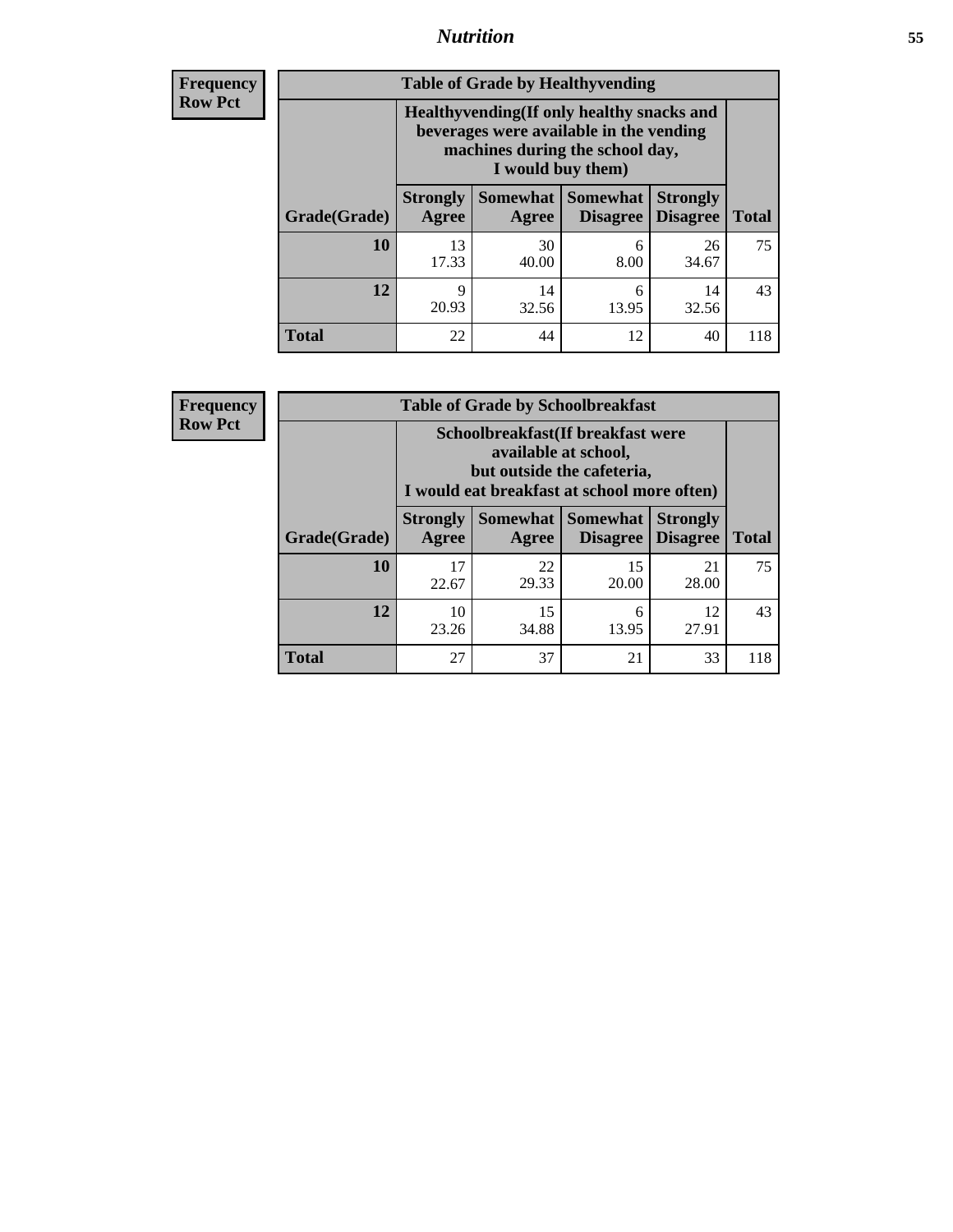| Frequency<br><b>Col Pct</b> | <b>Table of Educationaids by Grade</b>                                                                    |                    |              |     |  |  |
|-----------------------------|-----------------------------------------------------------------------------------------------------------|--------------------|--------------|-----|--|--|
|                             | <b>Educationaids</b> (I<br>have been<br>taught about<br><b>HIV/AIDS</b> at<br>school in the<br>past year) | Grade(Grade)<br>10 | <b>Total</b> |     |  |  |
|                             | Yes                                                                                                       | 32<br>42.67        | 35<br>81.40  | 67  |  |  |
|                             | N <sub>0</sub>                                                                                            | 43<br>57.33        | 8<br>18.60   | 51  |  |  |
|                             | <b>Total</b>                                                                                              | 75                 | 43           | 118 |  |  |

| <b>Frequency</b> | <b>Table of Educationcharacter by Grade</b>                                          |              |             |              |  |
|------------------|--------------------------------------------------------------------------------------|--------------|-------------|--------------|--|
| <b>Col Pct</b>   | Educationcharacter(I<br>have been taught<br>about character<br>education in the past | Grade(Grade) |             |              |  |
|                  | year at school)                                                                      | 10           | 12          | <b>Total</b> |  |
|                  | <b>Yes</b>                                                                           | 40<br>53.33  | 26<br>60.47 | 66           |  |
|                  | N <sub>0</sub>                                                                       | 35<br>46.67  | 17<br>39.53 | 52           |  |
|                  | <b>Total</b>                                                                         | 75           | 43          | 118          |  |

| <b>Frequency</b> | <b>Table of Gradcoach1 by Grade</b>              |              |             |              |
|------------------|--------------------------------------------------|--------------|-------------|--------------|
| <b>Col Pct</b>   | Gradcoach1(I<br>know who my<br><b>Graduation</b> | Grade(Grade) |             |              |
|                  | Coach is)                                        | 10           | 12          | <b>Total</b> |
|                  | Yes                                              | 9.33         | 16<br>37.21 | 23           |
|                  | N <sub>0</sub>                                   | 68<br>90.67  | 27<br>62.79 | 95           |
|                  | <b>Total</b>                                     | 75           | 43          | 118          |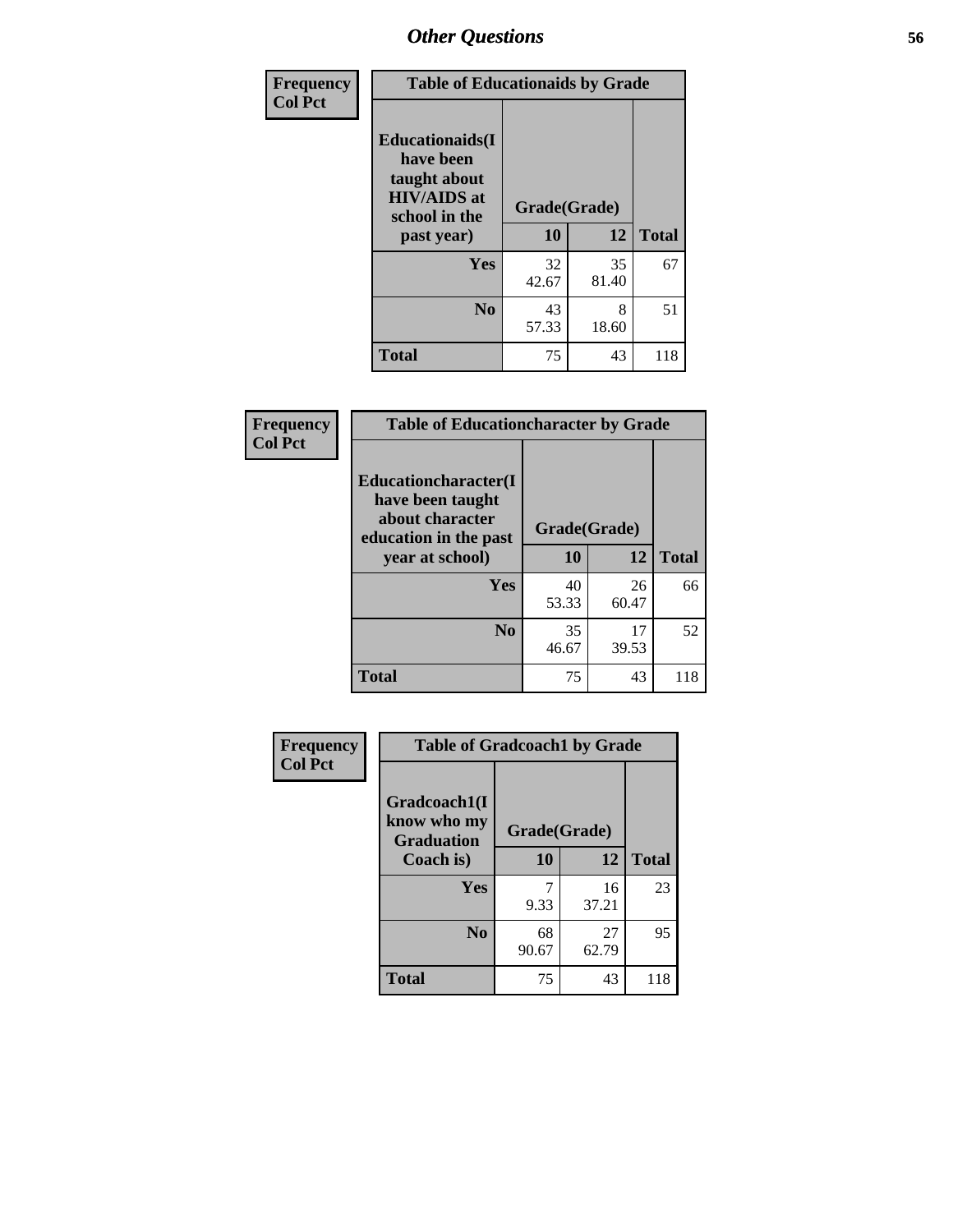| Frequency      | <b>Table of Gradcoach2 by Grade</b> |              |             |              |
|----------------|-------------------------------------|--------------|-------------|--------------|
| <b>Col Pct</b> |                                     |              |             |              |
|                | Gradcoach2(I<br>have                |              |             |              |
|                | contacted my<br><b>Graduation</b>   | Grade(Grade) |             |              |
|                | Coach)                              | 10           | 12          | <b>Total</b> |
|                | Yes                                 | 3<br>4.00    | 6<br>13.95  | 9            |
|                | N <sub>0</sub>                      | 72<br>96.00  | 37<br>86.05 | 109          |
|                | <b>Total</b>                        | 75           | 43          | 118          |

| <b>Frequency</b><br><b>Col Pct</b> | <b>Table of Gradcoach3 by Grade</b>                    |              |             |              |
|------------------------------------|--------------------------------------------------------|--------------|-------------|--------------|
|                                    | Gradcoach3(I<br>have received<br>assistance<br>from my | Grade(Grade) |             |              |
|                                    | <b>Graduation</b><br>Coach)                            | 10           | 12          | <b>Total</b> |
|                                    | Yes                                                    | 3<br>4.00    | 5<br>11.63  | 8            |
|                                    | N <sub>0</sub>                                         | 9<br>12.00   | 6<br>13.95  | 15           |
|                                    | Don't know                                             | 63<br>84.00  | 32<br>74.42 | 95           |
|                                    | <b>Total</b>                                           | 75           | 43          | 118          |

| Frequency      |                                                                                                                                                                                        | <b>Table of Selfharm by Grade</b> |                    |              |  |
|----------------|----------------------------------------------------------------------------------------------------------------------------------------------------------------------------------------|-----------------------------------|--------------------|--------------|--|
| <b>Col Pct</b> | <b>Selfharm</b> (During<br>the past 12<br>months,<br>I harmed myself<br>on purpose<br><b>Suicideconsider</b><br>During the past<br>12 months,<br>I seriously<br>considered<br>suicide) | 10                                | Grade(Grade)<br>12 | <b>Total</b> |  |
|                | Yes                                                                                                                                                                                    | 5<br>6.67                         | 3<br>6.98          | 8            |  |
|                | N <sub>0</sub>                                                                                                                                                                         | 70<br>93.33                       | 40<br>93.02        | 110          |  |
|                | Total                                                                                                                                                                                  | 75                                | 43                 | 118          |  |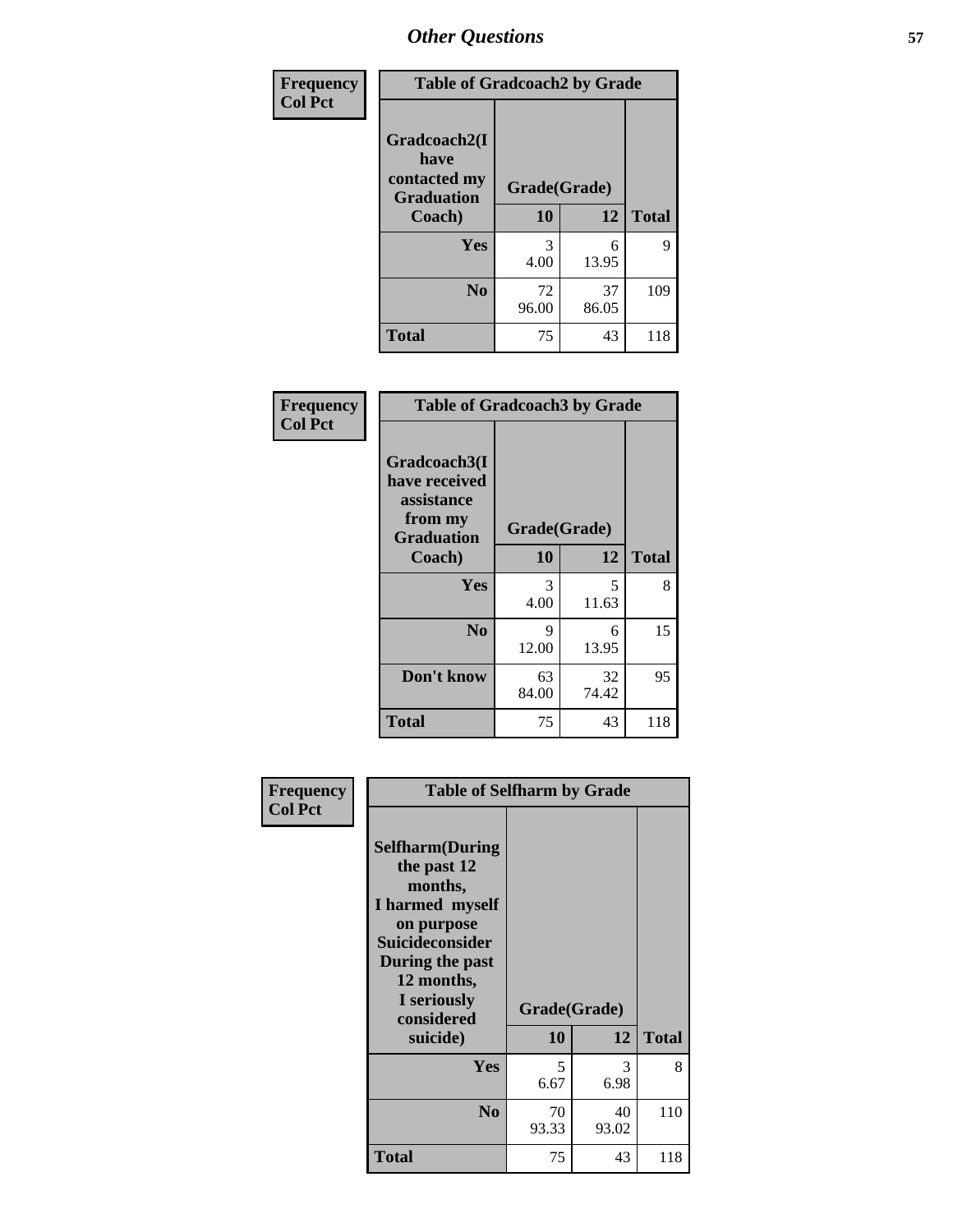| <b>Frequency</b> | <b>Table of Suicideconsider by Grade</b> |              |             |              |
|------------------|------------------------------------------|--------------|-------------|--------------|
| <b>Col Pct</b>   |                                          | Grade(Grade) |             |              |
|                  | Suicideconsider                          | <b>10</b>    | 12          | <b>Total</b> |
|                  | <b>Yes</b>                               | 4<br>5.33    | 11.63       | 9            |
|                  | N <sub>0</sub>                           | 71<br>94.67  | 38<br>88.37 | 109          |
|                  | <b>Total</b>                             | 75           | 43          | 118          |

| Frequency      | <b>Table of Suicideattempt by Grade</b>              |              |             |                |
|----------------|------------------------------------------------------|--------------|-------------|----------------|
| <b>Col Pct</b> | Suicideattempt(I<br>have attempted<br>suicide in the | Grade(Grade) |             |                |
|                | last year)                                           | 10           | 12          | <b>Total</b>   |
|                | Yes                                                  | 1.33         | 2.33        | $\mathfrak{D}$ |
|                | $\bf No$                                             | 74<br>98.67  | 42<br>97.67 | 116            |
|                | <b>Total</b>                                         | 75           | 43          | 118            |

| Frequency      | <b>Table of Instantmessaged by Grade</b>               |              |             |              |
|----------------|--------------------------------------------------------|--------------|-------------|--------------|
| <b>Col Pct</b> | Instantmessaged(I<br>have instant<br>messaged people I | Grade(Grade) |             |              |
|                | do not even know)                                      | 10           | 12          | <b>Total</b> |
|                | <b>Yes</b>                                             | 12<br>16.00  | 10<br>23.26 | 22           |
|                | N <sub>0</sub>                                         | 63<br>84.00  | 33<br>76.74 | 96           |
|                | <b>Total</b>                                           | 75           | 43          | 118          |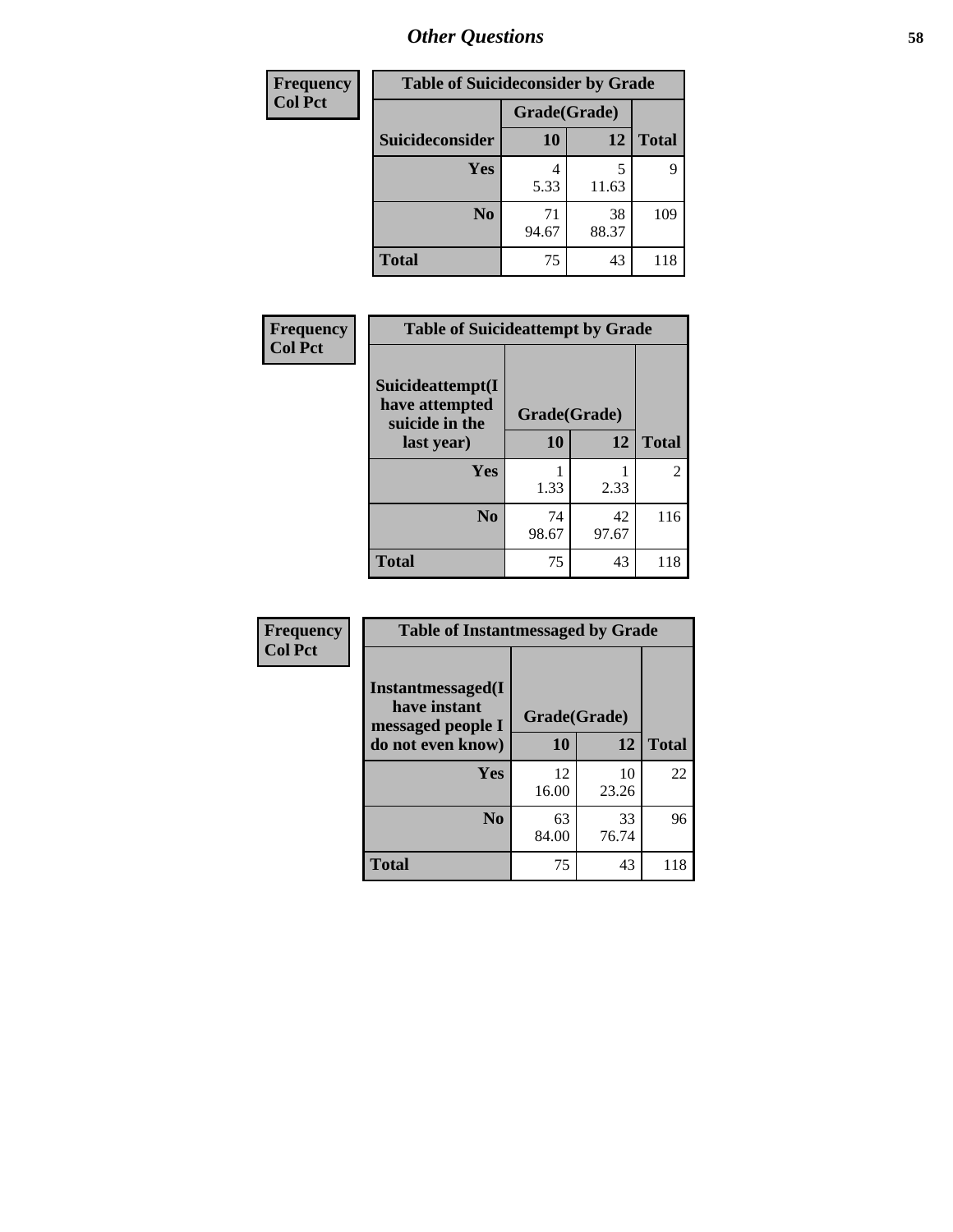| Frequency      | <b>Table of Getsalong by Grade</b>                                     |                    |             |              |
|----------------|------------------------------------------------------------------------|--------------------|-------------|--------------|
| <b>Col Pct</b> | <b>Getsalong</b> (I get<br>along with other<br>students and<br>adults) | Grade(Grade)<br>10 | 12          | <b>Total</b> |
|                | <b>Strongly Agree</b>                                                  | 40<br>53.33        | 28<br>65.12 | 68           |
|                | <b>Somewhat Agree</b>                                                  | 31<br>41.33        | 14<br>32.56 | 45           |
|                | <b>Somewhat Disagree</b>                                               | 4<br>5.33          | 2.33        | 5            |
|                | <b>Total</b>                                                           | 75                 | 43          | 118          |

| Frequency<br>Col Pct |  |
|----------------------|--|

| <b>Table of Safehome by Grade</b> |                        |              |               |  |  |
|-----------------------------------|------------------------|--------------|---------------|--|--|
| Safehome(I feel<br>safe at home)  | Grade(Grade)<br>10     | <b>Total</b> |               |  |  |
| <b>Strongly Agree</b>             | 58<br>77.33            | 34<br>79.07  | 92            |  |  |
| <b>Somewhat Agree</b>             | 14<br>18.67            | 16.28        | 21            |  |  |
| <b>Somewhat Disagree</b>          | $\mathfrak{D}$<br>2.67 | 2.33         | 3             |  |  |
| <b>Strongly Disagree</b>          | 1.33                   | 2.33         | $\mathcal{L}$ |  |  |
| <b>Total</b>                      | 75                     | 43           | 118           |  |  |

| Frequency      |                                                                                                   | <b>Table of Adulttalk by Grade</b> |             |              |
|----------------|---------------------------------------------------------------------------------------------------|------------------------------------|-------------|--------------|
| <b>Col Pct</b> | <b>Adulttalk(I</b><br>know an<br>adult at<br>school that<br>I can talk<br>with if I<br>need help) | Grade(Grade)<br>10                 | 12          | <b>Total</b> |
|                | <b>Yes</b>                                                                                        | 53<br>70.67                        | 34<br>79.07 | 87           |
|                | N <sub>0</sub>                                                                                    | 22<br>29.33                        | 9<br>20.93  | 31           |
|                | <b>Total</b>                                                                                      | 75                                 | 43          | 118          |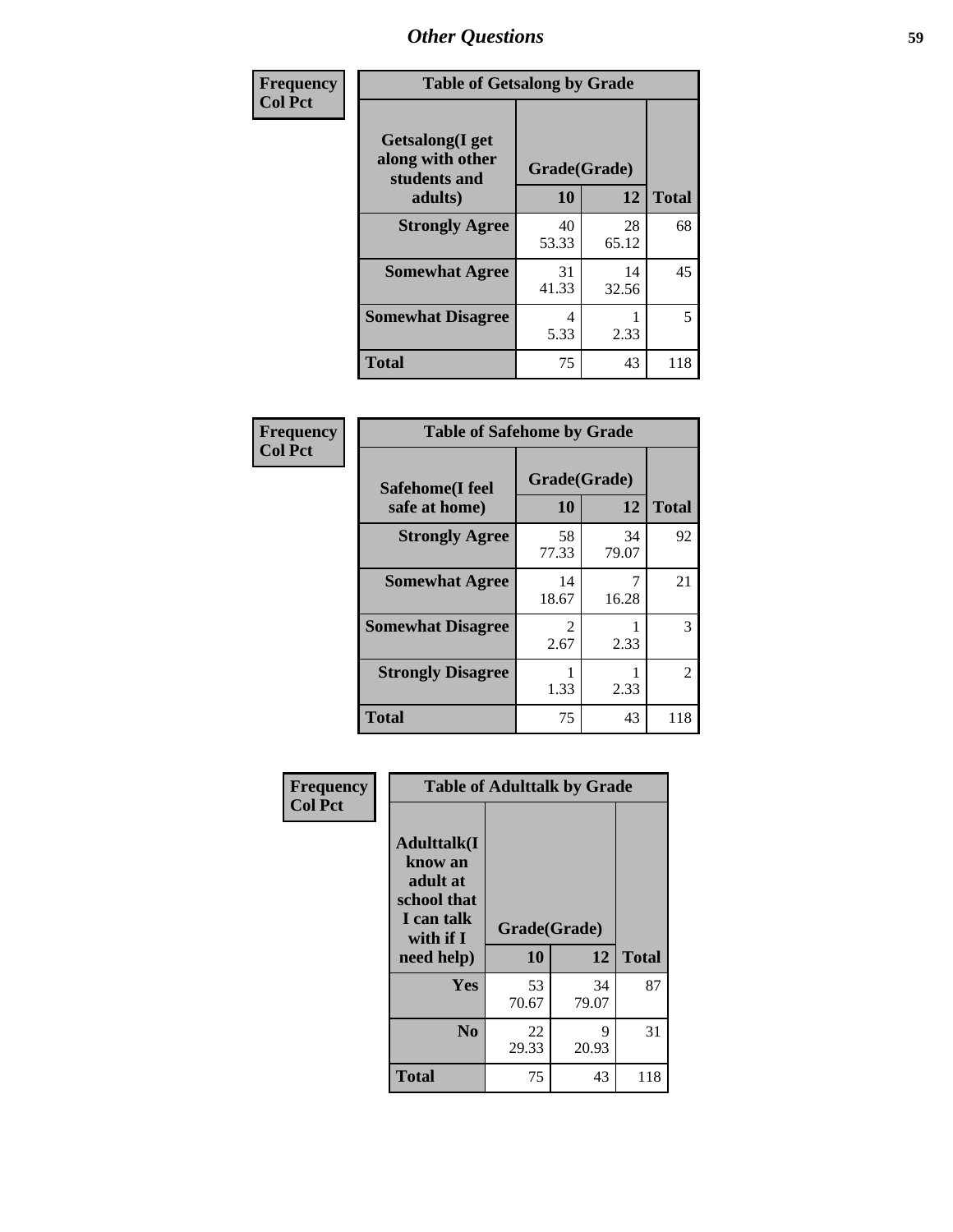**Frequency Row Pct**

| <b>Table of Grade by Tvtime</b> |             |                                                                                                                                                                                                                             |             |             |      |      |     |  |  |
|---------------------------------|-------------|-----------------------------------------------------------------------------------------------------------------------------------------------------------------------------------------------------------------------------|-------------|-------------|------|------|-----|--|--|
|                                 |             | Tvtime(On an average school day,<br>how much unsupervised time do I spend watching TV)<br><b>Less that</b><br>$2 - 3$<br>$4 - 5$<br>$6+$<br>hour/day<br>hours/day<br>  hours/day<br>hour/day<br>  hours/day<br><b>Total</b> |             |             |      |      |     |  |  |
| Grade(Grade)   None             |             |                                                                                                                                                                                                                             |             |             |      |      |     |  |  |
| 10                              | 22<br>29.33 | 18<br>24.00                                                                                                                                                                                                                 | 12<br>16.00 | 16<br>21.33 | 6.67 | 2.67 | 75  |  |  |
| 12                              | 6<br>13.95  | 10<br>23.26                                                                                                                                                                                                                 | 13<br>30.23 | 10<br>23.26 | 4.65 | 4.65 | 43  |  |  |
| <b>Total</b>                    | 28          | 28                                                                                                                                                                                                                          | 25          | 26          |      | 4    | 118 |  |  |

**Frequency Row Pct**

| <b>Table of Grade by Computertime</b> |                        |                                                                                                                               |             |             |             |      |     |  |  |
|---------------------------------------|------------------------|-------------------------------------------------------------------------------------------------------------------------------|-------------|-------------|-------------|------|-----|--|--|
|                                       |                        | Computertime (On an average school day,<br>how much unsupervised time do I spend on the computer)                             |             |             |             |      |     |  |  |
| Grade(Grade)                          | None                   | <b>Less that</b><br>$2 - 3$<br>$4 - 5$<br>$6+$<br>hour/day<br>hours/day<br>hours/day<br>hour/day<br>hours/day<br><b>Total</b> |             |             |             |      |     |  |  |
| 10                                    | 3<br>4.00              | 12<br>16.00                                                                                                                   | 21<br>28.00 | 22<br>29.33 | 10<br>13.33 | 9.33 | 75  |  |  |
| 12                                    | $\overline{c}$<br>4.65 | 22<br>2<br>6<br>9.30<br>4.65<br>16.28<br>51.16<br>13.95                                                                       |             |             |             |      |     |  |  |
| <b>Total</b>                          | 5                      | 14                                                                                                                            | 28          | 44          | 16          | 11   | 118 |  |  |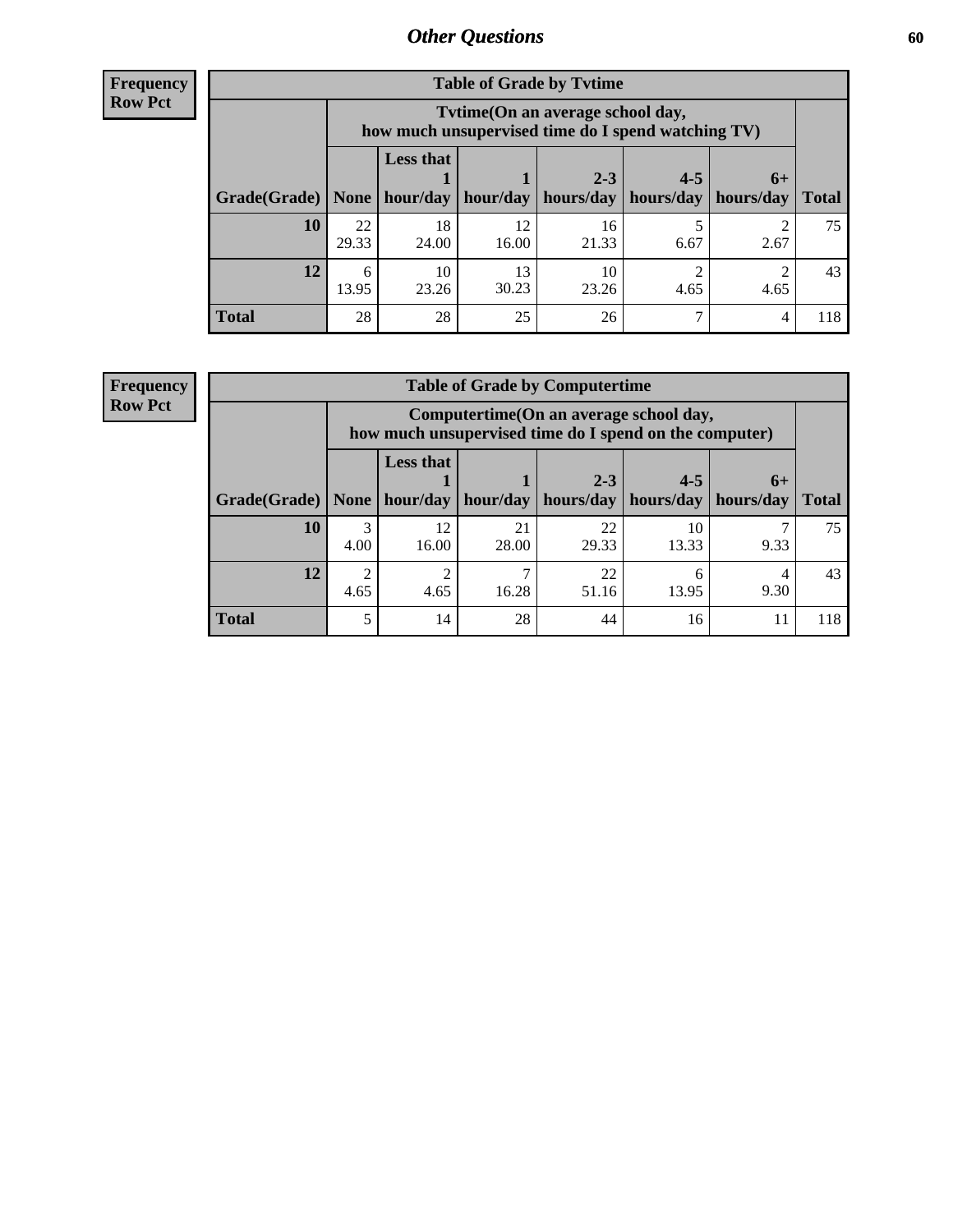### *Questions about Driving Laws* **61** *Driving Questions were asked only of high school students.*

| <b>Frequency</b> |
|------------------|
| <b>Row Pct</b>   |

| <b>Table of Grade by License1</b> |                                              |                                                                                                                                           |         |                        |                                     |              |  |  |  |
|-----------------------------------|----------------------------------------------|-------------------------------------------------------------------------------------------------------------------------------------------|---------|------------------------|-------------------------------------|--------------|--|--|--|
|                                   |                                              | License1(During the first 6 months of driving<br>with a provisional license,<br>the only passengers who can ride with the<br>driver are:) |         |                        |                                     |              |  |  |  |
| Grade(Grade)                      | <b>Parent or</b>                             | Family<br><b>Guardian</b>   Members                                                                                                       | Friends | <b>Anyone</b>          | Don't<br><b>Know</b>                | <b>Total</b> |  |  |  |
| 10                                | 16<br>21.33                                  | 55<br>73.33                                                                                                                               | 0.00    | $\mathfrak{D}$<br>2.67 | $\mathcal{D}_{\mathcal{A}}$<br>2.67 | 75           |  |  |  |
| 12                                | 32<br>2.33<br>74.42<br>2.33<br>16.28<br>4.65 |                                                                                                                                           |         |                        |                                     |              |  |  |  |
| Total                             | 23                                           | 87                                                                                                                                        |         | 3                      | 4                                   |              |  |  |  |

| <b>Frequency</b> | <b>Table of Grade by License2</b> |                                                                                                          |                              |                                     |                                                      |                      |              |
|------------------|-----------------------------------|----------------------------------------------------------------------------------------------------------|------------------------------|-------------------------------------|------------------------------------------------------|----------------------|--------------|
| <b>Row Pct</b>   |                                   | License2(17 yr old drivers with a<br>provisional driver's license cannot<br>drive between the hours of:) |                              |                                     |                                                      |                      |              |
|                  | Grade(Grade)                      | <b>Midnight</b><br>to 6am                                                                                | 1am<br>t <sub>0</sub><br>5am | 1am<br>t <sub>0</sub><br><b>6am</b> | N <sub>0</sub><br>curfew<br>for $17$<br>year<br>olds | Don't<br><b>Know</b> | <b>Total</b> |
|                  | 10                                | 53<br>70.67                                                                                              | 4<br>5.33                    | 5<br>6.67                           | 7<br>9.33                                            | 6<br>8.00            | 75           |
|                  | 12                                | 37<br>86.05                                                                                              | 2.33                         | 2.33                                | 2.33                                                 | 3<br>6.98            | 43           |
|                  | <b>Total</b>                      | 90                                                                                                       | 5                            | 6                                   | 8                                                    | 9                    | 118          |

| <b>Frequency</b> |              | <b>Table of Grade by License3</b>     |                                     |                 |                       |                  |               |              |  |  |
|------------------|--------------|---------------------------------------|-------------------------------------|-----------------|-----------------------|------------------|---------------|--------------|--|--|
| <b>Row Pct</b>   |              | License3(For drivers under the age of | what level of alcohol is considered | 21,<br>$DUI$ ?) |                       |                  |               |              |  |  |
|                  | Grade(Grade) | Any<br><b>Amount</b>                  | $0.02 \mid 0.04$                    |                 | 0.06                  | 0.08             | Don't<br>know | <b>Total</b> |  |  |
|                  | 10           | 28<br>37.33                           | 22<br>29.33                         | 5<br>6.67       | $\mathcal{R}$<br>4.00 | 7<br>9.33        | 10<br>13.33   | 75           |  |  |
|                  | 12           | 25<br>58.14                           | 9<br>20.93                          | 3<br>6.98       | 2.33                  | $\Omega$<br>0.00 | 5<br>11.63    | 43           |  |  |
|                  | <b>Total</b> | 53                                    | 31                                  | 8               | $\overline{4}$        | 7                | 15            | 118          |  |  |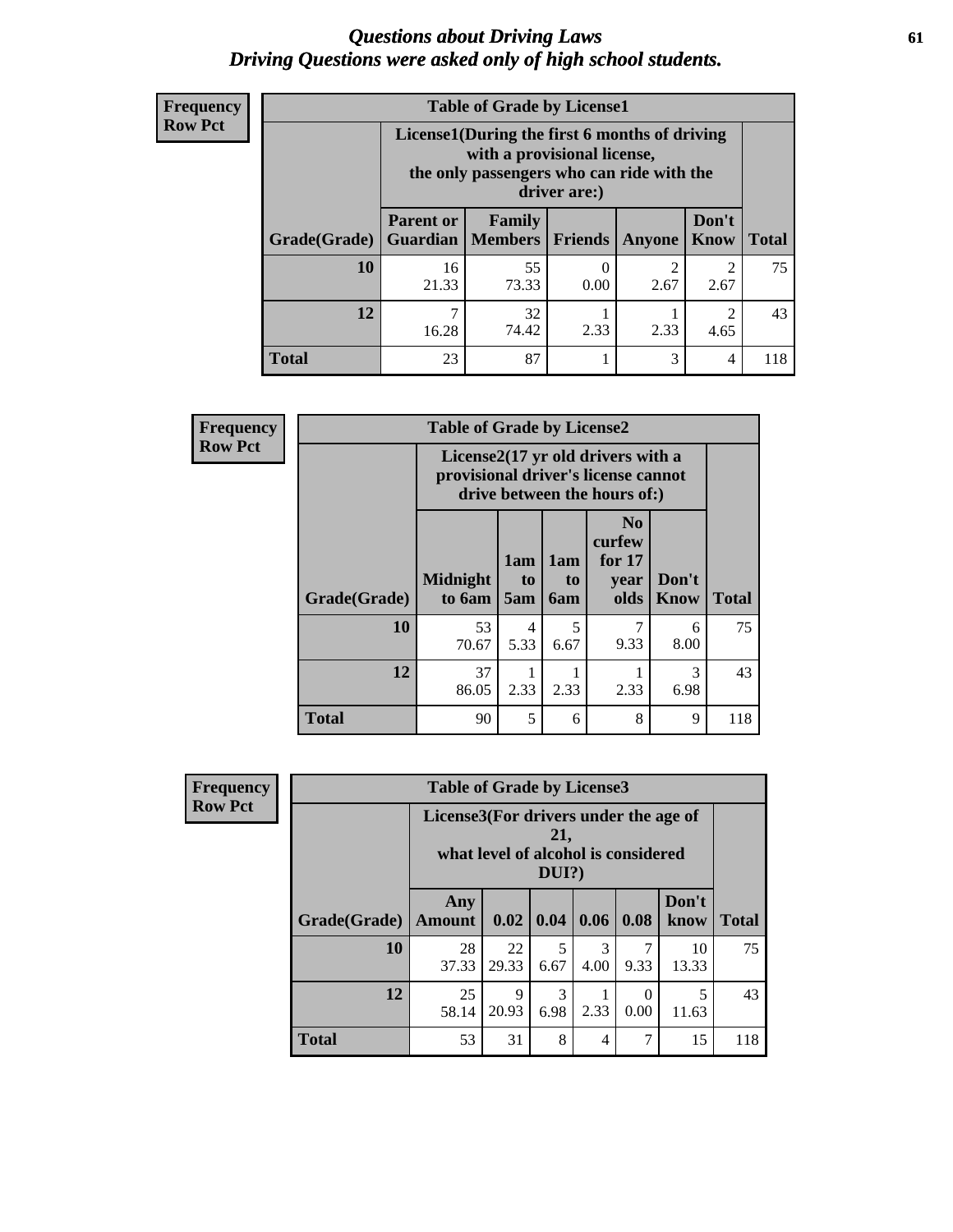### *Questions about Driving Laws* **62** *Driving Questions were asked only of high school students.*

**Frequency Row Pct**

|              |              |                                                                                                                               |            | <b>Table of Grade by License4</b> |           |             |              |
|--------------|--------------|-------------------------------------------------------------------------------------------------------------------------------|------------|-----------------------------------|-----------|-------------|--------------|
|              |              | License4(A driver under 21 automatically<br>loses his/her license if caught exceeding the<br>posted speet limit by:)          |            |                                   |           |             |              |
| Grade(Grade) | $15+$<br>mph | Can't<br>lose<br><b>Depends</b><br>license<br>$25+$<br>$35+$<br>Don't<br>for<br>on<br>mph<br>mph<br>speeding<br>know<br>judge |            |                                   |           |             | <b>Total</b> |
| 10           | 21<br>28.00  | 16<br>21.33                                                                                                                   | 9<br>12.00 | $\overline{4}$<br>5.33            | 5<br>6.67 | 20<br>26.67 | 75           |
| 12           | 9<br>20.93   | 8<br>18.60                                                                                                                    | 7<br>16.28 | $\Omega$<br>0.00                  | 2.33      | 18<br>41.86 | 43           |
| <b>Total</b> | 30           | 24                                                                                                                            | 16         | 4                                 | 6         | 38          | 118          |

| Frequency      | <b>Table of Grade by License5</b> |             |                                                                                                                                      |                     |              |
|----------------|-----------------------------------|-------------|--------------------------------------------------------------------------------------------------------------------------------------|---------------------|--------------|
| <b>Row Pct</b> |                                   |             | License5(A)<br>Georgia teenager<br>with family<br>connections or a<br>good lawyer can<br>break a teen<br>driving law and<br>license) | keep their driver's |              |
|                | Grade(Grade)                      | Yes         | N <sub>0</sub>                                                                                                                       | Don't<br>know       | <b>Total</b> |
|                | 10                                | 19<br>25.33 | 43<br>57.33                                                                                                                          | 13<br>17.33         | 75           |
|                | 12                                | 7<br>16.28  | 21<br>48.84                                                                                                                          | 15<br>34.88         | 43           |
|                | <b>Total</b>                      | 26          | 64                                                                                                                                   | 28                  | 118          |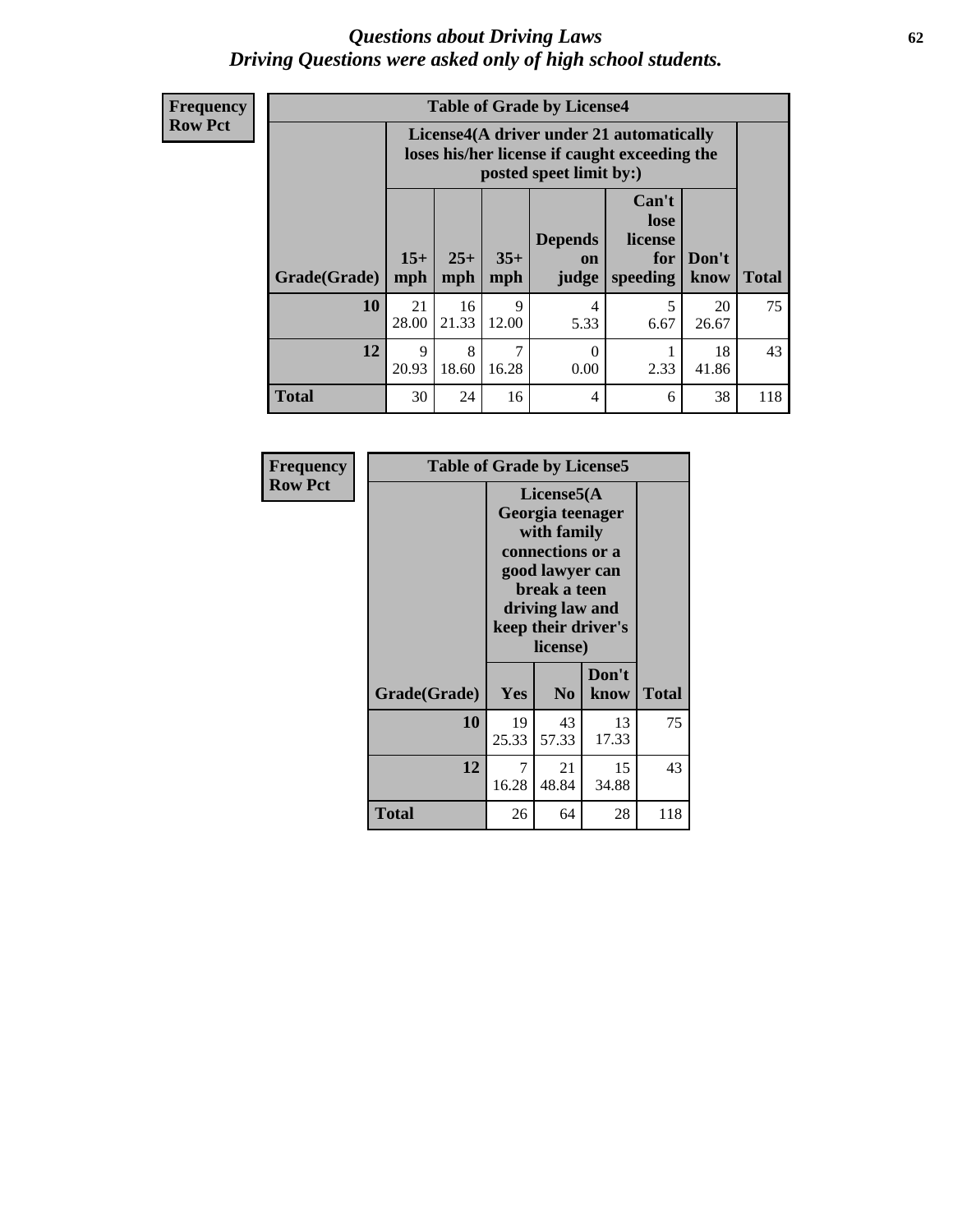### *Questions about Driving Laws* **63** *Driving Questions were asked only of high school students.*

| Frequency      | <b>Table of Grade by License6</b> |                                          |                                                                                                                                                 |             |     |  |
|----------------|-----------------------------------|------------------------------------------|-------------------------------------------------------------------------------------------------------------------------------------------------|-------------|-----|--|
| <b>Row Pct</b> |                                   |                                          | License <sub>6</sub> (I know a<br>friend or<br>classmate that<br>broke a teen<br>driving law,<br>but was allowed to<br>keep his/her<br>license) |             |     |  |
|                | Grade(Grade)                      | Yes                                      | Don't<br>N <sub>0</sub><br>know                                                                                                                 |             |     |  |
|                | 10                                | 17<br>22.67                              | 42<br>56.00                                                                                                                                     | 16<br>21.33 | 75  |  |
|                | 12                                | 10<br>9<br>24<br>20.93<br>55.81<br>23.26 |                                                                                                                                                 |             | 43  |  |
|                | Total                             | 27                                       | 66                                                                                                                                              | 25          | 118 |  |

| Frequency      | <b>Table of Grade by License7</b> |                                                                       |                                                                                                  |               |              |  |  |  |
|----------------|-----------------------------------|-----------------------------------------------------------------------|--------------------------------------------------------------------------------------------------|---------------|--------------|--|--|--|
| <b>Row Pct</b> |                                   |                                                                       | License7(A student under the<br>age of 18 cam loser his/her<br>driving privileges if he or she:) |               |              |  |  |  |
|                |                                   | <b>Have</b><br>more than<br>10<br>unexcused<br>absences<br>per school | Drop out<br>without                                                                              | All of<br>the |              |  |  |  |
|                | Grade(Grade)                      | yr                                                                    | graduating                                                                                       | above         | <b>Total</b> |  |  |  |
|                | 10                                | 13<br>17.33                                                           | 1.33                                                                                             | 61<br>81.33   | 75           |  |  |  |
|                | 12                                | 6<br>13.95                                                            | $\mathbf{0}$<br>0.00                                                                             | 37<br>86.05   | 43           |  |  |  |
|                | <b>Total</b>                      | 19                                                                    |                                                                                                  | 98            | 118          |  |  |  |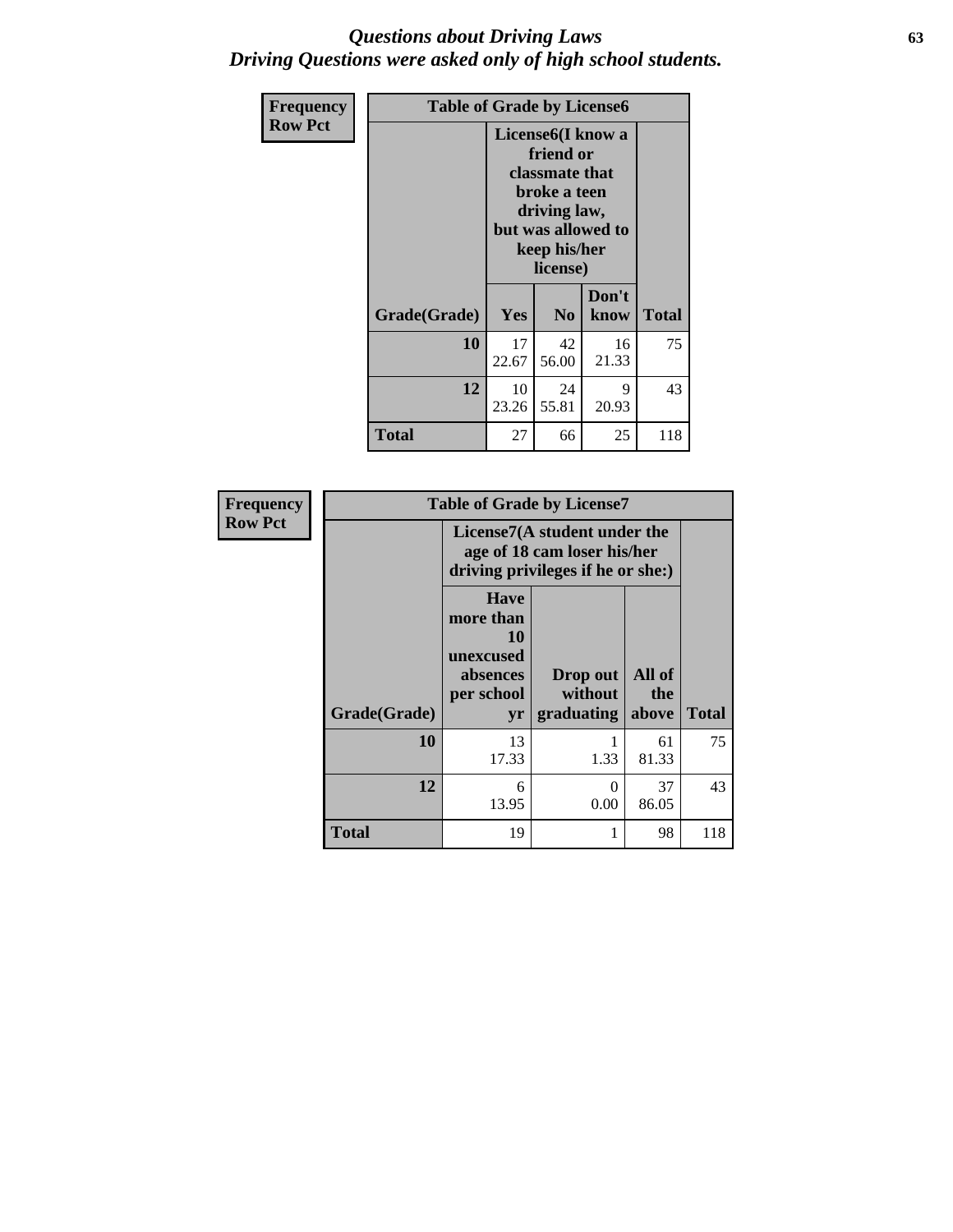# *Select Results by Gender* **64**

| Frequency      | <b>Table of SchoolClimate2 by Gender</b>          |                                 |             |                |  |  |
|----------------|---------------------------------------------------|---------------------------------|-------------|----------------|--|--|
| <b>Col Pct</b> | SchoolClimate2(I<br>feel successful at<br>school) | Gender(Gender)<br><b>Female</b> | <b>Male</b> | <b>Total</b>   |  |  |
|                | <b>Strongly Agree</b>                             | 15<br>36.59                     | 25<br>32.47 | 40             |  |  |
|                | <b>Somewhat Agree</b>                             | 21<br>51.22                     | 44<br>57.14 | 65             |  |  |
|                | <b>Somewhat Disagree</b>                          | 4<br>9.76                       | 9.09        | 11             |  |  |
|                | <b>Strongly Disagree</b>                          | 2.44                            | 1.30        | $\overline{2}$ |  |  |
|                | <b>Total</b>                                      | 41                              | 77          | 118            |  |  |

| Frequency      | <b>Table of SchoolClimate6 by Gender</b>                 |                                 |             |               |  |  |
|----------------|----------------------------------------------------------|---------------------------------|-------------|---------------|--|--|
| <b>Col Pct</b> | <b>SchoolClimate6(Teachers</b><br>treat me with respect) | Gender(Gender)<br><b>Female</b> | <b>Male</b> | <b>Total</b>  |  |  |
|                | <b>Strongly Agree</b>                                    | 16<br>39.02                     | 32<br>41.56 | 48            |  |  |
|                | <b>Somewhat Agree</b>                                    | 21<br>51.22                     | 36<br>46.75 | 57            |  |  |
|                | <b>Somewhat Disagree</b>                                 | 4<br>9.76                       | 6<br>7.79   | 10            |  |  |
|                | <b>Strongly Disagree</b>                                 | 0<br>0.00                       | 3<br>3.90   | $\mathcal{R}$ |  |  |
|                | <b>Total</b>                                             | 41                              | 77          | 118           |  |  |

| Frequency      | <b>Table of SchoolClimate8 by Gender</b>                                             |                                 |             |              |
|----------------|--------------------------------------------------------------------------------------|---------------------------------|-------------|--------------|
| <b>Col Pct</b> | <b>SchoolClimate8(Students</b><br>are frequently<br>recognized for good<br>behavior) | Gender(Gender)<br><b>Female</b> | <b>Male</b> | <b>Total</b> |
|                | <b>Strongly Agree</b>                                                                | 3                               | 6           | 9            |
|                |                                                                                      | 7.32                            | 7.79        |              |
|                | <b>Somewhat Agree</b>                                                                | 14<br>34.15                     | 24<br>31.17 | 38           |
|                | <b>Somewhat Disagree</b>                                                             | 18<br>43.90                     | 32<br>41.56 | 50           |
|                | <b>Strongly Disagree</b>                                                             | 6<br>14.63                      | 15<br>19.48 | 21           |
|                | Total                                                                                | 41                              | 77          | 118          |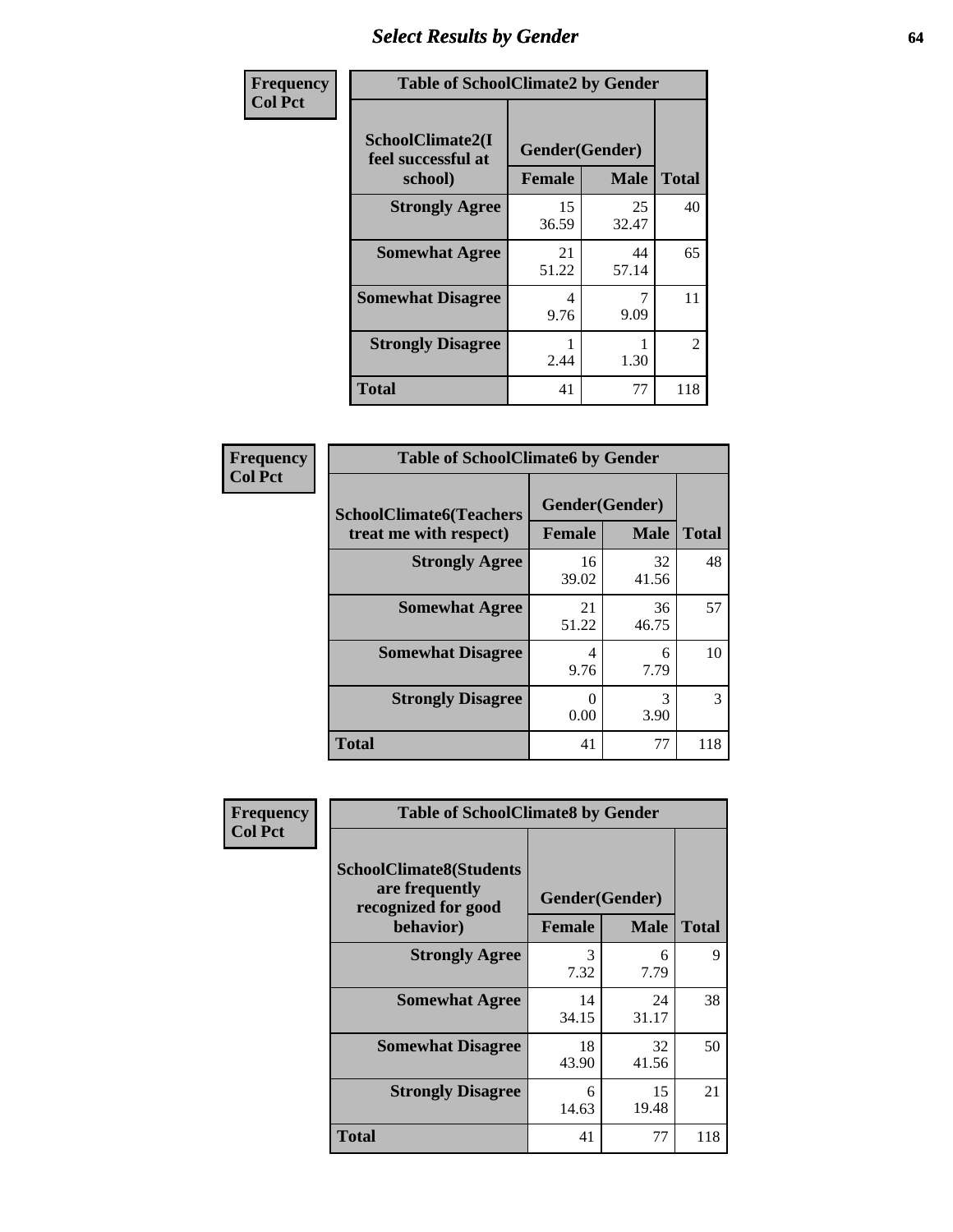# *Select Results by Gender* **65**

| Frequency      | <b>Table of Gender by Dropout</b> |                                                                        |                |              |
|----------------|-----------------------------------|------------------------------------------------------------------------|----------------|--------------|
| <b>Row Pct</b> |                                   | Dropout(I<br>have<br>thought<br>about<br>dropping<br>out of<br>school) |                |              |
|                | Gender(Gender)                    | Yes                                                                    | N <sub>0</sub> | <b>Total</b> |
|                | <b>Female</b>                     | 8<br>19.51                                                             | 33<br>80.49    | 41           |
|                | <b>Male</b>                       | 15<br>19.48                                                            | 62<br>80.52    | 77           |
|                | <b>Total</b>                      | 23                                                                     | 95             | 118          |

| Frequency      | <b>Table of Gender by Dropoutreason</b> |                                                                       |              |                                 |              |              |
|----------------|-----------------------------------------|-----------------------------------------------------------------------|--------------|---------------------------------|--------------|--------------|
| <b>Row Pct</b> |                                         | Dropoutreason (If I dropped out<br>the reason would most likely<br>be |              |                                 |              |              |
|                | Gender(Gender)                          | Won't<br><b>Drop</b><br>out                                           | <b>Bored</b> | <b>Family</b><br><b>Reasons</b> | <b>Other</b> | <b>Total</b> |
|                | <b>Female</b>                           | 25<br>60.98                                                           | 4<br>9.76    | 4.88                            | 10<br>24.39  | 41           |
|                | <b>Male</b>                             | 42<br>54.55                                                           | 16<br>20.78  | 4<br>5.19                       | 15<br>19.48  | 77           |
|                | <b>Total</b>                            | 67                                                                    | 20           | 6                               | 25           | 118          |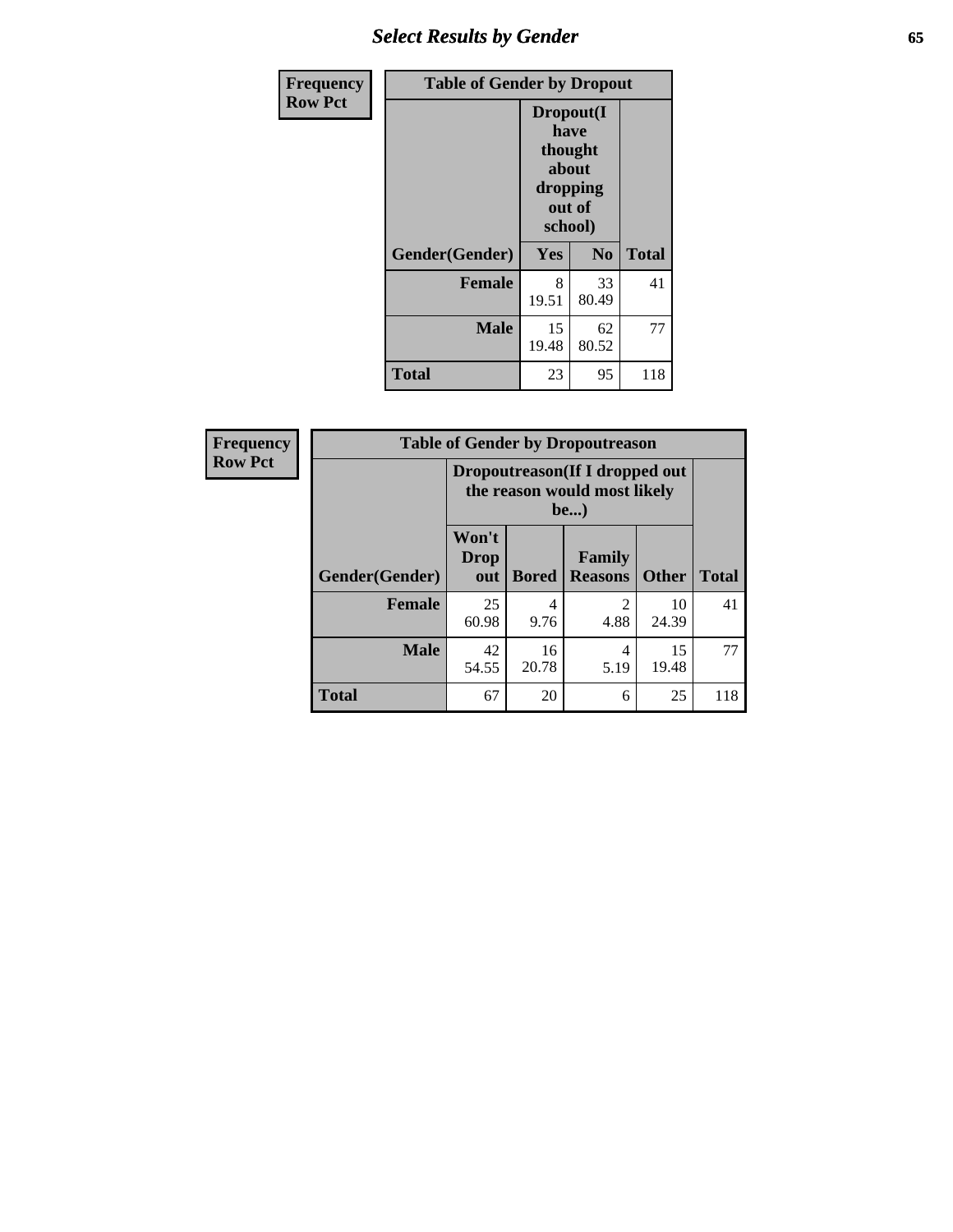*School Safety* **66**

| Frequency      | <b>Table of Gender by Bullied2</b> |                 |                |              |
|----------------|------------------------------------|-----------------|----------------|--------------|
| <b>Row Pct</b> |                                    | <b>Bullied2</b> |                |              |
|                | Gender(Gender)                     | Yes             | N <sub>0</sub> | <b>Total</b> |
|                | <b>Female</b>                      | 2.44            | 40<br>97.56    | 41           |
|                | <b>Male</b>                        | 10<br>12.99     | 67<br>87.01    | 77           |
|                | <b>Total</b>                       | 11              | 107            | 118          |

| <b>Frequency</b> | <b>Table of Gender by Bulliedothers2</b> |                       |                |              |
|------------------|------------------------------------------|-----------------------|----------------|--------------|
| <b>Row Pct</b>   |                                          | <b>Bulliedothers2</b> |                |              |
|                  | Gender(Gender)                           | Yes                   | N <sub>0</sub> | <b>Total</b> |
|                  | <b>Female</b>                            | 2.44                  | 40<br>97.56    | 41           |
|                  | <b>Male</b>                              | 5<br>6.49             | 72<br>93.51    | 77           |
|                  | Total                                    | 6                     | 112            | 118          |

| Frequency      | <b>Table of Gender by Weaponschool2</b> |                      |                |              |
|----------------|-----------------------------------------|----------------------|----------------|--------------|
| <b>Row Pct</b> |                                         | <b>Weaponschool2</b> |                |              |
|                | Gender(Gender)                          | Yes                  | N <sub>0</sub> | <b>Total</b> |
|                | <b>Female</b>                           | 0.00                 | 41<br>100.00   | 41           |
|                | <b>Male</b>                             | 2.60                 | 75<br>97.40    | 77           |
|                | <b>Total</b>                            | 2                    | 116            | 118          |

| Frequency      | <b>Table of Gender by Absentunsafe2</b> |               |                |              |
|----------------|-----------------------------------------|---------------|----------------|--------------|
| <b>Row Pct</b> |                                         | Absentunsafe2 |                |              |
|                | Gender(Gender)                          | Yes           | N <sub>0</sub> | <b>Total</b> |
|                | <b>Female</b>                           | 0.00          | 41<br>100.00   | 41           |
|                | <b>Male</b>                             | 4<br>5.19     | 73<br>94.81    | 77           |
|                | <b>Total</b>                            | 4             | 114            | 118          |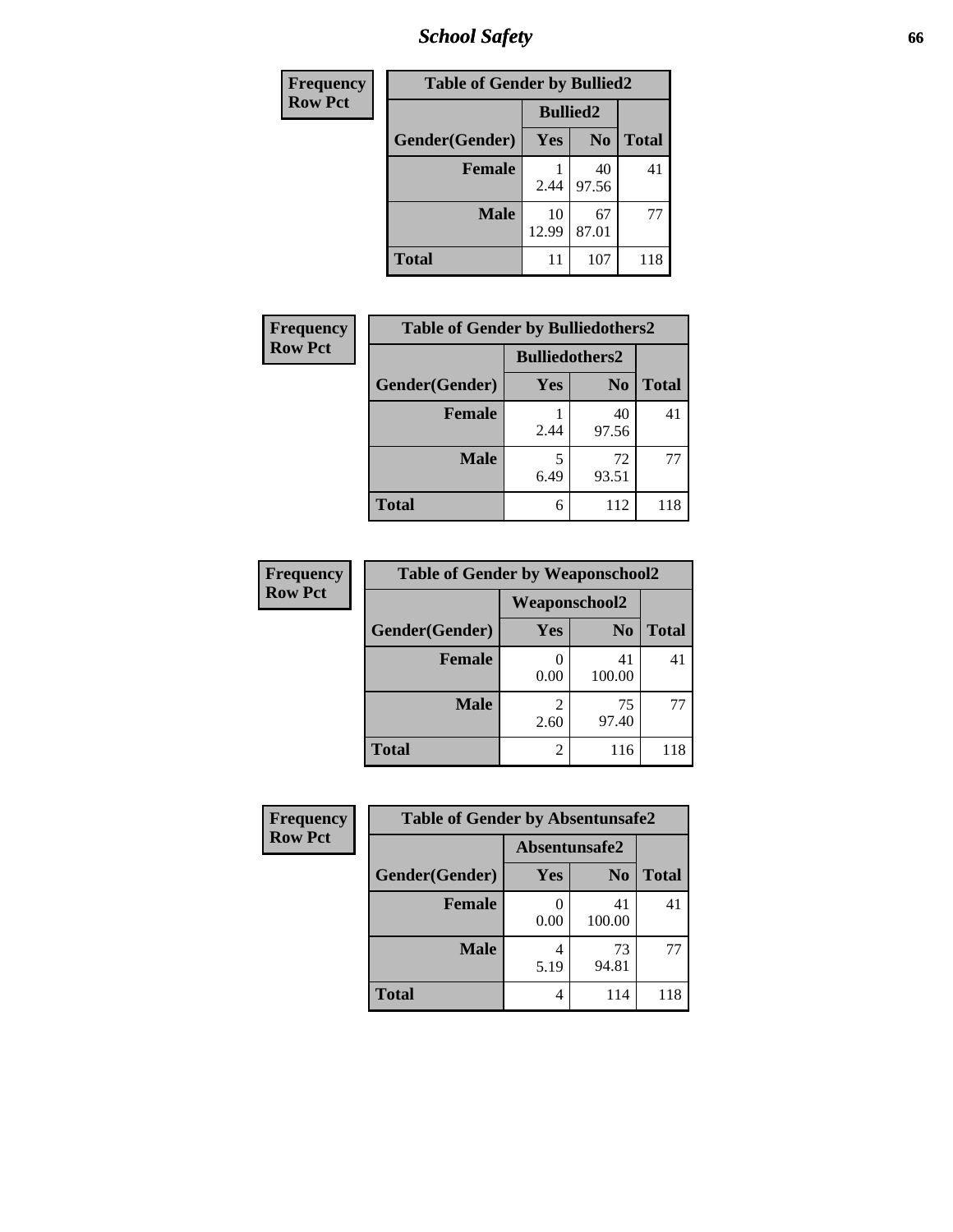*School Safety* **67**

| Frequency      | <b>Table of Gender by Gangself</b> |                                                                                                |                |              |
|----------------|------------------------------------|------------------------------------------------------------------------------------------------|----------------|--------------|
| <b>Row Pct</b> |                                    | Gangself(I<br>have<br>participated<br>in illegal gang<br>activities in<br>the past 30<br>days) |                |              |
|                | Gender(Gender)                     | Yes                                                                                            | N <sub>0</sub> | <b>Total</b> |
|                | <b>Female</b>                      | 0<br>0.00                                                                                      | 41<br>100.00   | 41           |
|                | <b>Male</b>                        | 1<br>1.30                                                                                      | 76<br>98.70    | 77           |
|                | <b>Total</b>                       |                                                                                                | 117            | 118          |

| Frequency      | <b>Table of Gender by Gangpeers</b> |                                                                                                                             |                |              |
|----------------|-------------------------------------|-----------------------------------------------------------------------------------------------------------------------------|----------------|--------------|
| <b>Row Pct</b> |                                     | <b>Gangpeers</b> (I<br>have friends<br>who have<br>participated<br>in illegal gang<br>activities in<br>the past 30<br>days) |                |              |
|                | Gender(Gender)                      | Yes                                                                                                                         | N <sub>0</sub> | <b>Total</b> |
|                | <b>Female</b>                       | 2<br>4.88                                                                                                                   | 39<br>95.12    | 41           |
|                | <b>Male</b>                         | 10<br>12.99                                                                                                                 | 67<br>87.01    | 77           |
|                | Total                               | 12                                                                                                                          | 106            | 118          |

| Frequency      | <b>Table of Gender by Pickedon2</b> |             |                |              |
|----------------|-------------------------------------|-------------|----------------|--------------|
| <b>Row Pct</b> |                                     | Pickedon2   |                |              |
|                | Gender(Gender)                      | <b>Yes</b>  | N <sub>0</sub> | <b>Total</b> |
|                | <b>Female</b>                       | 3<br>7.32   | 38<br>92.68    | 41           |
|                | <b>Male</b>                         | 12<br>15.58 | 65<br>84.42    | 77           |
|                | <b>Total</b>                        | 15          | 103            | 118          |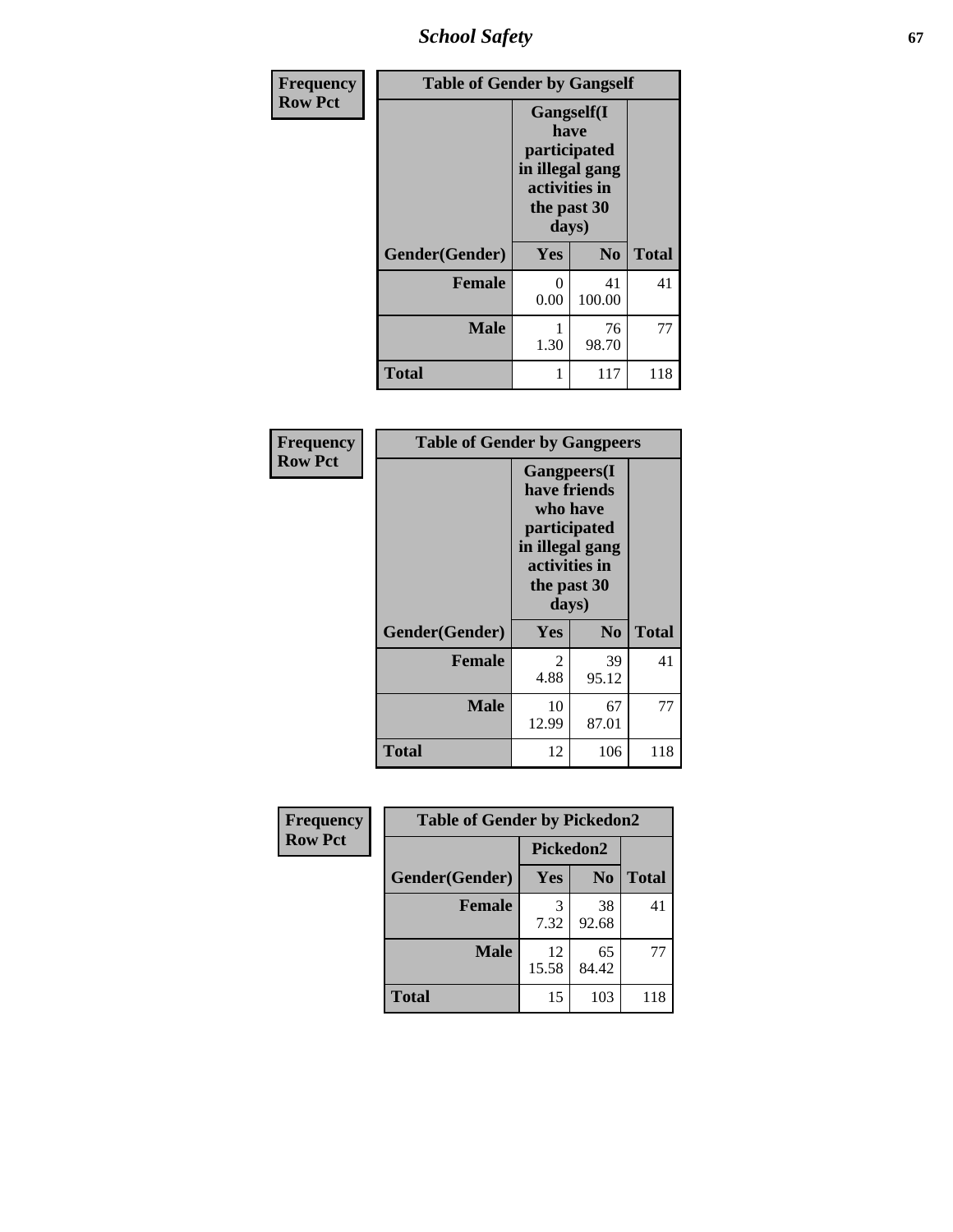*School Safety* **68**

| Frequency      | <b>Table of Gender by Safeschool2</b> |             |                |              |
|----------------|---------------------------------------|-------------|----------------|--------------|
| <b>Row Pct</b> |                                       | Safeschool2 |                |              |
|                | Gender(Gender)                        | Yes         | N <sub>0</sub> | <b>Total</b> |
|                | <b>Female</b>                         | 36<br>87.80 | 12.20          | 41           |
|                | <b>Male</b>                           | 58<br>75.32 | 19<br>24.68    | 77           |
|                | <b>Total</b>                          | 94          | 24             | 118          |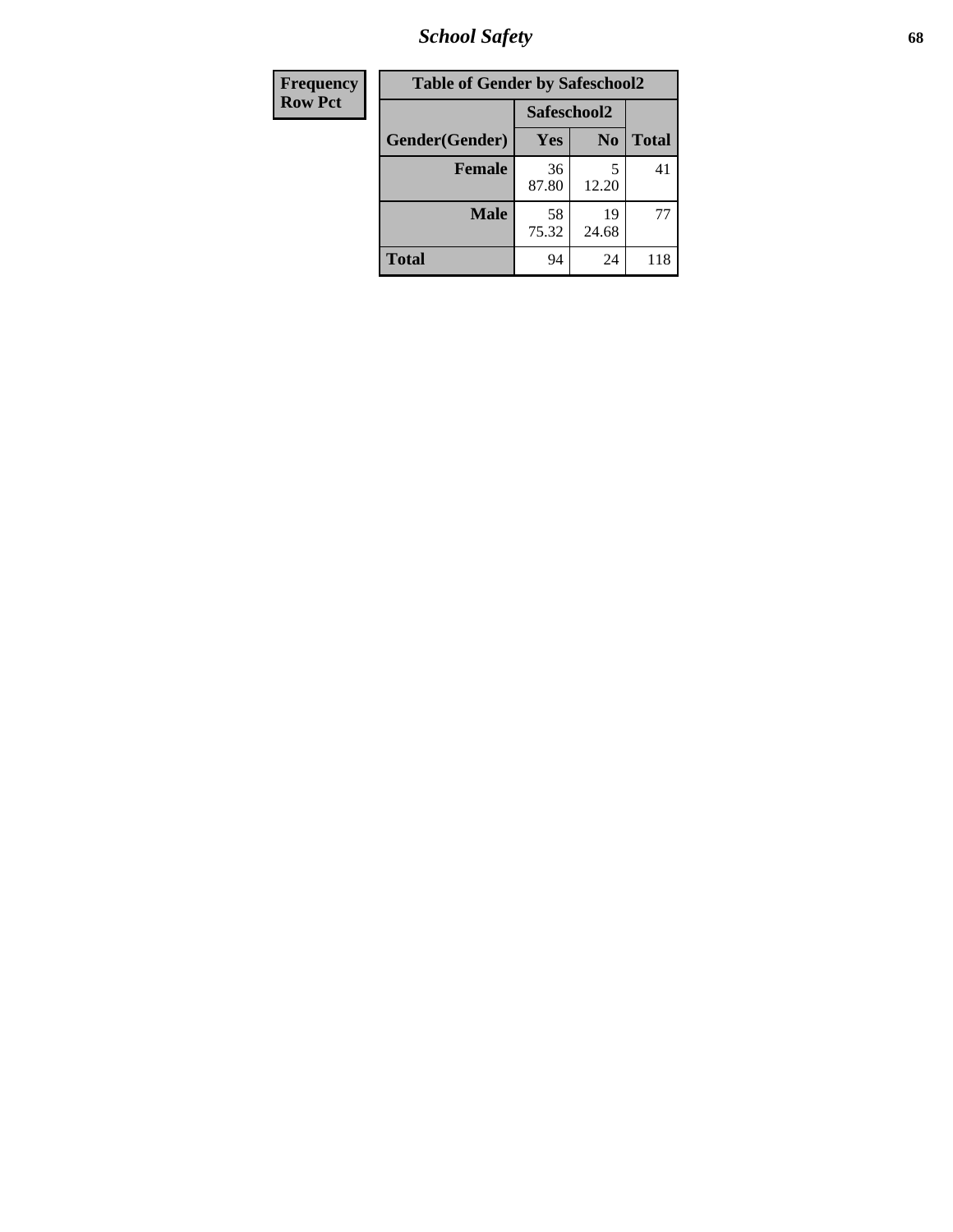# *Incidence of Drug Use* 69

| <b>Frequency</b> | <b>Table of Gender by AlcoholAlt</b> |                                          |                |              |  |
|------------------|--------------------------------------|------------------------------------------|----------------|--------------|--|
| <b>Row Pct</b>   |                                      | AlcoholAlt(Alcohol<br>use, past 30 days) |                |              |  |
|                  | Gender(Gender)                       | <b>Yes</b>                               | N <sub>0</sub> | <b>Total</b> |  |
|                  | <b>Female</b>                        | 2.44                                     | 40<br>97.56    | 41           |  |
|                  | <b>Male</b>                          | 13<br>16.88                              | 64<br>83.12    | 77           |  |
|                  | <b>Total</b>                         | 14                                       | 104            | 118          |  |

| <b>Frequency</b> | <b>Table of Gender by TobaccoAny</b> |                    |                    |              |
|------------------|--------------------------------------|--------------------|--------------------|--------------|
| <b>Row Pct</b>   |                                      | use, past 30 days) | TobaccoAny(Tobacco |              |
|                  | Gender(Gender)                       | Yes                | N <sub>0</sub>     | <b>Total</b> |
|                  | Female                               | 0.00               | 41<br>100.00       | 41           |
|                  | <b>Male</b>                          | 8<br>10.39         | 69<br>89.61        | 77           |
|                  | <b>Total</b>                         | 8                  | 110                | 118          |

| <b>Frequency</b> | <b>Table of Gender by MarijuanaAlt</b> |                    |                        |              |
|------------------|----------------------------------------|--------------------|------------------------|--------------|
| <b>Row Pct</b>   |                                        | use, past 30 days) | MarijuanaAlt(Marijuana |              |
|                  | Gender(Gender)                         | <b>Yes</b>         | N <sub>0</sub>         | <b>Total</b> |
|                  | Female                                 | 0.00               | 41<br>100.00           | 41           |
|                  | <b>Male</b>                            | 6<br>7.79          | 71<br>92.21            | 77           |
|                  | <b>Total</b>                           | 6                  | 112                    | 118          |

| <b>Frequency</b> | <b>Table of Gender by OtherDrugAny</b> |                                                      |                |              |
|------------------|----------------------------------------|------------------------------------------------------|----------------|--------------|
| <b>Row Pct</b>   |                                        | <b>OtherDrugAny(Other</b><br>drug use, past 30 days) |                |              |
|                  | Gender(Gender)                         | <b>Yes</b>                                           | N <sub>0</sub> | <b>Total</b> |
|                  | <b>Female</b>                          | 0.00                                                 | 41<br>100.00   | 41           |
|                  | <b>Male</b>                            | 4<br>5.19                                            | 73<br>94.81    | 77           |
|                  | <b>Total</b>                           | 4                                                    | 114            | 118          |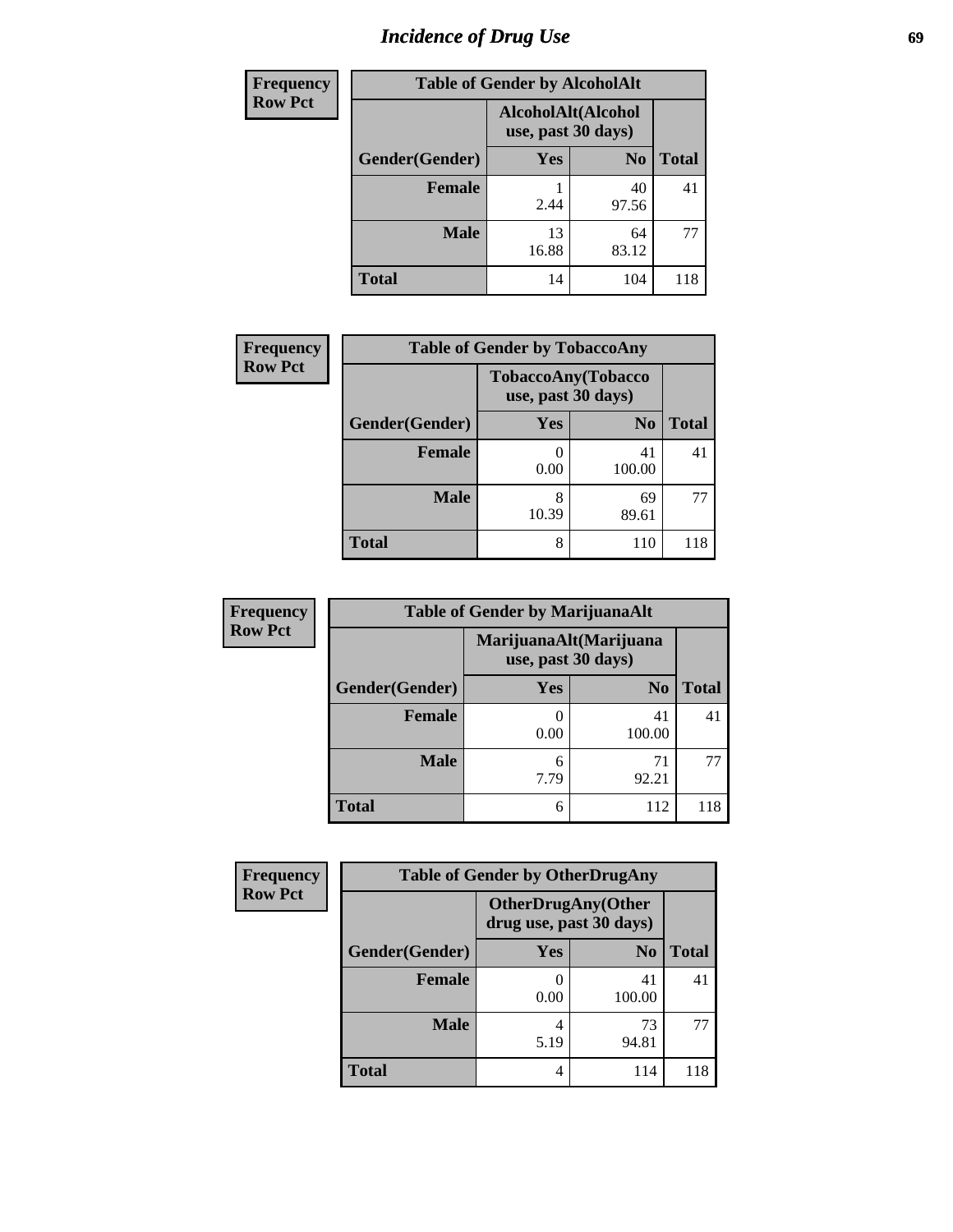### *Average Age at Onset of Use* 70 *Results for "Average Age at Onset of Use" questions exclude students who said they did not use that substance*

#### **Gender=Female**

| <b>Variable</b>    | Label                                                              | <b>Mean</b> |
|--------------------|--------------------------------------------------------------------|-------------|
| Alcoholinit2       | I started using alcohol when I was                                 | 15.00       |
| Cigarettesinit2    | I started smoking tobacco when I was                               | 15.00       |
| Smokelessinit2     | I started chewing tobacco when I was                               |             |
| Marijuanainit2     | I started using marijuana when I was                               | 15.00       |
| Cocaineinit2       | I started using cocaine when I was                                 |             |
| Inhalantsinit2     | I started using inhalants when I was                               |             |
| Steroidsinit2      | I started using steroids when I was                                |             |
| Ecstasyinit2       | I started using ecstasy when I was                                 |             |
| Methinit2          | I started using methamphetamines when I was                        |             |
| Hallucinogensinit2 | I started using hallucinogens when I was                           |             |
| Prescription in t2 | I started using prescription drugs not prescribed to me when I was | 15.00       |

#### **Gender=Male**

| <b>Variable</b>    | Label                                                              | <b>Mean</b> |
|--------------------|--------------------------------------------------------------------|-------------|
| Alcoholinit2       | I started using alcohol when I was                                 | 13.89       |
| Cigarettesinit2    | I started smoking tobacco when I was                               | 15.38       |
| Smokelessinit2     | I started chewing tobacco when I was                               | 12.50       |
| Marijuanainit2     | I started using marijuana when I was                               | 14.75       |
| Cocaineinit2       | I started using cocaine when I was                                 | 8.00        |
| Inhalantsinit2     | I started using inhalants when I was                               | 12.00       |
| Steroidsinit2      | I started using steroids when I was                                | 11.33       |
| Ecstasyinit2       | I started using ecstasy when I was                                 | 12.50       |
| Methinit2          | I started using methamphetamines when I was                        | 8.00        |
| Hallucinogensinit2 | I started using hallucinogens when I was                           | 13.33       |
| Prescriptioninit2  | I started using prescription drugs not prescribed to me when I was | 13.33       |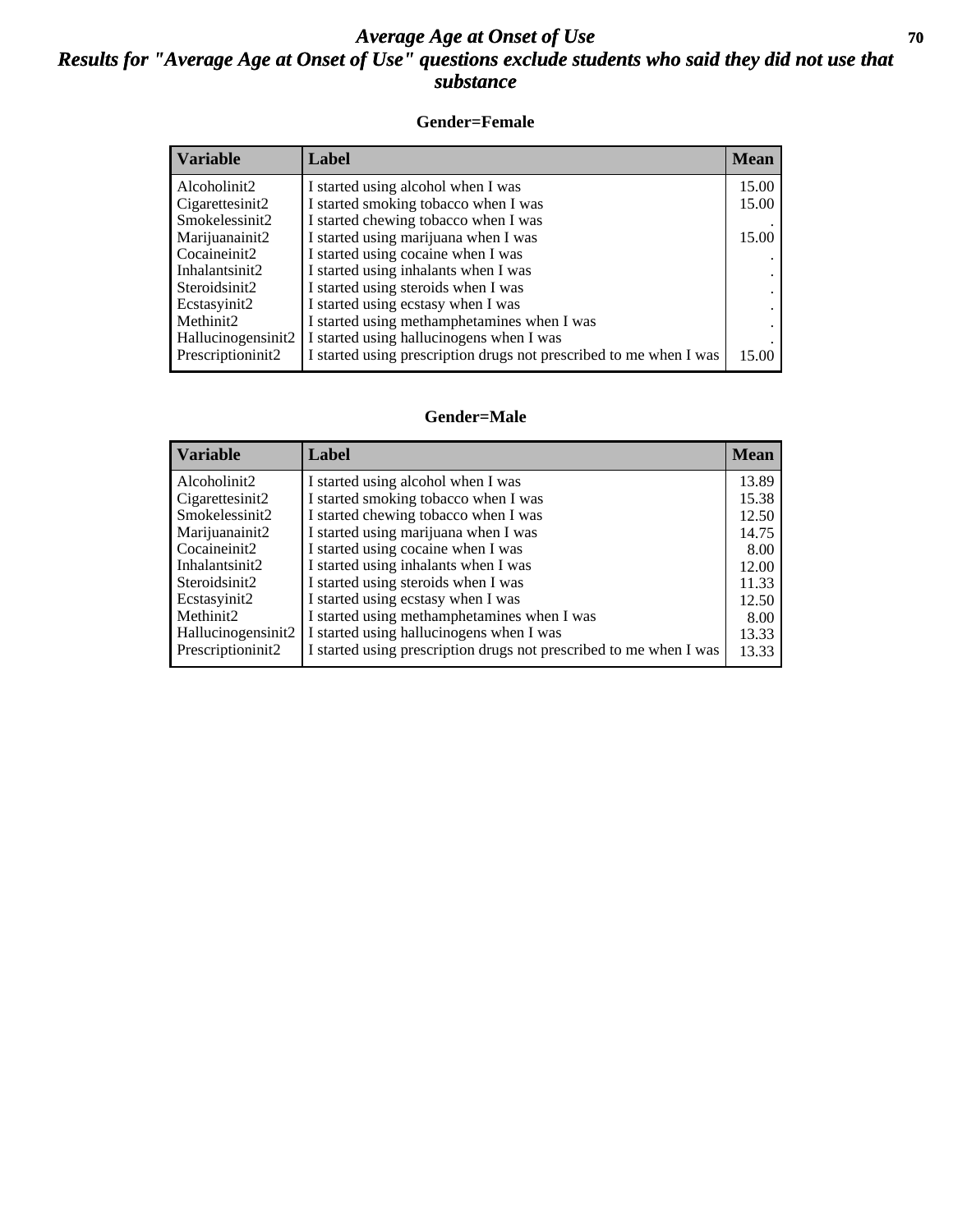# *I Think These Drugs are Harmful* **71**

| <b>Frequency</b> | <b>Table of Gender by Alcoholharmdich</b> |                                                   |                |              |
|------------------|-------------------------------------------|---------------------------------------------------|----------------|--------------|
| <b>Row Pct</b>   |                                           | Alcoholharmdich(I<br>think alcohol is<br>harmful) |                |              |
|                  | Gender(Gender)                            | <b>Yes</b>                                        | N <sub>0</sub> | <b>Total</b> |
|                  | <b>Female</b>                             | 41<br>100.00                                      | 0<br>0.00      | 41           |
|                  | <b>Male</b>                               | 58<br>75.32                                       | 19<br>24.68    | 77           |
|                  | <b>Total</b>                              | 99                                                | 19             | 118          |

| Frequency      | <b>Table of Gender by Tobaccoharmdich</b> |                              |                   |              |
|----------------|-------------------------------------------|------------------------------|-------------------|--------------|
| <b>Row Pct</b> |                                           | think tobacco is<br>harmful) | Tobaccoharmdich(I |              |
|                | Gender(Gender)                            | Yes                          | N <sub>0</sub>    | <b>Total</b> |
|                | <b>Female</b>                             | 41<br>100.00                 | 0.00              | 41           |
|                | <b>Male</b>                               | 70<br>90.91                  | 9.09              | 77           |
|                | <b>Total</b>                              | 111                          | 7                 | 118          |

| Frequency      | <b>Table of Gender by Marijuanaharmdich</b> |                                |                     |              |  |
|----------------|---------------------------------------------|--------------------------------|---------------------|--------------|--|
| <b>Row Pct</b> |                                             | think marijuana is<br>harmful) | Marijuanaharmdich(I |              |  |
|                | Gender(Gender)                              | <b>Yes</b>                     | N <sub>0</sub>      | <b>Total</b> |  |
|                | <b>Female</b>                               | 37<br>90.24                    | 4<br>9.76           | 41           |  |
|                | <b>Male</b>                                 | 50<br>64.94                    | 27<br>35.06         | 77           |  |
|                | <b>Total</b>                                | 87                             | 31                  | 118          |  |

| Frequency      | <b>Table of Gender by Otherdrugharmdich</b> |                                   |                     |              |  |
|----------------|---------------------------------------------|-----------------------------------|---------------------|--------------|--|
| <b>Row Pct</b> |                                             | think other drugs are<br>harmful) | Otherdrugharmdich(I |              |  |
|                | Gender(Gender)                              | <b>Yes</b>                        | N <sub>0</sub>      | <b>Total</b> |  |
|                | <b>Female</b>                               | 41<br>100.00                      | 0<br>0.00           | 41           |  |
|                | <b>Male</b>                                 | 74<br>96.10                       | 3<br>3.90           | 77           |  |
|                | <b>Total</b>                                | 115                               | 3                   | 118          |  |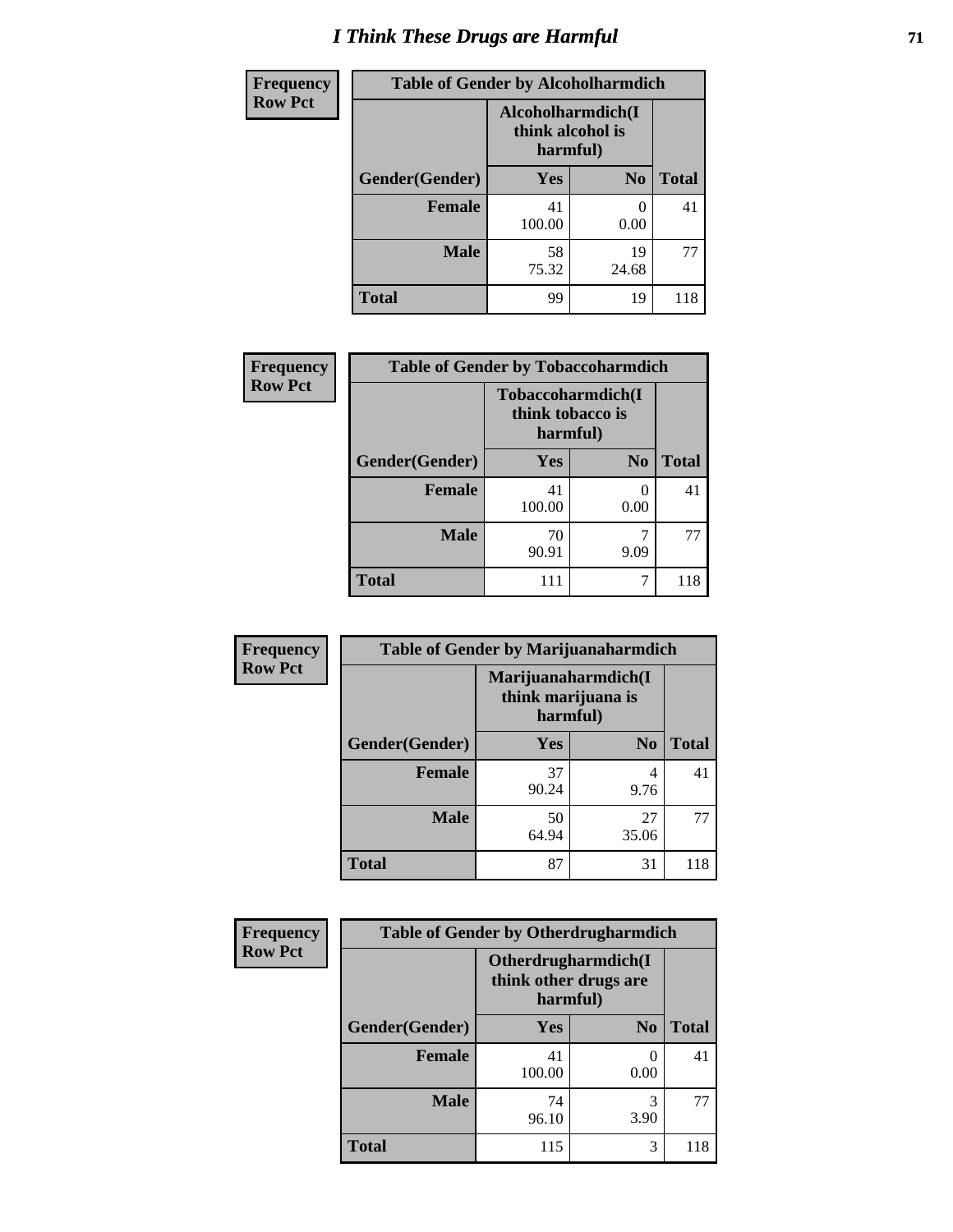| <b>Frequency</b> | <b>Table of Gender by Alcohollocation1</b> |                                                               |             |              |
|------------------|--------------------------------------------|---------------------------------------------------------------|-------------|--------------|
| <b>Row Pct</b>   |                                            | <b>Alcohollocation1(Places</b><br><b>Friends Use Alcohol)</b> |             |              |
|                  | Gender(Gender)                             |                                                               | Do Not Use  | <b>Total</b> |
|                  | <b>Female</b>                              | 13<br>31.71                                                   | 28<br>68.29 | 41           |
|                  | <b>Male</b>                                | 34<br>44.16                                                   | 43<br>55.84 | 77           |
|                  | Total                                      | 47                                                            | 71          | 118          |

| <b>Frequency</b> | <b>Table of Gender by Alcohollocation2</b> |                                                               |             |              |
|------------------|--------------------------------------------|---------------------------------------------------------------|-------------|--------------|
| <b>Row Pct</b>   |                                            | <b>Alcohollocation2(Places</b><br><b>Friends Use Alcohol)</b> |             |              |
|                  | Gender(Gender)                             |                                                               | Home        | <b>Total</b> |
|                  | <b>Female</b>                              | 32<br>78.05                                                   | q<br>21.95  | 41           |
|                  | <b>Male</b>                                | 48<br>62.34                                                   | 29<br>37.66 | 77           |
|                  | <b>Total</b>                               | 80                                                            | 38          | 118          |

| Frequency      |                | <b>Table of Gender by Alcohollocation3</b>                    |               |              |
|----------------|----------------|---------------------------------------------------------------|---------------|--------------|
| <b>Row Pct</b> |                | <b>Alcohollocation3(Places</b><br><b>Friends Use Alcohol)</b> |               |              |
|                | Gender(Gender) |                                                               | <b>School</b> | <b>Total</b> |
|                | <b>Female</b>  | 39<br>95.12                                                   | 4.88          | 41           |
|                | <b>Male</b>    | 70<br>90.91                                                   | 9.09          | 77           |
|                | <b>Total</b>   | 109                                                           | 9             | 118          |

| Frequency      | <b>Table of Gender by Alcohollocation4</b> |                                                               |            |              |
|----------------|--------------------------------------------|---------------------------------------------------------------|------------|--------------|
| <b>Row Pct</b> |                                            | <b>Alcohollocation4(Places</b><br><b>Friends Use Alcohol)</b> |            |              |
|                | Gender(Gender)                             |                                                               | Car        | <b>Total</b> |
|                | <b>Female</b>                              | 39<br>95.12                                                   | 4.88       | 41           |
|                | <b>Male</b>                                | 68<br>88.31                                                   | q<br>11.69 | 77           |
|                | <b>Total</b>                               | 107                                                           | 11         | 118          |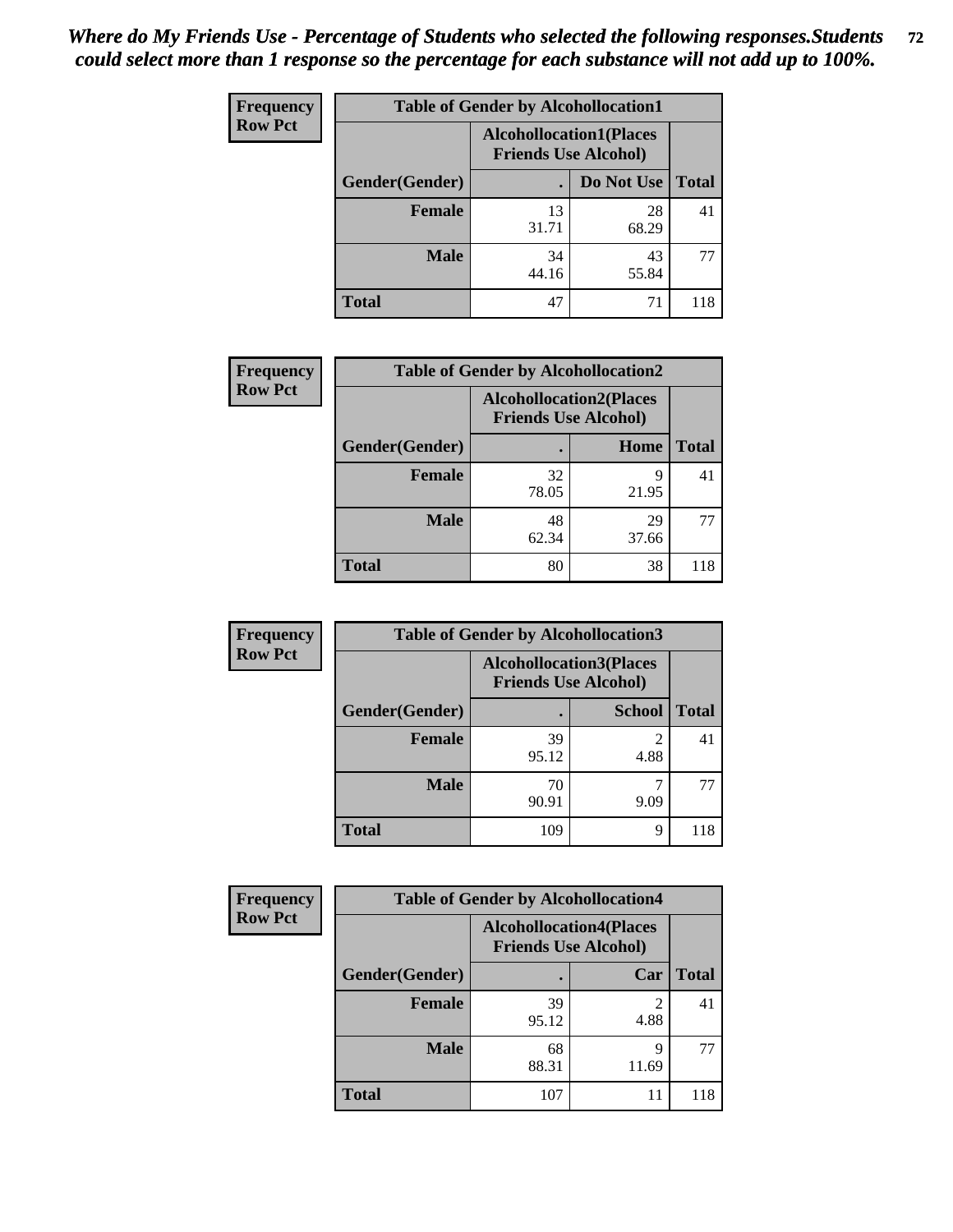| <b>Frequency</b> |                                                                | <b>Table of Gender by Alcohollocation5</b> |                          |              |
|------------------|----------------------------------------------------------------|--------------------------------------------|--------------------------|--------------|
| <b>Row Pct</b>   | <b>Alcohollocation5</b> (Places<br><b>Friends Use Alcohol)</b> |                                            |                          |              |
|                  | Gender(Gender)                                                 | $\bullet$                                  | <b>Friend's</b><br>House | <b>Total</b> |
|                  | <b>Female</b>                                                  | 26<br>63.41                                | 15<br>36.59              | 41           |
|                  | <b>Male</b>                                                    | 43<br>55.84                                | 34<br>44.16              | 77           |
|                  | <b>Total</b>                                                   | 69                                         | 49                       | 118          |

| <b>Frequency</b> | <b>Table of Gender by Alcohollocation6</b> |                                                               |              |              |
|------------------|--------------------------------------------|---------------------------------------------------------------|--------------|--------------|
| <b>Row Pct</b>   |                                            | <b>Alcohollocation6(Places</b><br><b>Friends Use Alcohol)</b> |              |              |
|                  | Gender(Gender)                             |                                                               | <b>Other</b> | <b>Total</b> |
|                  | <b>Female</b>                              | 34<br>82.93                                                   | 17.07        | 41           |
|                  | <b>Male</b>                                | 54<br>70.13                                                   | 23<br>29.87  | 77           |
|                  | <b>Total</b>                               | 88                                                            | 30           | 118          |

| Frequency      | <b>Table of Gender by Tobaccolocation1</b> |                                                               |             |              |  |
|----------------|--------------------------------------------|---------------------------------------------------------------|-------------|--------------|--|
| <b>Row Pct</b> |                                            | <b>Tobaccolocation1(Places</b><br><b>Friends Use Tobacco)</b> |             |              |  |
|                | Gender(Gender)                             |                                                               | Do Not Use  | <b>Total</b> |  |
|                | Female                                     | 8<br>19.51                                                    | 33<br>80.49 | 41           |  |
|                | <b>Male</b>                                | 26<br>33.77                                                   | 51<br>66.23 | 77           |  |
|                | <b>Total</b>                               | 34                                                            | 84          | 118          |  |

| <b>Frequency</b> | <b>Table of Gender by Tobaccolocation2</b> |                                                               |             |              |  |
|------------------|--------------------------------------------|---------------------------------------------------------------|-------------|--------------|--|
| <b>Row Pct</b>   |                                            | <b>Tobaccolocation2(Places</b><br><b>Friends Use Tobacco)</b> |             |              |  |
|                  | Gender(Gender)                             |                                                               | <b>Home</b> | <b>Total</b> |  |
|                  | Female                                     | 36<br>87.80                                                   | 12.20       | 41           |  |
|                  | <b>Male</b>                                | 56<br>72.73                                                   | 21<br>27.27 | 77           |  |
|                  | <b>Total</b>                               | 92                                                            | 26          | 118          |  |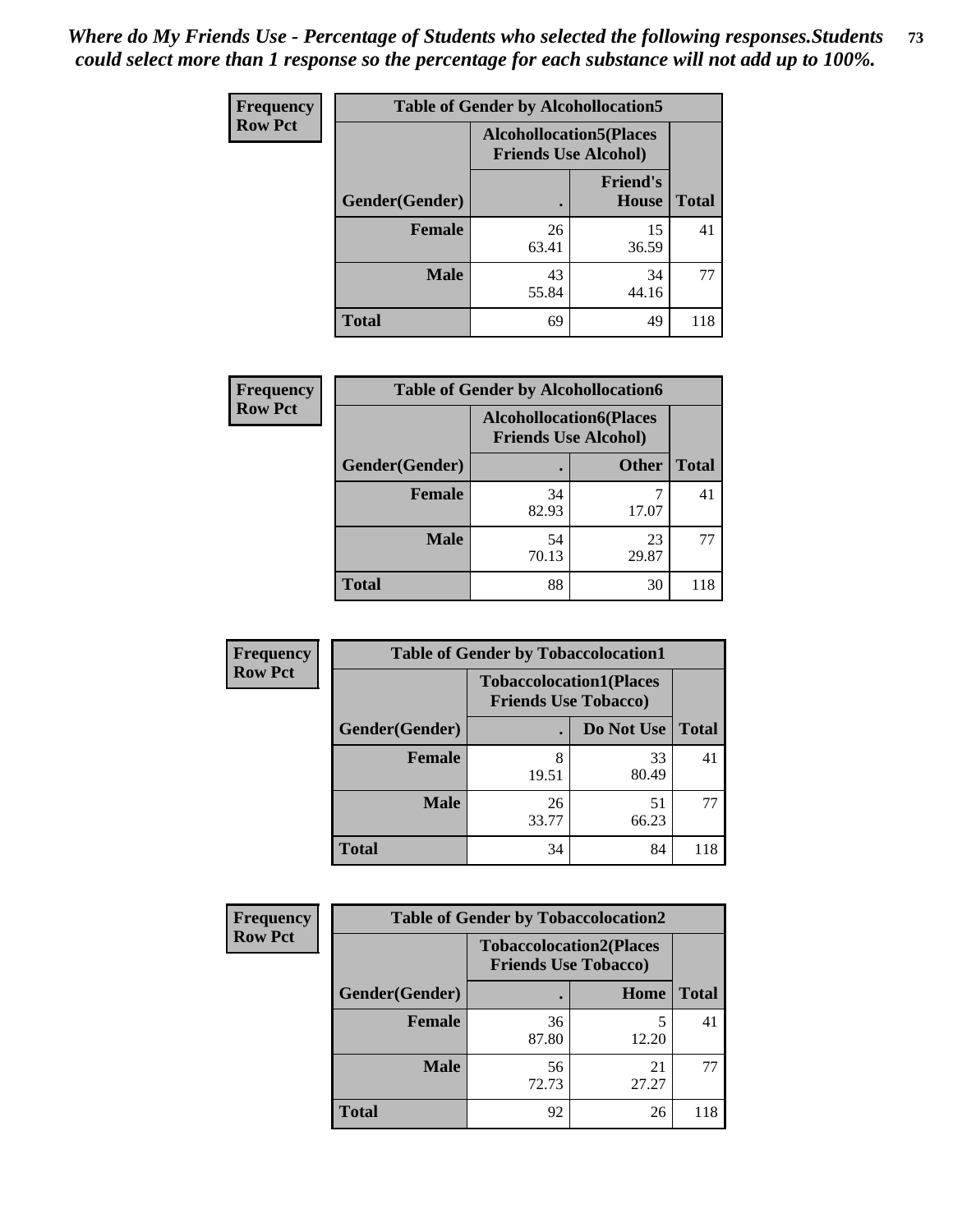| <b>Frequency</b> | <b>Table of Gender by Tobaccolocation3</b> |              |                                                               |              |  |
|------------------|--------------------------------------------|--------------|---------------------------------------------------------------|--------------|--|
| <b>Row Pct</b>   |                                            |              | <b>Tobaccolocation3(Places</b><br><b>Friends Use Tobacco)</b> |              |  |
|                  | Gender(Gender)                             |              | <b>School</b>                                                 | <b>Total</b> |  |
|                  | <b>Female</b>                              | 41<br>100.00 | 0.00                                                          | 41           |  |
|                  | <b>Male</b>                                | 69<br>89.61  | 8<br>10.39                                                    | 77           |  |
|                  | <b>Total</b>                               | 110          | 8                                                             | 118          |  |

| <b>Frequency</b> | <b>Table of Gender by Tobaccolocation4</b> |                                                               |                        |              |
|------------------|--------------------------------------------|---------------------------------------------------------------|------------------------|--------------|
| <b>Row Pct</b>   |                                            | <b>Tobaccolocation4(Places</b><br><b>Friends Use Tobacco)</b> |                        |              |
|                  | Gender(Gender)                             |                                                               | Car                    | <b>Total</b> |
|                  | <b>Female</b>                              | 39<br>95.12                                                   | $\mathfrak{D}$<br>4.88 | 41           |
|                  | <b>Male</b>                                | 58<br>75.32                                                   | 19<br>24.68            | 77           |
|                  | <b>Total</b>                               | 97                                                            | 21                     | 118          |

| <b>Frequency</b> | <b>Table of Gender by Tobaccolocation5</b> |                             |                                 |              |
|------------------|--------------------------------------------|-----------------------------|---------------------------------|--------------|
| <b>Row Pct</b>   |                                            | <b>Friends Use Tobacco)</b> | <b>Tobaccolocation5(Places</b>  |              |
|                  | Gender(Gender)                             |                             | <b>Friend's</b><br><b>House</b> | <b>Total</b> |
|                  | Female                                     | 34<br>82.93                 | 17.07                           | 41           |
|                  | <b>Male</b>                                | 57<br>74.03                 | 20<br>25.97                     | 77           |
|                  | <b>Total</b>                               | 91                          | 27                              | 118          |

| <b>Frequency</b> | <b>Table of Gender by Tobaccolocation6</b> |                             |                                |              |
|------------------|--------------------------------------------|-----------------------------|--------------------------------|--------------|
| <b>Row Pct</b>   |                                            | <b>Friends Use Tobacco)</b> | <b>Tobaccolocation6(Places</b> |              |
|                  | Gender(Gender)                             |                             | <b>Other</b>                   | <b>Total</b> |
|                  | Female                                     | 37<br>90.24                 | 9.76                           | 41           |
|                  | <b>Male</b>                                | 55<br>71.43                 | 22<br>28.57                    | 77           |
|                  | <b>Total</b>                               | 92                          | 26                             | 118          |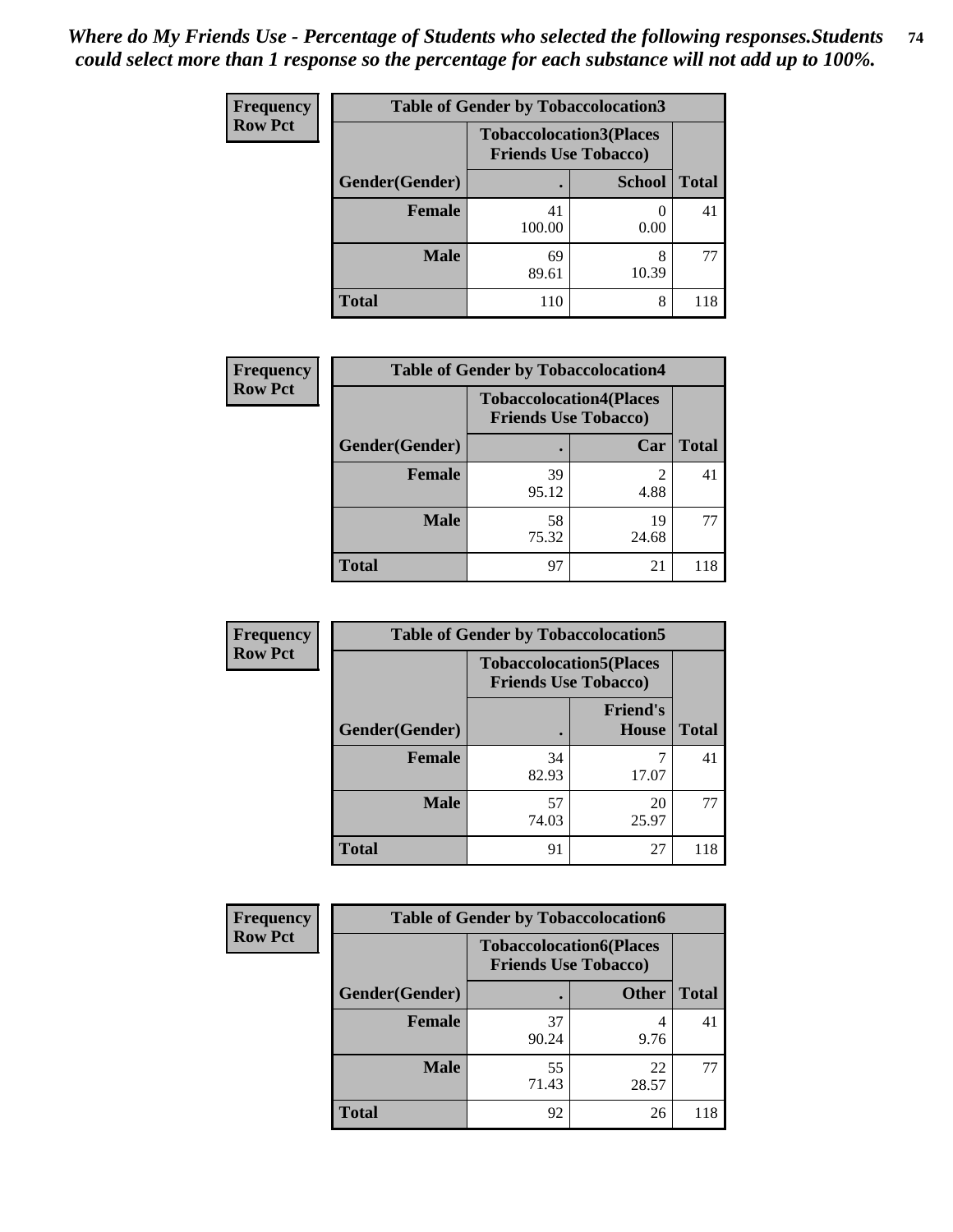| <b>Frequency</b> | <b>Table of Gender by Marijuanalocation1</b> |                                                                    |             |              |  |
|------------------|----------------------------------------------|--------------------------------------------------------------------|-------------|--------------|--|
| <b>Row Pct</b>   |                                              | <b>Marijuanalocation1(Places</b><br><b>Friends Use Marijuana</b> ) |             |              |  |
|                  | <b>Gender</b> (Gender)                       |                                                                    | Do Not Use  | <b>Total</b> |  |
|                  | <b>Female</b>                                | 11<br>26.83                                                        | 30<br>73.17 | 41           |  |
|                  | <b>Male</b>                                  | 27<br>35.06                                                        | 50<br>64.94 | 77           |  |
|                  | <b>Total</b>                                 | 38                                                                 | 80          | 118          |  |

| <b>Frequency</b> | <b>Table of Gender by Marijuanalocation2</b> |                                                                    |             |              |  |
|------------------|----------------------------------------------|--------------------------------------------------------------------|-------------|--------------|--|
| <b>Row Pct</b>   |                                              | <b>Marijuanalocation2(Places</b><br><b>Friends Use Marijuana</b> ) |             |              |  |
|                  | Gender(Gender)                               |                                                                    | Home        | <b>Total</b> |  |
|                  | <b>Female</b>                                | 36<br>87.80                                                        | 12.20       | 41           |  |
|                  | <b>Male</b>                                  | 56<br>72.73                                                        | 21<br>27.27 |              |  |
|                  | <b>Total</b>                                 | 92                                                                 | 26          | 118          |  |

| Frequency      |                | <b>Table of Gender by Marijuanalocation3</b> |                                  |              |
|----------------|----------------|----------------------------------------------|----------------------------------|--------------|
| <b>Row Pct</b> |                | <b>Friends Use Marijuana</b> )               | <b>Marijuanalocation3(Places</b> |              |
|                | Gender(Gender) |                                              | <b>School</b>                    | <b>Total</b> |
|                | Female         | 38<br>92.68                                  | 3<br>7.32                        | 41           |
|                | <b>Male</b>    | 72<br>93.51                                  | 5<br>6.49                        | 77           |
|                | <b>Total</b>   | 110                                          | 8                                | 118          |

| <b>Frequency</b> | <b>Table of Gender by Marijuanalocation4</b> |             |                                                                    |              |
|------------------|----------------------------------------------|-------------|--------------------------------------------------------------------|--------------|
| <b>Row Pct</b>   |                                              |             | <b>Marijuanalocation4(Places</b><br><b>Friends Use Marijuana</b> ) |              |
|                  | Gender(Gender)                               |             | Car                                                                | <b>Total</b> |
|                  | Female                                       | 39<br>95.12 | 4.88                                                               | 41           |
|                  | <b>Male</b>                                  | 66<br>85.71 | 14.29                                                              | 77           |
|                  | <b>Total</b>                                 | 105         | 13                                                                 | 118          |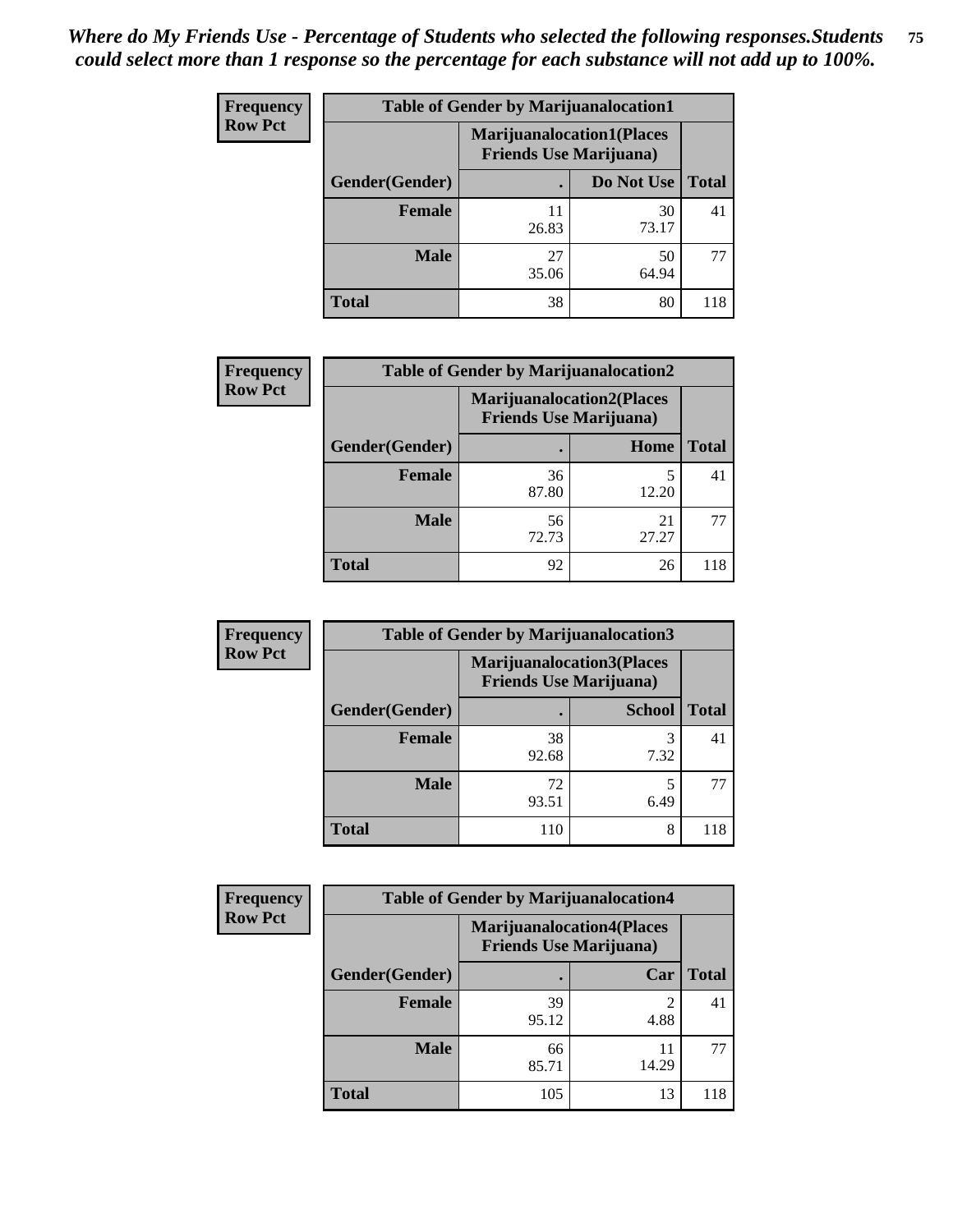| Frequency      | <b>Table of Gender by Marijuanalocation5</b> |             |                                                                     |              |
|----------------|----------------------------------------------|-------------|---------------------------------------------------------------------|--------------|
| <b>Row Pct</b> |                                              |             | <b>Marijuanalocation5</b> (Places<br><b>Friends Use Marijuana</b> ) |              |
|                | Gender(Gender)                               |             | <b>Friend's</b><br>House                                            | <b>Total</b> |
|                | <b>Female</b>                                | 31<br>75.61 | 10<br>24.39                                                         | 41           |
|                | <b>Male</b>                                  | 49<br>63.64 | 28<br>36.36                                                         | 77           |
|                | <b>Total</b>                                 | 80          | 38                                                                  | 118          |

| <b>Frequency</b> | <b>Table of Gender by Marijuanalocation6</b> |                                |                                  |              |
|------------------|----------------------------------------------|--------------------------------|----------------------------------|--------------|
| <b>Row Pct</b>   |                                              | <b>Friends Use Marijuana</b> ) | <b>Marijuanalocation6(Places</b> |              |
|                  | Gender(Gender)                               |                                | <b>Other</b>                     | <b>Total</b> |
|                  | <b>Female</b>                                | 36<br>87.80                    | 12.20                            | 41           |
|                  | <b>Male</b>                                  | 58<br>75.32                    | 19<br>24.68                      | 77           |
|                  | <b>Total</b>                                 | 94                             | 24                               | 118          |

| Frequency      | <b>Table of Gender by Otherdruglocation1</b> |                                                                                |             |              |
|----------------|----------------------------------------------|--------------------------------------------------------------------------------|-------------|--------------|
| <b>Row Pct</b> |                                              | <b>Otherdruglocation1(Places</b><br><b>Friends Use Other Illegal</b><br>Drugs) |             |              |
|                | Gender(Gender)                               |                                                                                | Do Not Use  | <b>Total</b> |
|                | <b>Female</b>                                | 8<br>19.51                                                                     | 33<br>80.49 | 41           |
|                | <b>Male</b>                                  | 20<br>25.97                                                                    | 57<br>74.03 | 77           |
|                | <b>Total</b>                                 | 28                                                                             | 90          | 118          |

| Frequency      | <b>Table of Gender by Otherdruglocation2</b> |                                                                                |             |              |
|----------------|----------------------------------------------|--------------------------------------------------------------------------------|-------------|--------------|
| <b>Row Pct</b> |                                              | <b>Otherdruglocation2(Places</b><br><b>Friends Use Other Illegal</b><br>Drugs) |             |              |
|                | Gender(Gender)                               |                                                                                | Home        | <b>Total</b> |
|                | Female                                       | 37<br>90.24                                                                    | 9.76        | 41           |
|                | <b>Male</b>                                  | 63<br>81.82                                                                    | 14<br>18.18 | 77           |
|                | <b>Total</b>                                 | 100                                                                            | 18          | 118          |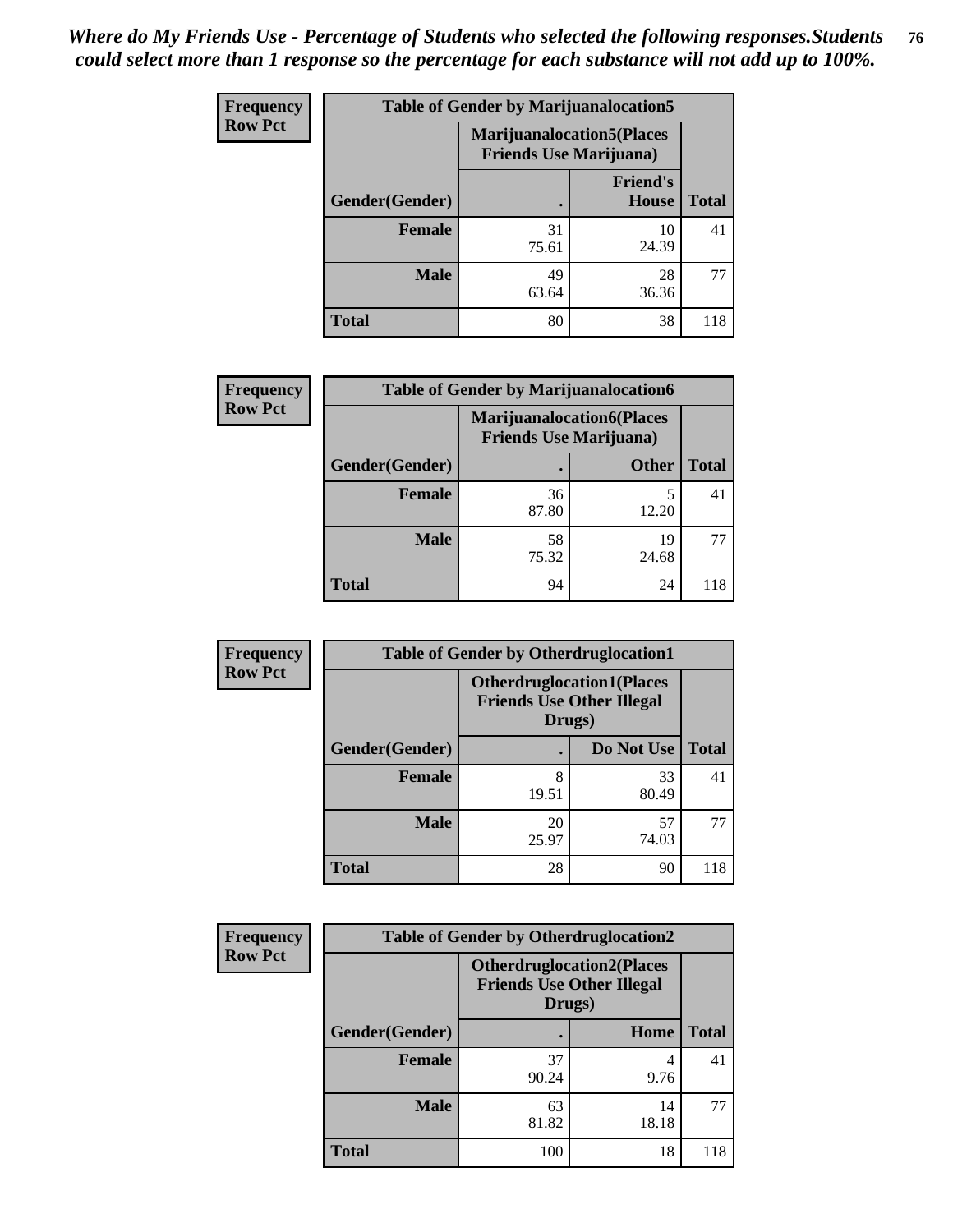| <b>Frequency</b> | <b>Table of Gender by Otherdruglocation3</b> |                                                                                |               |              |
|------------------|----------------------------------------------|--------------------------------------------------------------------------------|---------------|--------------|
| <b>Row Pct</b>   |                                              | <b>Otherdruglocation3(Places</b><br><b>Friends Use Other Illegal</b><br>Drugs) |               |              |
|                  | Gender(Gender)                               |                                                                                | <b>School</b> | <b>Total</b> |
|                  | <b>Female</b>                                | 40<br>97.56                                                                    | 2.44          | 41           |
|                  | <b>Male</b>                                  | 73<br>94.81                                                                    | 4<br>5.19     | 77           |
|                  | <b>Total</b>                                 | 113                                                                            | 5             | 118          |

| Frequency      | <b>Table of Gender by Otherdruglocation4</b> |                                            |                                  |              |
|----------------|----------------------------------------------|--------------------------------------------|----------------------------------|--------------|
| <b>Row Pct</b> |                                              | <b>Friends Use Other Illegal</b><br>Drugs) | <b>Otherdruglocation4(Places</b> |              |
|                | Gender(Gender)                               |                                            | Car                              | <b>Total</b> |
|                | Female                                       | 40<br>97.56                                | 2.44                             | 41           |
|                | <b>Male</b>                                  | 72<br>93.51                                | 5<br>6.49                        | 77           |
|                | <b>Total</b>                                 | 112                                        | 6                                | 118          |

| <b>Frequency</b> | <b>Table of Gender by Otherdruglocation5</b> |             |                                                                      |              |
|------------------|----------------------------------------------|-------------|----------------------------------------------------------------------|--------------|
| <b>Row Pct</b>   |                                              | Drugs)      | <b>Otherdruglocation5(Places</b><br><b>Friends Use Other Illegal</b> |              |
|                  | Gender(Gender)                               |             | <b>Friend's</b><br>House                                             | <b>Total</b> |
|                  | <b>Female</b>                                | 33<br>80.49 | 8<br>19.51                                                           | 41           |
|                  | <b>Male</b>                                  | 62<br>80.52 | 15<br>19.48                                                          | 77           |
|                  | <b>Total</b>                                 | 95          | 23                                                                   | 118          |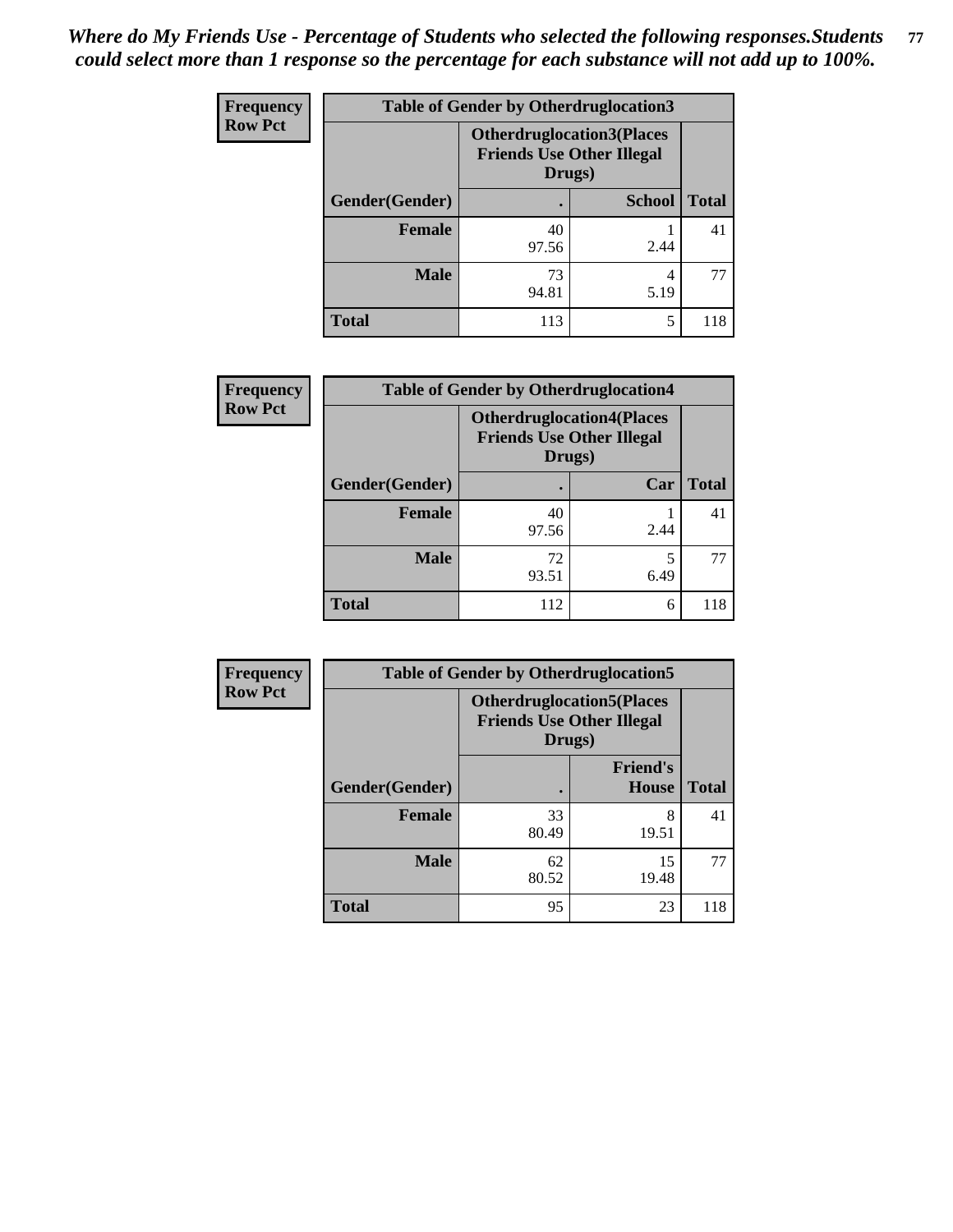| <b>Frequency</b> | <b>Table of Gender by Otherdruglocation6</b> |                                                                                |              |              |
|------------------|----------------------------------------------|--------------------------------------------------------------------------------|--------------|--------------|
| <b>Row Pct</b>   |                                              | <b>Otherdruglocation6(Places</b><br><b>Friends Use Other Illegal</b><br>Drugs) |              |              |
|                  | Gender(Gender)                               |                                                                                | <b>Other</b> | <b>Total</b> |
|                  | Female                                       | 38<br>92.68                                                                    | 7.32         | 41           |
|                  | <b>Male</b>                                  | 62<br>80.52                                                                    | 15<br>19.48  | 77           |
|                  | <b>Total</b>                                 | 100                                                                            | 18           | 118          |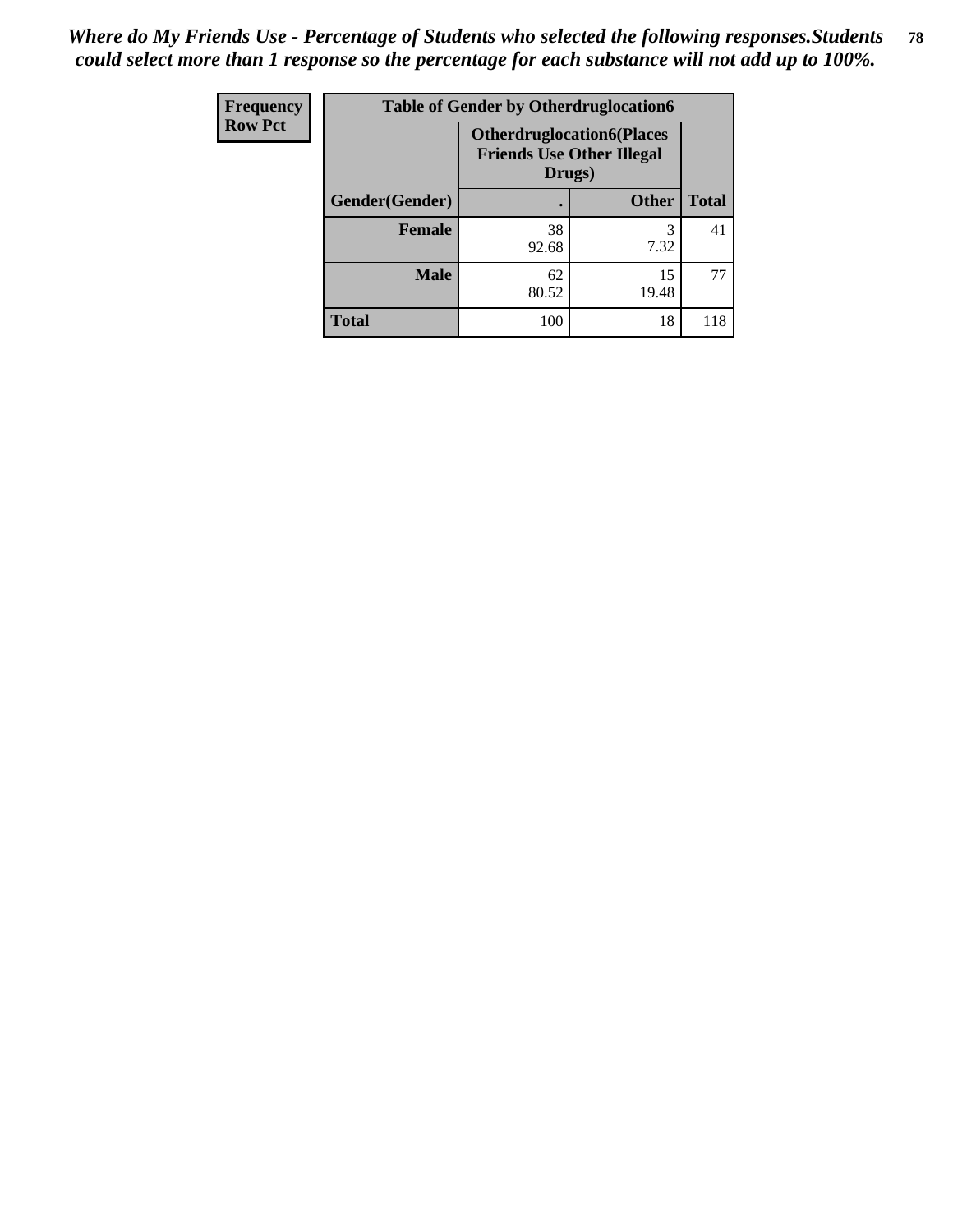| Frequency      | <b>Table of Gender by Alcoholtime1</b> |                                                          |                      |              |
|----------------|----------------------------------------|----------------------------------------------------------|----------------------|--------------|
| <b>Row Pct</b> |                                        | <b>Alcoholtime1(Times</b><br><b>Friends Use Alcohol)</b> |                      |              |
|                | Gender(Gender)                         | $\bullet$                                                | Do Not<br><b>Use</b> | <b>Total</b> |
|                | <b>Female</b>                          | 17<br>41.46                                              | 24<br>58.54          | 41           |
|                | <b>Male</b>                            | 36<br>46.75                                              | 41<br>53.25          | 77           |
|                | <b>Total</b>                           | 53                                                       | 65                   | 118          |

| Frequency      | <b>Table of Gender by Alcoholtime2</b> |                                                          |                            |              |
|----------------|----------------------------------------|----------------------------------------------------------|----------------------------|--------------|
| <b>Row Pct</b> |                                        | <b>Alcoholtime2(Times</b><br><b>Friends Use Alcohol)</b> |                            |              |
|                | Gender(Gender)                         |                                                          | <b>On Way</b><br>to School | <b>Total</b> |
|                | <b>Female</b>                          | 40<br>97.56                                              | 2.44                       | 41           |
|                | <b>Male</b>                            | 74<br>96.10                                              | 3<br>3.90                  | 77           |
|                | <b>Total</b>                           | 114                                                      | 4                          | 118          |

| Frequency      | <b>Table of Gender by Alcoholtime3</b> |                                                          |                                |              |
|----------------|----------------------------------------|----------------------------------------------------------|--------------------------------|--------------|
| <b>Row Pct</b> |                                        | <b>Alcoholtime3(Times</b><br><b>Friends Use Alcohol)</b> |                                |              |
|                | Gender(Gender)                         |                                                          | <b>During</b><br><b>School</b> | <b>Total</b> |
|                | <b>Female</b>                          | 39<br>95.12                                              | $\mathcal{L}$<br>4.88          | 41           |
|                | <b>Male</b>                            | 73<br>94.81                                              | 4<br>5.19                      | 77           |
|                | <b>Total</b>                           | 112                                                      | 6                              | 118          |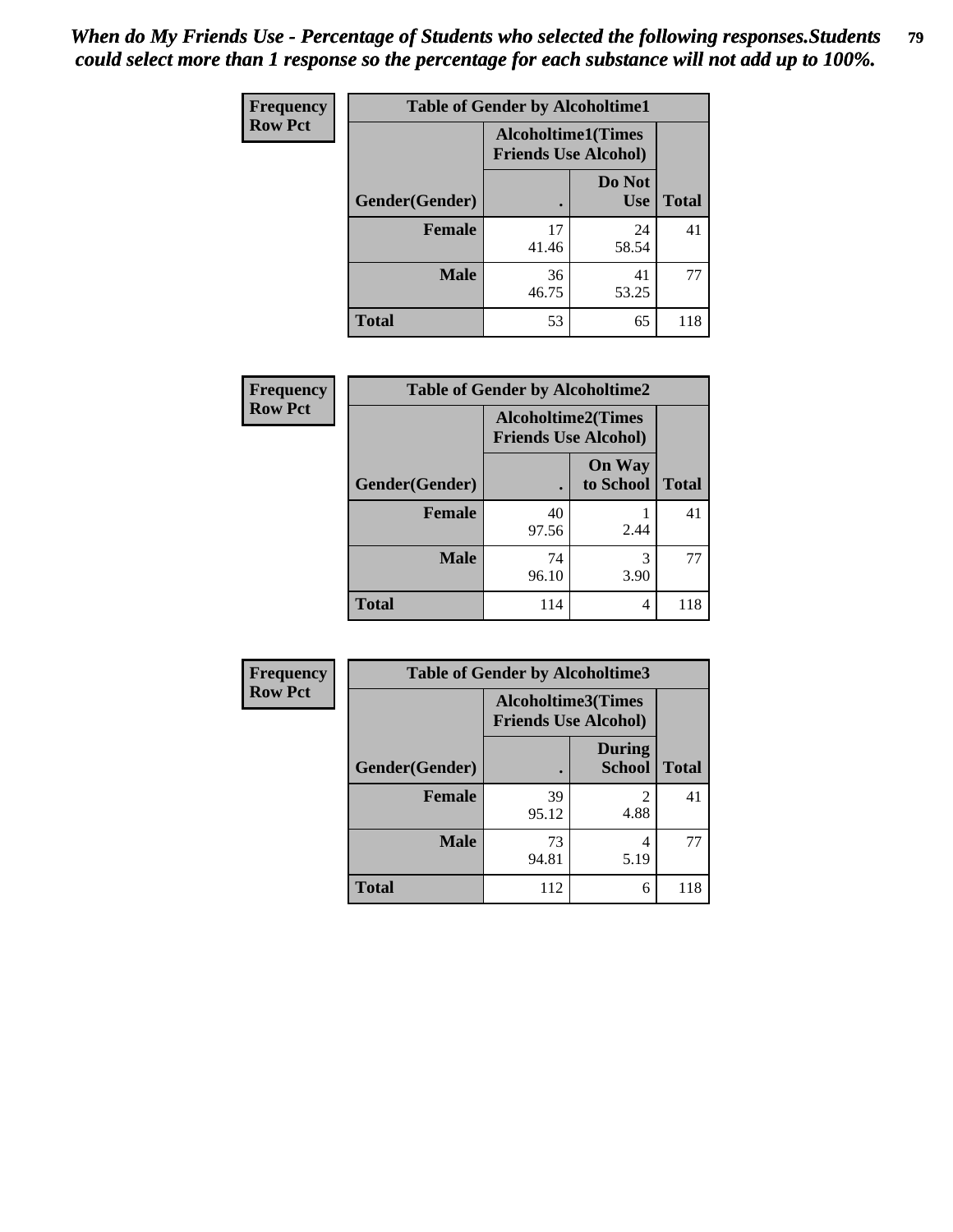*When do My Friends Use - Percentage of Students who selected the following responses.Students could select more than 1 response so the percentage for each substance will not add up to 100%.* **80**

| <b>Frequency</b> | <b>Table of Gender by Alcoholtime4</b> |                                                          |                                                |              |
|------------------|----------------------------------------|----------------------------------------------------------|------------------------------------------------|--------------|
| <b>Row Pct</b>   |                                        | <b>Alcoholtime4(Times</b><br><b>Friends Use Alcohol)</b> |                                                |              |
|                  | Gender(Gender)                         |                                                          | <b>On Way</b><br>Home<br><b>From</b><br>School | <b>Total</b> |
|                  | <b>Female</b>                          | 40<br>97.56                                              | 2.44                                           | 41           |
|                  | <b>Male</b>                            | 76<br>98.70                                              | 1.30                                           | 77           |
|                  | <b>Total</b>                           | 116                                                      | 2                                              | 118          |

| <b>Frequency</b> | <b>Table of Gender by Alcoholtime5</b> |                                                   |                   |              |
|------------------|----------------------------------------|---------------------------------------------------|-------------------|--------------|
| <b>Row Pct</b>   |                                        | Alcoholtime5(Times<br><b>Friends Use Alcohol)</b> |                   |              |
|                  | Gender(Gender)                         |                                                   | <b>Weeknights</b> | <b>Total</b> |
|                  | <b>Female</b>                          | 39<br>95.12                                       | 2<br>4.88         | 41           |
|                  | <b>Male</b>                            | 67<br>87.01                                       | 10<br>12.99       | 77           |
|                  | Total                                  | 106                                               | 12                | 118          |

| Frequency      |                | <b>Table of Gender by Alcoholtime6</b> |                                                           |              |
|----------------|----------------|----------------------------------------|-----------------------------------------------------------|--------------|
| <b>Row Pct</b> |                |                                        | <b>Alcoholtime6</b> (Times<br><b>Friends Use Alcohol)</b> |              |
|                | Gender(Gender) |                                        | Weekends                                                  | <b>Total</b> |
|                | Female         | 23<br>56.10                            | 18<br>43.90                                               | 41           |
|                | <b>Male</b>    | 38<br>49.35                            | 39<br>50.65                                               | 77           |
|                | <b>Total</b>   | 61                                     | 57                                                        | 118          |

| Frequency      | <b>Table of Gender by Tobaccotime1</b> |                                                          |                      |              |
|----------------|----------------------------------------|----------------------------------------------------------|----------------------|--------------|
| <b>Row Pct</b> |                                        | <b>Tobaccotime1(Times</b><br><b>Friends Use Tobacco)</b> |                      |              |
|                | Gender(Gender)                         |                                                          | Do Not<br><b>Use</b> | <b>Total</b> |
|                | <b>Female</b>                          | 10<br>24.39                                              | 31<br>75.61          | 41           |
|                | <b>Male</b>                            | 26<br>33.77                                              | 51<br>66.23          | 77           |
|                | <b>Total</b>                           | 36                                                       | 82                   | 118          |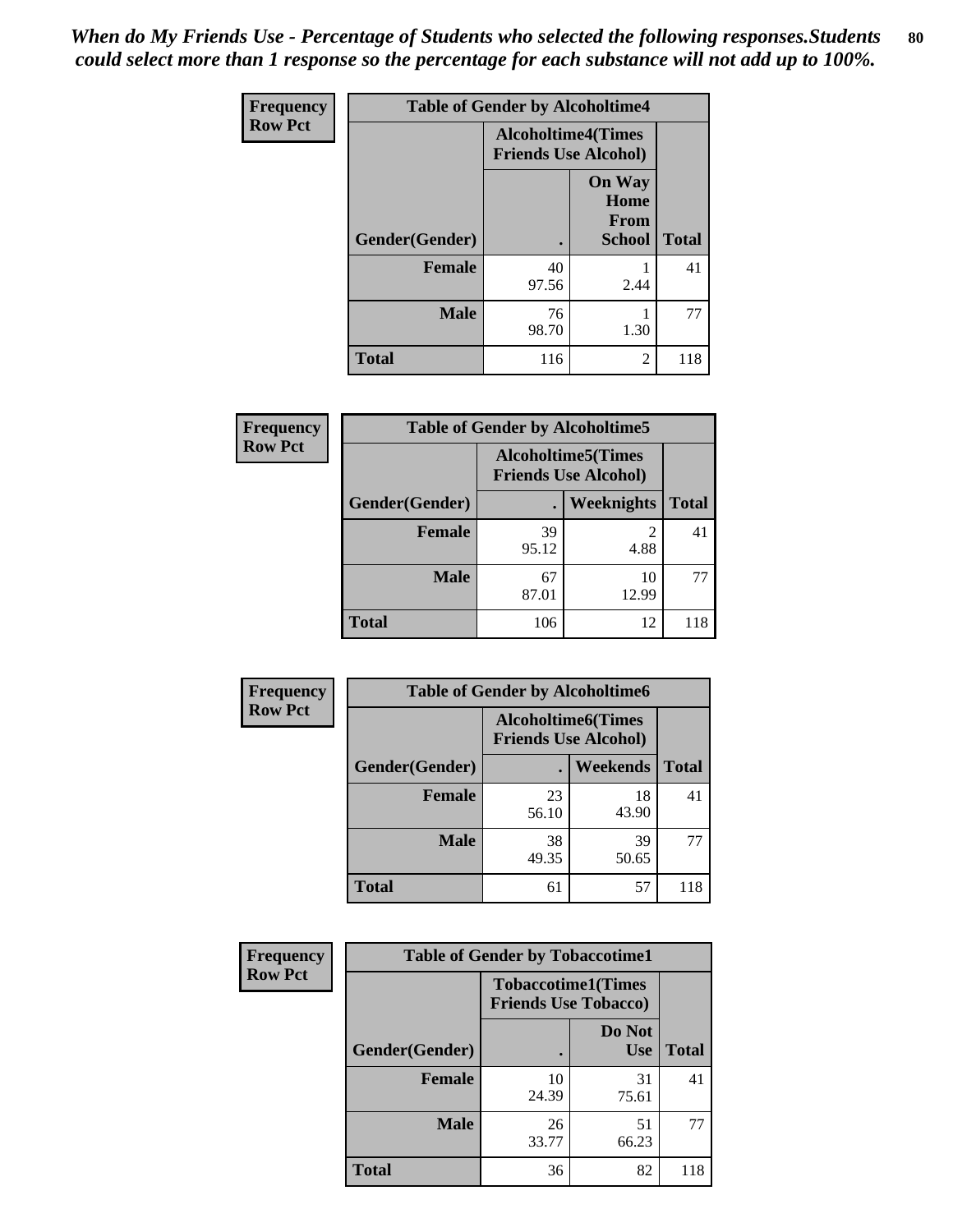| Frequency      | <b>Table of Gender by Tobaccotime2</b> |                                                          |                            |              |
|----------------|----------------------------------------|----------------------------------------------------------|----------------------------|--------------|
| <b>Row Pct</b> |                                        | <b>Tobaccotime2(Times</b><br><b>Friends Use Tobacco)</b> |                            |              |
|                | Gender(Gender)                         | $\bullet$                                                | <b>On Way</b><br>to School | <b>Total</b> |
|                | <b>Female</b>                          | 39<br>95.12                                              | $\mathfrak{D}$<br>4.88     | 41           |
|                | <b>Male</b>                            | 66<br>85.71                                              | 11<br>14.29                | 77           |
|                | <b>Total</b>                           | 105                                                      | 13                         | 118          |

| Frequency      | <b>Table of Gender by Tobaccotime3</b> |                                                          |                                |              |
|----------------|----------------------------------------|----------------------------------------------------------|--------------------------------|--------------|
| <b>Row Pct</b> |                                        | <b>Tobaccotime3(Times</b><br><b>Friends Use Tobacco)</b> |                                |              |
|                | Gender(Gender)                         |                                                          | <b>During</b><br><b>School</b> | <b>Total</b> |
|                | Female                                 | 41<br>100.00                                             | 0.00                           | 41           |
|                | <b>Male</b>                            | 72<br>93.51                                              | 5<br>6.49                      | 77           |
|                | <b>Total</b>                           | 113                                                      | 5                              | 118          |

| Frequency      | <b>Table of Gender by Tobaccotime4</b> |                                                          |                                                |              |
|----------------|----------------------------------------|----------------------------------------------------------|------------------------------------------------|--------------|
| <b>Row Pct</b> |                                        | <b>Tobaccotime4(Times</b><br><b>Friends Use Tobacco)</b> |                                                |              |
|                | Gender(Gender)                         |                                                          | <b>On Way</b><br>Home<br>From<br><b>School</b> | <b>Total</b> |
|                | <b>Female</b>                          | 40<br>97.56                                              | 2.44                                           | 41           |
|                | <b>Male</b>                            | 76<br>98.70                                              | 1.30                                           | 77           |
|                | <b>Total</b>                           | 116                                                      | $\overline{2}$                                 | 118          |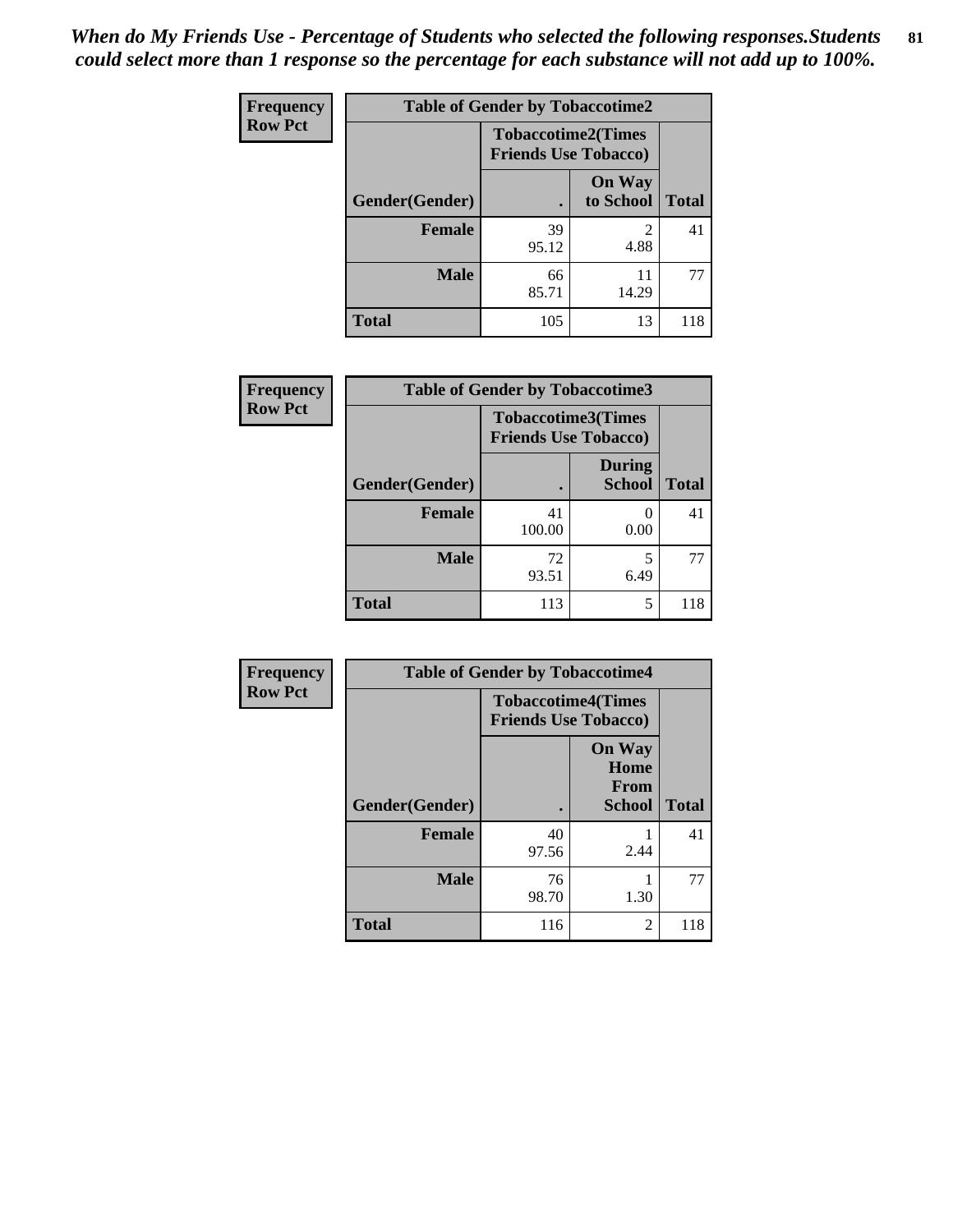| <b>Frequency</b> | <b>Table of Gender by Tobaccotime5</b> |             |                                                           |              |  |
|------------------|----------------------------------------|-------------|-----------------------------------------------------------|--------------|--|
| <b>Row Pct</b>   |                                        |             | <b>Tobaccotime5</b> (Times<br><b>Friends Use Tobacco)</b> |              |  |
|                  | Gender(Gender)                         |             | Weeknights                                                | <b>Total</b> |  |
|                  | <b>Female</b>                          | 38<br>92.68 | 3<br>7.32                                                 | 41           |  |
|                  | <b>Male</b>                            | 60<br>77.92 | 17<br>22.08                                               | 77           |  |
|                  | Total                                  | 98          | 20                                                        | 118          |  |

| <b>Frequency</b> | <b>Table of Gender by Tobaccotime6</b> |                             |                           |              |
|------------------|----------------------------------------|-----------------------------|---------------------------|--------------|
| <b>Row Pct</b>   |                                        | <b>Friends Use Tobacco)</b> | <b>Tobaccotime6(Times</b> |              |
|                  | Gender(Gender)                         |                             | <b>Weekends</b>           | <b>Total</b> |
|                  | Female                                 | 31<br>75.61                 | 10<br>24.39               | 41           |
|                  | <b>Male</b>                            | 50<br>64.94                 | 27<br>35.06               | 77           |
|                  | <b>Total</b>                           | 81                          | 37                        | 118          |

| Frequency      | <b>Table of Gender by Marijuanatime1</b> |                                |                             |              |
|----------------|------------------------------------------|--------------------------------|-----------------------------|--------------|
| <b>Row Pct</b> |                                          | <b>Friends Use Marijuana</b> ) | <b>Marijuanatime1(Times</b> |              |
|                | <b>Gender</b> (Gender)                   |                                | Do Not Use                  | <b>Total</b> |
|                | <b>Female</b>                            | 12<br>29.27                    | 29<br>70.73                 | 41           |
|                | <b>Male</b>                              | 26<br>33.77                    | 51<br>66.23                 | 77           |
|                | <b>Total</b>                             | 38                             | 80                          | 118          |

| Frequency      | <b>Table of Gender by Marijuanatime2</b> |                                                               |                            |              |
|----------------|------------------------------------------|---------------------------------------------------------------|----------------------------|--------------|
| <b>Row Pct</b> |                                          | <b>Marijuanatime2(Times</b><br><b>Friends Use Marijuana</b> ) |                            |              |
|                | Gender(Gender)                           |                                                               | On Way to<br><b>School</b> | <b>Total</b> |
|                | <b>Female</b>                            | 38<br>92.68                                                   | 3<br>7.32                  | 41           |
|                | <b>Male</b>                              | 70<br>90.91                                                   | 9.09                       | 77           |
|                | <b>Total</b>                             | 108                                                           | 10                         | 118          |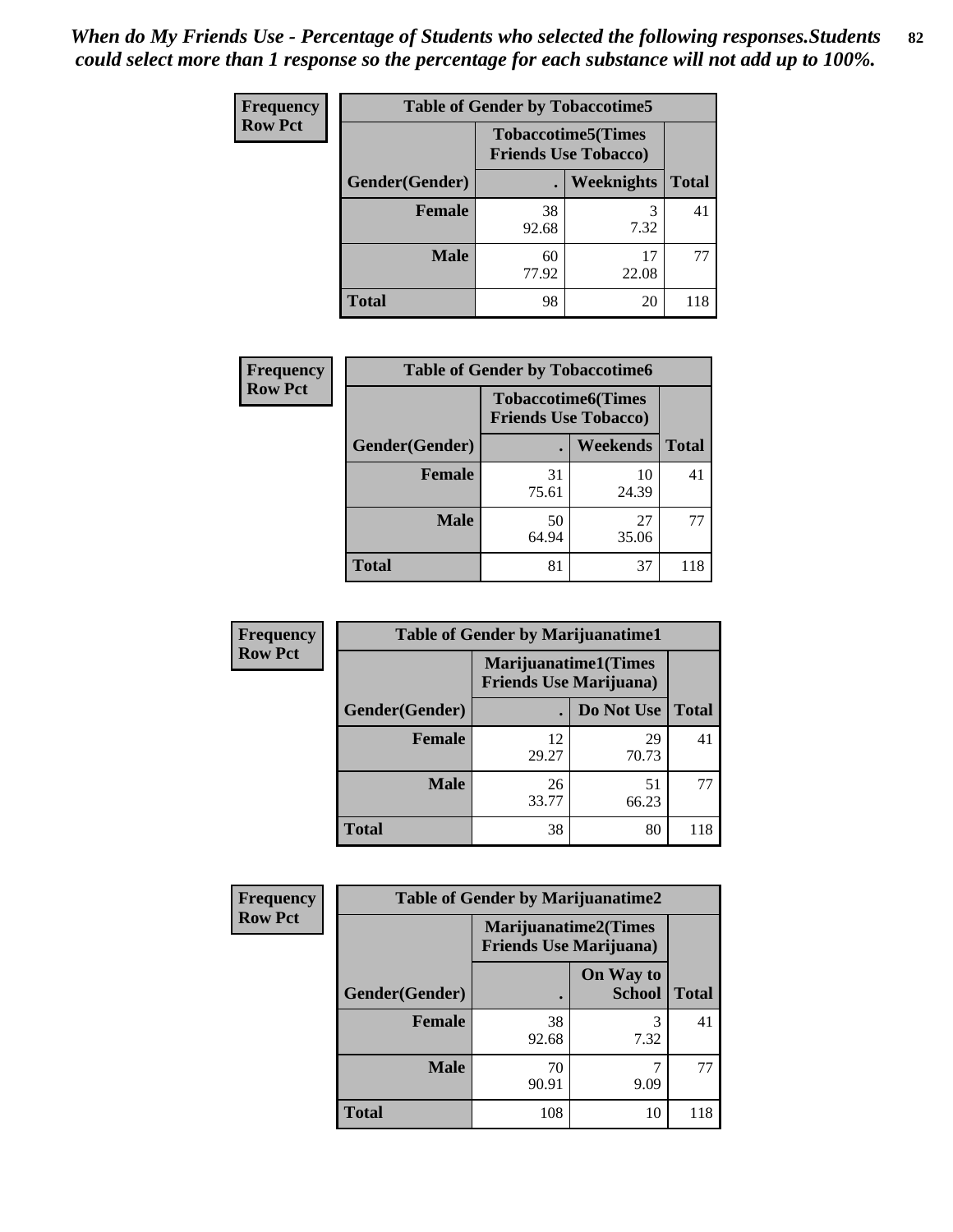*When do My Friends Use - Percentage of Students who selected the following responses.Students could select more than 1 response so the percentage for each substance will not add up to 100%.* **83**

| <b>Frequency</b> | Table of Gender by Marijuanatime3 |                                                               |                                |              |
|------------------|-----------------------------------|---------------------------------------------------------------|--------------------------------|--------------|
| <b>Row Pct</b>   |                                   | <b>Marijuanatime3(Times</b><br><b>Friends Use Marijuana</b> ) |                                |              |
|                  | Gender(Gender)                    |                                                               | <b>During</b><br><b>School</b> | <b>Total</b> |
|                  | <b>Female</b>                     | 39<br>95.12                                                   | 4.88                           | 41           |
|                  | <b>Male</b>                       | 72<br>93.51                                                   | 6.49                           | 77           |
|                  | <b>Total</b>                      | 111                                                           |                                | 118          |

| Frequency      | <b>Table of Gender by Marijuanatime4</b> |                                |                                                       |              |
|----------------|------------------------------------------|--------------------------------|-------------------------------------------------------|--------------|
| <b>Row Pct</b> |                                          | <b>Friends Use Marijuana</b> ) | <b>Marijuanatime4</b> (Times                          |              |
|                | <b>Gender</b> (Gender)                   |                                | <b>On Way</b><br>Home<br><b>From</b><br><b>School</b> | <b>Total</b> |
|                |                                          |                                |                                                       |              |
|                | <b>Female</b>                            | 40<br>97.56                    | 2.44                                                  | 41           |
|                | <b>Male</b>                              | 69<br>89.61                    | 8<br>10.39                                            | 77           |
|                | <b>Total</b>                             | 109                            | 9                                                     | 118          |

| <b>Frequency</b> |                                                                | <b>Table of Gender by Marijuanatime5</b> |                   |              |  |
|------------------|----------------------------------------------------------------|------------------------------------------|-------------------|--------------|--|
| <b>Row Pct</b>   | <b>Marijuanatime5</b> (Times<br><b>Friends Use Marijuana</b> ) |                                          |                   |              |  |
|                  | Gender(Gender)                                                 |                                          | <b>Weeknights</b> | <b>Total</b> |  |
|                  | <b>Female</b>                                                  | 37<br>90.24                              | 4<br>9.76         | 41           |  |
|                  | <b>Male</b>                                                    | 62<br>80.52                              | 15<br>19.48       | 77           |  |
|                  | <b>Total</b>                                                   | 99                                       | 19                | 118          |  |

| Frequency      | <b>Table of Gender by Marijuanatime6</b> |                                                               |                 |              |  |  |
|----------------|------------------------------------------|---------------------------------------------------------------|-----------------|--------------|--|--|
| <b>Row Pct</b> |                                          | <b>Marijuanatime6(Times</b><br><b>Friends Use Marijuana</b> ) |                 |              |  |  |
|                | Gender(Gender)                           |                                                               | <b>Weekends</b> | <b>Total</b> |  |  |
|                | <b>Female</b>                            | 30<br>73.17                                                   | 11<br>26.83     | 41           |  |  |
|                | <b>Male</b>                              | 47<br>61.04                                                   | 30<br>38.96     | 77           |  |  |
|                | <b>Total</b>                             | 77                                                            | 41              | 118          |  |  |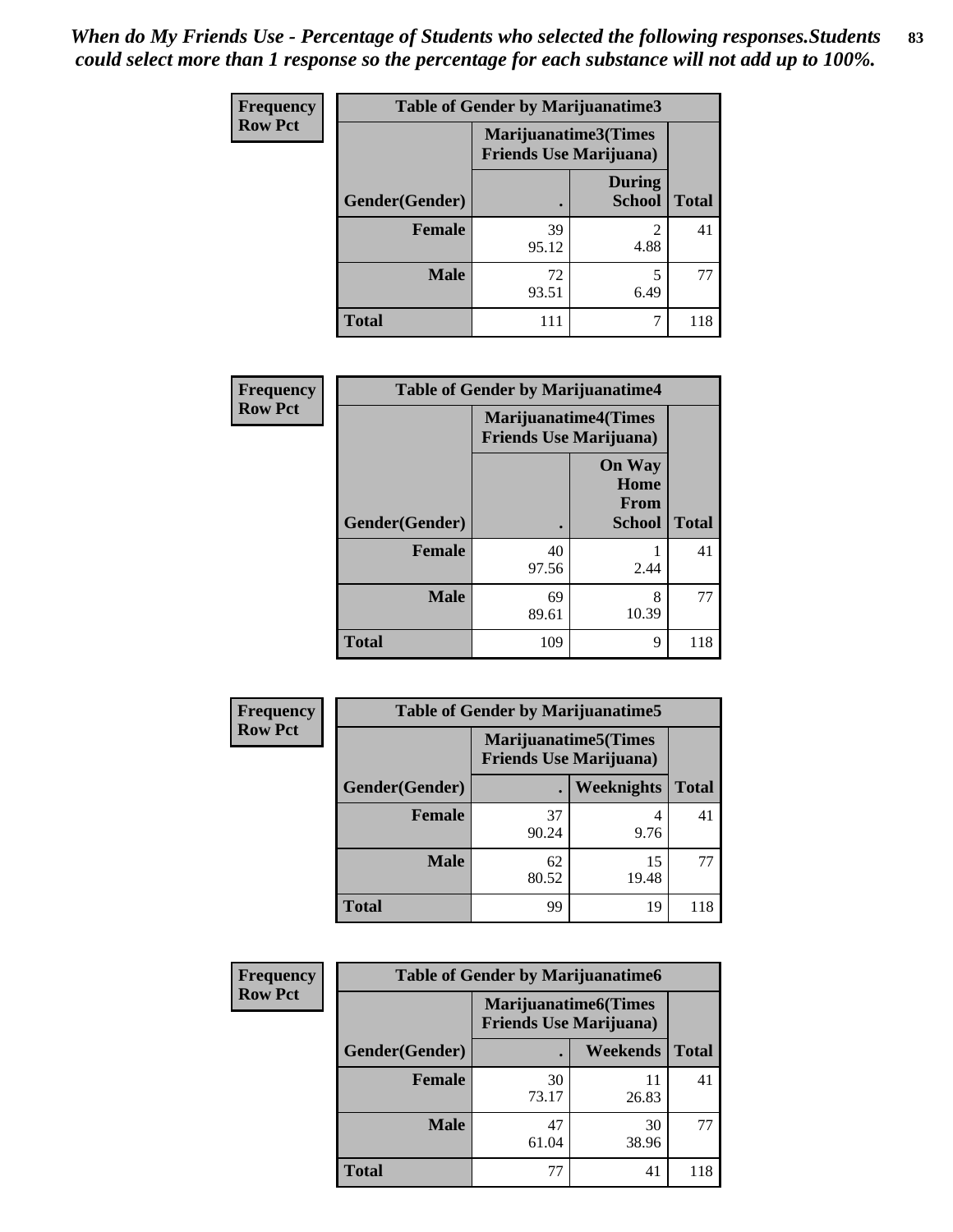*When do My Friends Use - Percentage of Students who selected the following responses.Students could select more than 1 response so the percentage for each substance will not add up to 100%.* **84**

| <b>Frequency</b> | <b>Table of Gender by Otherdrugtime1</b>                                           |             |             |              |  |
|------------------|------------------------------------------------------------------------------------|-------------|-------------|--------------|--|
| <b>Row Pct</b>   | <b>Otherdrugtime1</b> (Times<br><b>Friends Use Other</b><br><b>Illegal Drugs</b> ) |             |             |              |  |
|                  | Gender(Gender)                                                                     |             | Do Not Use  | <b>Total</b> |  |
|                  | <b>Female</b>                                                                      | 7<br>17.07  | 34<br>82.93 | 41           |  |
|                  | <b>Male</b>                                                                        | 18<br>23.38 | 59<br>76.62 | 77           |  |
|                  | <b>Total</b>                                                                       | 25          | 93          | 118          |  |

| Frequency      | <b>Table of Gender by Otherdrugtime2</b> |                                                                                   |                            |              |  |
|----------------|------------------------------------------|-----------------------------------------------------------------------------------|----------------------------|--------------|--|
| <b>Row Pct</b> |                                          | <b>Otherdrugtime2(Times</b><br><b>Friends Use Other</b><br><b>Illegal Drugs</b> ) |                            |              |  |
|                | Gender(Gender)                           |                                                                                   | On Way to<br><b>School</b> | <b>Total</b> |  |
|                | <b>Female</b>                            | 40<br>97.56                                                                       | 2.44                       | 41           |  |
|                | <b>Male</b>                              | 73<br>94.81                                                                       | 4<br>5.19                  | 77           |  |
|                | <b>Total</b>                             | 113                                                                               | 5                          | 118          |  |

| Frequency      |                | <b>Table of Gender by Otherdrugtime3</b> |                                                  |              |
|----------------|----------------|------------------------------------------|--------------------------------------------------|--------------|
| <b>Row Pct</b> |                | <b>Illegal Drugs</b> )                   | Otherdrugtime3(Times<br><b>Friends Use Other</b> |              |
|                | Gender(Gender) |                                          | <b>During</b><br><b>School</b>                   | <b>Total</b> |
|                | <b>Female</b>  | 39<br>95.12                              | $\mathfrak{D}$<br>4.88                           | 41           |
|                | <b>Male</b>    | 75<br>97.40                              | $\overline{c}$<br>2.60                           | 77           |
|                | <b>Total</b>   | 114                                      | 4                                                | 118          |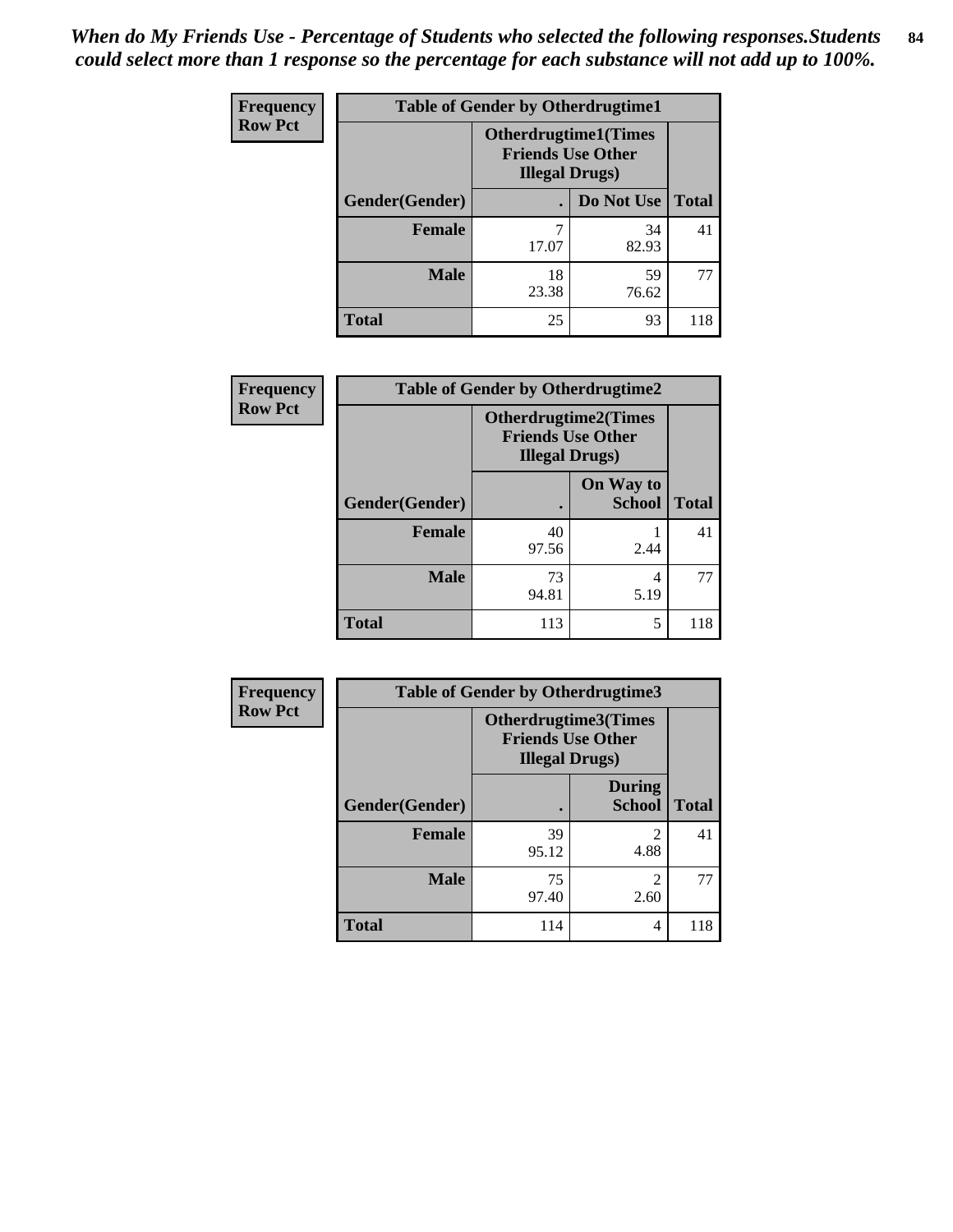*When do My Friends Use - Percentage of Students who selected the following responses.Students could select more than 1 response so the percentage for each substance will not add up to 100%.* **85**

| Frequency      | <b>Table of Gender by Otherdrugtime4</b> |                                                                                   |                                                |              |
|----------------|------------------------------------------|-----------------------------------------------------------------------------------|------------------------------------------------|--------------|
| <b>Row Pct</b> |                                          | <b>Otherdrugtime4(Times</b><br><b>Friends Use Other</b><br><b>Illegal Drugs</b> ) |                                                |              |
|                | Gender(Gender)                           |                                                                                   | <b>On Way</b><br>Home<br>From<br><b>School</b> | <b>Total</b> |
|                | <b>Female</b>                            | 40<br>97.56                                                                       | 2.44                                           | 41           |
|                | <b>Male</b>                              | 74<br>96.10                                                                       | 3<br>3.90                                      | 77           |
|                | <b>Total</b>                             | 114                                                                               | 4                                              | 118          |

| <b>Frequency</b> | <b>Table of Gender by Otherdrugtime5</b> |             |                                                                                    |              |  |
|------------------|------------------------------------------|-------------|------------------------------------------------------------------------------------|--------------|--|
| <b>Row Pct</b>   |                                          |             | <b>Otherdrugtime5</b> (Times<br><b>Friends Use Other</b><br><b>Illegal Drugs</b> ) |              |  |
|                  | Gender(Gender)                           | $\bullet$   | Weeknights                                                                         | <b>Total</b> |  |
|                  | <b>Female</b>                            | 38<br>92.68 | 7.32                                                                               | 41           |  |
|                  | <b>Male</b>                              | 66<br>85.71 | 11<br>14.29                                                                        | 77           |  |
|                  | <b>Total</b>                             | 104         | 14                                                                                 | 118          |  |

| <b>Frequency</b> | <b>Table of Gender by Otherdrugtime6</b> |                                                                                   |                 |              |  |
|------------------|------------------------------------------|-----------------------------------------------------------------------------------|-----------------|--------------|--|
| <b>Row Pct</b>   |                                          | <b>Otherdrugtime6(Times</b><br><b>Friends Use Other</b><br><b>Illegal Drugs</b> ) |                 |              |  |
|                  | Gender(Gender)                           |                                                                                   | <b>Weekends</b> | <b>Total</b> |  |
|                  | <b>Female</b>                            | 34<br>82.93                                                                       | 17.07           | 41           |  |
|                  | <b>Male</b>                              | 56<br>72.73                                                                       | 21<br>27.27     | 77           |  |
|                  | <b>Total</b>                             | 90                                                                                | 28              | 118          |  |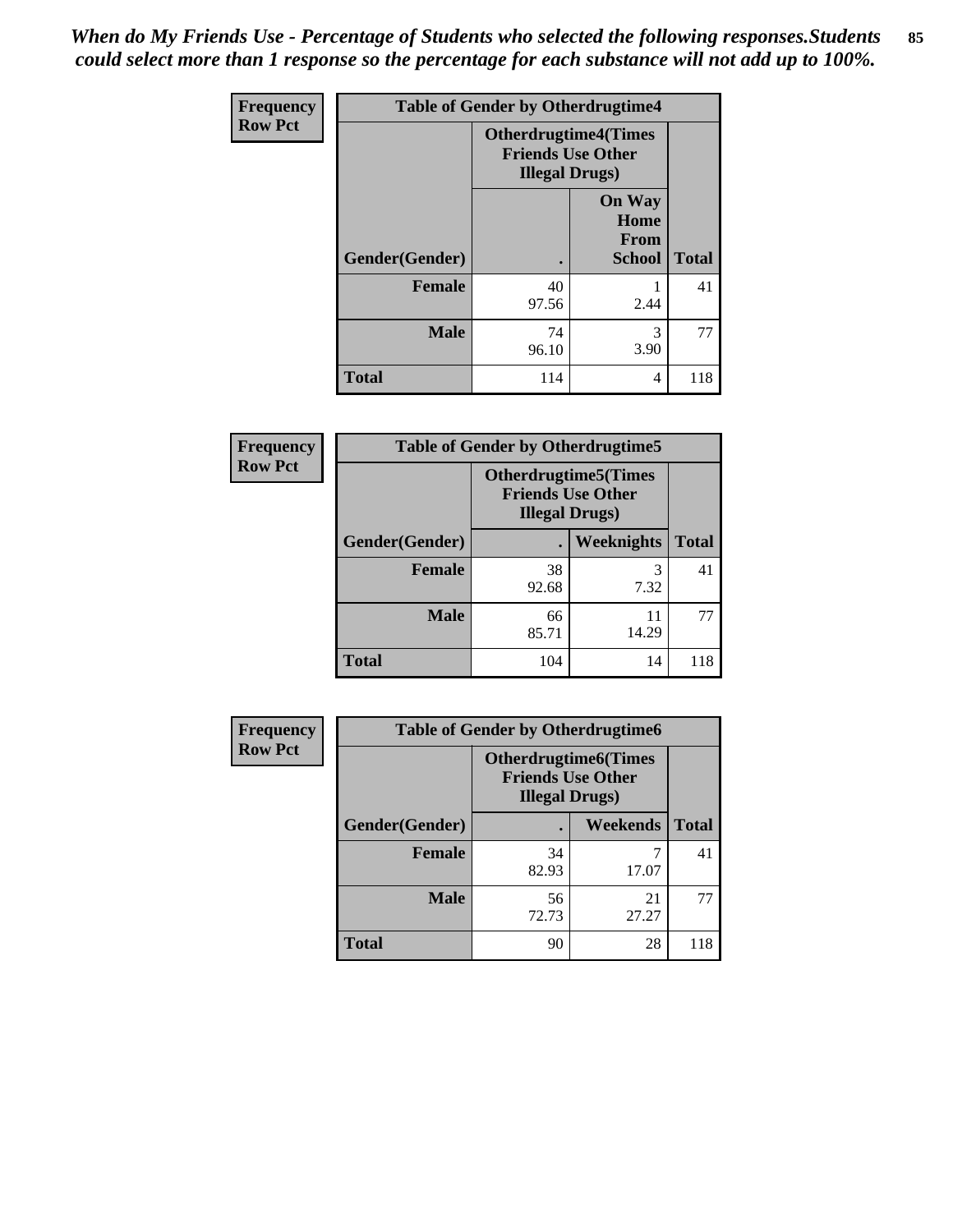# *Other Questions* **86**

| <b>Frequency</b> | <b>Table of Gender by Educationalcohol</b> |                                                                                                                                       |                |              |
|------------------|--------------------------------------------|---------------------------------------------------------------------------------------------------------------------------------------|----------------|--------------|
| <b>Row Pct</b>   |                                            | <b>Educationalcohol</b> (I<br>have been taught<br>about alcohol,<br>tobacco,<br>and other drugs<br>within the last year<br>at school) |                |              |
|                  | Gender(Gender)                             | <b>Yes</b>                                                                                                                            | N <sub>0</sub> | <b>Total</b> |
|                  | <b>Female</b>                              | 19<br>46.34                                                                                                                           | 22<br>53.66    | 41           |
|                  | <b>Male</b>                                | 46<br>59.74                                                                                                                           | 31<br>40.26    | 77           |
|                  | <b>Total</b>                               | 65                                                                                                                                    | 53             | 118          |

| Frequency      | <b>Table of Gender by Rodedrinking</b> |                                                                                                                     |                |              |
|----------------|----------------------------------------|---------------------------------------------------------------------------------------------------------------------|----------------|--------------|
| <b>Row Pct</b> |                                        | Rodedrinking(In<br>the past 30 days I<br>have ridden in a<br>car with a driver<br>who had been<br>drinking alcohol) |                |              |
|                | Gender(Gender)                         | Yes                                                                                                                 | N <sub>0</sub> | <b>Total</b> |
|                | <b>Female</b>                          | $\mathfrak{D}$<br>4.88                                                                                              | 39<br>95.12    | 41           |
|                | <b>Male</b>                            | 4<br>5.19                                                                                                           | 73<br>94.81    | 77           |
|                | <b>Total</b>                           | 6                                                                                                                   | 112            | 118          |

| Frequency      | <b>Table of Gender by Drugsschool</b> |                                                                                                                                     |                |              |
|----------------|---------------------------------------|-------------------------------------------------------------------------------------------------------------------------------------|----------------|--------------|
| <b>Row Pct</b> |                                       | <b>Drugsschool</b> (During<br>the past 12 months,<br>I have been offered,<br>sold,<br>or given illegal drugs<br>on school property) |                |              |
|                | Gender(Gender)                        | Yes                                                                                                                                 | N <sub>0</sub> | <b>Total</b> |
|                | <b>Female</b>                         | 0<br>0.00                                                                                                                           | 41<br>100.00   | 41           |
|                | <b>Male</b>                           | 16<br>20.78                                                                                                                         | 61<br>79.22    | 77           |
|                | <b>Total</b>                          | 16                                                                                                                                  | 102            | 118          |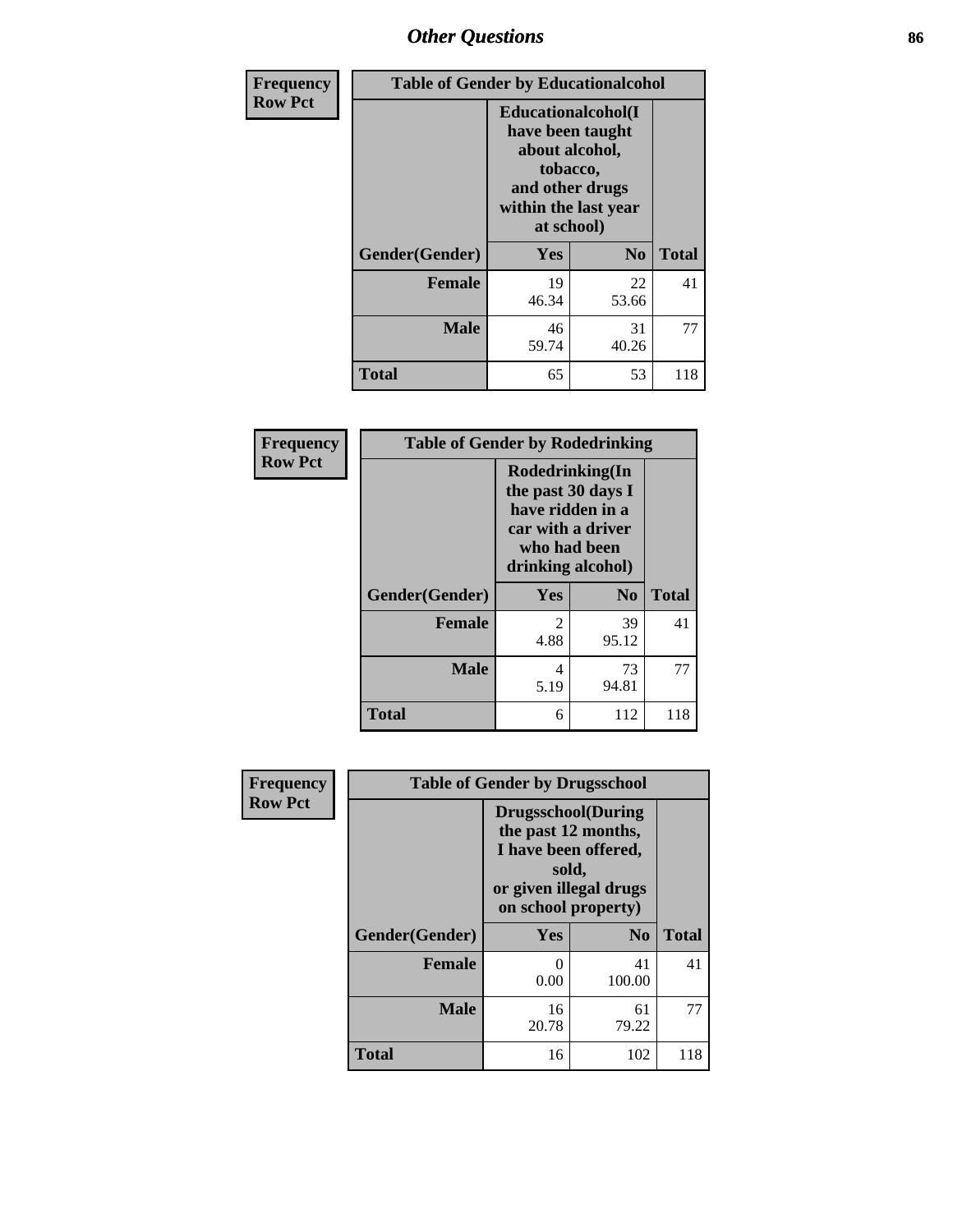# *Other Questions* **87**

| Frequency      | <b>Table of Gender by Bingedrinking</b> |                                                                                                                          |                        |                   |              |
|----------------|-----------------------------------------|--------------------------------------------------------------------------------------------------------------------------|------------------------|-------------------|--------------|
| <b>Row Pct</b> |                                         | <b>Bingedrinking</b> (I<br>have drunk five or<br>more drinks of<br>alcohol at one<br>sitting during the<br>last 30 days) |                        |                   |              |
|                | Gender(Gender)                          | 0<br><b>Days</b>                                                                                                         | 1 or<br>days           | 3 to<br>5<br>days | <b>Total</b> |
|                | <b>Female</b>                           | 40<br>97.56                                                                                                              | 2.44                   | 0<br>0.00         | 41           |
|                | <b>Male</b>                             | 71<br>92.21                                                                                                              | $\mathfrak{D}$<br>2.60 | 4<br>5.19         | 77           |
|                | <b>Total</b>                            | 111                                                                                                                      | 3                      | 4                 | 118          |

| Frequency      | <b>Table of Gender by Educationaids</b> |                                                                                                 |                |              |
|----------------|-----------------------------------------|-------------------------------------------------------------------------------------------------|----------------|--------------|
| <b>Row Pct</b> |                                         | <b>Educationaids</b> (I<br>have been taught<br>about HIV/AIDS<br>at school in the<br>past year) |                |              |
|                | Gender(Gender)                          | <b>Yes</b>                                                                                      | N <sub>0</sub> | <b>Total</b> |
|                | <b>Female</b>                           | 19<br>46.34                                                                                     | 22<br>53.66    | 41           |
|                | <b>Male</b>                             | 48<br>62.34                                                                                     | 29<br>37.66    | 77           |
|                | <b>Total</b>                            | 67                                                                                              | 51             | 118          |

| Frequency      | <b>Table of Gender by Suicideconsider</b> |                 |                |              |
|----------------|-------------------------------------------|-----------------|----------------|--------------|
| <b>Row Pct</b> |                                           | Suicideconsider |                |              |
|                | Gender(Gender)                            | Yes             | N <sub>0</sub> | <b>Total</b> |
|                | <b>Female</b>                             | 9.76            | 37<br>90.24    | 41           |
|                | <b>Male</b>                               | 6.49            | 72<br>93.51    | 77           |
|                | <b>Total</b>                              | q               | 109            | 118          |